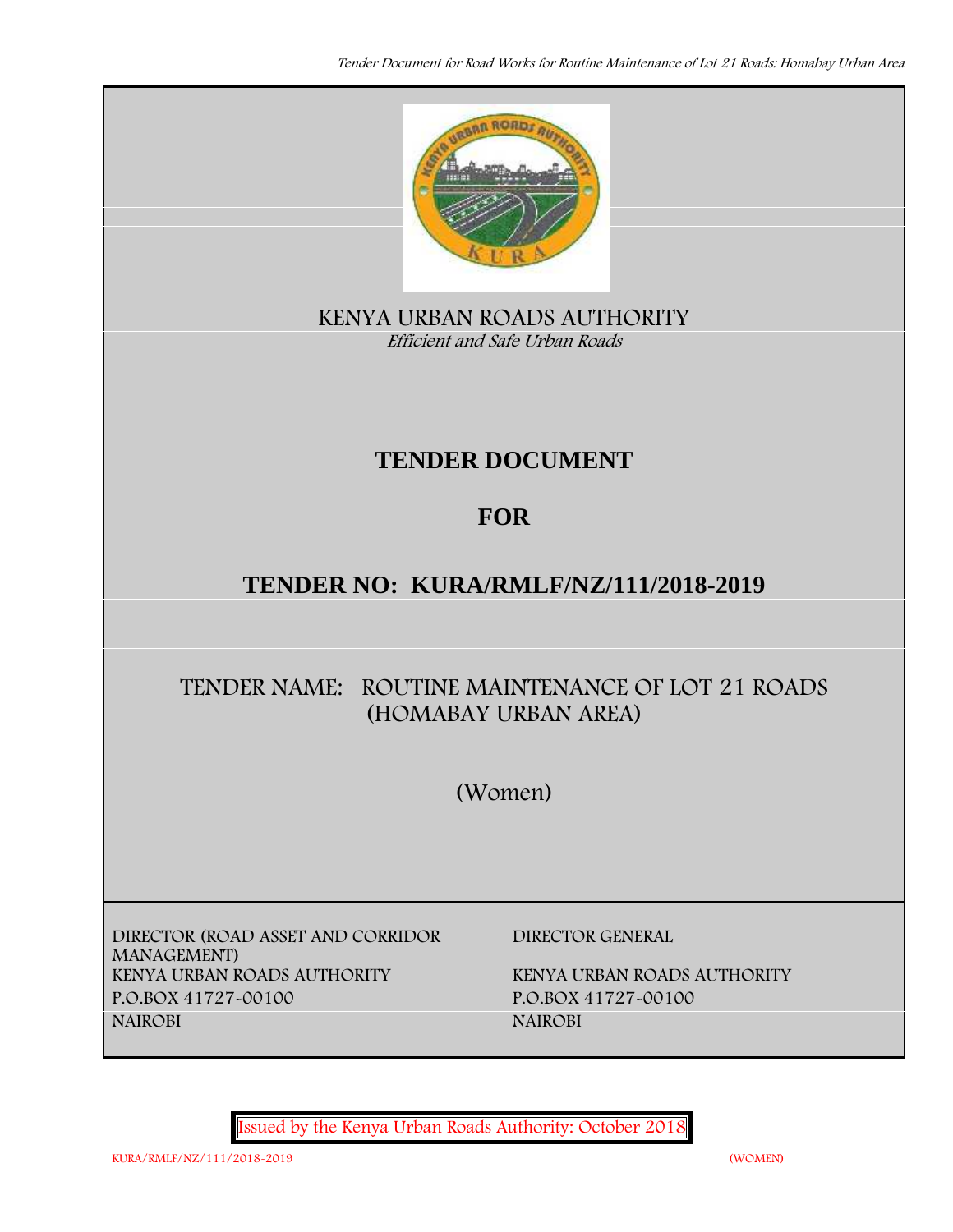## **ROUTINE MAINTENANCE OF LOT 21 ROADS: HOMABAY URBAN AREA**

## **TABLE OF CONTENTS**

| SECTION II: INSTRUCTIONS TO TENDERERS AND CONDITIONS OF TENDER 3     |  |
|----------------------------------------------------------------------|--|
|                                                                      |  |
|                                                                      |  |
|                                                                      |  |
|                                                                      |  |
|                                                                      |  |
| SECTION VI: SUPERVISION AND CONTRACT EVALUATION MANUAL 2012 109      |  |
|                                                                      |  |
|                                                                      |  |
|                                                                      |  |
|                                                                      |  |
|                                                                      |  |
|                                                                      |  |
|                                                                      |  |
|                                                                      |  |
|                                                                      |  |
| SECTION XIII: FORM OF PERFORMANCE BANK GUARANTEE (UNCONDITIONAL) 154 |  |

**Issued by the Kenya Urban Roads Authority: October 2018**

1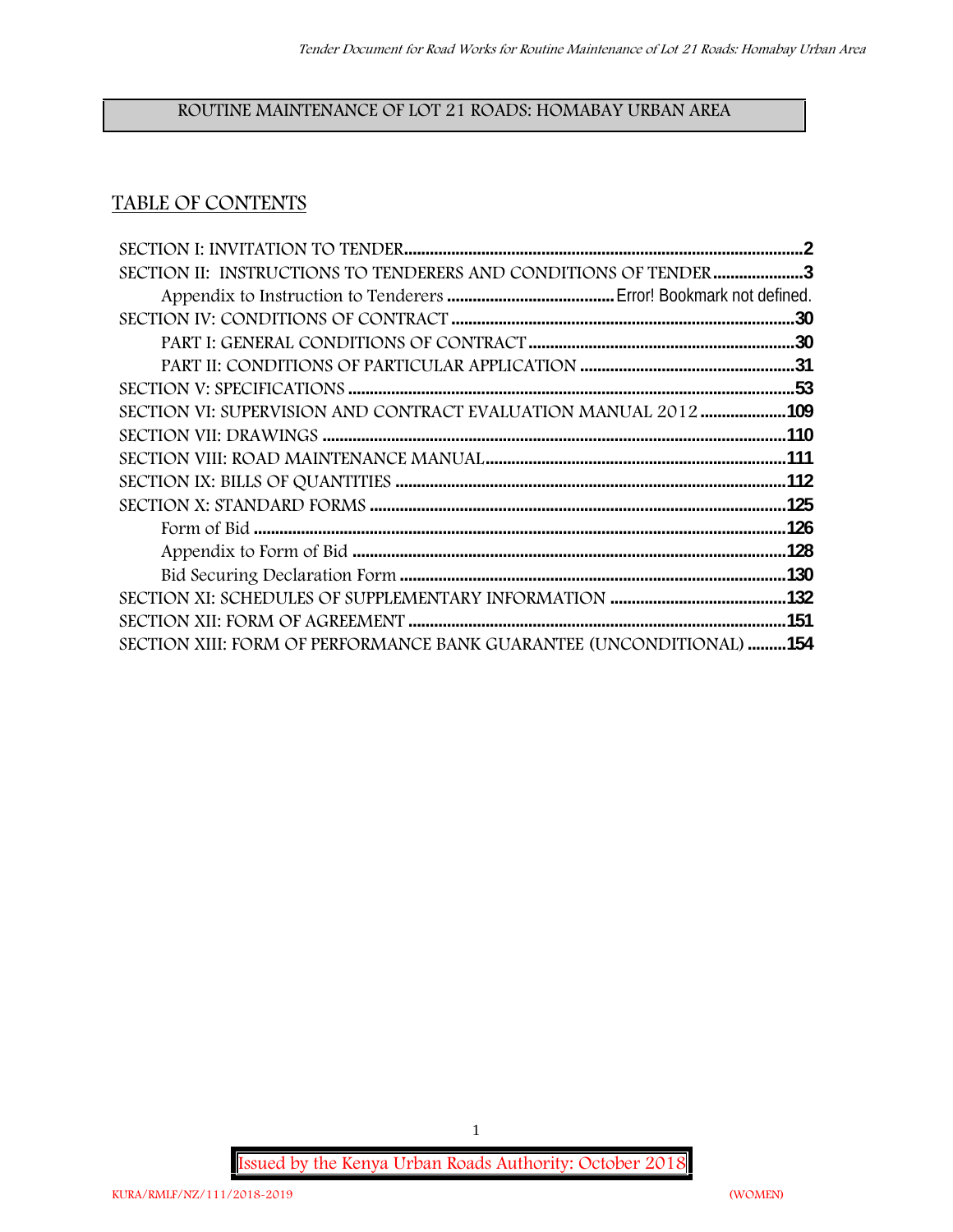## **SECTION I: INVITATION TO TENDER**

(See tender invitation on www.kura.go.ke/tender notices)

**Issued by the Kenya Urban Roads Authority: October 2018**

2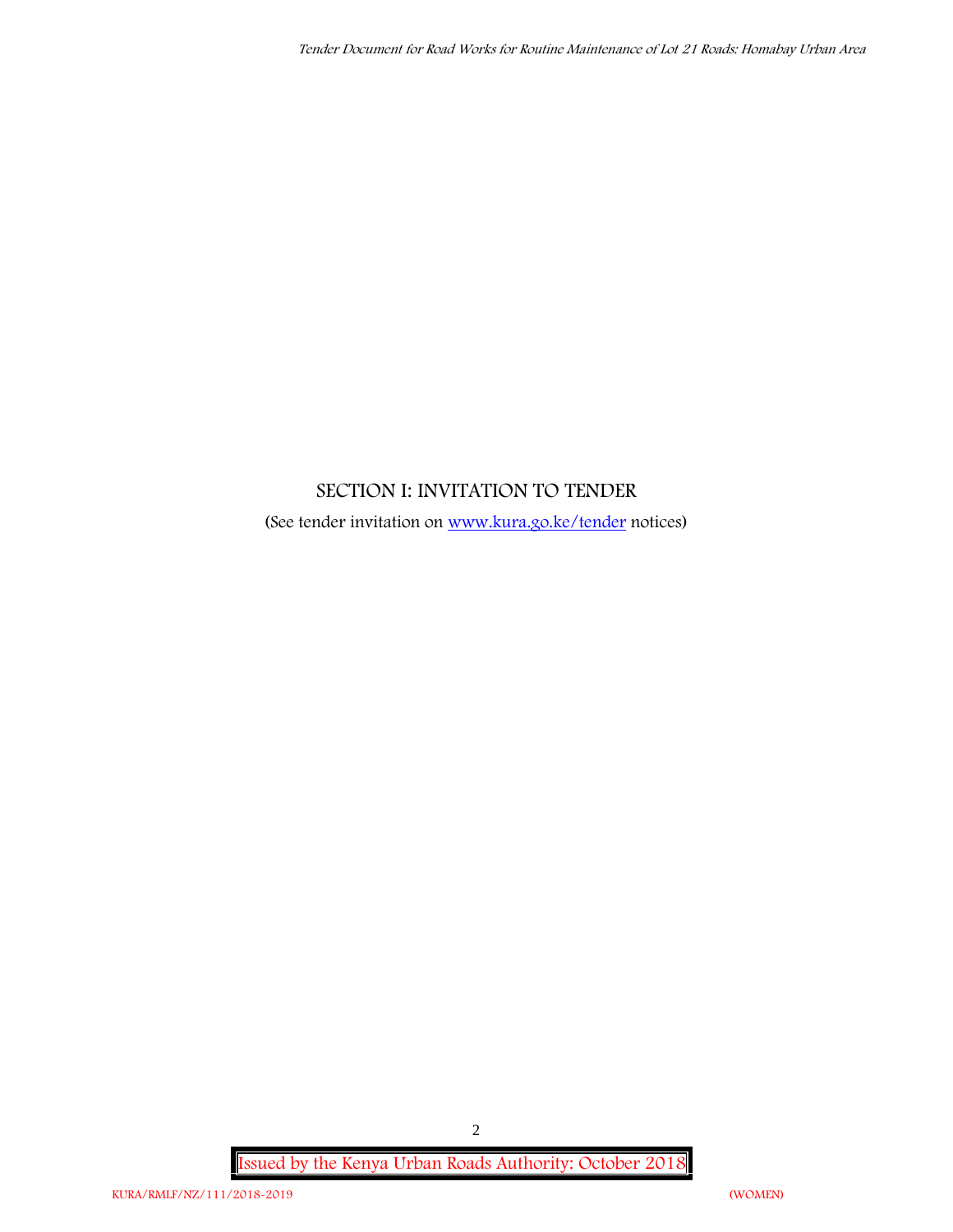## **SECTION II: INSTRUCTIONS TO TENDERERS AND CONDITIONS OF TENDER**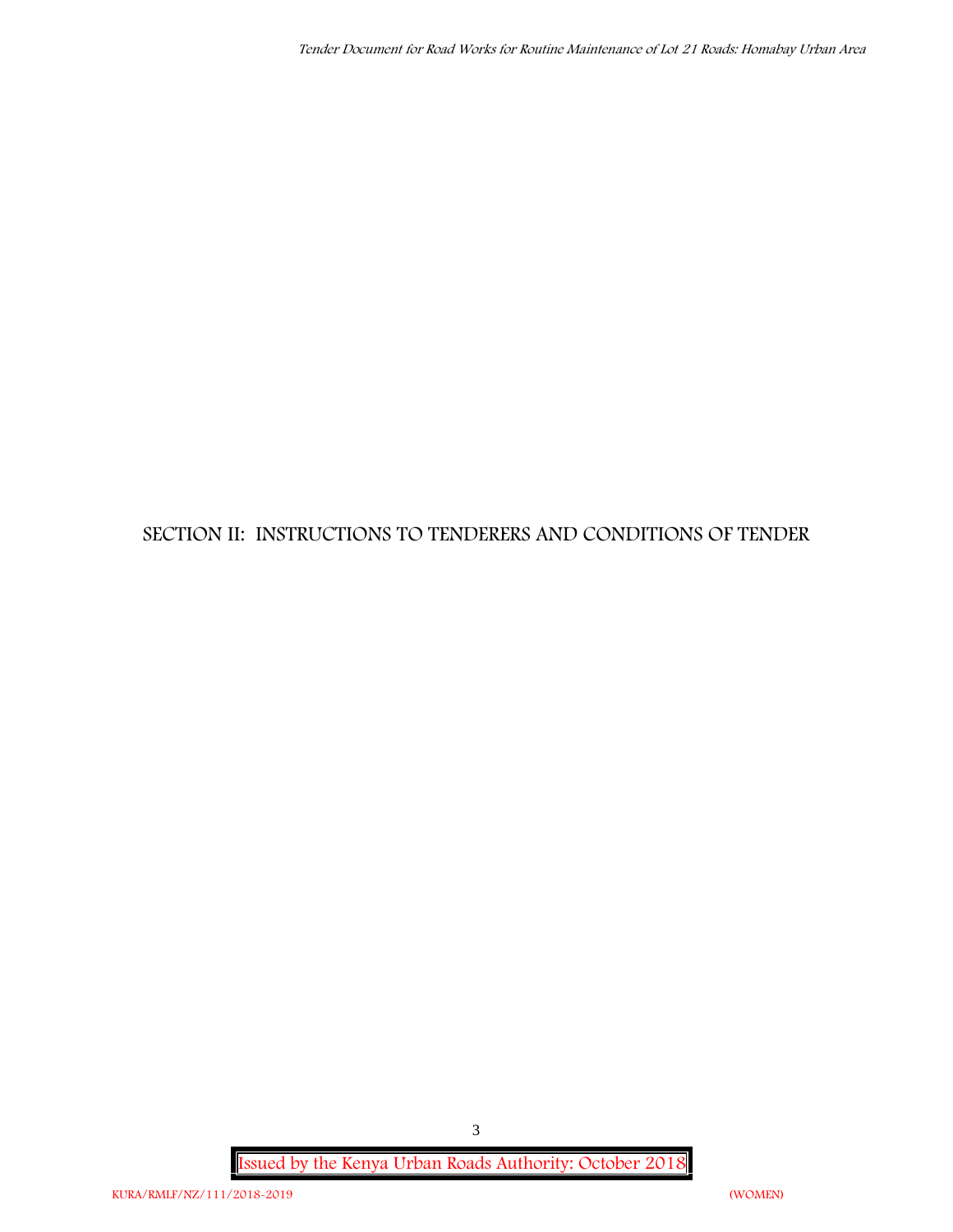#### TABLE OF CONTENTS

| A.            |                | <b>GENERAL</b> |  |
|---------------|----------------|----------------|--|
|               | 1              |                |  |
|               | $\overline{2}$ |                |  |
|               | 3              |                |  |
|               | 4              |                |  |
|               | 5              |                |  |
|               | 6              |                |  |
|               | 7              |                |  |
|               | 8              |                |  |
| <b>B.</b>     |                |                |  |
|               | 9              |                |  |
|               | 10             |                |  |
|               | 11             |                |  |
| $C_{\bullet}$ |                |                |  |
|               | 12             |                |  |
|               | 13             |                |  |
|               | 14             |                |  |
|               | 15             |                |  |
|               | 16             |                |  |
|               | 17             |                |  |
|               | 18             |                |  |
|               | 19             |                |  |
|               | 20             |                |  |
| D.            |                |                |  |
|               | 21             |                |  |
|               | 22             |                |  |
|               | 23             |                |  |
|               | 24             |                |  |
| E.            |                |                |  |
|               | 25             |                |  |
|               | 26             |                |  |
|               | 27             |                |  |
|               | 28             |                |  |
|               | 29             |                |  |
|               | 30             |                |  |
| F.            |                |                |  |
| G.            |                |                |  |
|               | 31             |                |  |
|               | 32             |                |  |
|               | 33             |                |  |
|               | 34             |                |  |
|               | 35             |                |  |
|               | 36             |                |  |

 $\overline{4}$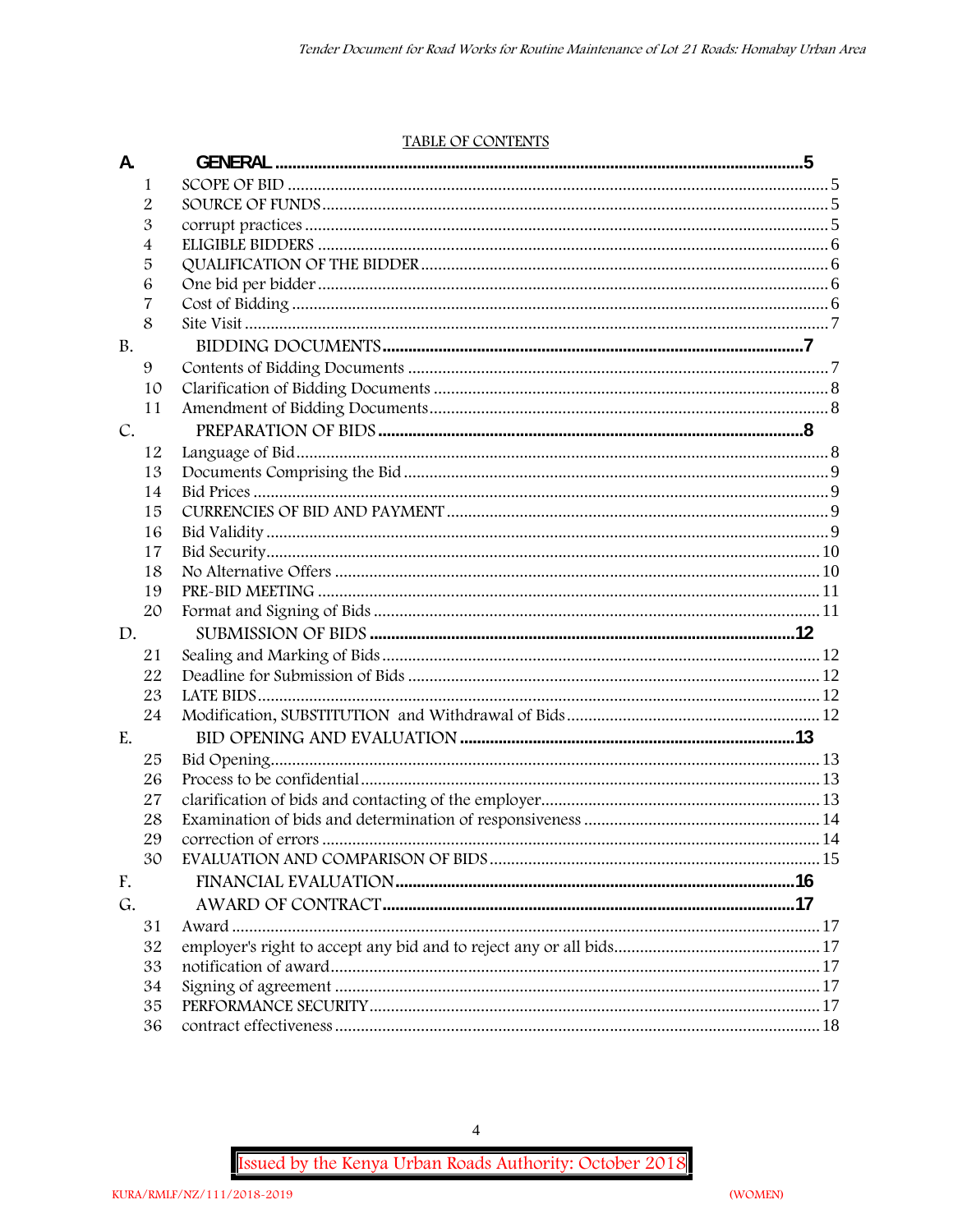## **INSTRUCTIONS TO TENDERERS AND CONDITIONS OF TENDER**

### **A. GENERAL**

- **1 SCOPE OF BID**
	- 1.1 The Employer, as defined in the Conditions of Contract Part II hereinafter "the Employer" wishes to receive bids for the construction of works as described in Section 1, clause 102 of the Special Specifications –"Location and extent of the Works")
	- 1.2 The successful bidder will be expected to complete the Works within the period stated in the Appendix to Form of Bid from the date of commencement of the Works.
	- 1.3 Throughout these bidding documents, the terms bid and tender and their derivatives (bidder/tenderer, bid/tendered, bidding/tendering etc.) are synonymous, and day means calendar day. Singular also means plural.

### **2 SOURCE OF FUNDS**

2.1 The source of funding is the Government of Kenya through the Road Maintenance Levy Fund.

### **3 CORRUPT PRACTICES**

3.1 The government requires that the bidders, suppliers, sub-contractors and supervisors observe the highest standards of ethics during the execution of such contracts. In this pursuit of this policy, the government;

Defines for the purpose of this provision, the terms set forth below as follows:

- i) "corrupt practice" means the offering, giving ,receiving, or soliciting of anything of value to influence the action of the public official in the procurement process or in the execution, and
- ii) "fraudulent practice" means a misrepresentation of facts in order to influence a procurement process or the execution of a contract to the detriment of the employer, and includes collusive practices among bidders (prior to or after bid submission) designed to establish bid prices at artificial, non-competitive levels and to deprive the employer the benefits of free and open competition

Will reject a proposal for award if it determines that the bidder recommended for award has engaged in corrupt or fraudulent practices in competing for the contract, and

Will declare a firm ineligible, either indefinitely or for a stated period of time, to be awarded a government contract if it at any time it is determined that the firm has engaged in corrupt or fraudulent practices in competing for, or in executing, a government financed contract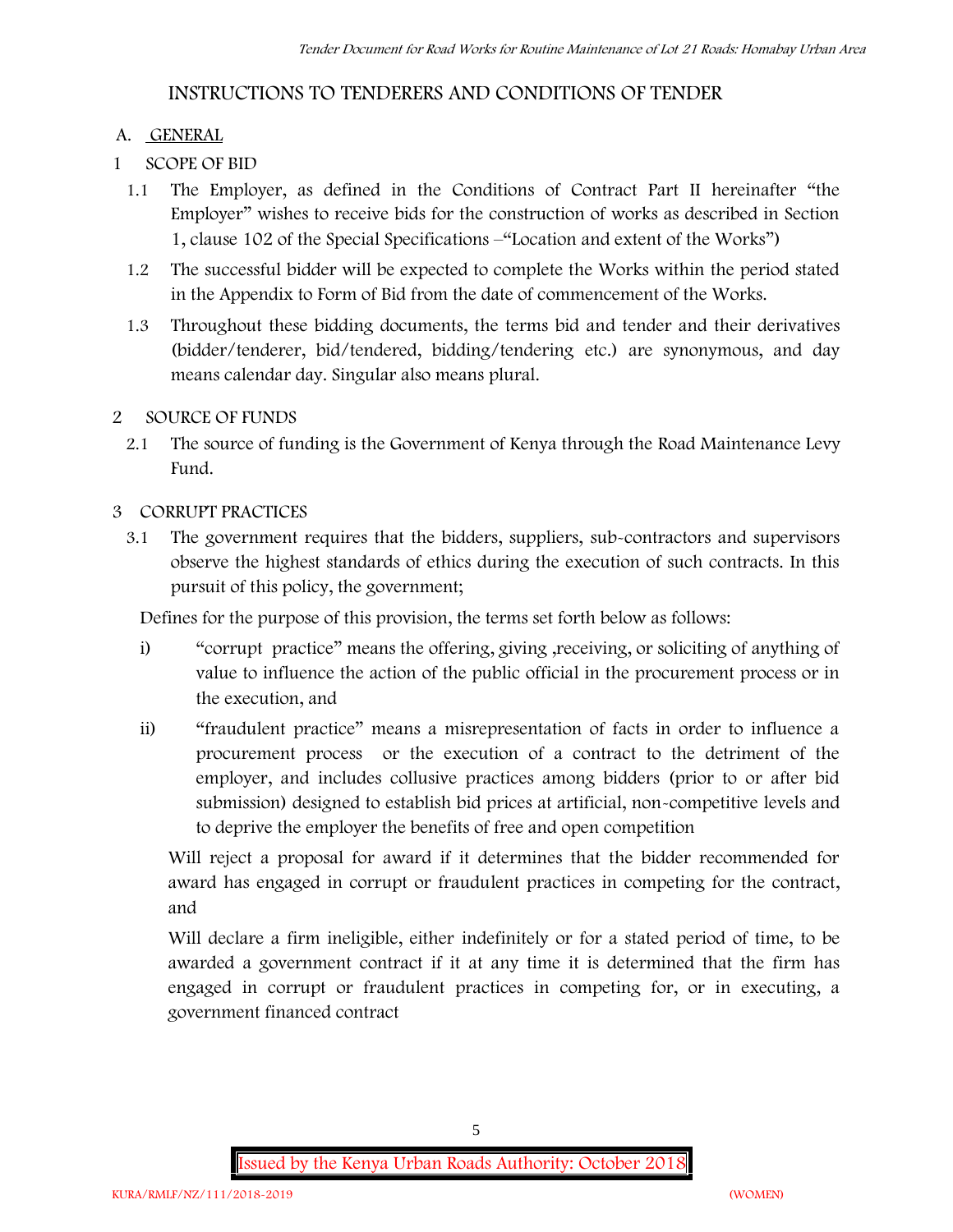### **4 ELIGIBLE BIDDERS**

- 4.1 This invitation to bid is open to women bidders who are legally registered or incorporated in the Republic of Kenya as of the time of bid submission. Registration with the National Construction Authority (NCA) as a road works contractor is mandatory.
- 4.2 Bidders shall not have a conflict of interest. Bidders shall be considered to have conflict of interest, if they participated as a consultant in the preparation of the design, documentation or technical specifications of the works that are the subject of this bidding other than as far as required by the Employer.
- 4.3 A firm that is under a declaration of eligibility by the Employer in accordance with clause 3, at the date of submission of the Bid or thereafter, shall be disqualified.
- 4.4 Bidders shall provide such evidence of their continued eligibility satisfactory to the Employer as the Employer shall reasonably request.

## **5 QUALIFICATION OF THE BIDDER**

- 5.1 Bidders shall as part of their bid:
- (a) Submit a written power of attorney authorizing the signatory of the bid to commit the bidder; and
- (b) Update any information submitted with their bids and update in any case the information indicated in the schedules and continue to meet the minimum threshold criteria set out in the bid documents.
	- 5.2 As a minimum, bidders shall update the following information:
- (a) evidence of access to lines of credit from a bank and availability of other financial resources
- (b) financial predictions for the current year and the two subsequent years, including the effect of known commitments
- (c) work commitments
- (d) current litigation information; and
- (e) availability of critical equipment
	- 5.3 Bidders shall also submit proposals of work methods and schedule in sufficient detail to demonstrate the adequacy of the bidders' proposals to meet the technical specifications and the completion time referred to in Clause 1.2 above.

#### **6 ONE BID PER BIDDER**

- 6.1 Each bidder shall submit only one bid. A bidder who submits or participates in more than one bid will be disqualified.
- **7 COST OF BIDDING**
	- 7.1 The bidder shall bear all costs associated with the preparation and submission of his bid and the Employer will in no case be responsible or liable for those costs, regardless of the conduct or outcome of the bidding process.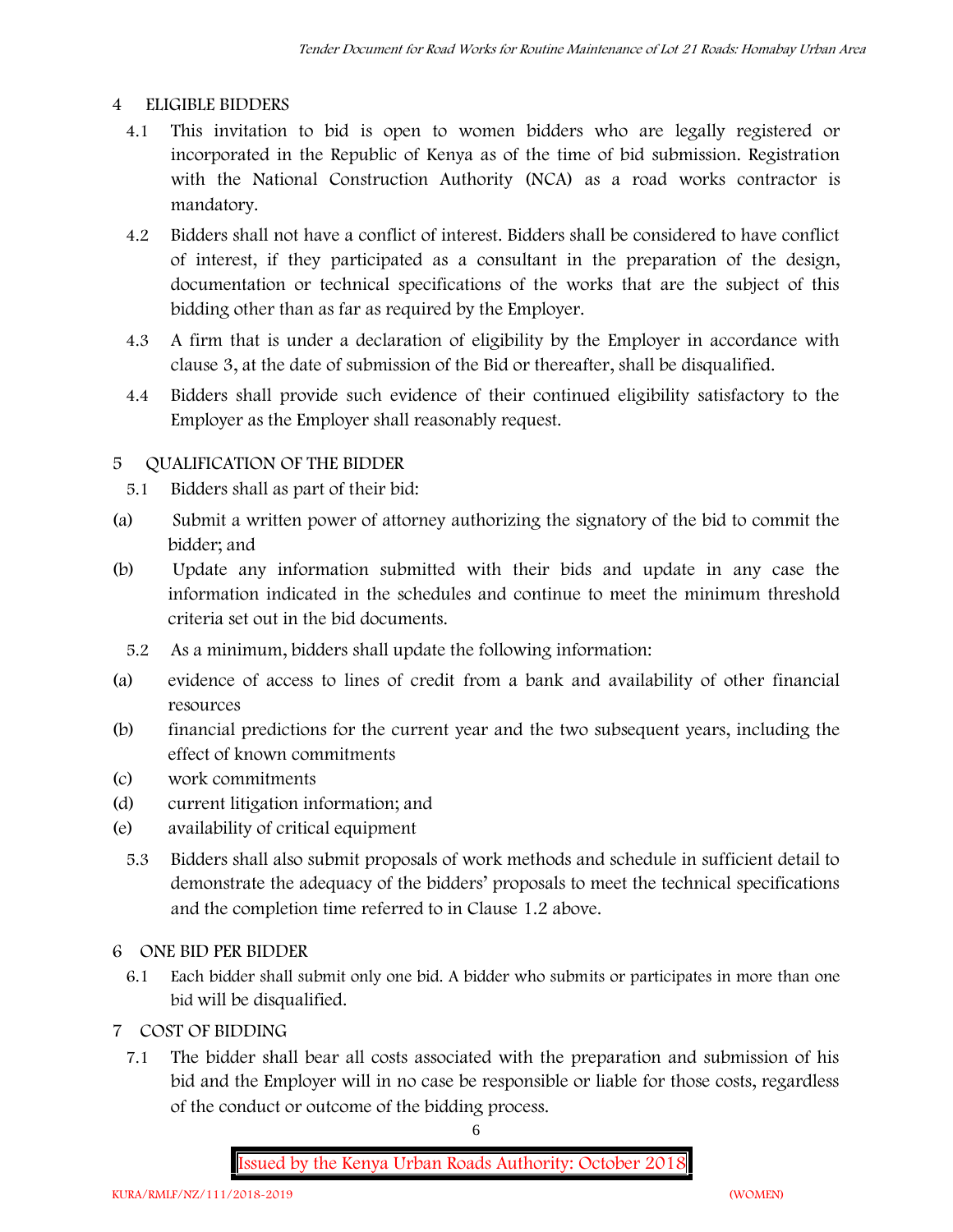## **8 SITE VISIT**

- 8.1 The tenderer is advised to visit and examine the site and its surroundings and obtain for himself on his own responsibility, all information that may be necessary for preparing the tender and entering into a contract. The costs of visiting the site shall be the tenderer's own responsibility.
	- 8.2 The tenderer and any of his personnel or agents will be granted permission by the Employer to enter upon premises and lands for the purpose of such inspection, but only upon the express condition that the tenderer, his personnel or agents, will release and indemnify the Employer from and against all liability in respect of, and will be responsible for personal injury (whether fatal or otherwise), loss of or damage to property and any other loss, damage, costs and expenses however caused, which but for the exercise of such permission, would not have arisen.
	- 8.3 A Mandatory pre-tender site meeting shall be held as specified in the tender notice. A representative of the Employer will be available to meet the intending tenderers at the venue.
	- 8.4 The Employer will conduct a Site Visit concurrently with the pre-bid meeting referred to in Clause 19, attendance for which is necessary for all bidders. Attendance by the tenderers shall be as specified in the tender notice.
	- 8.5 Tenderers must provide their own transport. The representative will not be available at any other time for site inspection visits.
	- 8.6 Each tenderer shall complete the Certificate of Tenderer's Visit to the Site, whether he in fact visits the Site at the time of the organized site visit or by himself at some other time.

## **B. BIDDING DOCUMENTS**

- 9 CONTENTS OF BIDDING DOCUMENTS
	- 9.1 The set of documents comprising the tender includes the following together with any addenda issued in accordance with Clause 11:
- (a) Invitation to Bid
- (b) Instructions to Bidders and Conditions of Tender
- (c) Appendix to Instruction to Tenderers
- (d) Conditions of Contract Part I
- (e) Conditions of Contract Part II
- (f) Road Maintenance Manual (May 2010 Edition)
- (g) Standard Specifications
- (h) Special Specifications
- (i) Form of Bid, Appendix to Form of Bid and Bid Security
- (j) Bills of Quantities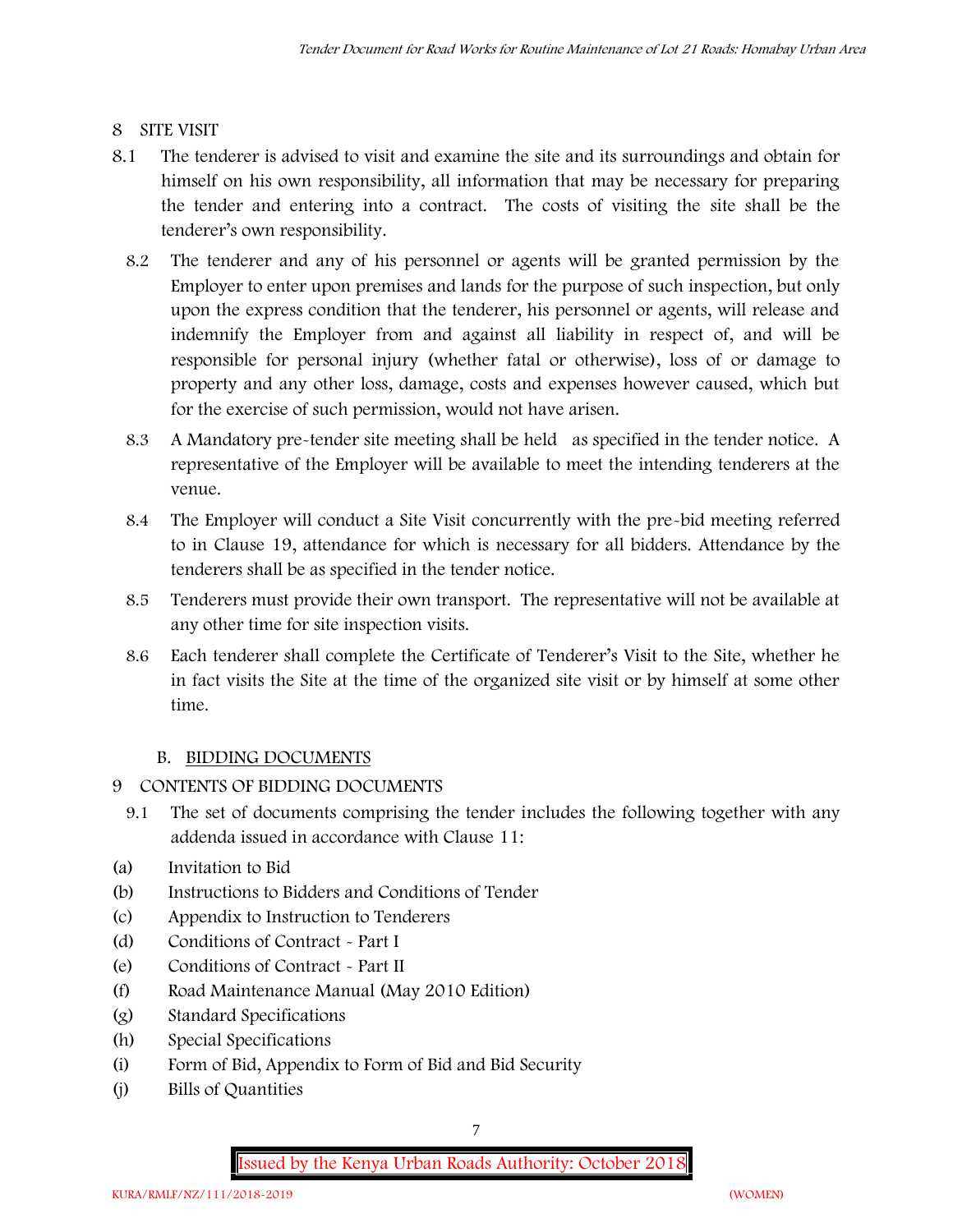- (k) Schedules of Supplementary information
- (l) Form of Contract Agreement
- (m) Form of Performance Security
- (n) Drawings
- (o) Bid Addenda (Bid Notices)
- (p) Declaration Form
	- 9.2 The bidder is expected to examine carefully all instructions, conditions, forms, terms, specifications and drawings in the bidding documents. Failure to comply with the requirements of bid submission will be at the bidder's own risk. Bids that are not substantially responsive to the requirements of the bidding documents will be rejected.
	- 9.3 All recipients of the documents for the proposed Contract for the purpose of submitting a tender (whether they submit a tender or not) shall treat the details of the documents as "private and confidential".

#### **10 CLARIFICATION OF BIDDING DOCUMENTS**

- 10.1 The prospective bidder requiring any clarification of the bidding documents may notify the Employer in writing, cable or by e-mail (hereinafter the term cable is deemed to include telex and facsimile) at the Employer's mailing address indicated in the Bidding Data.
- 10.2 The Employer will respond in writing to any request for clarification that he receives earlier than 7 days prior to the deadline for the submission of bids. Copies of the Employer's response to queries raised by bidders (including an explanation of the query but without identifying the sources of the inquiry) will be sent to all prospective bidders who will have purchased the bidding documents.

#### **11 AMENDMENT OF BIDDING DOCUMENTS**

- 11.1 At any time prior to the deadline for submission of bids, the Employer may, for any reason, whether at his own initiative or in response to a clarification requested by a prospective bidder, modify the bidding documents by issuing subsequent Addenda.
- 11.2 The Addendum thus issued shall be part of the bidding documents pursuant to Sub- Clause 10.1 and shall be communicated in writing or cable to all purchasers of the bidding documents. Prospective bidders shall promptly acknowledge receipt of each Addendum in writing or by cable to the Employer.
- 11.3 In order to afford prospective bidders reasonable time in which to take an Addendum into account in preparing their bids, the Employer may, at his discretion, extend the deadline for the submission of bids in accordance with Clause 16.2.

#### **C. PREPARATION OF BIDS**

#### **12 LANGUAGE OF BID**

12.1 The bid prepared by the bidder and all correspondences and documents relating to the bid exchanged by the bidder and the Employer shall be written in the English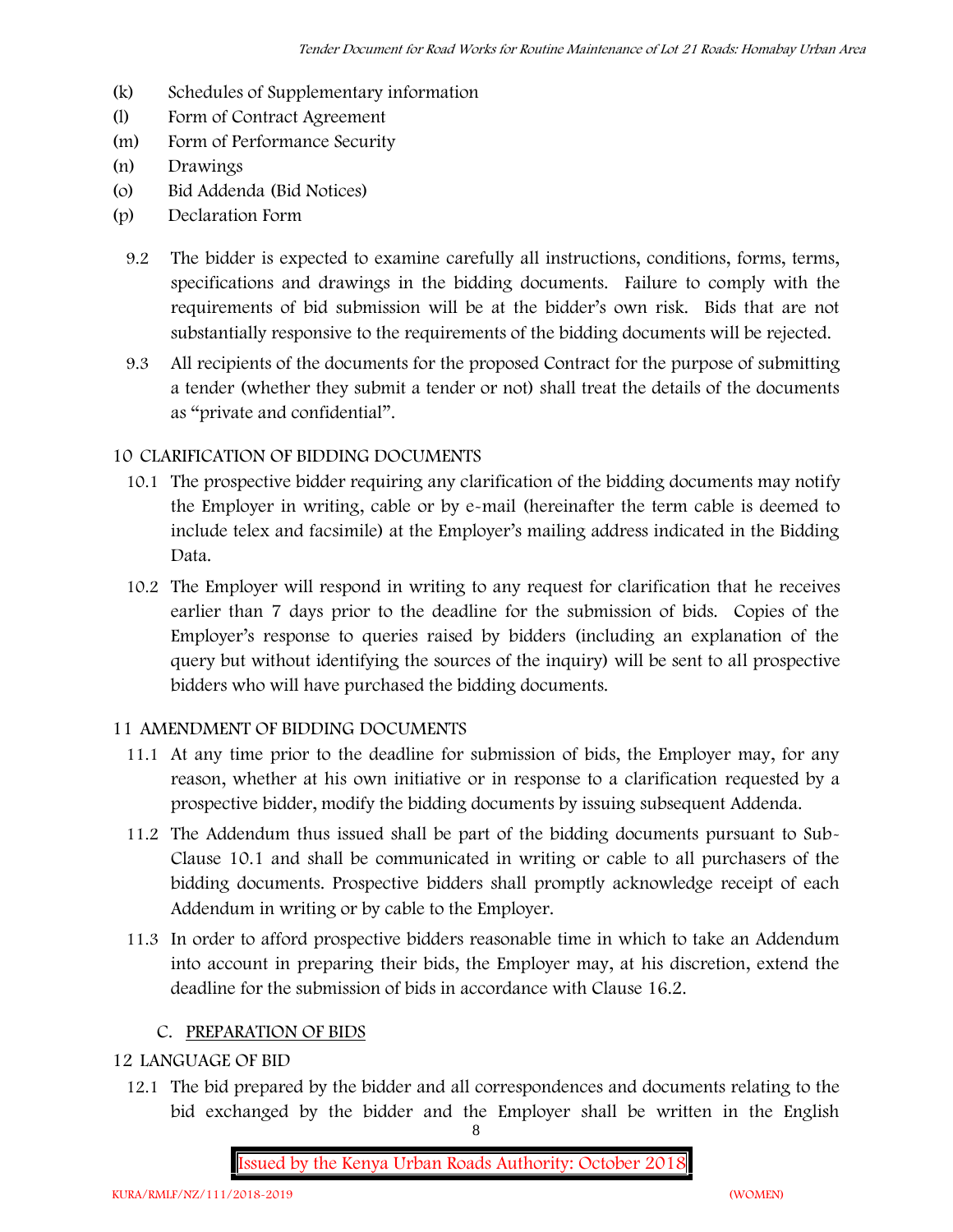Language. Supporting documents and printed literature furnished by the bidder may be in another language provided they are accompanied by an appropriate translation of pertinent passages in the above stated language. For the purpose of interpretation of the bid, the English language shall prevail.

## **13 DOCUMENTS COMPRISING THE BID**

- 13.1 The bid to be prepared by the bidder shall comprise:
- (a) Duly filled-in Form of Bid and Appendix to form of bid;
- (b) Bid security;
- (c) Priced Bills of Quantities;
- (d) Schedules of information
- (e) Qualification criteria
- (f) Any other materials required to be completed and submitted in accordance with the Instructions to Bidders embodied in these bidding documents.
	- 13.2 These Forms, Bills of Quantities and Schedules provided in these bidding documents shall be used without exception (subject to extensions of the Schedules in the same format).

## **14 BID PRICES**

- 14.1 Unless explicitly stated otherwise in the bidding documents, the contract shall be for the whole works as described in Sub-Clause 1.1, based on the basic unit rates and prices in the Bill of Quantities submitted by the bidder.
- 14.2 The bidder shall fill in rates and prices for all items of Works described in the Bills of Quantities, whether quantities are stated or not.
- 14.3 All duties, taxes (including VAT) and other levies payable by the Contractor under the Contract, or for any other cause as of the date 7 days prior to the deadline for submission of bids, shall be included in the rates and prices and the total Bid Price submitted by the bidder.
- 14.4 Unless otherwise provided in the Bidding Data and Conditions of Particular Application the rates and prices quoted by the bidder are subject to adjustment during the performance of the contract in accordance with the provisions of Clause 70 of the Conditions of Contract.

## **15 CURRENCIES OF BID AND PAYMENT**

15.1 Bids shall be priced in Kenya Shillings.

## **16 BID VALIDITY**

16.1 The bid shall remain valid and open for acceptance for a period of 90 calendar days from the specified date of bid opening specified in Clause 22.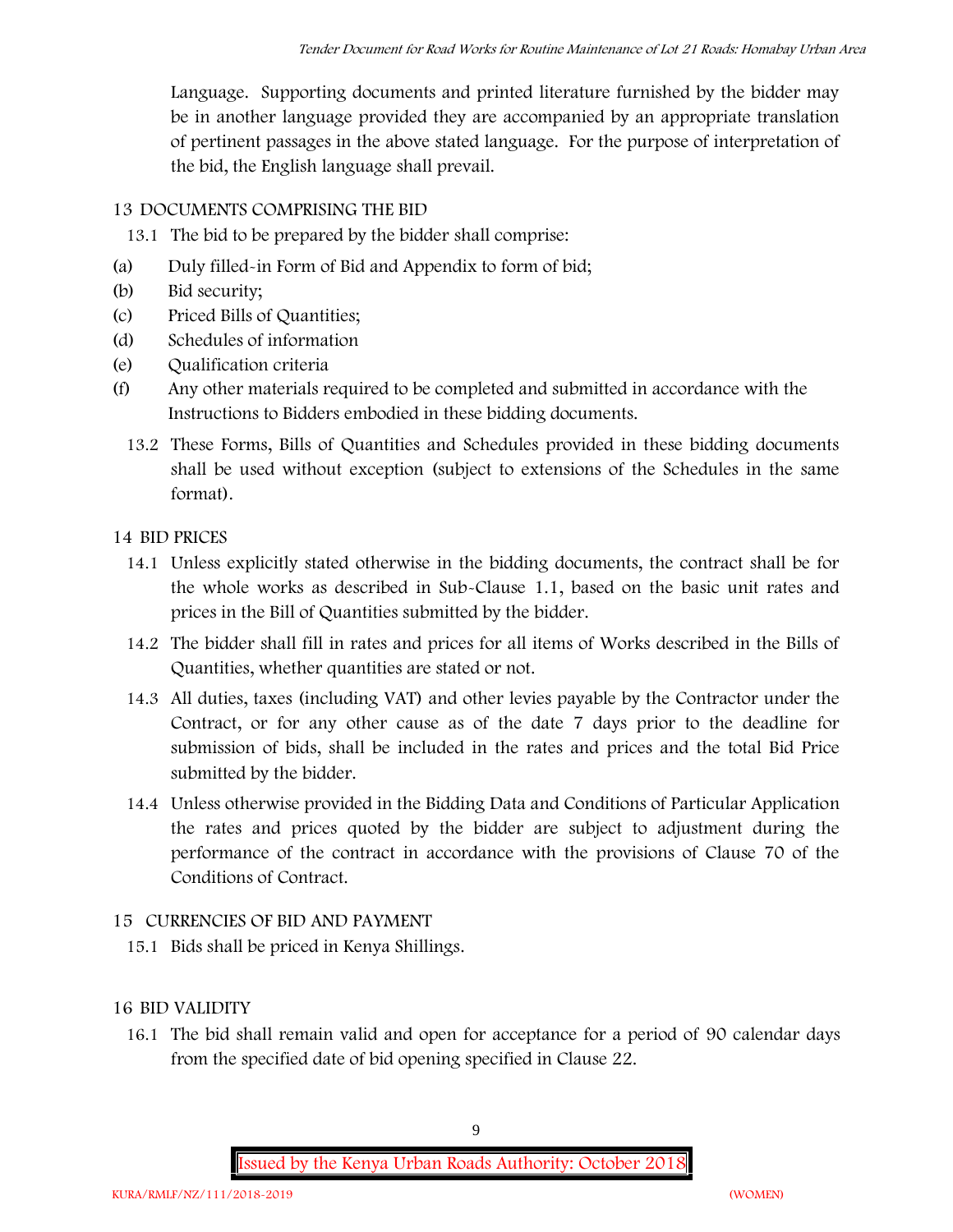16.2 In exceptional circumstances prior to expiry of the original bid validity period, the Employer may request that the bidders extend the period of validity for a specified additional period. The request and the responses thereto shall be made in writing or by cable. A bidder may refuse the request without forfeiting his bid security. A bidder agreeing to the request will not be required nor permitted to modify his bid but will be required to extend the validity of his bid security for the period of the extension, and in compliance with Clause 17 in all respects.

### **17 BID SECURING DECLARATION**

- 17.1 The bidder shall furnish, as part of his bid, a duly filled and signed bid Securing Declaration Form as shown in the Appendix to instruction to tenderers.
- 17.2 The bid securing declaration shall be in the format and in accordance with bid securing declaration form included in Section 3. The bid securing declaration shall remain valid for a period of thirty (30) days beyond the original validity period for the bid, and beyond any period of extension subsequently requested under Sub-Clause 16.2.
- 17.3 Any bid not accompanied by an acceptable bid securing declaration will be rejected by the Employer as non-responsive.
- 17.4 The bid securing declaration of unsuccessful bidders will expire either 28 days after the expiration of the period of bid validity or upon receipt of copy of notification of award to successful bidder whichever comes earlier.
- 17.5 The bid securing declaration of the successful bidder will be discharged upon the bidder signing the Contract Agreement and furnishing the required performance security.
- 17.6 The bidder shall automatically be suspended from being eligible for bidding in any contract with the Purchaser for the period of time of 5 years starting on the date of expiration of tender validity period, if:
- (a) a bidder withdraws his bid, except as provided in Sub-Clause 24.2. or
- (b) in the case of a successful bidder, if he fails within the specified time limit to:
	- (i) sign the Contract Agreement or
	- (ii) furnish the necessary performance security

## **18 NO ALTERNATIVE OFFERS**

- 18.1 The bidder shall submit one offer, which complies fully with the requirements of the bidding documents.
- 18.2 The bid submitted shall be solely on behalf of the bidder. A bidder who submits or participates in more than one bid will be disqualified.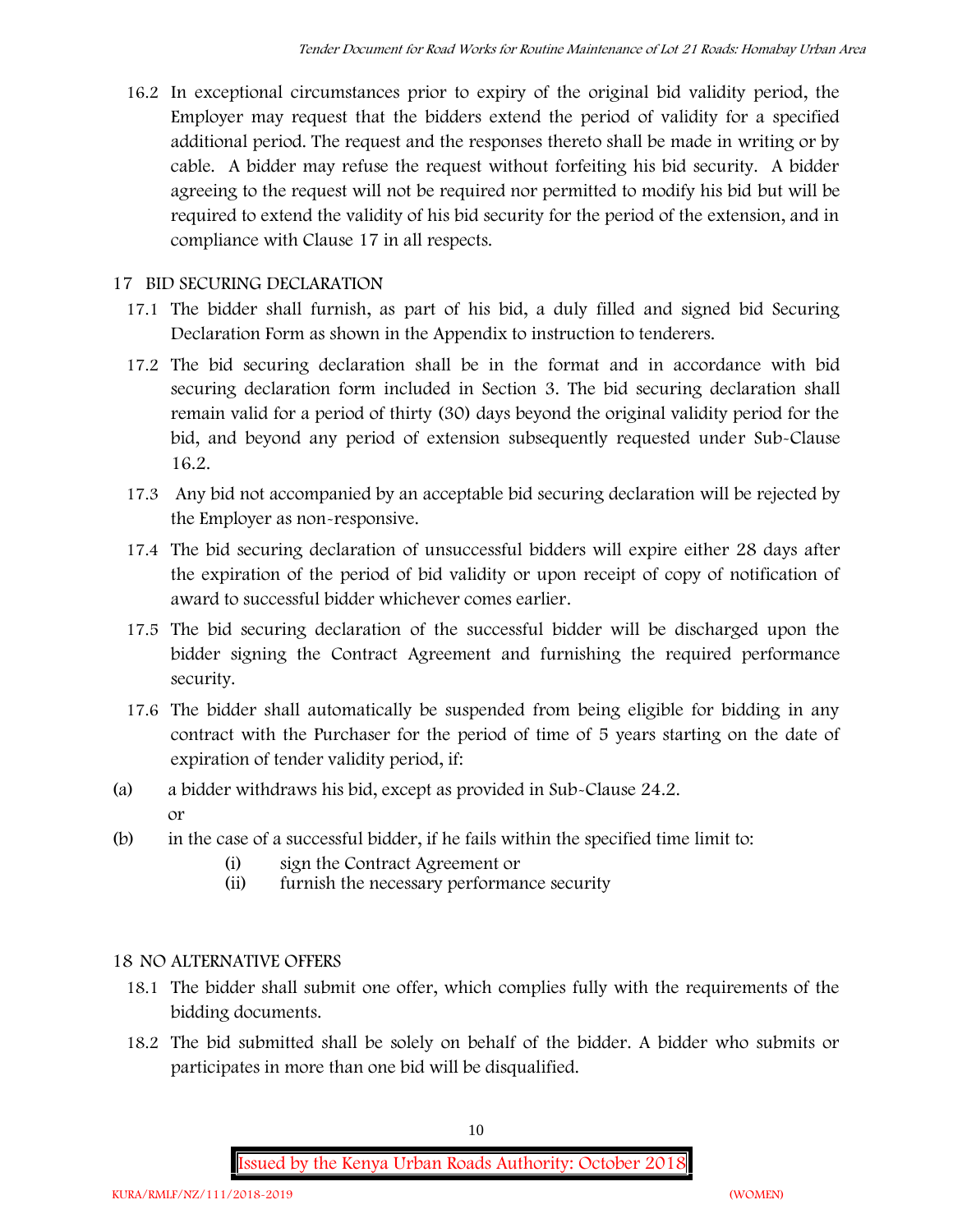18.3 A price or rate shall be entered in indelible ink against every item in the Bills of Quantities with the exception of items which already have Prime Cost or Provisional sums affixed thereto. The bidders are reminded that no "nil" or "included" rates or "lump-sum" discounts will be accepted. The rates for various items should include discounts if any. Bidders who fail to comply will be disqualified.

### **19 PRE-BID MEETING**

- 19.1 The bidder's designated representative is invited to attend a mandatory pre-bid meeting, which will take place as specified in the Tender notice. The purpose of the meeting will be to clarify issues and to answer questions on any matter that may be raised at that stage.
- 19.2 The bidder is requested as far as possible to submit any questions in writing or by cable, to reach the Employer not later than one week before the meeting. It may not be practicable at the meeting to answer questions received late, but questions and responses will be transmitted in accordance with the Minutes of the meeting, including the text of the questions raised and the responses given together with any responses prepared after the meeting, will be transmitted without delay to all purchasers of the bidding documents. Any modification of the bidding documents listed in Sub-Clause 9.1, which may become necessary as a result of the pre-bid meeting shall be made by the Employer exclusively through the issue of an Addendum pursuant to Clause 10 or through the minutes of the pre-bid meeting.

## **20 FORMAT AND SIGNING OF BIDS**

- 20.1 The bidder shall prepare one original of the documents comprising the bid as described in Clause 13 of these Instructions to Bidders, bound with the section containing the Form of Bid and Appendix to Bid, and clearly marked "ORIGINAL". In addition, the bidder shall submit another copy of the bid clearly marked "COPY OF ORIGINAL". In the event of discrepancy between them, the original shall prevail.
- 20.2 The original and copies of the bid shall be typed or written in indelible ink (in the case of copies, photocopies are also acceptable) and shall be signed by a person or persons duly authorized to sign on behalf of the bidder pursuant to Sub-Clause 5.1(a) OR 4.3 (c) as the case may be. The person or persons signing the bid shall initial all pages of the bid where entries or amendments have been made.
- 20.3 The bid shall be without alterations, omissions or conditions except as necessary to correct errors made by the bidder, in which case such corrections shall be initialled by the person or persons signing the bid.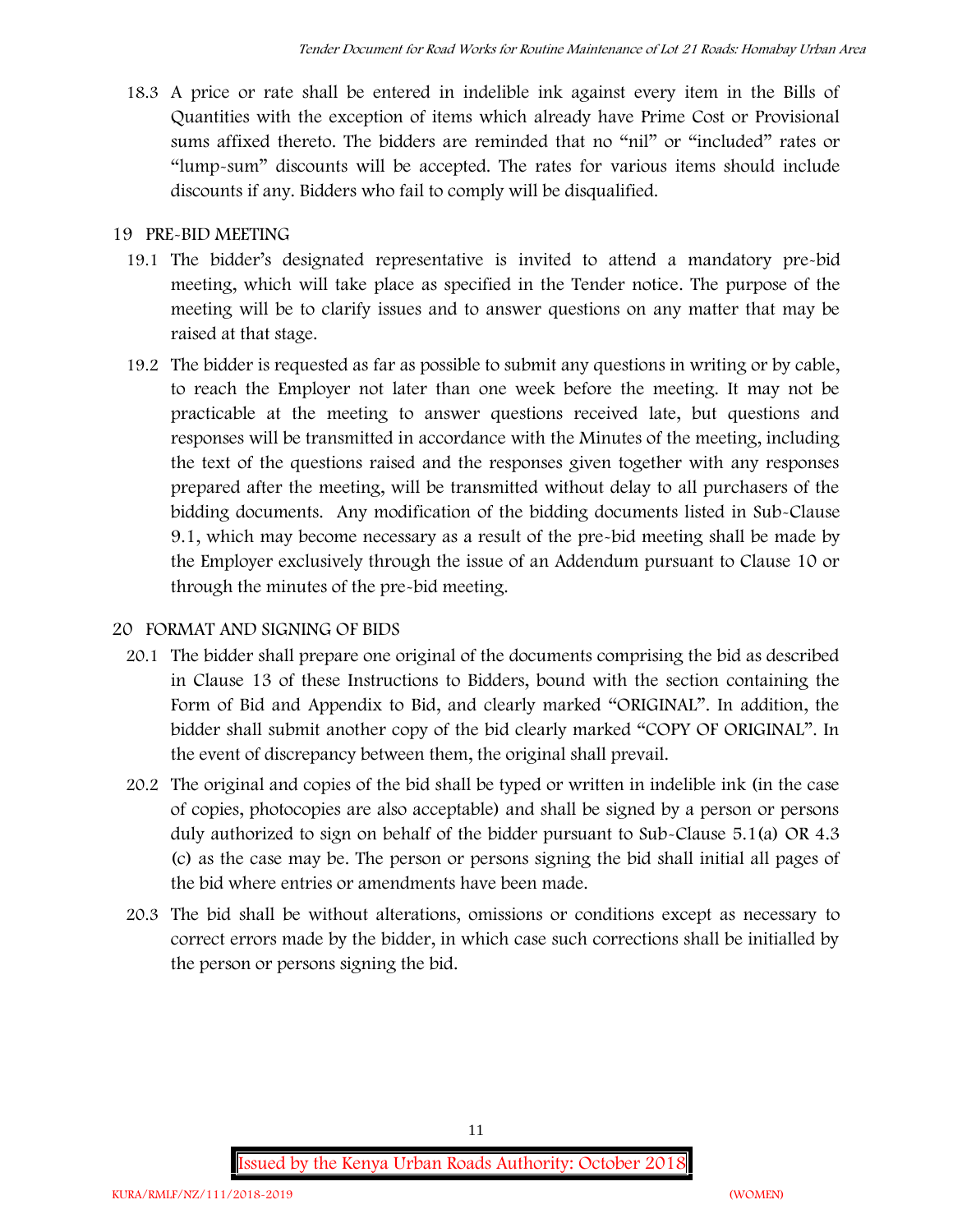#### **D. SUBMISSION OF BIDS**

- **21 SEALING AND MARKING OF BIDS**
	- 21.1 The bidder shall seal the original and each copy of the bid in separate envelopes duly marking the envelopes "ORIGINAL" and "COPY". The envelopes shall then be sealed in an outer separate envelope.
	- 21.2 The inner and outer envelopes shall be:
		- (a) Addressed to the Employer at the address provided in the Appendix to Form of Bid.
		- (b) Bear the name and identification number of the contract. In addition to the identification required in sub-Clause 21.2, the inner envelopes shall indicate the name and address of the bidder to enable the bid to be returned unopened in case it is declared "late" pursuant to Clause 23.1, and for matching purposes under Clause 24.
	- 21.3 If the outer envelope is not sealed and marked as instructed above, the Employer will assume no responsibility for the misplacement or premature opening of the bid. If the outer envelope discloses the bidder's identity the Employer will not guarantee the anonymity of the bid submission, but this shall not constitute grounds for rejection of the bid.

#### **22 DEADLINE FOR SUBMISSION OF BIDS**

22.1 Bids must be received by the Employer at the address specified in Sub Clause 21.2 not later than **the date indicated in the tender notice.**

Tenders delivered by hand must be placed in the "tender box" provided in the office of the employer.

Proof of posting will not be accepted as proof of delivery and any tender delivered after the above stipulated time, from whatever cause arising will not be considered.

- 22.2 The Employer may, at his discretion, extend the deadline for the submission of bids through the issue of an Addendum in accordance with Clause 11 in which case all rights and obligations of the Employer and the bidders previously subject to the original deadline shall thereafter be subject to the new deadline as extended.
- **23 LATE BIDS**
	- 23.1 Any bid received by the Employer after the deadline for submission of bids prescribed in Clause 22 will be returned unopened to the bidder.

#### **24 MODIFICATION, SUBSTITUTION AND WITHDRAWAL OF BIDS**

- 24.1 The bidder may modify, substitute or withdraw his bid after bid submission, provided that written notice of modification or withdrawal is received by the Employer prior to the prescribed deadline for submission of bids.
- 24.2 The bidder's modification, substitution or withdrawal notice shall be prepared, sealed, marked and delivered in accordance with the provisions of Clause 21, with the outer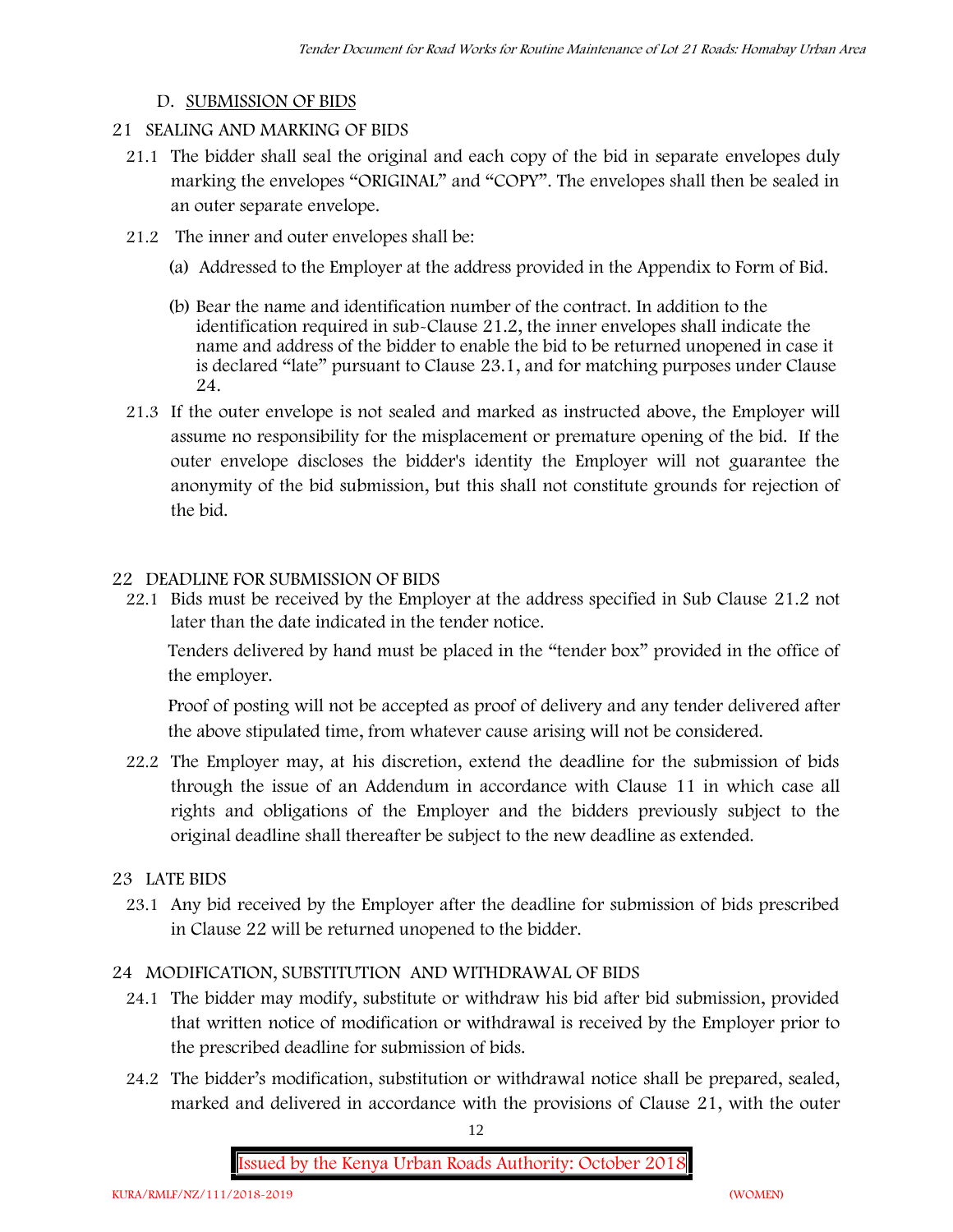and inner envelopes additionally marked "MODIFICATION" or "WITHDRAWAL" as appropriate.

- 24.3 No bid may be modified subsequent to the deadline for submission of bids, except in accordance with Sub-Clause 29.2.
- 24.4 Any withdrawal of a bid during the interval between the deadline for submission of bids and expiration of the period of bid validity specified in Clause 17 may result in the forfeiture of the bid security pursuant to Sub-Clause 17.6.

#### **E. BID OPENING AND EVALUATION**

#### **25 BID OPENING**

- 25.1 The Employer will open the bids, including withdrawals and modifications made pursuant to Clause 24, in the presence of bidders' designated representatives who choose to attend, at the time, date, and location stipulated in the letter of invitation. The bidders' representatives who are present shall sign a register evidencing their attendance.
- 25.2 Envelopes marked "WITHDRAWAL" and "SUBSTITUTION" shall be opened first and the name of the bidder shall be read out. Bids for which an acceptable notice of withdrawal has been submitted pursuant to Clause 24 shall not be opened.
- 25.3 The bidder's name, the Bid Prices, including any bid modifications and withdrawals, the presence (or absence) of bid security, and any such details as the Employer may consider appropriate, will be announced by the Employer at the opening. Subsequently, all envelopes marked "MODIFICATION" shall be opened and the submissions therein read out in appropriate detail. No bid shall be rejected at bid opening except for late bids pursuant to Clause 22.
- 25.4 The Employer shall prepare minutes of the bid opening, including the information disclosed to those present in accordance with Sub-Clause 24.3.
- 25.5 Bids not opened and read out at bid opening shall not be considered further for evaluation, irrespective of the circumstances.

#### **26 PROCESS TO BE CONFIDENTIAL**

26.1 Information relating to the examination, evaluation and comparison of bids, and recommendations for the award of contract shall not be disclosed to bidders or any other persons not officially concerned with such process until the award to the successful bidder has been announced. Any effort by a bidder to influence the Employer's processing of bids or award decisions may result in the rejection of the bidder's bid.

#### **27 CLARIFICATION OF BIDS AND CONTACTING OF THE EMPLOYER**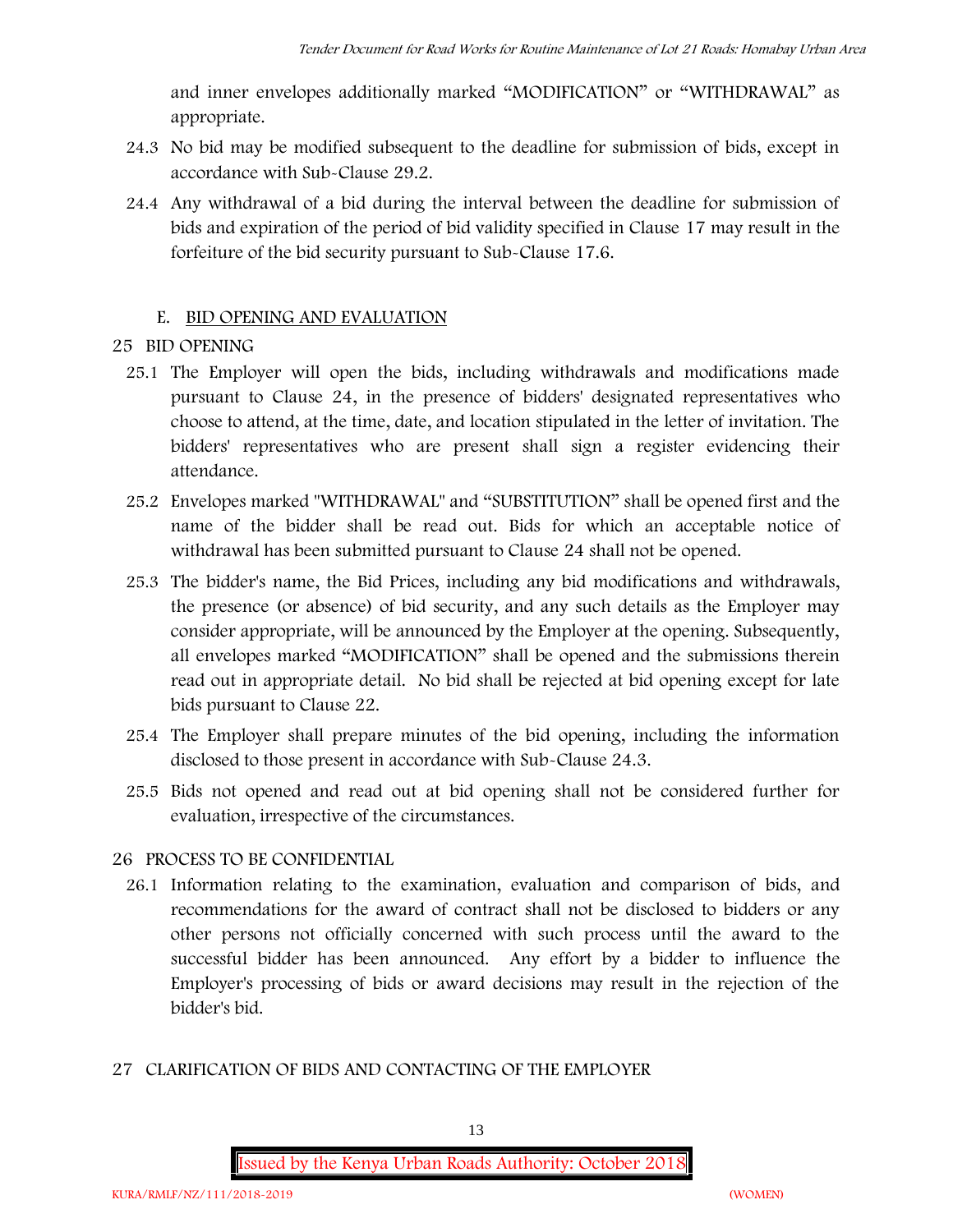- 27.1 To assist in the examination, evaluation, and comparison of bids, the Employer may, at its discretion, ask any bidder for clarification of its bid, including breakdowns of unit rates. The request for clarification and the response shall be in writing or by cable, but no change in the price or substance of the bid shall be sought, offered, or permitted except as required to confirm the correction of arithmetic errors discovered by the Employer in the evaluation of the bids in accordance with Clause 29.
- 27.2 Subject to Sub-Clause 26.1, no bidder shall contact the Employer on any matter relating to its bid from the time of the bid opening to the time the contract is awarded. If the bidder wishes to bring additional information to the notice of the Employer, should do so in writing.
- 27.3 Any effort by the bidder to influence the Employer in the Employer's bid evaluation, bid comparison or contract award decisions may result in the rejection of the bidder's bid.

## **28 EXAMINATION OF BIDS AND DETERMINATION OF RESPONSIVENESS**

- 28.1 Prior to the detailed evaluation of bids, the Employer will determine whether each bid (a) has been properly signed; (b) is accompanied by the required securities; (c) is substantially responsive to the requirements of the bidding documents; and (d) provides any clarification and/or substantiation that the Employer may require to determine responsiveness pursuant to Sub-Clause 28.2.
- 28.2 A substantially responsive bid is one that conforms to all the terms, conditions, and specifications of the bidding documents without material deviation or reservation and has a valid tender bank guarantee. A material deviation or reservation is one

(a) Which affects in any substantial way the scope, quality, or performance of the works;

(b) Which limits in any substantial way, inconsistent with the bidding documents, the Employer's rights or the bidder's obligations under the contract; or

(c) Whose rectification would affect unfairly the competitive position of other bidders presenting substantially responsive bids.

28.3 If a bid is not substantially responsive, it will be rejected by the Employer and may not subsequently be made responsive by correction or withdrawal of the nonconforming deviation or reservation.

## **29 CORRECTION OF ERRORS**

Tenders determined to be substantially responsive shall be checked by the Employer for any arithmetic errors in the computations and summations. Errors will be corrected by the Employer as follows:

(a) Where there is a discrepancy between the amount in figures and the amount in words, the amount in words will govern.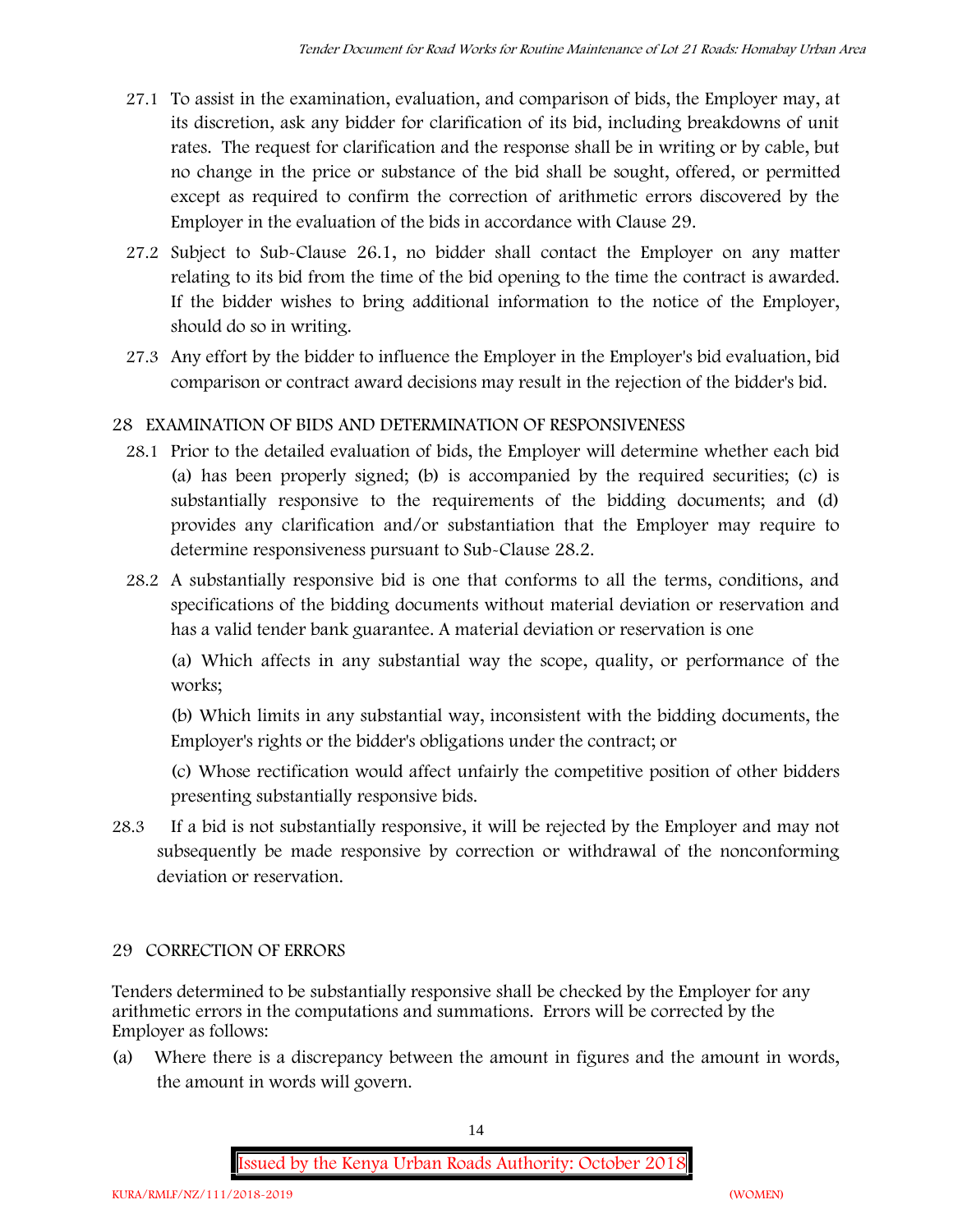- (b) Where there is a discrepancy between the unit rate and the line item total resulting from multiplying the unit rate by the quantity, the unit rate as quoted will prevail, unless in the opinion of the Employer, there is an obvious typographical error, in which case adjustment will be made to the entry containing that error.
- (c) In the event of a discrepancy between the tender amount as stated in the Form of Tender and the corrected tender figure in the main summary of the Bills of Quantities, the amount as stated in the Form of Tender shall prevail.
- (d) The Error Correction Factor shall be computed by expressing the difference between the tender amount and the corrected tender sum as a percentage of the corrected work items (i.e. corrected tender sum less Prime Cost and Provisional Sums.
- (e) The Error Correction Factor shall be applied to all work items (as a rebate or addition as the case may be) for the purposes of valuations for Interim Certificates and valuations of variations.
- (f) The Bidder shall within three (3) days after issuance of the written notice by the Employer, or such further time as the Employer may allow, correct his tender in such a manner as may be agreed or directed by the Employer failing which the tender may be absolutely rejected and the Bid Security forfeited in accordance with Sub-Clause 17.6 .

## **30 EVALUATION AND COMPARISON OF BIDS**

- 30.1 The Employer will carry out evaluation of details and information provided in post- Qualification Questionnaire and any bidder who does not qualify shall not have his/her bid evaluated further.
- 30.2 The Employer will then evaluate and compare only the bids determined to be substantially responsive in accordance with Clauses 27 and 28.
	- 30.3 The procuring entity may at any time terminate procurement proceedings before contract award and shall not be liable to any person for the termination.
	- 30.4 A tenderer who gives false information in the tender document about its qualification or who refuses to enter into a contract after notification of contract award shall be considered for debarment from participating in future public procurement.

## **31. QUALIFICATION AND EVALUATION CRITERIA**

- 31.1 Post-qualification will be based on meeting all of the following minimum point scale criteria regarding the Applicant's general and particular experience, personnel and equipment capabilities as well as financial position. The Employer reserves the right to waive minor deviations, if they do not materially affect the capacity of an applicant to perform the contract. Subcontractor's experience and resources shall not be taken into account in determining the Applicant's compliance with qualifying criteria.
- **31.2** *General Experience***.**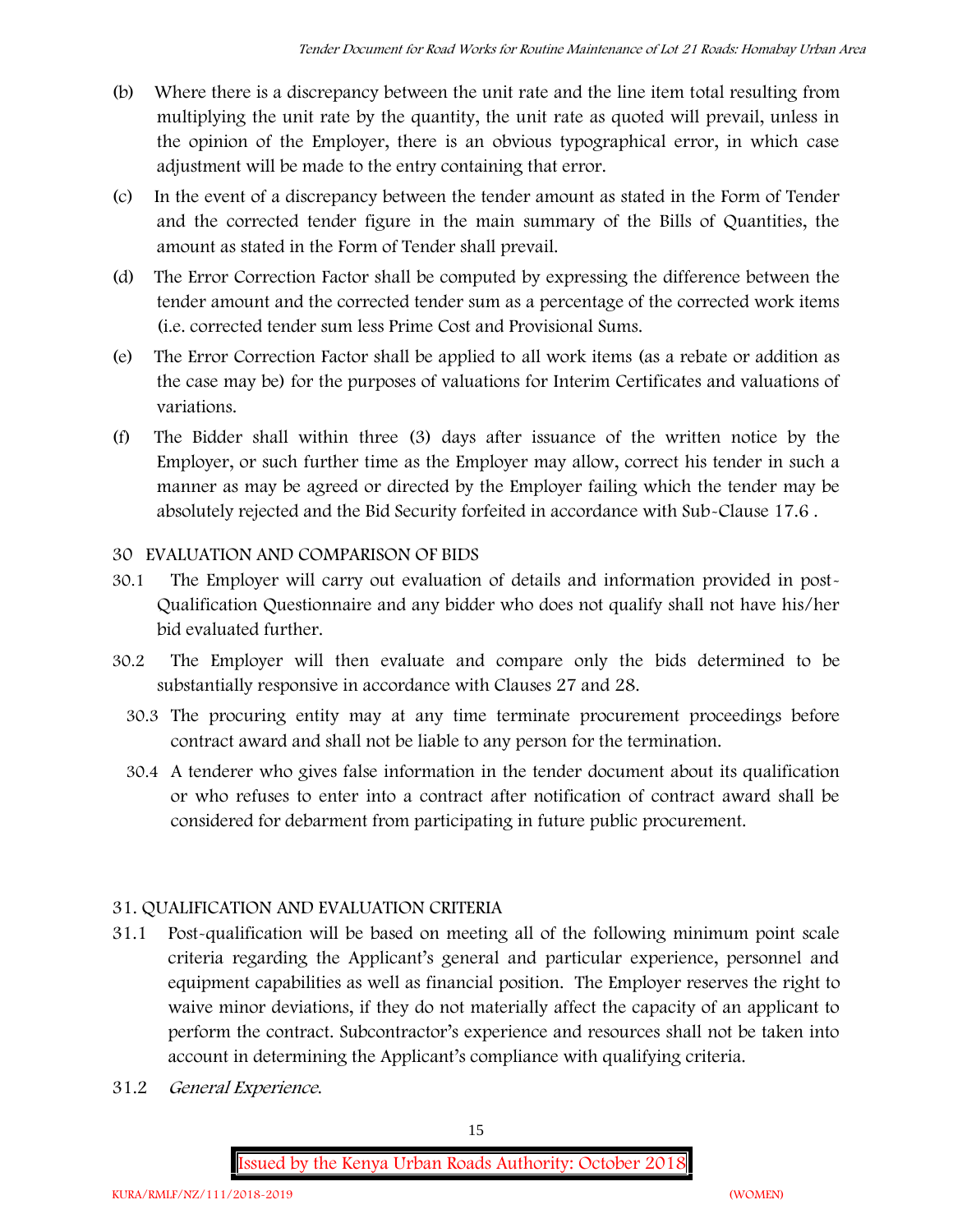The Applicant shall meet the following minimum criteria: -

- (a) Average annual turnover for the last 2 years **KShs.15,000,000.00/-.**
- (b) Successful completion as a prime contractor or sub-contractor in the execution of at least three roads rehabilitation/new construction projects of a similar nature and comparable in complexity to the proposed contract within the last three years, for which at least one was located in an urban environment in Kenya.
- 31.3 *Personnel Capabilities***.** The Applicant should list down personnel of minimum qualification of HND in Civil Engineering for Site Agent, Ordinary Diploma for the surveyor and other supervisory staff.
- 31.4 *Equipment Capabilities.* The Applicant should list down, the plants and equipment that are in his ownership and the ones proposed for hire which should be suitable for executing contract works. – Applicants must attaché evidence of ownership or hiring arrangements.
- 31.5 *Cash flow statement.* The Applicant should demonstrate that the firm has access to or has available, liquid assets, unencumbered real assets, lines or credit, and other financial means sufficient to meet the construction cash flow for a period of 2 months, estimated at 20% of the estimated tender sum.
- **31.6 Balance Sheets***.* Signed and stamped Audited balance sheets for the last two years should be submitted and must demonstrate the soundness of the Applicant's financial position, availability of working capital and net worth.
- **31.7 Financial position/Ratios.** The applicant's financial information will be assessed in terms of ROCE, current ratio and return on equity, and the point scale criteria on their financial position given on this basis. Where necessary, the Employer may make inquiries with the Applicant's bankers.
- 31.8 *Litigation History.* The Applicant should provide accurate information on any litigation or arbitration resulting from contracts complete or under execution by him over the last five years. A consistent history of litigation against the Applicant may result in failure of the application.
- 31.9 Post-qualification criteria are as provided in the Appendix to instruction to tenderers. The bidders who pass the technical criteria will be subjected to financial evaluation.

#### **F. FINANCIAL EVALUATION**

30.8 Comparison of major rates of items of construction & credibility of tenderers rates

The Employer will compare the tenderers' rates with the Engineer's estimates for major items of construction. If some bids are seriously unbalanced or front loaded in relation to the Engineer's estimates for the major items of work to be performed under the contract, the Employer may require the bidder to produce detailed price analyses for any or all items of the Bills of Quantities, to demonstrate the internal consistency of those prices with the construction methods and schedule proposed. After evaluation of the price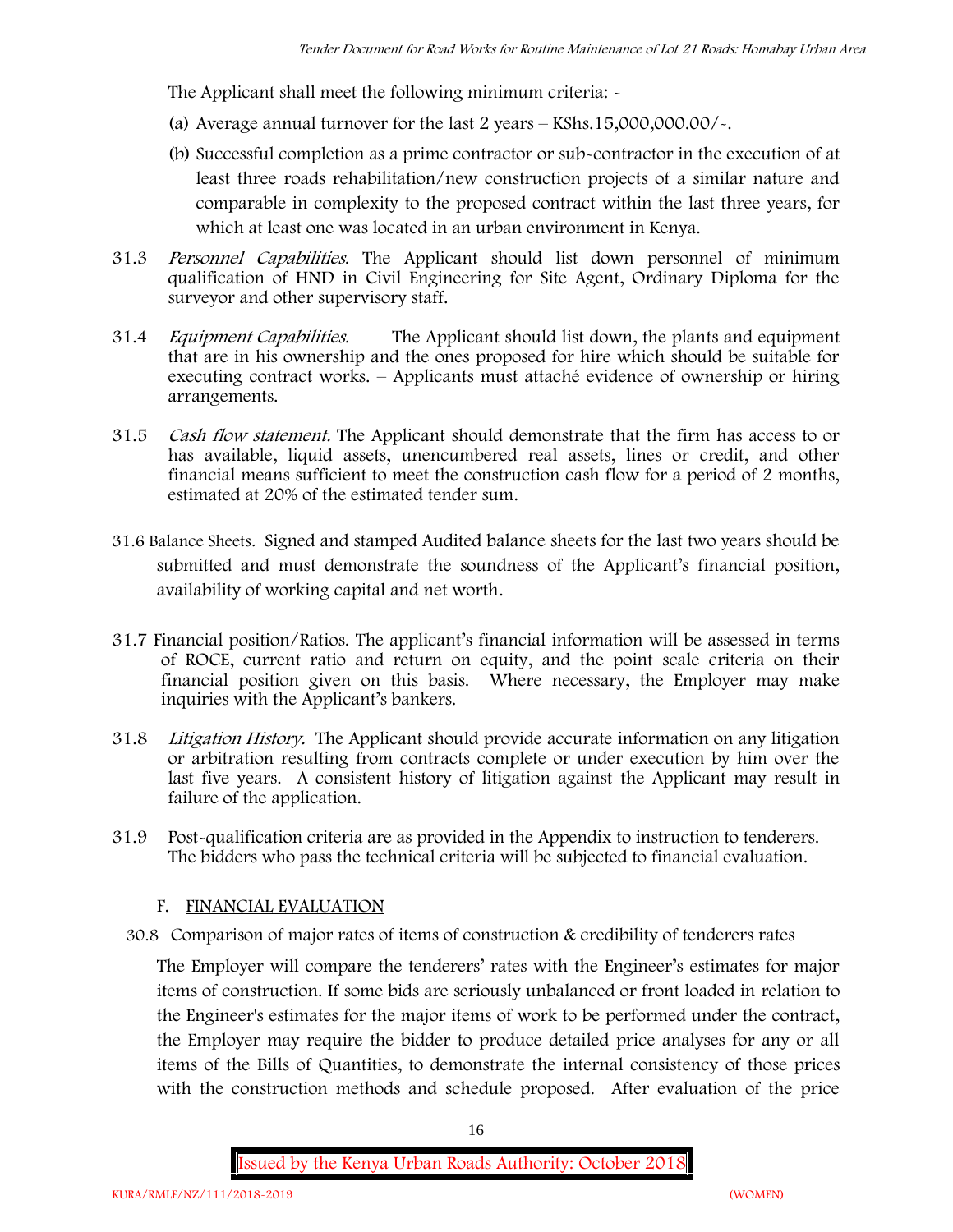analyses, taking into consideration the schedule of estimated contract payments, the Employer may require that the amount of the Performance Security set forth in Clause 35 be increased at the expense of the bidder to a level sufficient to protect the Employer against financial loss in the event of default of the successful bidder under the contract.

## **G. AWARD OF CONTRACT**

### **31 AWARD**

31.1 Subject to Clause 32, the Employer will award the contract to the bidder whose bid has been determined to be substantially responsive to the bidding documents and who has offered the lowest Evaluated Bid Price pursuant to Clause 29, provided that such bidder has been determined to be (a) eligible in accordance with the provisions of Sub-Clause 3.1, and (b) qualified in accordance with the provisions of Clause 4.

## **32 EMPLOYER'S RIGHT TO ACCEPT ANY BID AND TO REJECT ANY OR ALL BIDS**

32.1 The Employer reserves the right to accept or reject any bid, and to annul the bidding process and reject all bids, at any time prior to award of contract, without thereby incurring any liability to the affected bidder or bidders or any obligation to inform the affected bidder or bidders of the grounds for the Employer's action.

### **33 NOTIFICATION OF AWARD**

- 33.1 Prior to expiration of the period of bid validity prescribed by the Employer, the Employer will notify the successful bidder in writing or by cable confirmed by registered letter that its bid has been accepted. This letter (hereinafter and in the Conditions of Contract called "Letter of Acceptance") shall specify the sum, which the Employer will pay the Contractor in consideration of the execution and completion of the works and the remedying of any defects therein by the Contractor as prescribed by the contract (hereinafter and in the Conditions of Contract called "the Contract Price").
- 33.2 At the same time that the Employer notifies the successful bidder that his bid has been accepted, the Employer shall notify the other bidders that their bids have been unsuccessful and that their bid security will be returned as promptly as possible, in accordance with sub clause 17.4.

## **34 SIGNING OF AGREEMENT**

34.1 Within 21 days of receipt of the Notification of Award, the successful bidder shall sign the Form of Agreement and return it to the Employer, together with the required performance security.

#### **35 PERFORMANCE SECURITY**

35.1 Within 21 days of receipt of the Letter of Acceptance from the Employer, the successful bidder shall furnish to the Employer a performance security in the form stipulated in the Conditions of contract. The form of performance security provided in Section 9 of the bidding documents shall be used.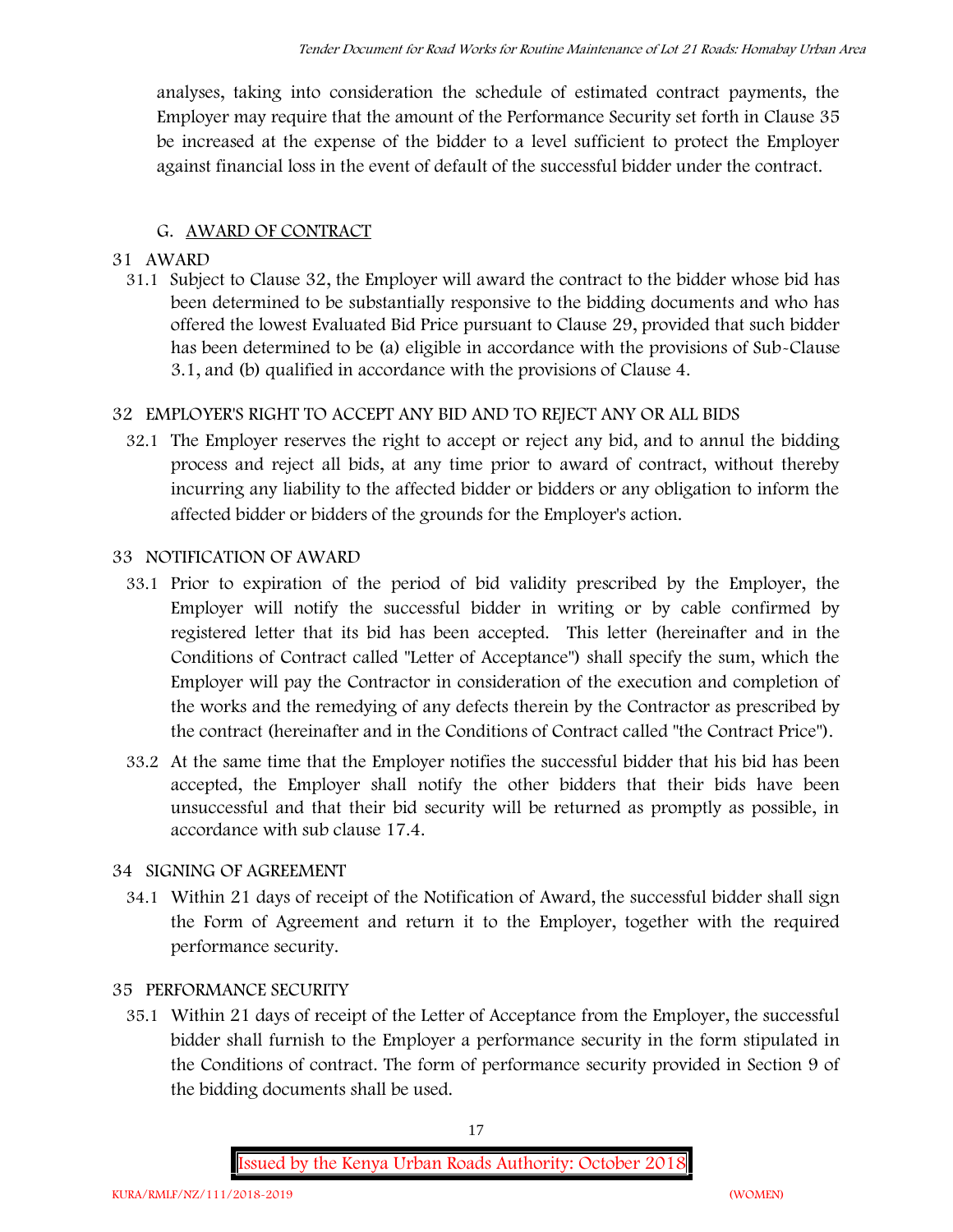- 35.2 The successful bidder shall provide a performance security in the form of an Unconditional Bank Guarantee from a reputable bank located in Kenya.
- 35.3 Failure by successful bidder to lodge the required performance Guarantee within 21 days of the receipt of the letter of Acceptance shall constitute sufficient grounds for annulment of the award and forfeiture of the bid surety; in which event the Employer may make the award to another bidder or call for new bids.

#### **36 CONTRACT EFFECTIVENESS**

36.1 The Contract will be effective only upon signature of the Agreement between the Contractor and the Employer.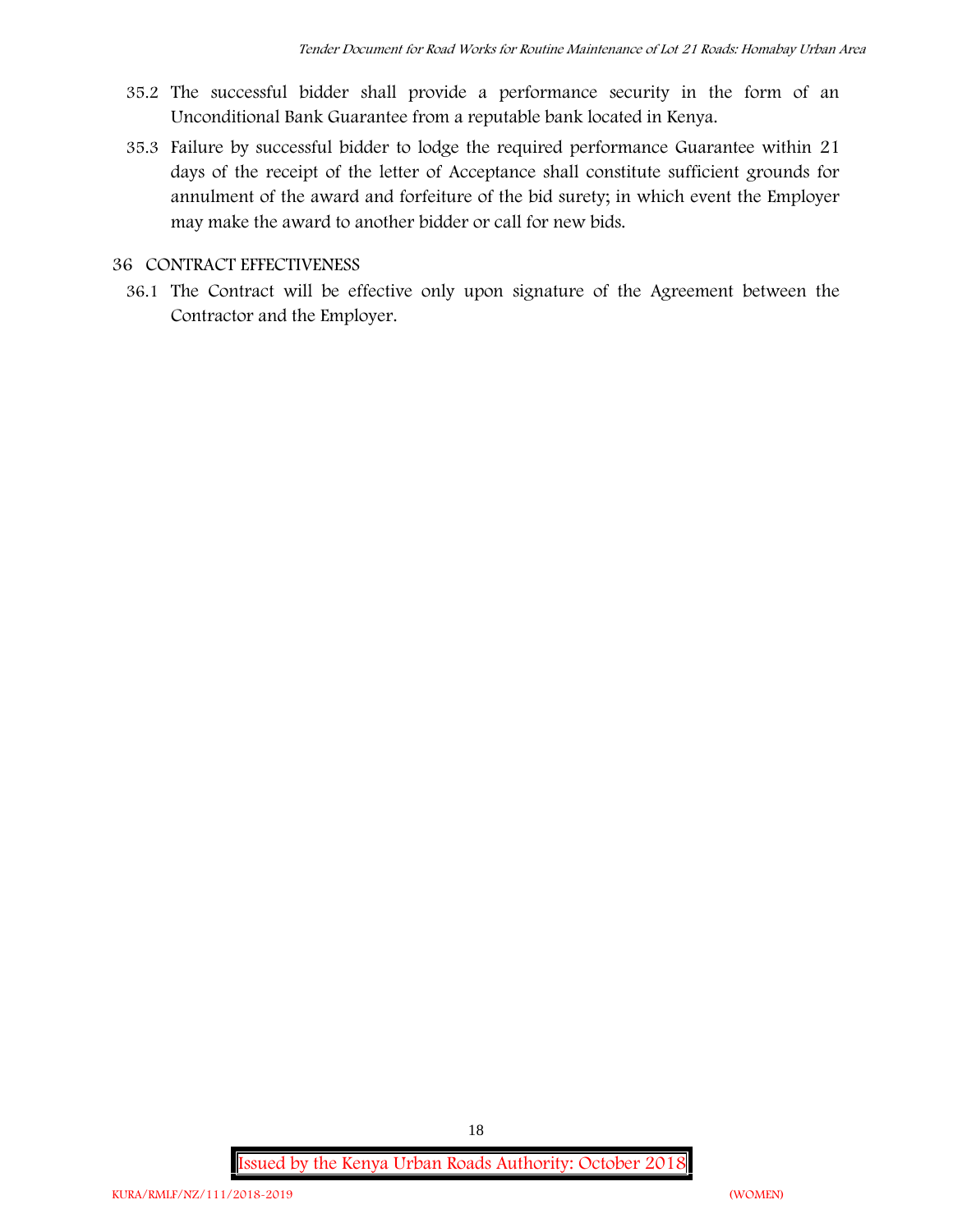## **QUALIFICATION CRITERIA**

This Section contains all the factors, methods and criteria that the Employer shall use to evaluate applications. The information to be provided in relation to each factor and the definitions of the corresponding terms are included in the respective Application Forms.

#### **Contents**

| 7 Schedule Of The Major Items Of Plant To Be Used On The Proposed Contract.  Error! |  |
|-------------------------------------------------------------------------------------|--|
| Bookmark not defined.                                                               |  |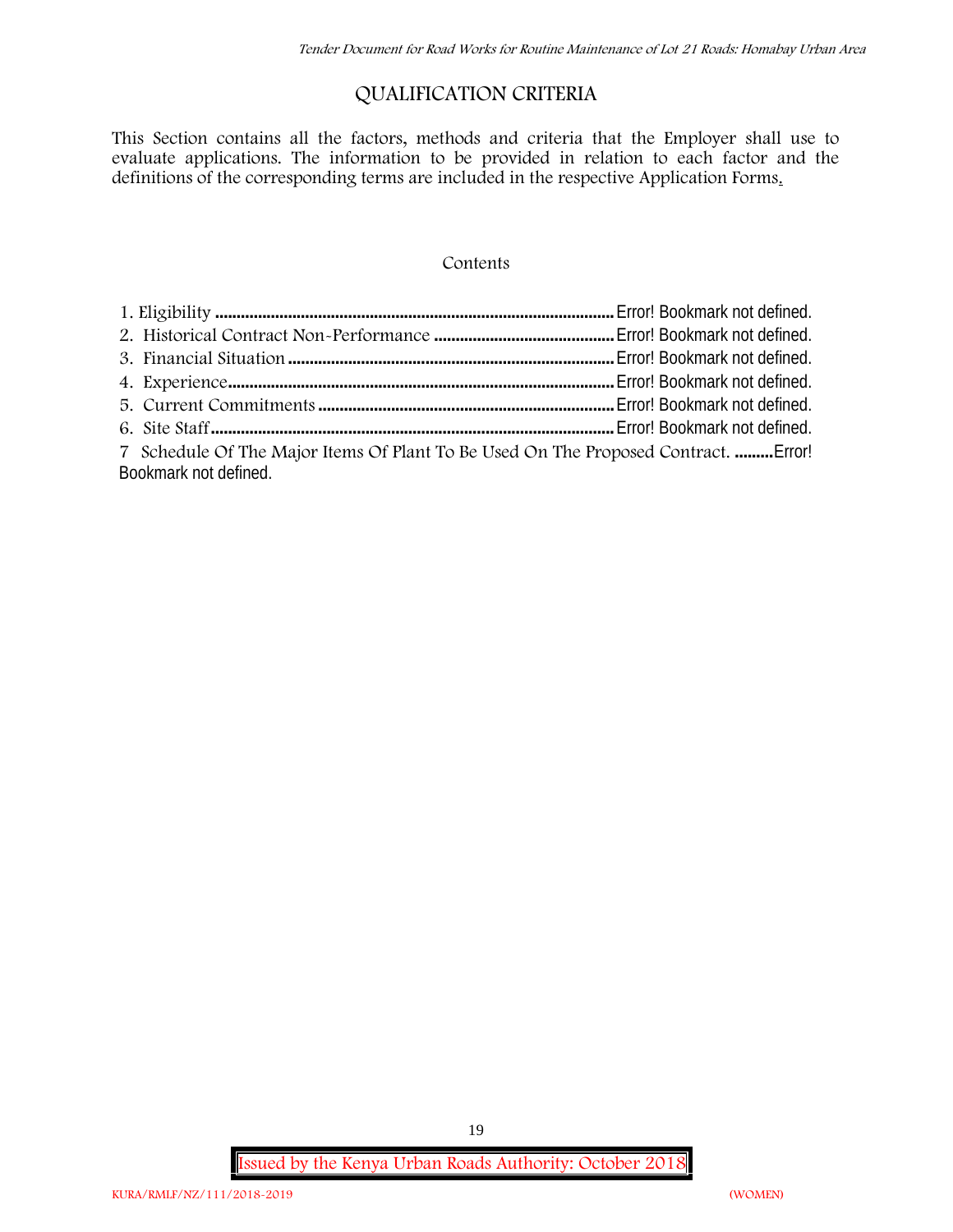| No. | Subject                                                                              | Requirement                                                                                                                                                                                                                                                                                                                                                                                                                                                                                                                                                           | Bidder                | Submission<br>Requirements |
|-----|--------------------------------------------------------------------------------------|-----------------------------------------------------------------------------------------------------------------------------------------------------------------------------------------------------------------------------------------------------------------------------------------------------------------------------------------------------------------------------------------------------------------------------------------------------------------------------------------------------------------------------------------------------------------------|-----------------------|----------------------------|
|     | 1. Eligibility                                                                       |                                                                                                                                                                                                                                                                                                                                                                                                                                                                                                                                                                       |                       |                            |
| 1.1 | Eligibility                                                                          | Nationality in accordance with<br>Sub-Clause 4.1.                                                                                                                                                                                                                                                                                                                                                                                                                                                                                                                     | Must meet requirement | Section 2, Schedule 1      |
| 1.2 | Conflict of Interest                                                                 | No conflicts of interest in Sub-<br>Clause 4.2.                                                                                                                                                                                                                                                                                                                                                                                                                                                                                                                       | Must meet requirement | Section 2, Schedule 1      |
| 1.3 | Debarment                                                                            | Not having been declared<br>ineligible by the Employer, as<br>described in Sub-Clause 4.3.                                                                                                                                                                                                                                                                                                                                                                                                                                                                            | Must meet requirement | Section 2, Schedule 11     |
| 1.4 | Incorporation &<br>Registration                                                      | Pursuant to sub-clause 4.1 the<br>following shall be provided;<br>- Copy of Certificate of<br>incorporation certified by a<br>Commissioner of Oaths or<br>issuing authority to show that<br>the applicant is a registered<br>company and legally authorised<br>to do business in Kenya<br>- Proof of registration with the<br>National Construction Authority<br>(NCA) in the categories<br>indicated in the tender notice.<br>-Proof of registration with a<br>Certified copy of a valid<br>certificate from National or<br>County Treasury for relevant<br>category | Must meet requirement | Section 2, Schedule 1      |
| 2.1 | 2. Historical Contract Non-Performance<br>History of Non-<br>Performing<br>Contracts | Non-performance of a contract<br>did not occur within the last<br>five (5) years prior to the<br>deadline for application<br>submission based on all<br>information on fully settled<br>disputes or litigation. A fully<br>settled dispute or litigation is<br>one that has been resolved in<br>accordance with the Dispute<br>Resolution Mechanism under<br>the respective contract, and<br>where all appeal instances<br>available to the applicant have<br>been exhausted.                                                                                         | Must meet requirement | Section 2, Schedule 5      |

20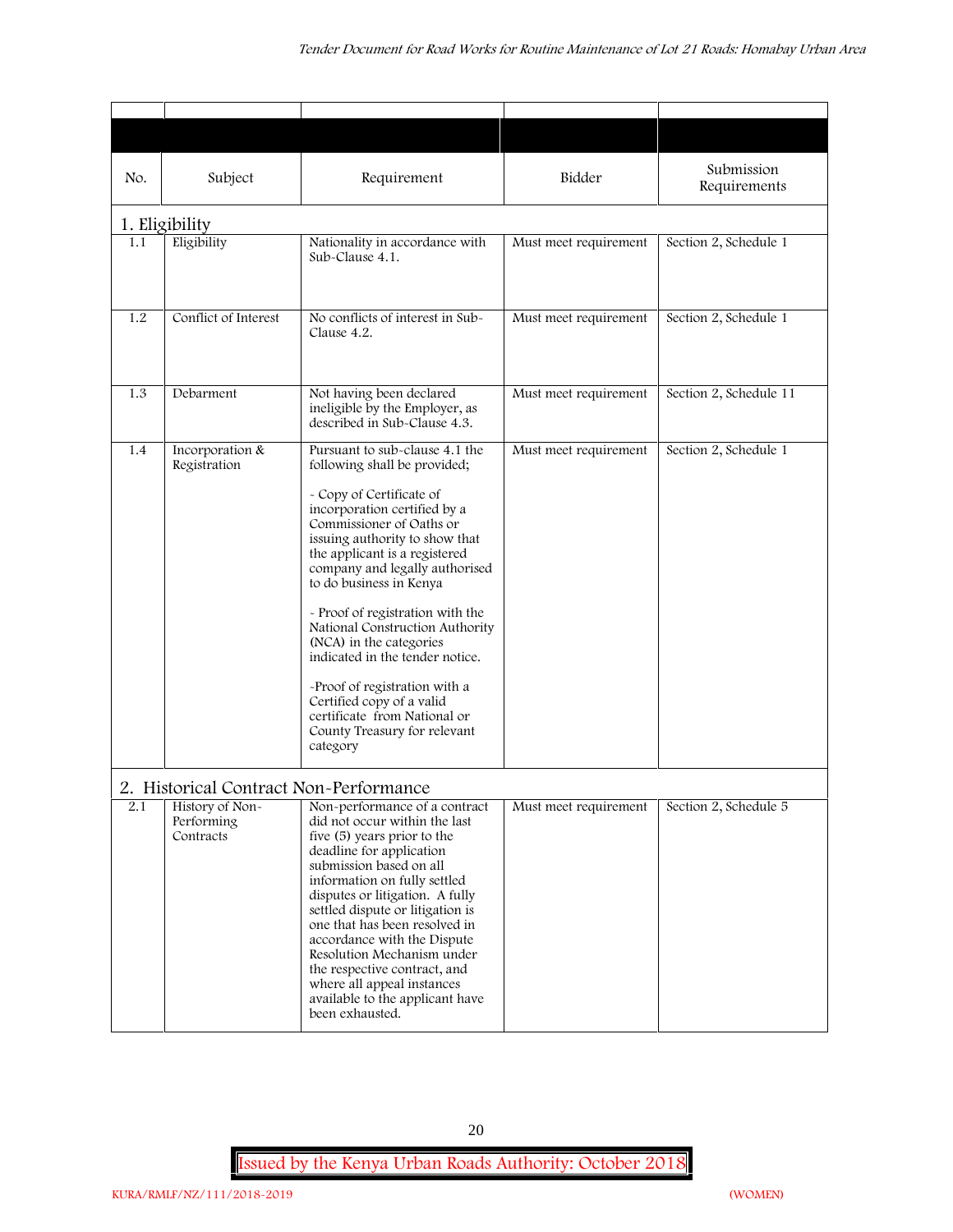| No.    | Subject                                    | Requirement                                                                                                                                                                                                                                                                                                                                                                                                                            | Bidder                                                                                                                              | Submission<br>Requirements                                                                                                                                                                                                                                                                                                                                                                                                                                                              |
|--------|--------------------------------------------|----------------------------------------------------------------------------------------------------------------------------------------------------------------------------------------------------------------------------------------------------------------------------------------------------------------------------------------------------------------------------------------------------------------------------------------|-------------------------------------------------------------------------------------------------------------------------------------|-----------------------------------------------------------------------------------------------------------------------------------------------------------------------------------------------------------------------------------------------------------------------------------------------------------------------------------------------------------------------------------------------------------------------------------------------------------------------------------------|
| 2.2    | Pending Litigation                         | All pending litigation shall in<br>total not represent more than<br>fifty percent (50%)] of the<br>Applicant's net worth and shall<br>be treated as resolved against<br>the Applicant.                                                                                                                                                                                                                                                 | Must meet requirement                                                                                                               | Section 2, Schedule 10                                                                                                                                                                                                                                                                                                                                                                                                                                                                  |
|        | 3. Financial Situation                     |                                                                                                                                                                                                                                                                                                                                                                                                                                        |                                                                                                                                     |                                                                                                                                                                                                                                                                                                                                                                                                                                                                                         |
| 3.1    | Financial<br>Performance                   | (a) Submission of audited<br>balance sheets or other financial<br>statements acceptable to the<br>Employer, for the last two [2]<br>years and authenticated bank<br>statement for the last six (6)<br>months to demonstrate:<br>(b) the current soundness of the<br>applicants financial position<br>and its prospective long term<br>profitability, and<br>(c) capacity to have a cash flow<br>equivalent to 20% of the tender<br>sum | Must submit as<br>required and bidders<br>who meet the<br>requirement are<br>marked YES, those<br>that do not meet are<br>marked NO | Attach evidence on<br>the requirement of<br>Section 2, Schedule 8<br>a) All pages must be<br>initialized and<br>stamped by both a<br>practicing Auditor<br>registered with<br>ICPAK and one of the<br>Directors. Auditor's<br>practicing<br>membership number<br>from ICPAC must be<br>indicated. Non-<br>adherence to this to<br>part a, b and c leads<br>to disqualification.<br>(b) All pages in the<br>bank statement must<br>be initialized and<br>stamped by the<br>issuing bank. |
| 3.2    | Average Annual<br>Construction<br>Turnover | (d) Average annual<br>construction turnover of<br>KShs.15 Million [Fifteen]<br>Million], calculated as total<br>certified payments received for<br>contracts in progress or<br>completed, within the last two<br>$[ (2) ]$ years                                                                                                                                                                                                       | Must submit as<br>required and bidders<br>who meet the<br>requirement are<br>marked YES, those<br>that do not meet are<br>marked NO | Section 2, Schedule 8                                                                                                                                                                                                                                                                                                                                                                                                                                                                   |
|        | 4. Experience                              |                                                                                                                                                                                                                                                                                                                                                                                                                                        |                                                                                                                                     |                                                                                                                                                                                                                                                                                                                                                                                                                                                                                         |
| 4.1(a) | General<br>Construction<br>Experience      | Experience under construction<br>contracts in the role as a main<br>contractor or subcontractor for<br>at least the last five [5] years<br>prior to the applications<br>submission deadline                                                                                                                                                                                                                                            | Must submit as<br>required and bidders<br>who meet the<br>requirement are<br>marked YES, those<br>that do not meet are<br>marked NO | Section 2, Schedule 6A                                                                                                                                                                                                                                                                                                                                                                                                                                                                  |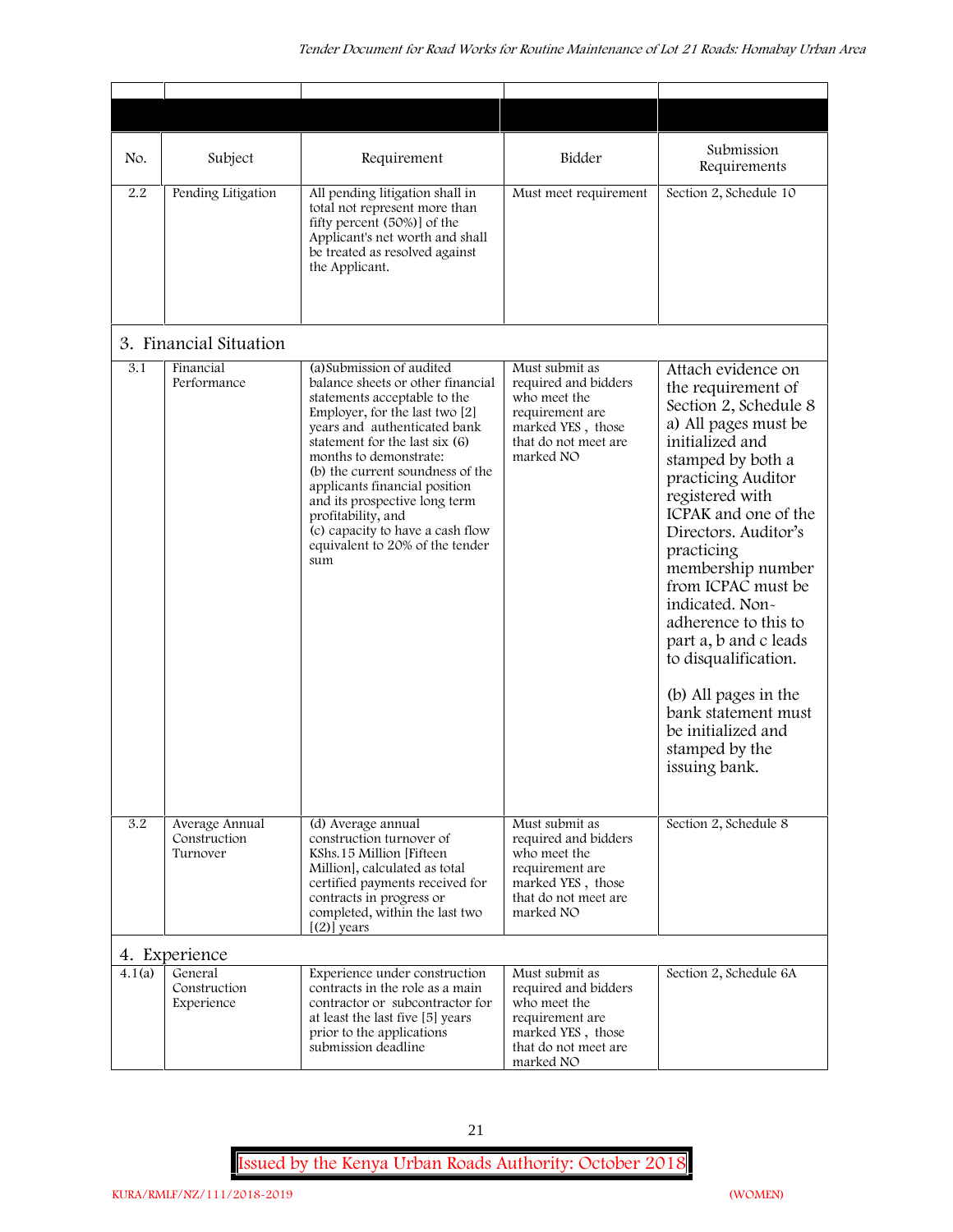| No.    | Subject                                | Requirement                                                                                                                                                                                                                                                                                                                                                                                                                                                                                      | Bidder                                                                                                                              | Submission<br>Requirements |
|--------|----------------------------------------|--------------------------------------------------------------------------------------------------------------------------------------------------------------------------------------------------------------------------------------------------------------------------------------------------------------------------------------------------------------------------------------------------------------------------------------------------------------------------------------------------|-------------------------------------------------------------------------------------------------------------------------------------|----------------------------|
| 4.2(b) | Specific<br>Construction<br>Experience | Participation as a roads<br>contractor, management<br>contractor or subcontractor, in<br>at least three (3) each with a<br>value of at least<br>KShs. 5 Million (five million),<br>successfully and substantially<br>completed. One (1) of the<br>contracts should be in an urban<br>centre and that are similar to<br>the proposed works. The<br>similarity shall be based on the<br>physical size, complexity,<br>methods/technology or other<br>characteristics as described in<br>Section 2. | Must submit as<br>required and bidders<br>who meet the<br>requirement are<br>marked YES, those<br>that do not meet are<br>marked NO | Section 2, Schedule6A      |
|        | 5. Current Commitments                 |                                                                                                                                                                                                                                                                                                                                                                                                                                                                                                  |                                                                                                                                     |                            |
| 5.1    | On-going contracts                     | The total value of outstanding<br>works on the on-going<br>contracts should not exceed the<br>average annual turnover for the<br>last two years.                                                                                                                                                                                                                                                                                                                                                 | Must submit as<br>required and bidders<br>who meet the<br>requirement are<br>marked YES, those<br>that do not meet are<br>marked NO | Section 2, Schedule 6B     |
|        | 6. Site Staff                          |                                                                                                                                                                                                                                                                                                                                                                                                                                                                                                  |                                                                                                                                     |                            |
|        | HQ Staff<br>Site Agent                 | The site staff shall posses<br>minimum levels of<br>qualifications set below;<br>Qualification $=$<br>Diploma in Civil<br>Engineering/Building<br>construction<br>Qualification $=$<br>Degree in Civil Engineering                                                                                                                                                                                                                                                                               | Must submit as<br>required and bidders<br>who meet the<br>requirement are<br>marked YES, those<br>that do not meet are<br>marked NO | Section 2, Schedule 5      |
|        | Foreman                                | General Experience<br>Specific Experience<br>Qualification = $Dip$ . Civil<br>Engineering<br>General Experience $=$ 5 yrs                                                                                                                                                                                                                                                                                                                                                                        | Must submit as<br>required and bidders<br>who meet the                                                                              |                            |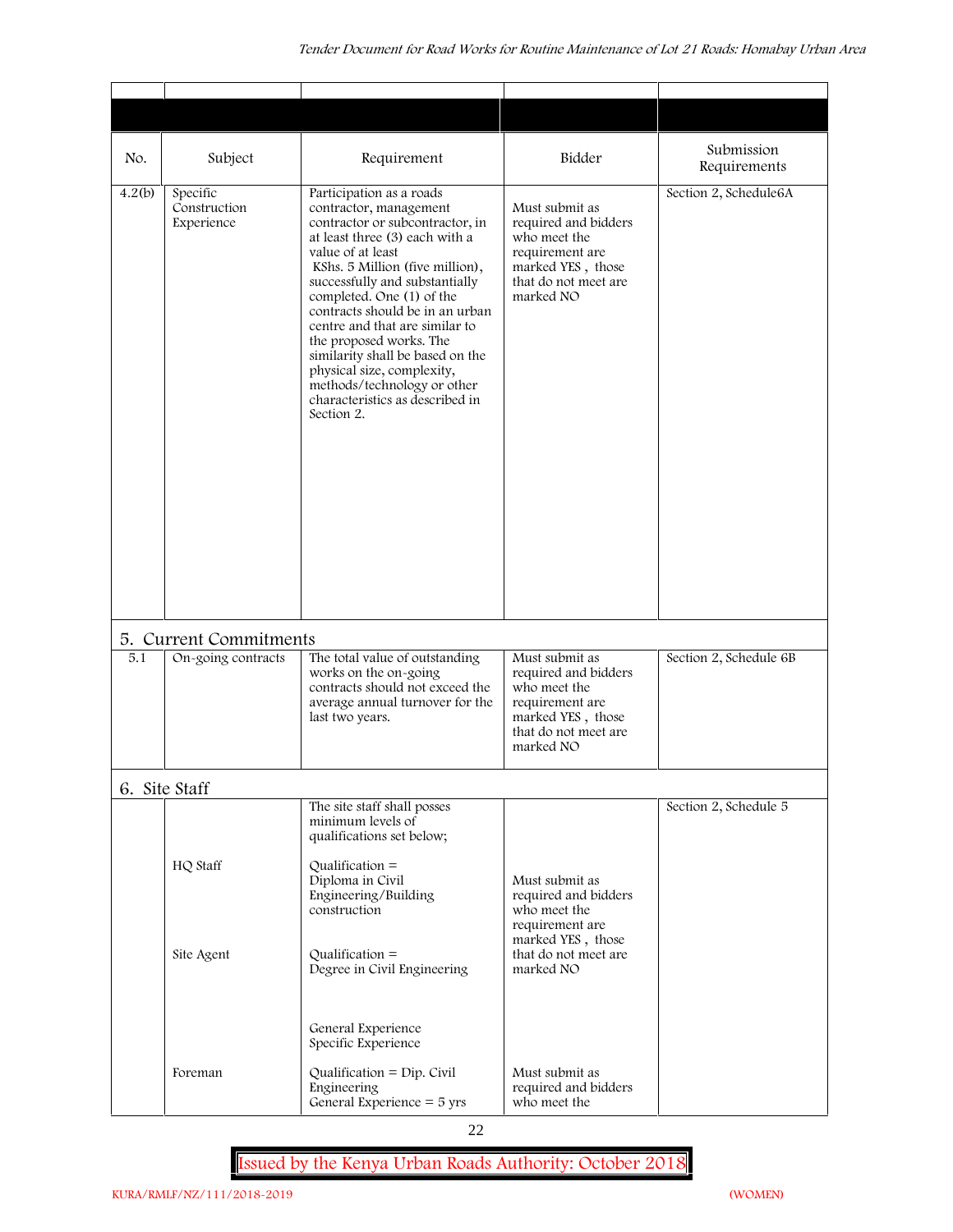| No. | Subject                                | Requirement                                                                                                                            | Bidder                                                                                                                              | Submission<br>Requirements |
|-----|----------------------------------------|----------------------------------------------------------------------------------------------------------------------------------------|-------------------------------------------------------------------------------------------------------------------------------------|----------------------------|
|     | Site Surveyor                          | Specific Experience $=$ 3 Yrs<br>Qualification = Diploma in<br>Survey<br>General Experience $=$ 3 yrs<br>Specific Experience $= 2$ Yrs | requirement are<br>marked YES, those<br>that do not meet are<br>marked NO                                                           |                            |
| 5.  | PLANT AND EQUIPMENT                    |                                                                                                                                        |                                                                                                                                     |                            |
|     | See description<br>below in Schedule 7 |                                                                                                                                        |                                                                                                                                     |                            |
| 6.  | Work Methodology                       | Submission of a brief work<br>methodology in accordance with<br>sub-clause 5.3                                                         | Must submit as<br>required and bidders<br>who meet the<br>requirement are<br>marked YES, those<br>that do not meet are<br>marked NO | Section 2                  |
| 7.  | Business permit and<br>office location | Should have a physical address<br>and Current business Permit                                                                          | Must submit as<br>required and bidders<br>who meet the<br>requirement are<br>marked YES, those<br>that do not meet are<br>marked NO | Section 2, Schedule 1      |
| 8.  | Litigation History                     | The applicant to provide a valid<br>Sworn affidavit for the tender.                                                                    | Must submit as<br>required and bidders<br>who meet the<br>requirement are<br>marked YES, those<br>that do not meet are<br>marked NO | Section 2, Schedule 10     |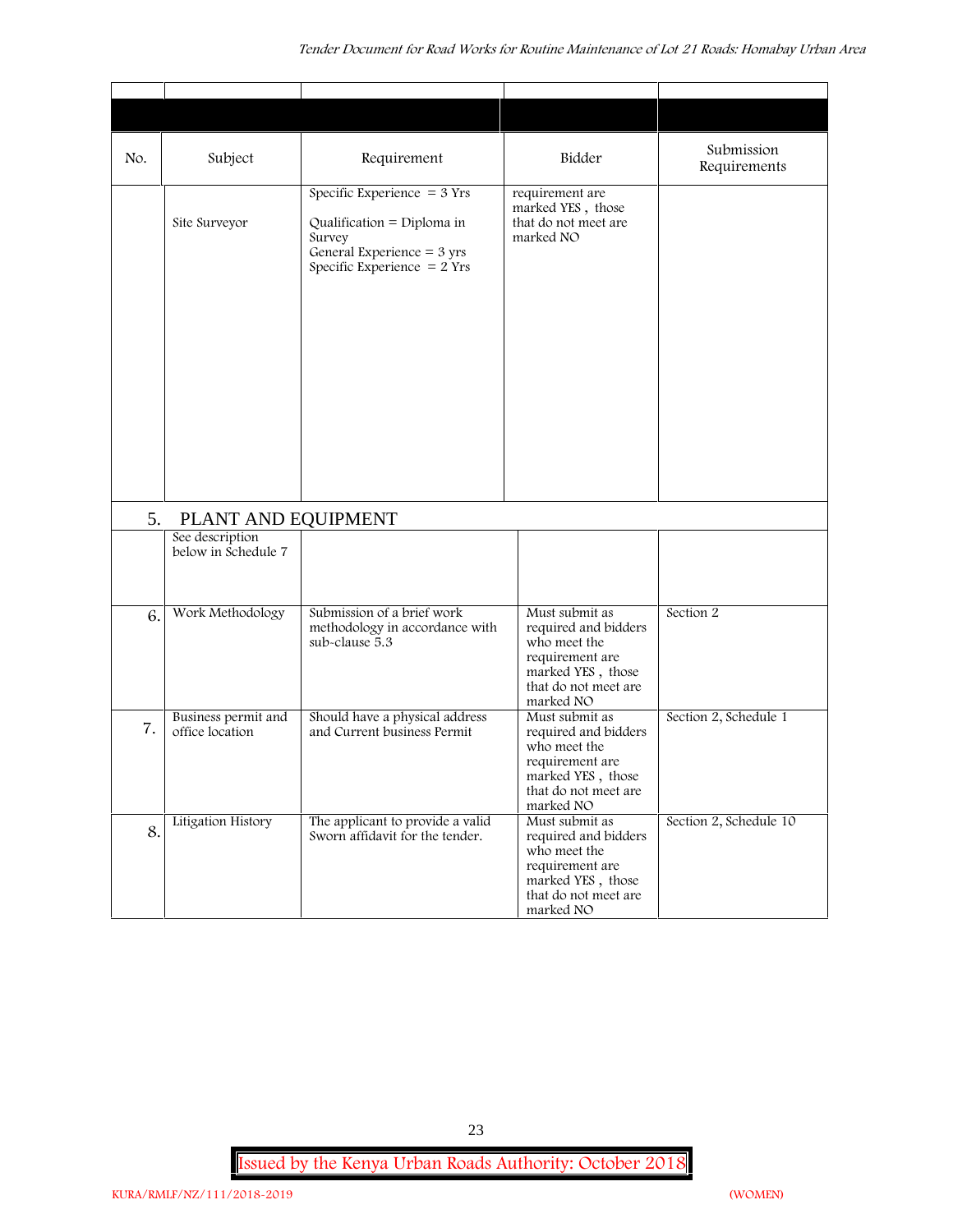**7. Schedule of the Major Items of Plant/Equipment Available for Proposed Contract.**

The Bidder must indicate the core plant and equipment considered by the company to be necessary for undertaking the project together with proof of ownership or lease of the same. The lease must be current i.e. dated from July 2018. Leases which are out dated will not be accepted. (\* Mandatory minimum number of equipment required by the Employer for the execution of the project that the bidder must make available for the Contract).

| Item<br>No.               | Equipment Details                         | *Minimum<br>Number<br>Required<br>for the<br>Contract<br>Execution | Compliance<br>Requirement | No of<br>Equipment<br>Owned by<br>the Bidder | No. of<br>equipment<br>to be<br>hired/<br>purchased<br>by the<br>Bidder | No. of<br>equipment<br>to be made<br>available for<br>the Contract<br>by the<br>Bidder |
|---------------------------|-------------------------------------------|--------------------------------------------------------------------|---------------------------|----------------------------------------------|-------------------------------------------------------------------------|----------------------------------------------------------------------------------------|
| $\mathbf{A}$              | General Plant                             |                                                                    |                           |                                              |                                                                         |                                                                                        |
|                           | Asphalt Concrete patching<br>plant        | optional                                                           |                           |                                              |                                                                         |                                                                                        |
| $\, {\bf B}$              | Milling Machine                           |                                                                    |                           |                                              |                                                                         |                                                                                        |
|                           | Asphalt Milling Machine                   | optional                                                           |                           |                                              |                                                                         |                                                                                        |
| $\cal C$                  | <b>Bituminous Plants</b>                  |                                                                    |                           |                                              |                                                                         |                                                                                        |
|                           | Bitumen Pressure distributor              | optional                                                           |                           |                                              |                                                                         |                                                                                        |
|                           | Asphalt concrete paver                    | optional                                                           |                           |                                              |                                                                         |                                                                                        |
| $\mathbf D$               | Compactors                                |                                                                    |                           |                                              |                                                                         |                                                                                        |
|                           | Vibrating compaction plate<br>300 mm wide | optional                                                           |                           |                                              |                                                                         |                                                                                        |
|                           | Vibrating compaction plate<br>600 mm wide | optional                                                           |                           |                                              |                                                                         |                                                                                        |
| $\mathbf E$               | Pot hole repair machines                  |                                                                    |                           |                                              |                                                                         |                                                                                        |
|                           | Colas Sprayer                             | $\mathcal{O}$                                                      |                           |                                              |                                                                         |                                                                                        |
|                           | Pavement Cutter Machine                   | $\mathcal{O}$                                                      |                           |                                              |                                                                         |                                                                                        |
|                           | Paver Braker Machine                      | $\mathcal{O}$                                                      |                           |                                              |                                                                         |                                                                                        |
|                           | Pedestrian Roller                         | $\mathcal{O}$                                                      |                           |                                              |                                                                         |                                                                                        |
| $\boldsymbol{\mathrm{F}}$ | Concrete Equipment                        |                                                                    |                           |                                              |                                                                         |                                                                                        |
|                           | Mobile concrete mixers                    | $\mathbf{1}$                                                       | Yes/no                    |                                              |                                                                         |                                                                                        |
|                           | Concrete vibrators                        | $\mathbf{1}$                                                       | Yes/no                    |                                              |                                                                         |                                                                                        |
|                           |                                           |                                                                    |                           |                                              |                                                                         |                                                                                        |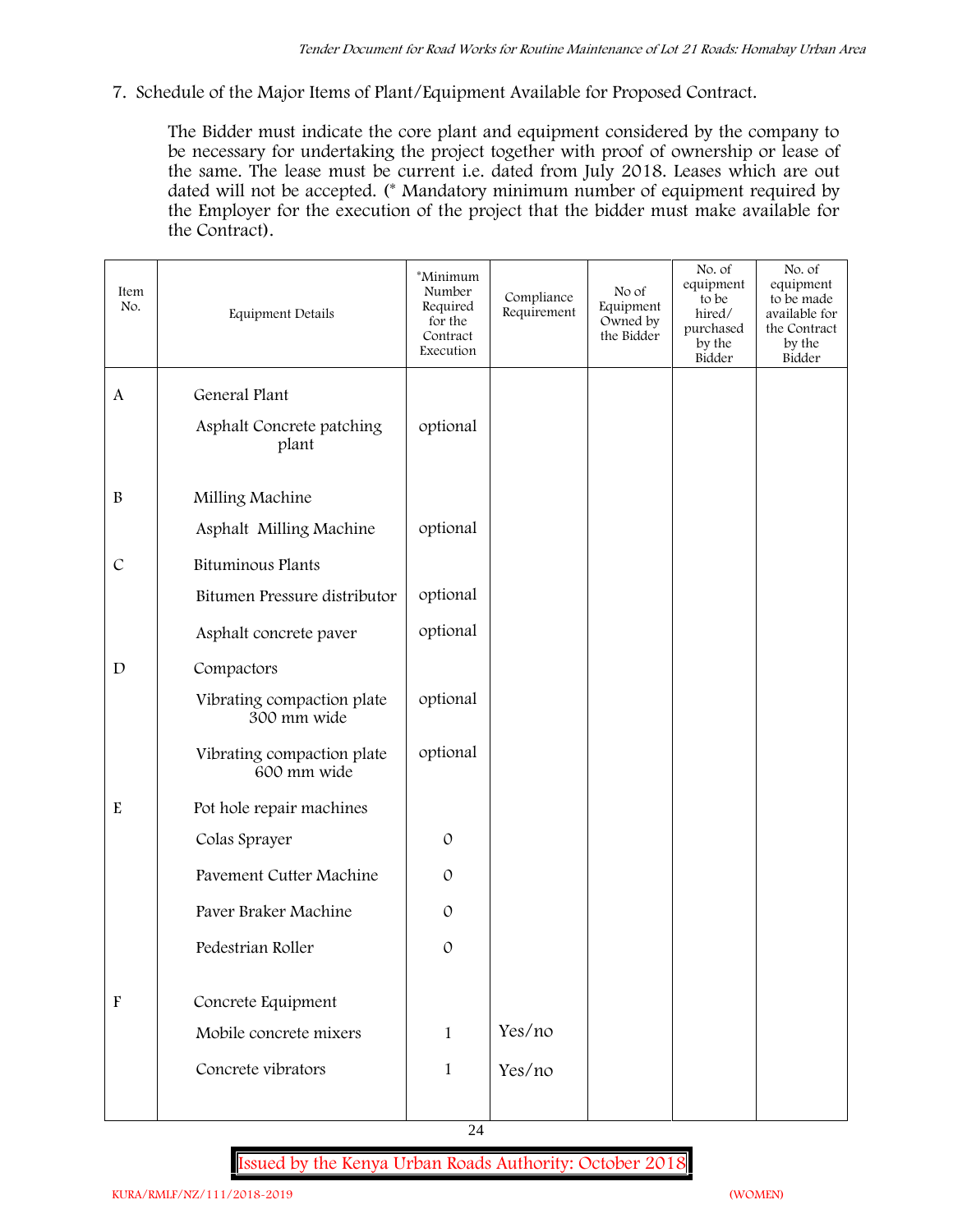| Item<br>No.  | <b>Equipment Details</b>                                                                          | *Minimum<br>Number<br>Required<br>for the<br>Contract<br>Execution | Compliance<br>Requirement | No of<br>Equipment<br>Owned by<br>the Bidder | No. of<br>equipment<br>to be<br>hired/<br>purchased<br>by the<br>Bidder | No. of<br>equipment<br>to be made<br>available for<br>the Contract<br>by the<br>Bidder |
|--------------|---------------------------------------------------------------------------------------------------|--------------------------------------------------------------------|---------------------------|----------------------------------------------|-------------------------------------------------------------------------|----------------------------------------------------------------------------------------|
| $\mathsf{G}$ | Transport (Tippers,<br>dumpers, water tankers)                                                    |                                                                    |                           |                                              |                                                                         |                                                                                        |
|              | $4X2$ tippers payload $7 - 12$<br>tonnes                                                          |                                                                    |                           |                                              |                                                                         |                                                                                        |
|              | 6X4 tippers payload $16 - 20$<br>tonnes                                                           |                                                                    |                           |                                              |                                                                         |                                                                                        |
|              | 8X4 tippers payload $16 - 20$<br>tonnes                                                           |                                                                    |                           |                                              |                                                                         |                                                                                        |
|              | Flat bed lorries                                                                                  |                                                                    |                           |                                              |                                                                         |                                                                                        |
|              | Subtotal for $G$ – tippers &<br>dumpers                                                           | $\overline{3}$                                                     | Yes/no                    |                                              |                                                                         |                                                                                        |
|              | Water tankers $(18,000 -$<br>20,000 litres<br>capacity)                                           | optional                                                           |                           |                                              |                                                                         |                                                                                        |
| H            | $Earth$ – Moving Equipment                                                                        |                                                                    |                           |                                              |                                                                         |                                                                                        |
|              | Wheeled loaders                                                                                   |                                                                    |                           |                                              |                                                                         |                                                                                        |
|              | Motor graders (93 -<br>205kW)                                                                     |                                                                    |                           |                                              |                                                                         |                                                                                        |
|              | Trench excavator                                                                                  |                                                                    |                           |                                              |                                                                         |                                                                                        |
|              | Subtotal for $H$ – Earth<br>moving equipment                                                      | $\mathbf{1}$                                                       | Yes/no                    |                                              |                                                                         |                                                                                        |
|              |                                                                                                   |                                                                    |                           |                                              |                                                                         |                                                                                        |
|              |                                                                                                   |                                                                    |                           |                                              |                                                                         |                                                                                        |
| I            | Excavators                                                                                        |                                                                    |                           |                                              |                                                                         |                                                                                        |
|              | Hydraulic crawler mounted<br>$(7 - 10 \text{ tonnes}) - 0.25 - 0.4$<br>m <sup>3</sup> SAE bucket. |                                                                    |                           |                                              |                                                                         |                                                                                        |
|              | Hydraulic crawler mounted<br>$(10 - 16 \text{ tonnes}) - 0.40$<br>0.60 m <sup>3</sup> SAE bucket. |                                                                    |                           |                                              |                                                                         |                                                                                        |
|              | Hydraulic wheel mounted<br>$(7 - 10 \text{ tonnes}) - 0.25 - 0.4$                                 |                                                                    |                           |                                              |                                                                         |                                                                                        |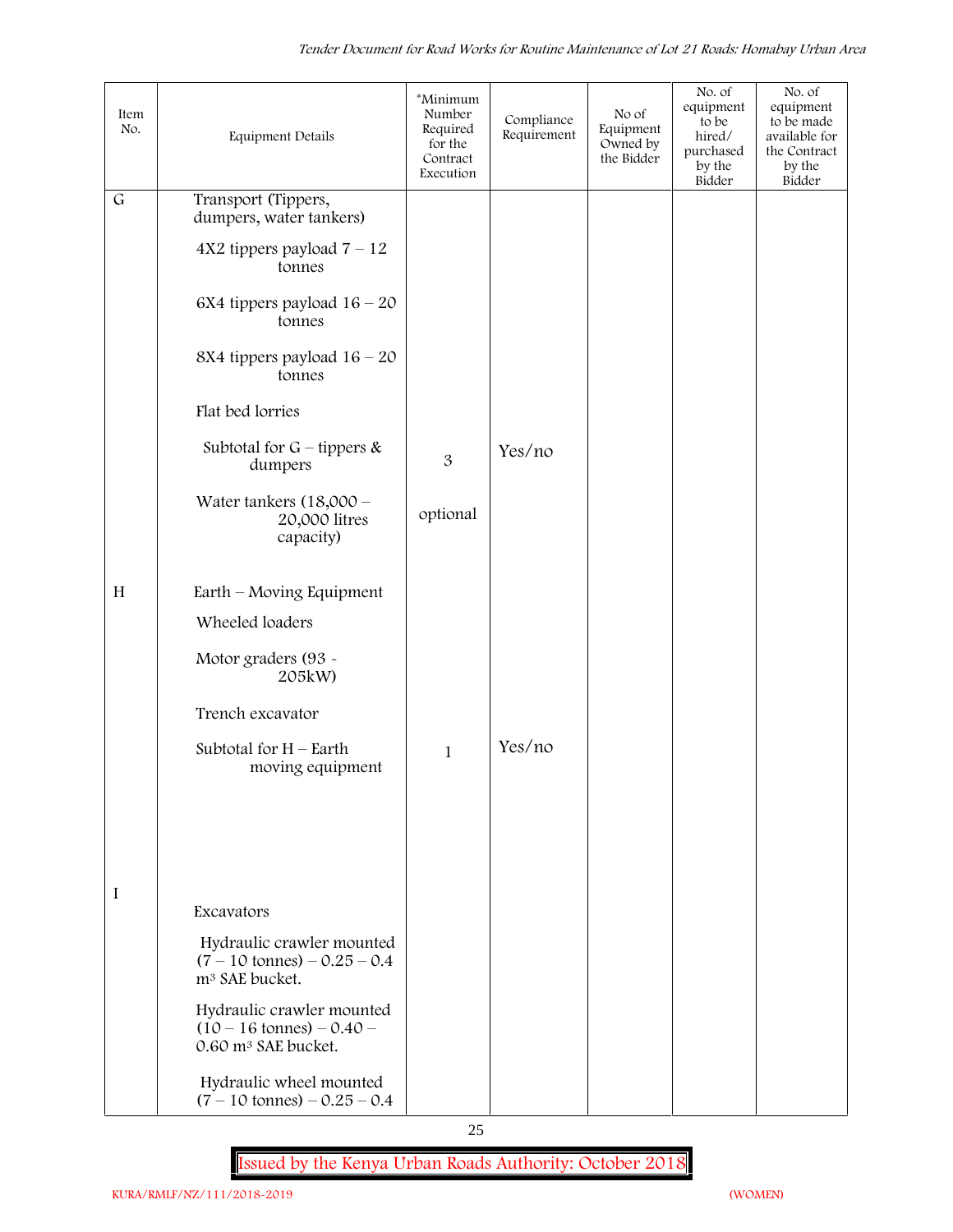| Item<br>No. | <b>Equipment Details</b>                                                                                    | *Minimum<br>Number<br>Required<br>for the<br>Contract<br>Execution | Compliance<br>Requirement | No of<br>Equipment<br>Owned by<br>the Bidder | No. of<br>equipment<br>to be<br>hired/<br>purchased<br>by the<br>Bidder | No. of<br>equipment<br>to be made<br>available for<br>the Contract<br>by the<br>Bidder |
|-------------|-------------------------------------------------------------------------------------------------------------|--------------------------------------------------------------------|---------------------------|----------------------------------------------|-------------------------------------------------------------------------|----------------------------------------------------------------------------------------|
|             | m <sup>3</sup> SAE bucket.                                                                                  |                                                                    |                           |                                              |                                                                         |                                                                                        |
|             | Hydraulic wheel mounted<br>$(10 - 16 \text{ tonnes}) - 0.40 -$<br>0.6 m <sup>3</sup> SAE bucket.            |                                                                    |                           |                                              |                                                                         |                                                                                        |
|             | Hydraulic wheel mounted<br>backloader $(7 - 10 \text{ tonnes})$<br>$-0.25 - 0.4$ m <sup>3</sup> SAE bucket. |                                                                    | Yes/no                    |                                              |                                                                         |                                                                                        |
|             | Subtotal for I (Excavators)                                                                                 | $\mathbf{1}$                                                       |                           |                                              |                                                                         |                                                                                        |
| J           | Rollers                                                                                                     |                                                                    |                           |                                              |                                                                         |                                                                                        |
|             | Self-propelled single drum<br>vibrating (various types)                                                     | $\mathbf{1}$                                                       | Yes/no                    |                                              |                                                                         |                                                                                        |
|             | Pneumatic rubber tyre (1-2)<br>tonnes/wheel)                                                                | $\mathbf{1}$                                                       | Yes/no                    |                                              |                                                                         |                                                                                        |
|             | Double drum vibrating<br>pedestrian roller                                                                  | Optional                                                           |                           |                                              |                                                                         |                                                                                        |
|             |                                                                                                             |                                                                    |                           |                                              |                                                                         |                                                                                        |
|             |                                                                                                             |                                                                    |                           |                                              |                                                                         |                                                                                        |
|             |                                                                                                             |                                                                    |                           |                                              |                                                                         |                                                                                        |

26

`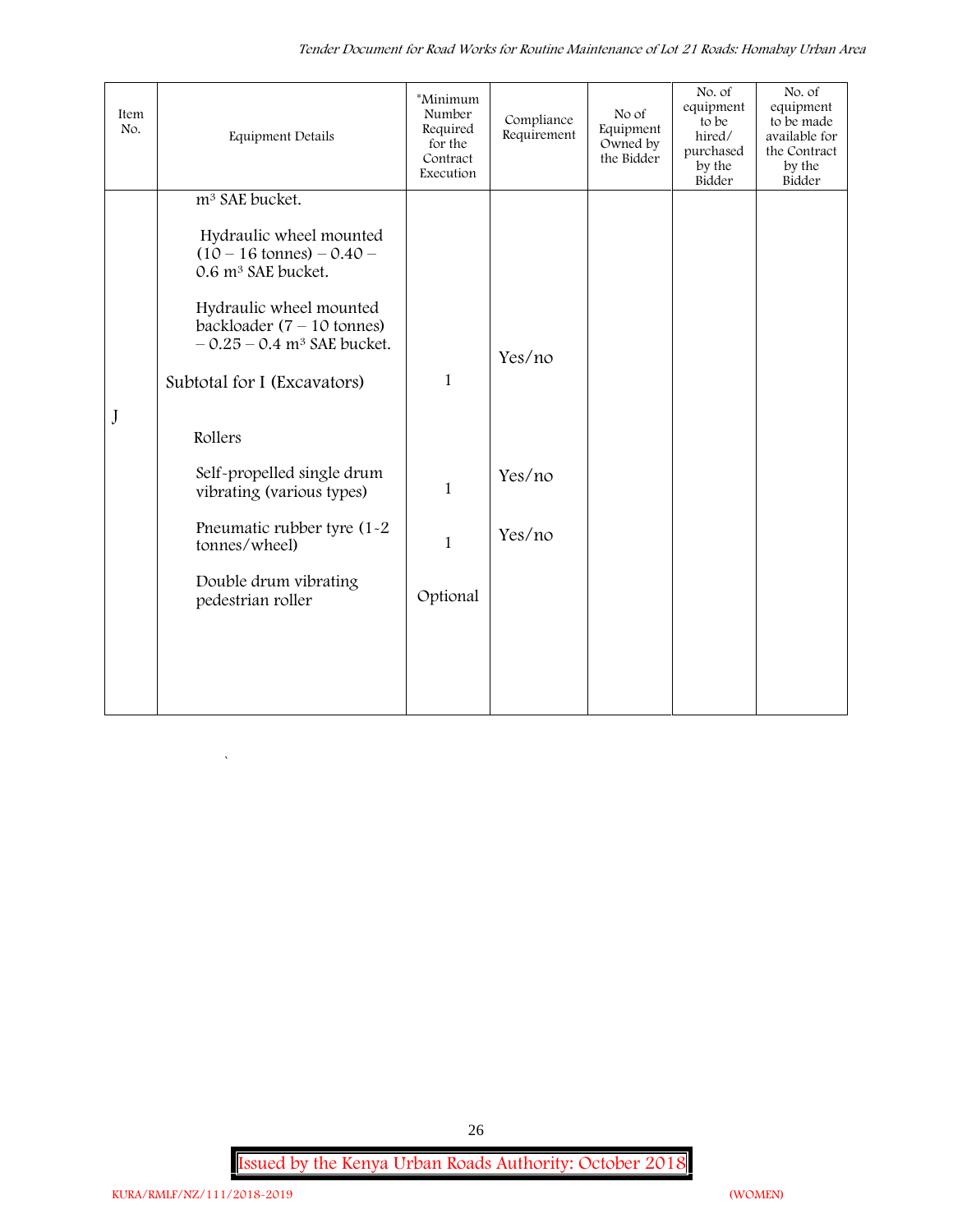## **Appendix to Instruction to Tenderers**

## **Table 1: Pre- Qualification Checklist for Completeness and Responsiveness.**

| $S/NO$ . | Completeness and<br>Responsiveness<br>Criteria                | References                                   | Requirement                                                                                                                                |
|----------|---------------------------------------------------------------|----------------------------------------------|--------------------------------------------------------------------------------------------------------------------------------------------|
| 1.       | Form of Bid                                                   | Section II<br>Clause 20.2                    | Amount must be indicated<br>Properly stamped, filled and signed<br>$\tilde{\phantom{a}}$                                                   |
| 2.       | Appendix to Form of<br>Bid                                    | Section II<br>Clause 20.2                    | Properly stamped, filled and signed                                                                                                        |
| 3.       | <b>Bid Security</b>                                           | Section II<br>Clause 17                      | - The bidder must fill the Bid Securing<br>Declaration Form                                                                                |
| 4.       | <b>Confidential Business</b><br>Questionnaire                 | Section IX;<br>Schedule 1                    | Properly filled, stamped and signed<br>Provide all required information                                                                    |
| 5.       | Form of Power of<br>Attorney                                  | Section IX;<br>Schedule 2<br>Clause $5.1(a)$ | Properly filled, stamped and signed                                                                                                        |
| 6.       | Tax Compliance<br>Certificate                                 | Tender notice                                | - Provide valid tax compliance certificate                                                                                                 |
| 7.       | Registration with<br>National Construction<br>Authority (NCA) | Tender notice<br>Item 1.4 of QC              | - Copy of valid certificate and practicing<br>license                                                                                      |
| 8.       | Certificate of<br>Incorporation                               | Tender notice<br>Item $1.4$ of QC            | Copy of certificate Certified by<br>Commissioner for Oaths                                                                                 |
| 9.       | Certificate of<br>Registration in a<br>target group           | Tender notice                                | Certified copy of a valid certificate from<br>$\sim$<br>National or County Treasury for<br>relevant category                               |
| 10.      | Priced Bill of<br>Quantities                                  | Clause 14.1<br>Section IX                    | Fill all rates, prices and amounts and<br>counter sign any alteration(s)<br>Stamp and initial all pages of BOQ's                           |
|          | Eligibility                                                   | Section II;<br>Schedule 1<br>Clause 4.1      | - Legible copies of National ID or passport<br>for all directors<br>System generated Form CR12 (12<br>$\widetilde{\phantom{m}}$<br>months) |
| 11.      | Conflict of interest                                          | Section II;<br>Schedule 1<br>Clause 4.2      | - to state explicitly                                                                                                                      |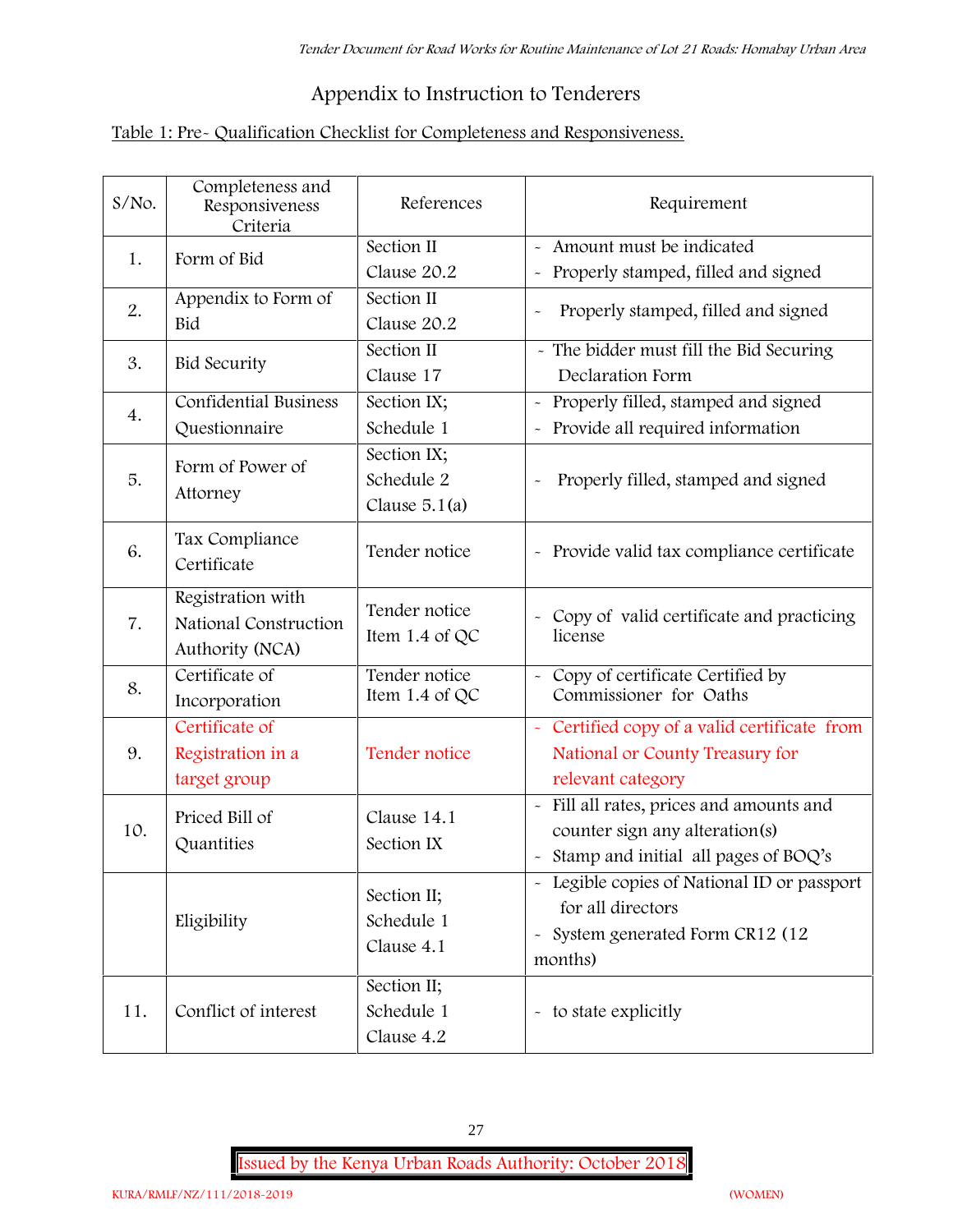| 12.            | Debarment                                                                         | Section II<br>Clause 30.4;<br>Schedule 11<br>Item 1.3 of QC | Properly filled, stamped and signed                                                                                                                                                                                                                                                                                                     |
|----------------|-----------------------------------------------------------------------------------|-------------------------------------------------------------|-----------------------------------------------------------------------------------------------------------------------------------------------------------------------------------------------------------------------------------------------------------------------------------------------------------------------------------------|
| 13.            | Pending Litigation                                                                | Item 2.2 of QC                                              | Provide original sworn affidavit for the<br>specific tender                                                                                                                                                                                                                                                                             |
| 14.            | Litigation History                                                                | Section II Clause<br>31.8; Schedule 10                      | Properly filled, stamped and signed                                                                                                                                                                                                                                                                                                     |
| 15.            | History of Non<br>performance                                                     | Schedule 6B<br>Item 2.1 of QC                               | - Fill information on non-completed<br>works                                                                                                                                                                                                                                                                                            |
| 16.            | Certificate of<br>Tenderers Visit to Site                                         | Section II;<br>Clause 8.3                                   | Attend pre-bid meeting/visit<br>Certificate must be signed and stamped<br>$\widetilde{\phantom{m}}$<br>by the Employer's representative                                                                                                                                                                                                 |
| 17.            | Schedule of Major<br>Items of Plant                                               | Section XI<br>Item 5 of QC;<br>Schedule 7                   | Properly filled, stamped and signed                                                                                                                                                                                                                                                                                                     |
| 18.            | Schedule of Key<br>Personnel                                                      | Section XI<br>Item 6 of QC;<br>Schedule 5                   | Properly filled, stamped and signed                                                                                                                                                                                                                                                                                                     |
| 19.            | Roadwork Completed<br>Satisfactorily                                              | Section XI;<br>Item 4 of QC<br>Schedule 6A                  | Properly filled, stamped and signed<br>$\tilde{}$                                                                                                                                                                                                                                                                                       |
| 20.            | Schedule of Ongoing<br>Projects                                                   | Section XI;<br>Item 5.1 of QC<br>Schedule 7                 | Properly filled, stamped and signed                                                                                                                                                                                                                                                                                                     |
| 21             | Schedule of other<br>Supplementary<br>Information /<br><b>Financial Standings</b> | Section XI;<br>Item 5.1 of QC<br>Schedule 9                 | Properly filled, stamped and signed                                                                                                                                                                                                                                                                                                     |
| 22             | Declaration form for<br>bankrupt or insolvent                                     | Schedule 11                                                 | Properly filled, stamped and signed                                                                                                                                                                                                                                                                                                     |
| 23             | Anti-corruption form                                                              | Schedule 12                                                 | Properly filled, stamped and signed                                                                                                                                                                                                                                                                                                     |
| 24.            | Copy of Bid Document                                                              | Clause 20.1                                                 | Replica of the original                                                                                                                                                                                                                                                                                                                 |
| 25.            | Bid documents must<br>be serialized                                               | <b>PPDA 2015</b>                                            | -All pages of the tender documents must<br>be serialized. (either the bidder serializes<br>from the first page of the tender<br>documents or serializes as continuity from<br>the KURA tender documents i.e. if the<br>KURA tender documents ends at page 200<br>then the next document of the bidder<br>should continue as $201, 2012$ |
| <b>REMARKS</b> |                                                                                   | Clause 13.1/20.2                                            | Bid document to be complete, properly<br>$\tilde{\phantom{a}}$<br>filled and signed.                                                                                                                                                                                                                                                    |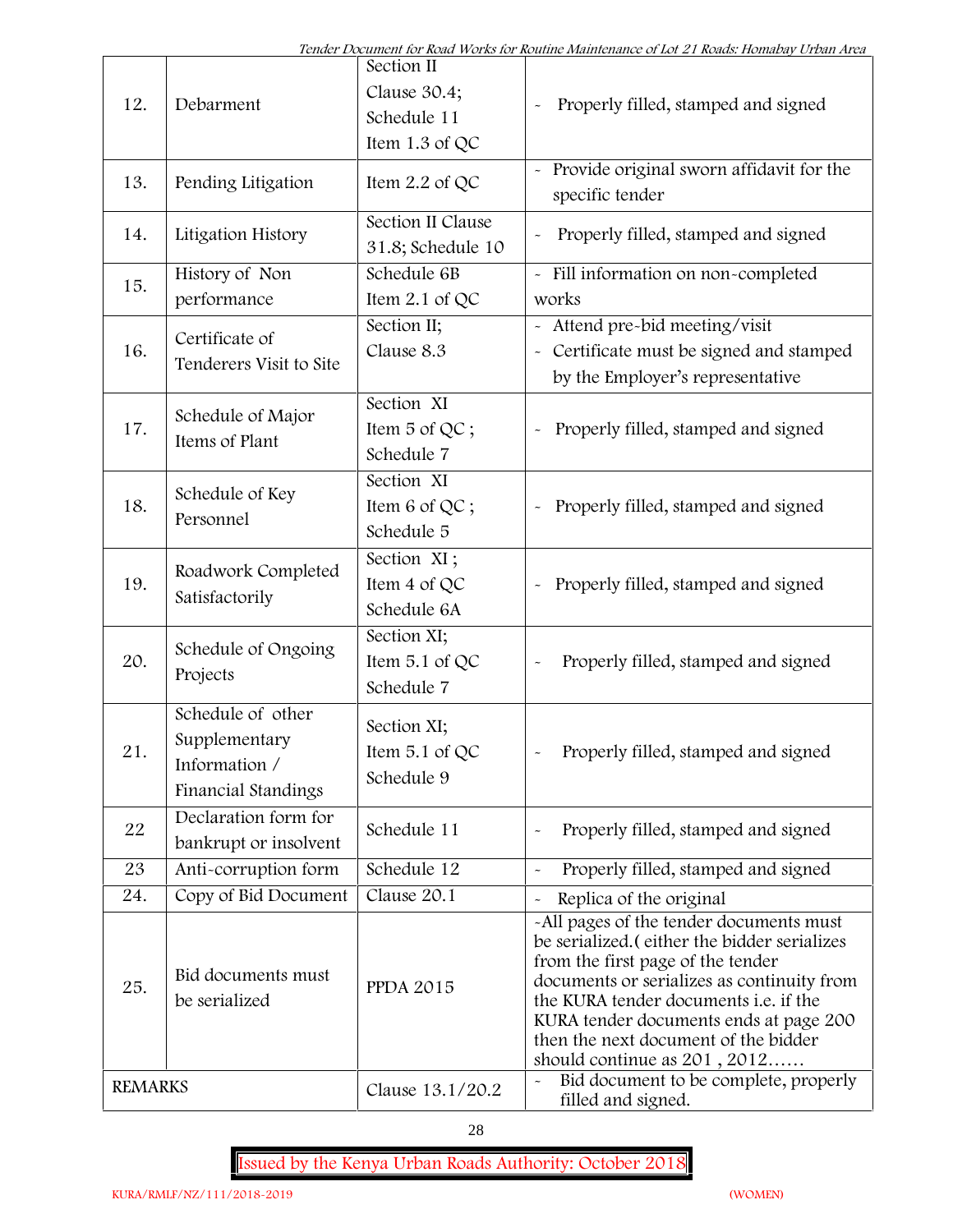## **Key:** QC – Qualification Criteria

## **Table 2: Post- qualification Score**

| <b>ITEM</b>              |               | <b>DESCRIPTION</b>                   | <b>MUST</b>     | <b>MEET</b> |
|--------------------------|---------------|--------------------------------------|-----------------|-------------|
|                          |               |                                      | <b>CRITERIA</b> |             |
| 1                        |               | <b>FINANCIAL CAPACITY</b>            |                 |             |
|                          | a             | <b>Audited Statements</b>            | YES/NO          |             |
|                          | b             | Cash flow statement (forecasts)      | YES/NO          |             |
|                          | $\mathcal{C}$ | Financial position/Ratios            | YES/NO          |             |
|                          | d             | Turnover                             | YES/NO          |             |
| $\overline{2}$           |               | <b>EXPERIENCE</b>                    |                 |             |
|                          |               | General Experience                   | YES/NO          |             |
|                          |               | Specific experience in related works | YES/NO          |             |
| 3                        |               | <b>CURRENT COMMITMENTS</b>           |                 |             |
|                          |               | On-going works                       | YES/NO          |             |
| $\overline{\mathcal{A}}$ |               | <b>KEY PERSONNEL</b>                 |                 |             |
|                          |               | HQ Staff                             | YES/NO          |             |
|                          |               | Site Agent                           | YES/NO          |             |
|                          |               | Surveyor                             | YES/NO          |             |
|                          |               | Foreman                              | YES/NO          |             |
| 5                        |               | PLANT AND EQUIPMENT                  |                 |             |
|                          |               | Equipment capabilities               | YES/NO          |             |
| 6                        |               | WORK METHODOLOGY                     | YES/NO          |             |
| $\overline{7}$           |               | LITIGATION HISTORY                   | YES/NO          |             |
| 8                        |               | Business permit and office location  | YES/NO          |             |
|                          |               | <b>REMARKS</b>                       | YES/NO          |             |

- Bidders must achieve YES in all the measured parameters to qualify.
- The bidders who pass the technical criteria will be subjected to financial evaluation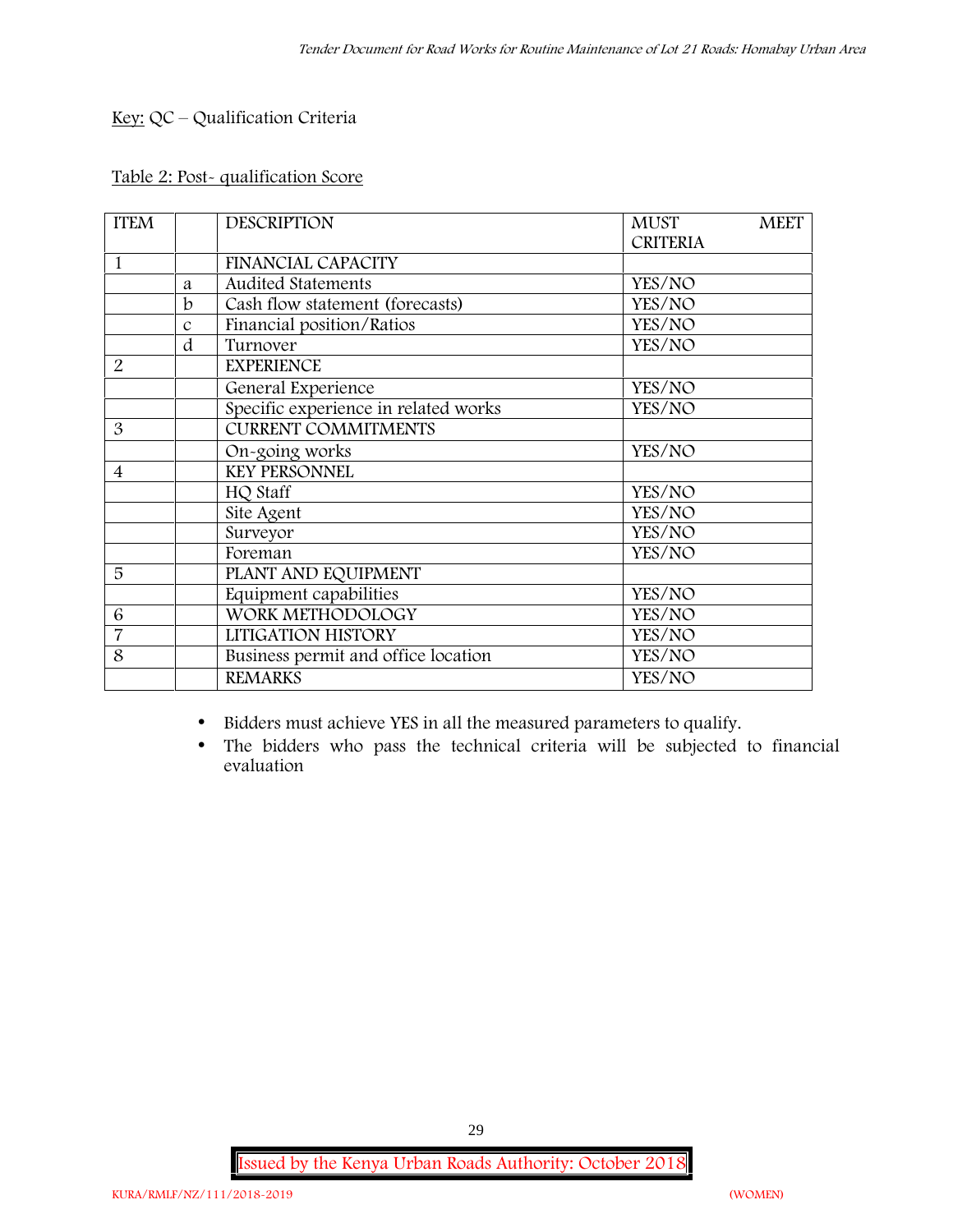# **SECTION IV: CONDITIONS OF CONTRACT PART I: GENERAL CONDITIONS OF CONTRACT**

The Conditions Of Contract Part 1 – General Conditions shall be those forming Part 1 of the Conditions Of Contract for works of Civil engineering construction Fourth Edition 1987, reprinted in 1992 with further amendments, prepared by the Federation Internationale des Ingenieurs Conseils (FIDIC)

Copies of the FIDIC Conditions of Contract can be obtained from:

FIDIC Secretariat P.O.Box 86 1000 Lausanne 12 **Switzerland** Fax: 41 21 653 5432<br>Telephone: 41 21 653 5003 41 21 653 5003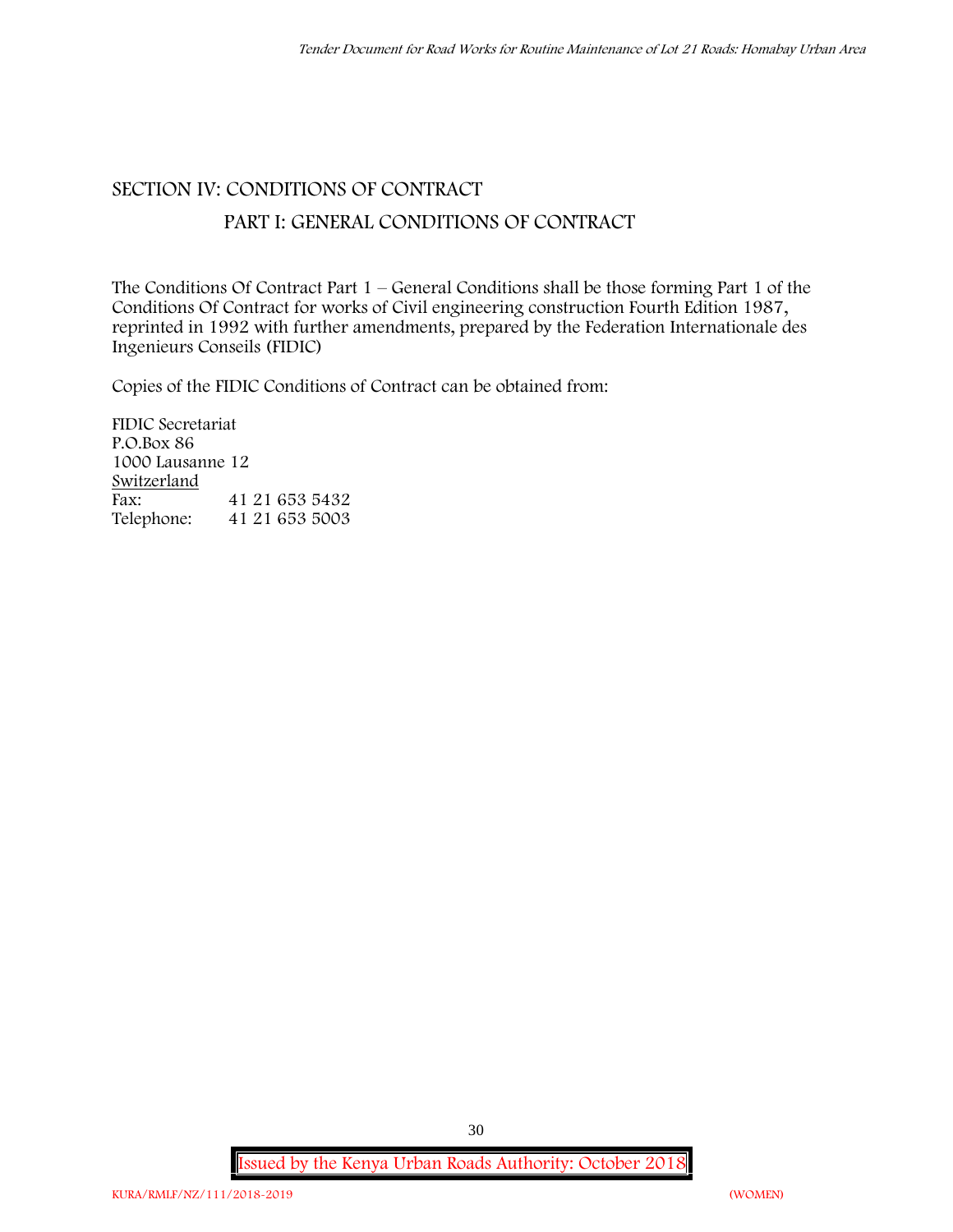## **PART II: CONDITIONS OF PARTICULAR APPLICATION**

The following Conditions of Particular Application shall supplement the General Conditions of Contract. Whenever there is a conflict, the provisions herein shall prevail over those in the General Conditions of Contract. The Particular Condition is preceded by the corresponding clause number of the General Conditions to which it relates.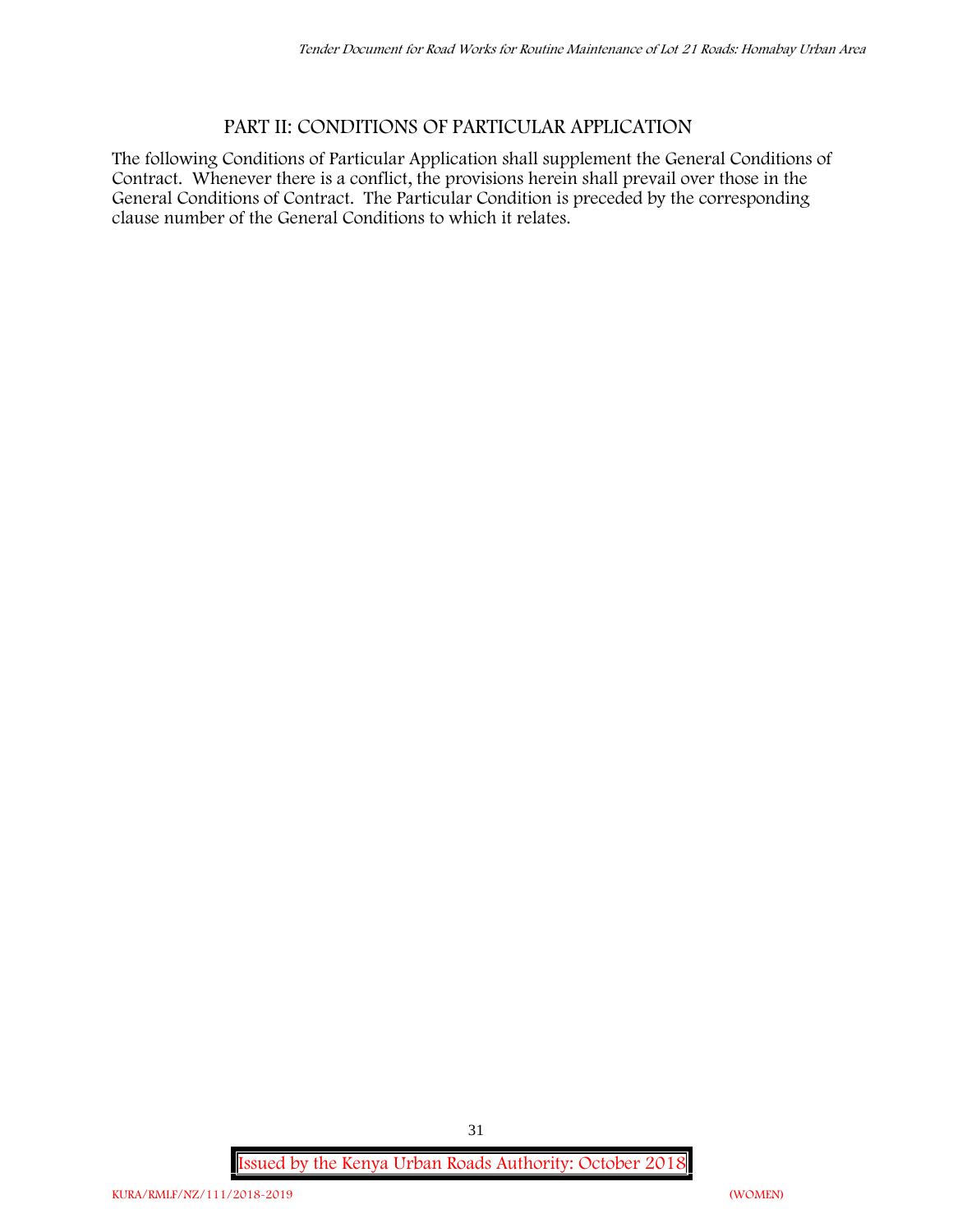#### **CONTENTS**

| SUBCLAUSE 8.2 - SITE OPERATIONS AND METHODS OF CONSTRUCTION 35             |  |
|----------------------------------------------------------------------------|--|
|                                                                            |  |
|                                                                            |  |
|                                                                            |  |
|                                                                            |  |
|                                                                            |  |
|                                                                            |  |
|                                                                            |  |
|                                                                            |  |
| SUBCLAUSE 15.2-LANGUAGE ABILITY AND QUALIFICATIONS OF CONTRACTOR'S         |  |
|                                                                            |  |
|                                                                            |  |
| SUBCLAUSE 16.3- QUALIFICATION AND LANGUAGE ABILITY OF SUPERINTENDING STAFF |  |
|                                                                            |  |
| SUBCLAUSE 19.1 - SAFETY, SECURITY AND PROTECTION OF THE ENVIRONMENT 38     |  |
|                                                                            |  |
| SUBCLAUSE 21.1 - INSURANCE OF WORKS AND CONTRACTOR 'S EQUIPMENT 39         |  |
|                                                                            |  |
|                                                                            |  |
|                                                                            |  |
|                                                                            |  |
|                                                                            |  |
|                                                                            |  |
|                                                                            |  |
|                                                                            |  |
| SUBCLAUSE 29.2 - REINSTATEMENT AND COMPENSATION FOR DAMAGES TO PERSONS     |  |
|                                                                            |  |
|                                                                            |  |
|                                                                            |  |
|                                                                            |  |
|                                                                            |  |
|                                                                            |  |
|                                                                            |  |
|                                                                            |  |
|                                                                            |  |
|                                                                            |  |
|                                                                            |  |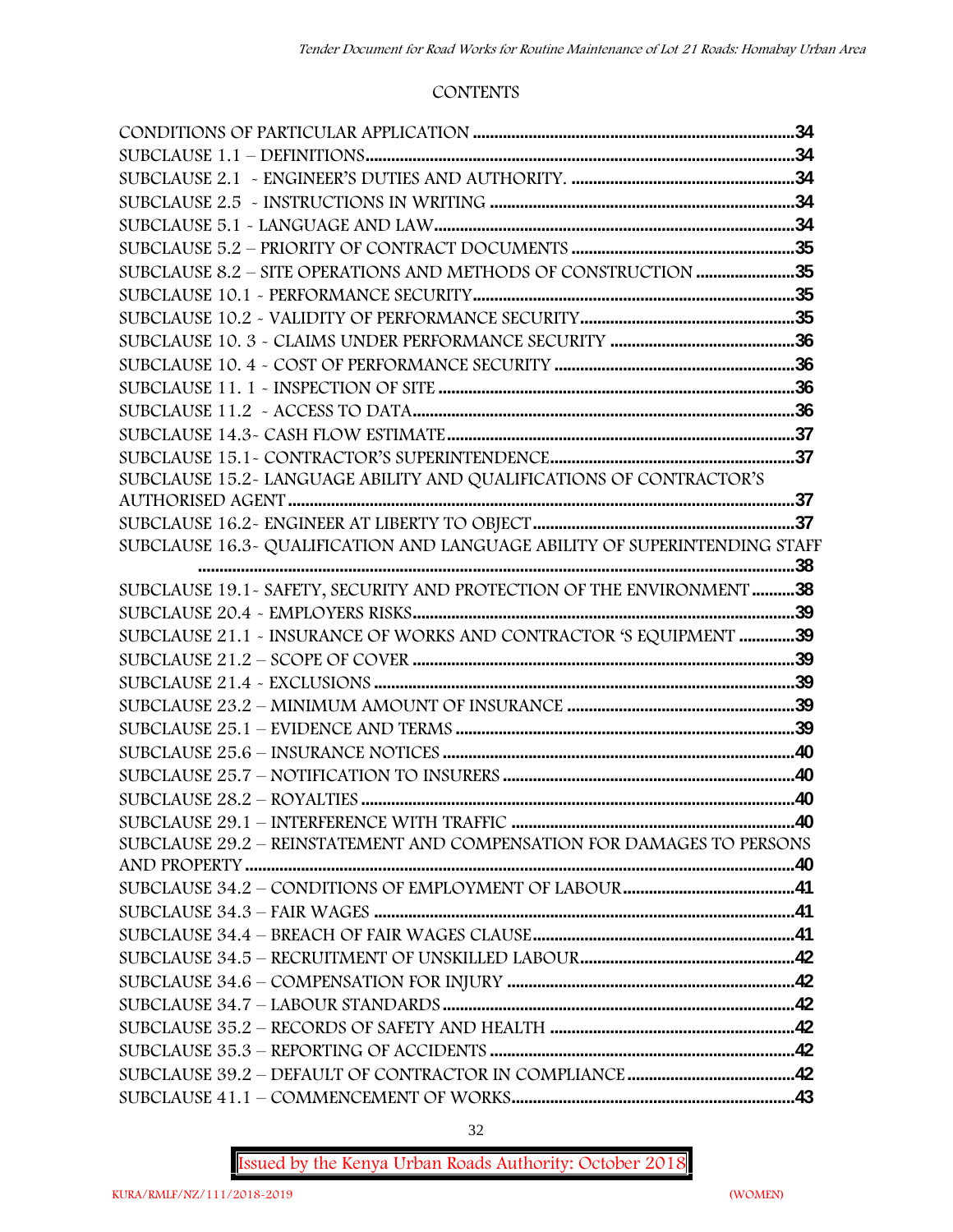| SUBCLAUSE 54.1 - CONTROCTOR'S EQUIPMENT, TEMPORARY WORKS AND MATERIALS |  |
|------------------------------------------------------------------------|--|
|                                                                        |  |
|                                                                        |  |
|                                                                        |  |
|                                                                        |  |
|                                                                        |  |
| SUBCLAUSE 60.3 - RETENTION MONEY AND PAYMENT OF RETENTION MONEY45      |  |
|                                                                        |  |
|                                                                        |  |
|                                                                        |  |
|                                                                        |  |
|                                                                        |  |
|                                                                        |  |
|                                                                        |  |
|                                                                        |  |
|                                                                        |  |
|                                                                        |  |
|                                                                        |  |
|                                                                        |  |
|                                                                        |  |
|                                                                        |  |
|                                                                        |  |
|                                                                        |  |
|                                                                        |  |
|                                                                        |  |
|                                                                        |  |
|                                                                        |  |
|                                                                        |  |
|                                                                        |  |
|                                                                        |  |
|                                                                        |  |
|                                                                        |  |
|                                                                        |  |
|                                                                        |  |

33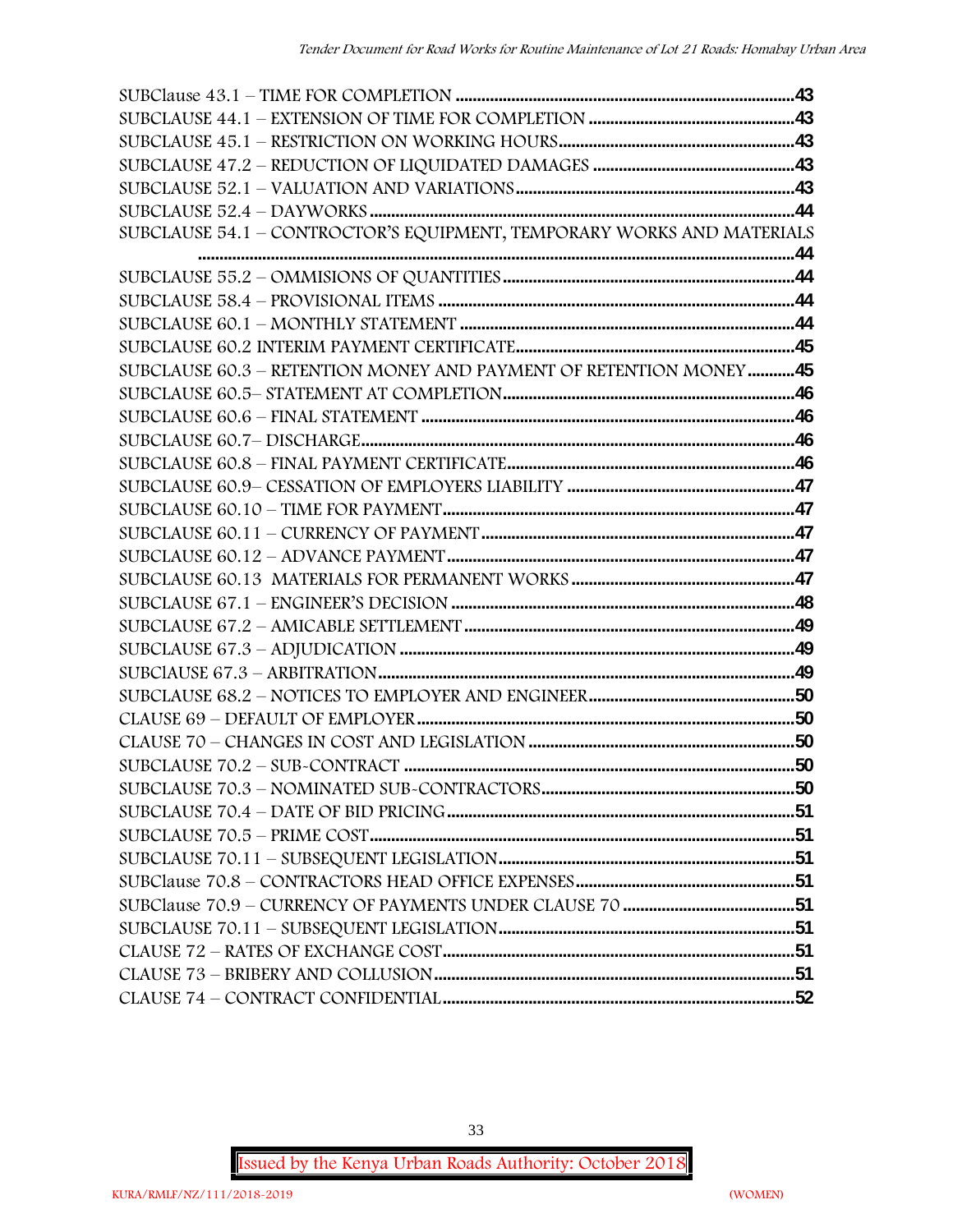#### CONDITIONS OF PARTICULAR APPLICATION

#### SUBCLAUSE 1.1 – DEFINITIONS

Amend this sub-clause as follows:

(a) (i) The "Employer" is the Kenya Urban Roads Authority, represented by the Director General - Kenya Urban Roads Authority.

(ii) The "Engineer" is the Director (Road Asset and Corridor Management) - Kenya Urban Roads Authority.

.(b) (i) Insert in line 2 after the Bills Of Quantities", the following, "the rates entered by the Contractor (whether or not such rate be employed in computation of the Contract Price),"

Amend subparagraph (b) (v) of Sub-Clause 1.1 by adding the following words at the end: The word "BID" is synonymous with "bid" and the word "Appendix to BID" with "Appendix to Bid" and the word "BID documents" with "bidding documents".

Add the following at the end of this sub-clause:

(h) "Materials" means materials and other things intended to form or forming part of the Permanent Works.

(i) "Quantified site instructions" means Site instructions from the Engineer or his representative to the Contractor instructing him to carry out quantified works drawn from the contract to be carried out within a specified period.

SUBCLAUSE 2.1 - ENGINEER'S DUTIES AND AUTHORITY.

With reference to Sub-Clause 2.1 (b), the following shall also apply: The Engineer shall obtain the specific approval of the Employer before taking any of the following actions specified in Part 1:

(a) Consenting to the subletting of any part of the works under Clause 4;

(b) Certifying additional cost determined under Clause 12;

(c) Determining an extension of time under Clause 44;

(d) Issuing a variation under Clause 51;

(e) Fixing rates or prices under Clause 52

#### SUBCLAUSE 2.5 - INSTRUCTIONS IN WRITING

Add at the end of sub-clause 2.5 the following: "The site instructions shall be in the form of quantiffied site instructions and the contractor shall commence execution of the site instructions within three (3) days and complete within the completion period as stipulated in the instructions.

#### SUBCLAUSE 5.1 - LANGUAGE AND LAW

The Contract document shall be drawn up in the ENGLISH LANGUAGE. Communication between the Contractor and the Engineer's Representative shall be in this given language.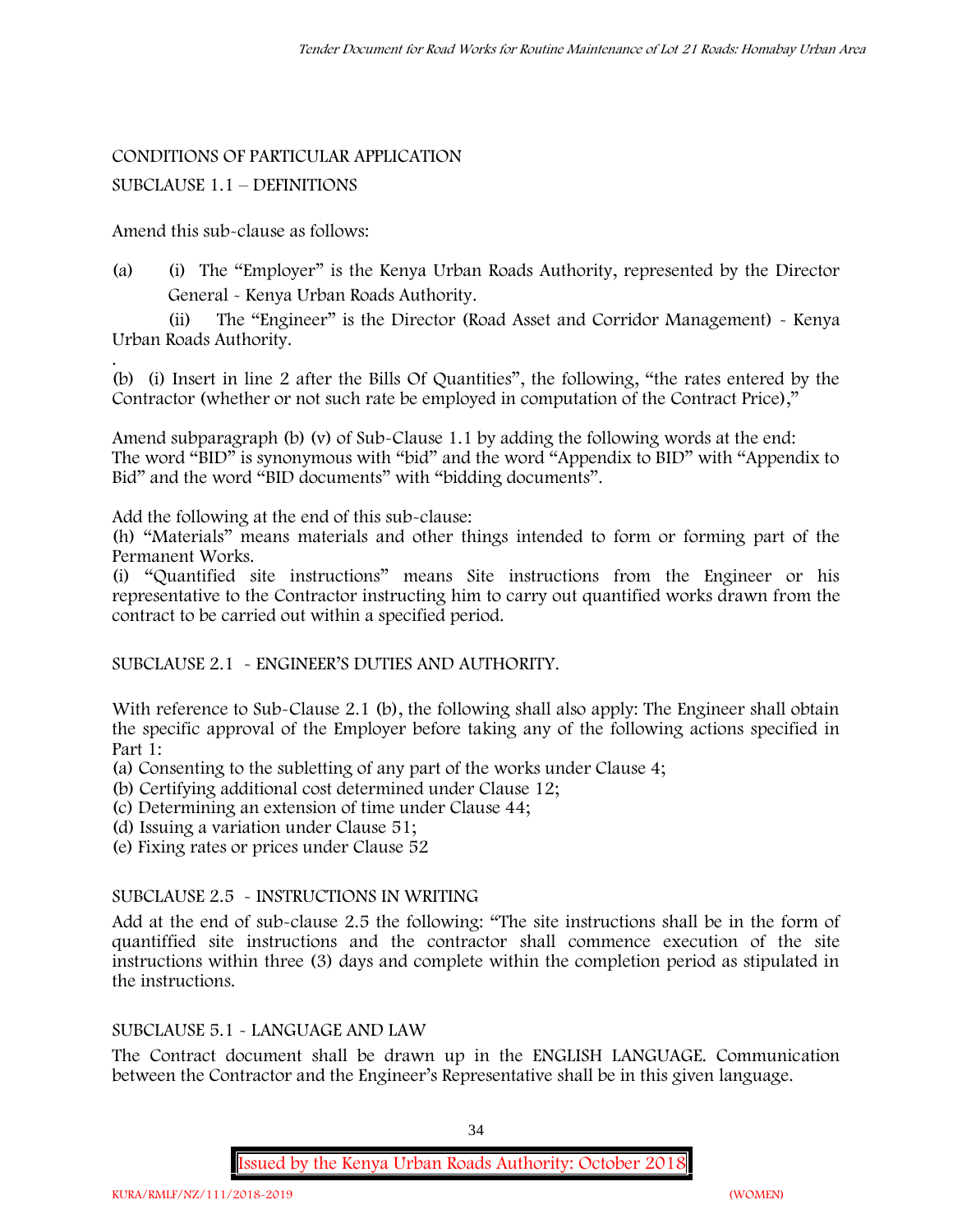The Laws applicable to this Contract shall be the Laws of the Republic of Kenya.

SUBCLAUSE 5.2 – PRIORITY OF CONTRACT DOCUMENTS

Delete the documents listed 1-6 and substitute:

- (1) The Contract Agreement (if completed)
- (2) The Letter Of Acceptance;
- (3) The Bid and Appendix to Bid;
- (4) The Conditions of Contract Part II;
- (5) The Conditions of Contract Part I;
- (6) The Special Specifications;
- (7) The Standard Specification for Road and Bridge Construction, 1986;
- (8) The Drawings;
- (9) The priced Bills of Quantities
- (10) Other documents as listed in the Appendix to form of Bid

#### SUBCLAUSE 8.2 – SITE OPERATIONS AND METHODS OF CONSTRUCTION

Add sub- clause 8.2(b) at the end as follows:

"The Contractor shall submit to the Engineer Works Methodology not later than 14 days from the date of award of the contract and general description of his proposed arrangements and methods for the execution of the Works. This shall include inter-alia temporary office, buildings, access roads, construction plant and its intended production output, working shift arrangements, labour strength, skilled and unskilled, and supervision arrangements, power supply arrangements, supply of materials including a materials utilisation programme, stone crushing, aggregate production and storage, cement handling, concrete mixing and handling, methods of excavation, dealing with water, testing methods and facilities."

SUBCLAUSE 10.1 - PERFORMANCE SECURITY

Replace the text of Sub-clause 10.1 with the following:

"The Contractor shall provide security for his proper performance of the Contract within 28 days after receipt of the Letter of Acceptance. The Performance Security shall be in the form of a bank guarantee as stipulated by the Employer in the Appendix to Bid. The Performance Security shall be issued by a bank incorporated in Kenya. The Contractor shall notify the Engineer when providing the Performance Security to the Employer.

"Without limitation to the provisions of the preceding paragraph, whenever the Engineer determines an addition to the Contract Price as a result of a change in cost, the Contractor, at the Engineers written request, shall promptly increase the value of the Performance Security by an equal percentage.

SUBCLAUSE 10.2 - VALIDITY OF PERFORMANCE SECURITY

The Performance Security shall be valid until a date 28 days after the date of issue of the Defects Liability Certificate. The security shall be returned to the Contractor within 14 days of expiration.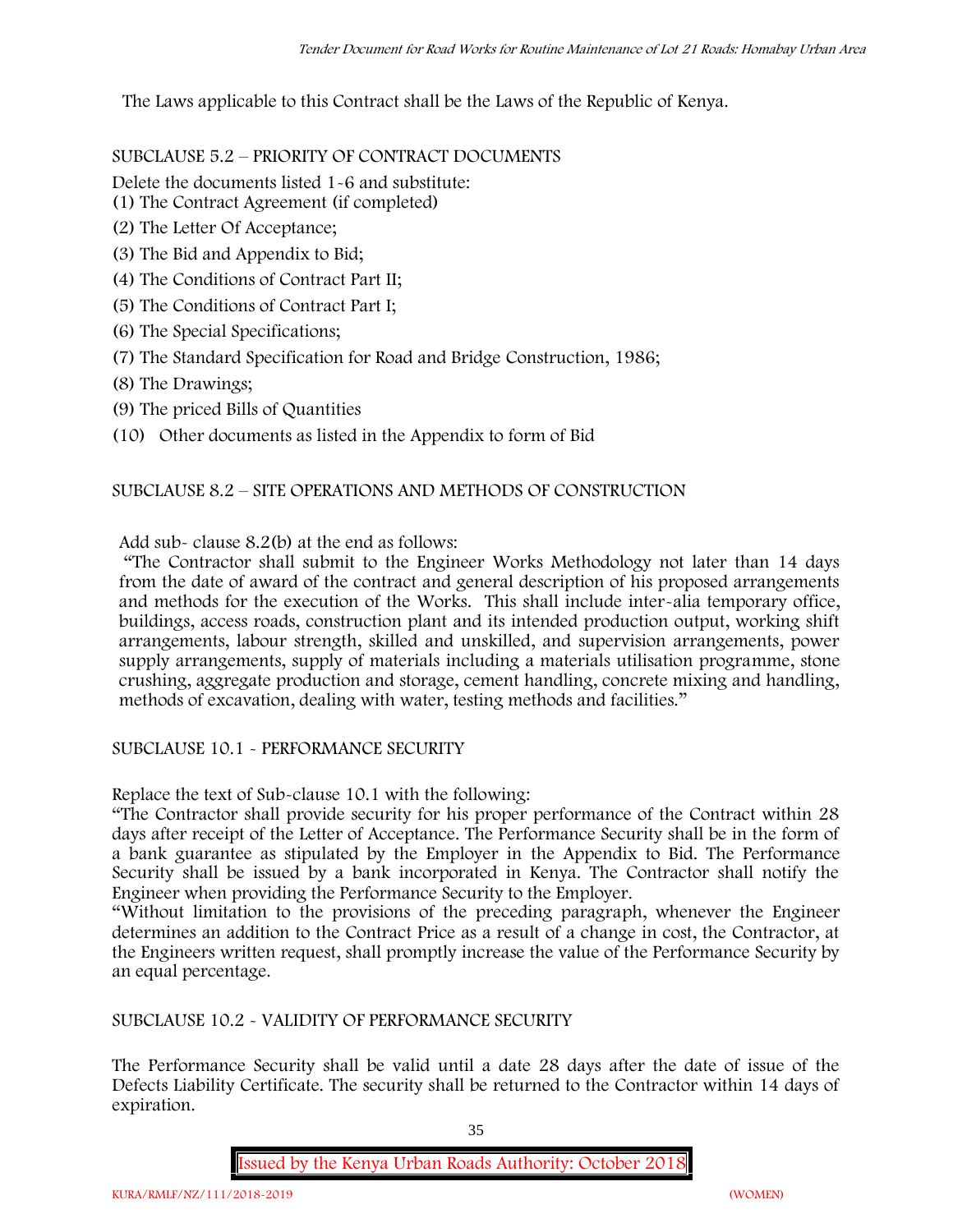# SUBCLAUSE 10. 3 - CLAIMS UNDER PERFORMANCE SECURITY

Delete the entire sub-clause 10.3.

# SUBCLAUSE 10. 4 - COST OF PERFORMANCE SECURITY

The cost of complying with the requirements of this clause shall be borne by the Contractor.

SUBCLAUSE 11. 1 - INSPECTION OF SITE

# In line 17 after "affect his BID" add

"and the Contractor shall be deemed to have based his BID on all the aforementioned" Delete the last paragraph completely and replace with the following:

"The Employer in no way guarantees completeness nor accuracy of the soil, materials, subsurface and hydrological information made available to the Contractor at the time of BIDing or at any other time during the period of the Contract, and the Contractor shall be responsible for ascertaining for himself all information as aforesaid for the execution of works and his BID shall be deemed to have been priced accordingly.

SUBCLAUSE 11.2 - ACCESS TO DATA

Data made available by the Employer in accordance with Clause 11.1 shall be deemed to include data listed elsewhere in the Contract as open for inspection at the address stipulated in the Appendix to Bid.

### SUBCLAUSE 14.1 PROGRAM TO BE SUBMITTED

The time within which the program shall be submitted shall be fourteen (14) days from the issuance of order to commence**.**

The programme shall be in the form of a Critical Path Method Network (CPM network) showing the order of procedure and description of the construction methods and arrangements by which he proposes to carry out the works. It should also be supplemented by a time – bar chart of the same programme.

The programme shall be coordinated with climatic, groundwater and other conditions to provide for the completion of the Works in the instruction and by the time specified. The programme shall be revised on demand by the Engineer or his representative.

During the execution of the works, the Contractor shall submit to the Engineer full and detailed particulars of any proposed amendments to the arrangements and methods submitted in accordance with the foregoing. If details of the Contractor's proposals for Temporary Works are required by the Engineer for his own information the Contractor shall submit such details within seven days of being requested to do so.

The various operations pertaining to the works shall be carried out in such a progressive sequence as will achieve a continuous and consecutive output of fully completed road works inclusive of all bridge works and culverts within the time limits specified in the Contract and

36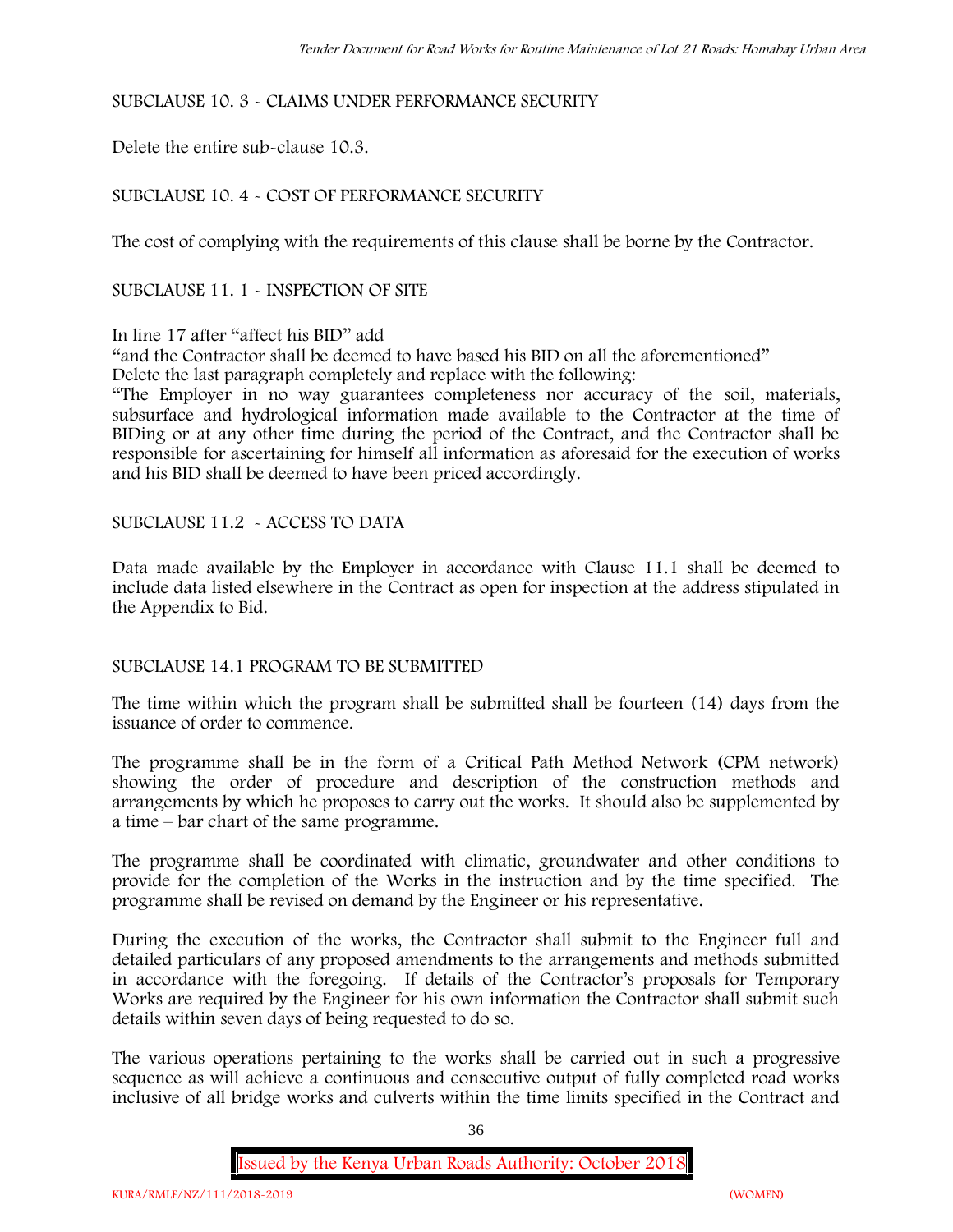the instructions. Generally, the Contractor shall carry out works within the sections stated in the instructions.

The Contractor shall allow in his programme for the following 10 public holidays per calendar year in Kenya.

- New Year's Day (1<sup>st</sup> January)
- Good Friday
- Easter Monday
- Labour day (1<sup>st</sup> May)
- Madaraka Day (1<sup>st</sup> June)
- Idd Ul Fitr
- Mashujaa Day (20<sup>th</sup> October)
- $\bullet$  Jamhuri day (12<sup>th</sup> December)
- $\bullet$  Christmas Day (25<sup>th</sup> December)
- Boxing day (26<sup>th</sup> December)

The Contractor should also allow per calendar year for a further 2 unspecified public holidays which may be announced by the Government of Kenya with no prior notification.

Add the following at the end of this sub-clause: -

The Employer shall have the right to withhold payment at any time if the contractor fails to submit the programme or revised programme due to his negligence, failure or omission.

# SUBCLAUSE 14.3- CASH FLOW ESTIMATE

The cash flow estimates shall be submitted together with the works programme.

# SUBCLAUSE 15.1- CONTRACTOR'S SUPERINTENDENCE

Add the following at the end of the first paragraph of sub-clause 15.1:

"The Contractor shall, within seven (7) days of receipt of the Engineer's order to commence the works inform the Engineer in writing the name of the Contractor's Representative and the anticipated date of his/her arrival on site."

Add the following Sub-clause 15.2

### SUBCLAUSE 15.2- LANGUAGE ABILITY AND QUALIFICATIONS OF CONTRACTOR'S AUTHORISED AGENT

The Contractor's Agent or Representative on the site shall have as a minimum an ordinary diploma in civil Engineering or building construction or have equivalent status approved by the Engineer and shall be able to read and write English fluently.

The Contractor's Agent or Representative shall have at least 3 years related experience.

# SUBCLAUSE 16.2- ENGINEER AT LIBERTY TO OBJECT

At the end of this Clause add

"by a competent substitute approved by the Engineer and at the Contractors own expense." Add the following Sub-Clauses 16.3 and 16.4:

37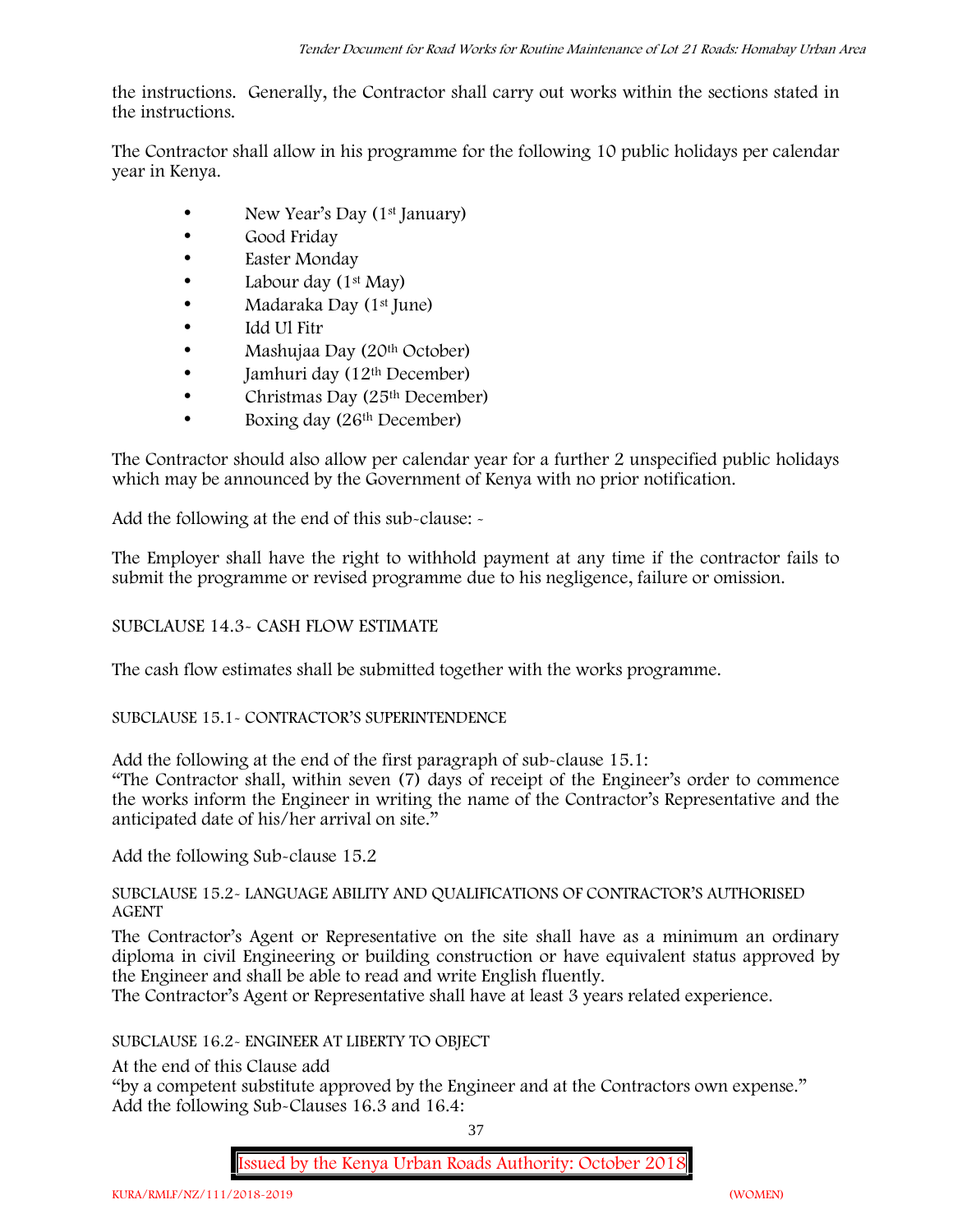### SUBCLAUSE 16.3- QUALIFICATION AND LANGUAGE ABILITY OF SUPERINTENDING STAFF

The Contractor's superintending staff shall meet the following minimum qualifications: Should have a working knowledge of English or Kiswahili. Should any of the superintending staff not be able to meet this condition, the Contractor shall propose to the Engineer arrangements for provision of a sufficient number of interpreters of approved qualifications. The Engineer, at his discretion, may amend, approve or reject such arrangements or reject deployment of superintending staff not meeting the language requirements. The Engineer may at any time during the duration of the Contract amend any approved arrangements made for interpreters, which shall be implemented at the Contractors expense.

The key staff listed below must have academic qualifications from government-recognised institutions or equivalent institutions of the levels set out in Section 5, Part 6.

- Site Agent
- Site Engineer
- Site Surveyor
- Foremen

The key staff listed below must have minimum experience set out in Section 5, Part 6:

- Site Agent
- Site Engineer
- Site Surveyor
- Foremen

Qualifications as above shall be subject to verification and approval on site by the Engineer or his representative on site before commencement of the said works.

SUBCLAUSE 19.1- SAFETY, SECURITY AND PROTECTION OF THE ENVIRONMENT

Add Sub-Clause-paragraph (d) of Sub-Clause 19 as follows:

Notwithstanding the Contractor's obligation under Sub-Clause-paragraph (a), (b) and 9(c) of Sub-Clause 19.1 of the Conditions Of Contract, the Contractor shall observe the following measures with a view to reducing or elimination adverse environmental effects by the site works:

- (i) All quarries and borrow pits shall be filled and landscaped to their original state after extraction of construction material
- (ii) Soil erosion due to surface runoff or water from culverts or other drainage structures should be avoided by putting in place proper erosion control measures that shall include, but are not limited to grassing and planting if trees
- (iii) Long traffic diversion roads shall be avoided so as to minimize the effect of dust on the surrounding environment. In any case all diversions shall be kept damp and dust free
- (iv) Spillage of oils, fuels and lubricants shall be avoided and if spilt, shall be collected and disposed off in such a way as not to adversely affect the environment
- (v) Rock blasting near settlement areas shall be properly coordinated with the relevant officers of the Government so as to minimize noise pollution and community interference.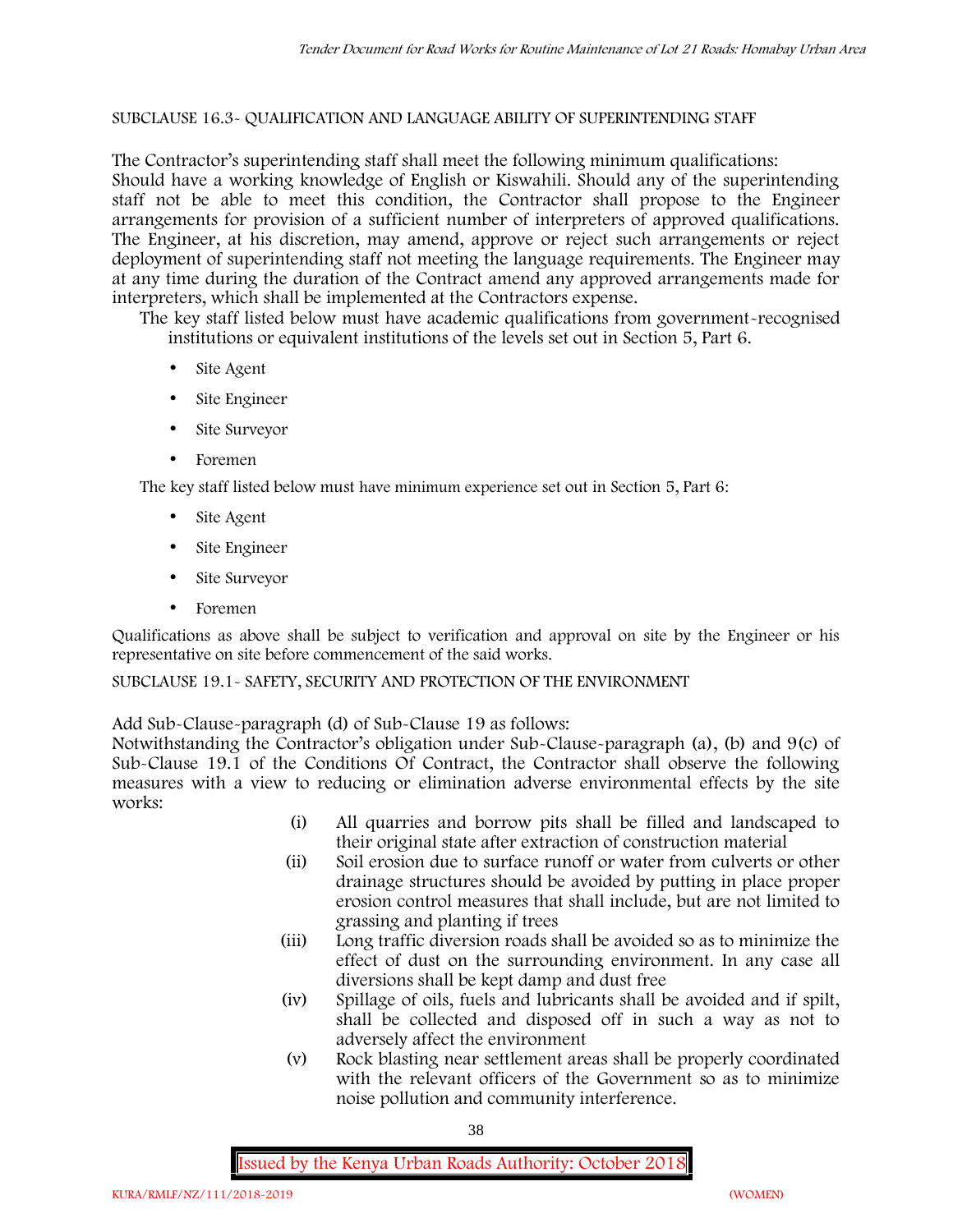### SUBCLAUSE 20.4 - EMPLOYERS RISKS

Delete Sub-Clause (h) and substitute with;

- (h) any operation of the forces of nature (insofar as it occurs on site) which an experienced contractor:
	- (i) could not have reasonably foreseen, or
	- (ii) could reasonably have foreseen, but against which he could not reasonably have taken at least one of the following measures:
		- (A) prevent loss or damage to physical property from occurring by taking appropriate measures or
		- (B) insure against such loss or damage

# SUBCLAUSE 21.1 - INSURANCE OF WORKS AND CONTRACTOR 'S EQUIPMENT

Add the following words at the end of Sub-paragraph (a) and immediately before the last word of Sub-paragraph (b) of Sub-Clause 21.1:

"It being understood that such insurance shall provide for compensation to be payable in the types and proportions of currencies required to rectify the loss or damage incurred"

Delete the first sentence of this Clause and replace with he following:

"prior to commencement of the Works the Contractor shall, without limiting his or the Employer's obligations and responsibilities under Clause 20, insure to the satisfaction of the Employer:"

### SUBCLAUSE 21.2 – SCOPE OF COVER

Amend sub-paragraph (a) of Sub-Clause 21.2 as follows:

Delete words "from the start of work at the site" and substitute the words "from the first working day after the Commencement Date"

Add the following as Sub-Clause (c) under Sub-Clause-Clause 21.2

(c ) It shall be the responsibility of the Contractor to notify the insurance company of any change in the nature and extent of the Works and to ensure the adequacy of the insurance coverage at all times during the period of the Contract.

SUBCLAUSE 21.4 - EXCLUSIONS

Amend Sub-Clause 21.4 to read as follows:

"There shall be no obligation for the insurances in Sub-Clause 21.1 to include loss or damage caused by the risks listed under Sub-Clause 20.4 sub-paragraph (a) (i) to(iv) of the Conditions of Particular Application."

SUBCLAUSE 23.2 – MINIMUM AMOUNT OF INSURANCE

Add the following at the end of this Clause: "... with no limits to the number of occurrences".

SUBCLAUSE 25.1 – EVIDENCE AND TERMS

Amend Sub-Claus OF INSURANCE 25.1 as follows: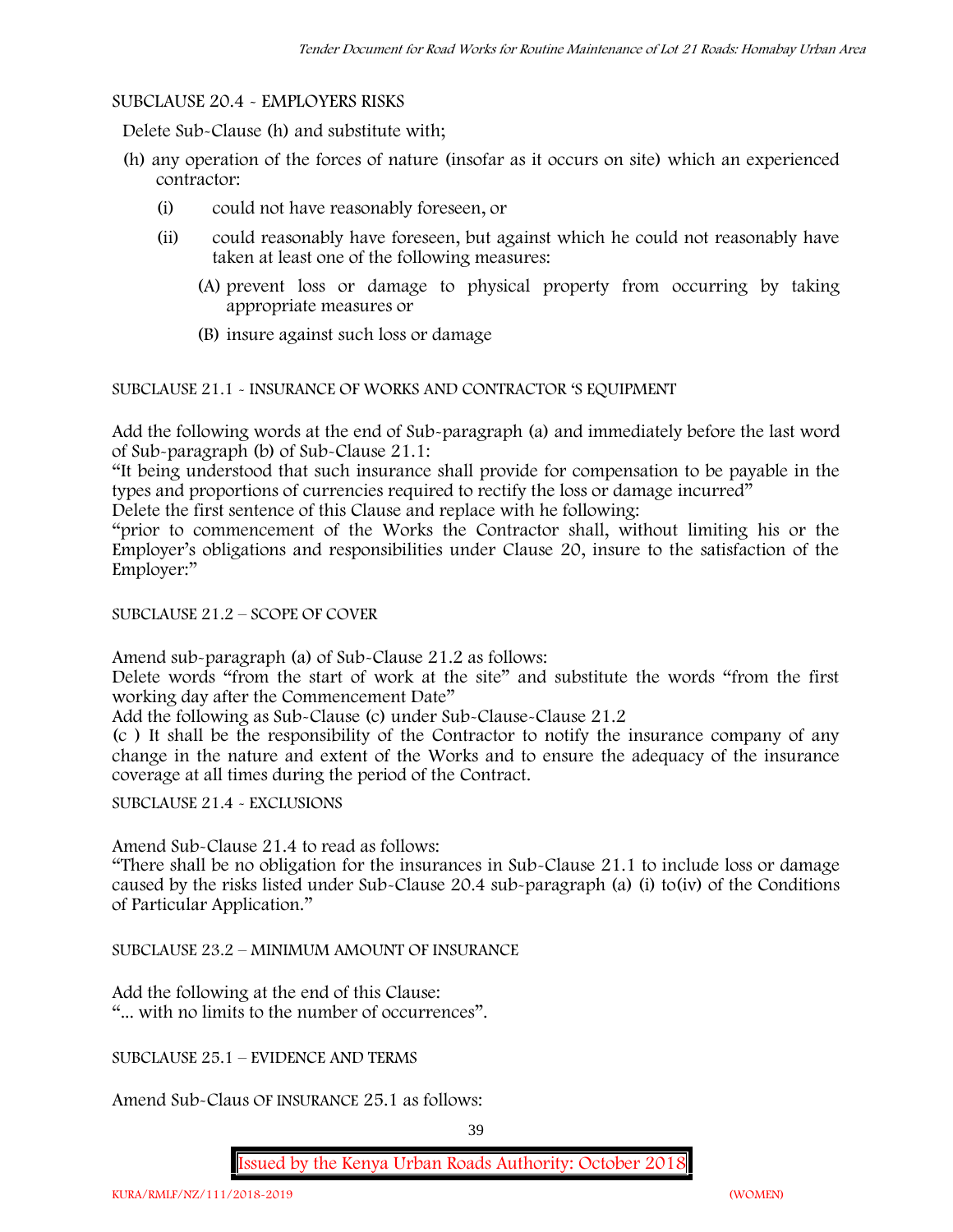Insert the words "as soon as practicable after the respective insurances have been taken out but in any case" before the words "prior to the start of work at the site" Add the following Sub-Clauses 25.6, 25.7

### SUBCLAUSE 25.6 – INSURANCE NOTICES

Each policy of insurance effected by the Contractor for purposes of the Contract shall include a provision to the effect that the Insurer shall have a duty to give notice in writing to the Contractor and Employer of the date when a premium becomes payable. This shall not be more than thirty (30) days before that date and the policy shall remain in force until thirty (30) days after the giving of such notice.

# SUBCLAUSE 25.7 – NOTIFICATION TO INSURERS

It shall be the responsibility of the Contractor to notify insurers under any of the insurance referred to in the preceding clauses 21, 23 and 24 on any matter or event, which by the terms of such insurance are required to be so notified. The Contractor shall indemnify and keep indemnified the Employer against all losses, claims, demands, proceedings, costs, charges and expenses whatsoever arising out of or in consequence of any default by the Contractor in complying with the requirements of this Sub-Clause whether as a result of avoidance of such insurance or otherwise.

# SUBCLAUSE 28.2 – ROYALTIES

Add at the end of this Sub-Clause the following sentence:

"The Contractor shall also be liable for all payments or compensation if any that are levied in connection with the dumping of part or all of any such material."

# SUBCLAUSE 29.1 – INTERFERENCE WITH TRAFFIC

Supplement Sub-Clause 29.1 by adding the following sentence at the end:

"The Contractor will be permitted to use existing public roads for access to the site. The Contractor shall pay vehicle license tax and road maintenance duty in accordance with relevant regulations and shall obtain any necessary permits or licenses from relevant authorities for transporting his equipment."

Add the following subclause 29.2:

### SUBCLAUSE 29.2 – REINSTATEMENT AND COMPENSATION FOR DAMAGES TO PERSONS AND **PROPERTY**

The Contractor shall reinstate all properties whether public or private which are damaged in consequence of the construction and, maintenance of the works to a condition as specified and at least equal to that prevailing before his first entry on them.

If in the opinion of the Engineer the Contractor shall have failed to take reasonable and prompt action to discharge his obligations in the matter of reinstatement, the Engineer will inform the Contractor in writing of his opinion, in which circumstances the Employer reserves the right to employ others to do the necessary work of reinstatement and to deduct the cost thereof from any money due or which shall become due to the Contractor.

The Contractor shall refer to the Employer without delay all claims which may be considered to fall within the provisions of Clause 22.1.

Add the following Sub-Clause 34.2 to 34.8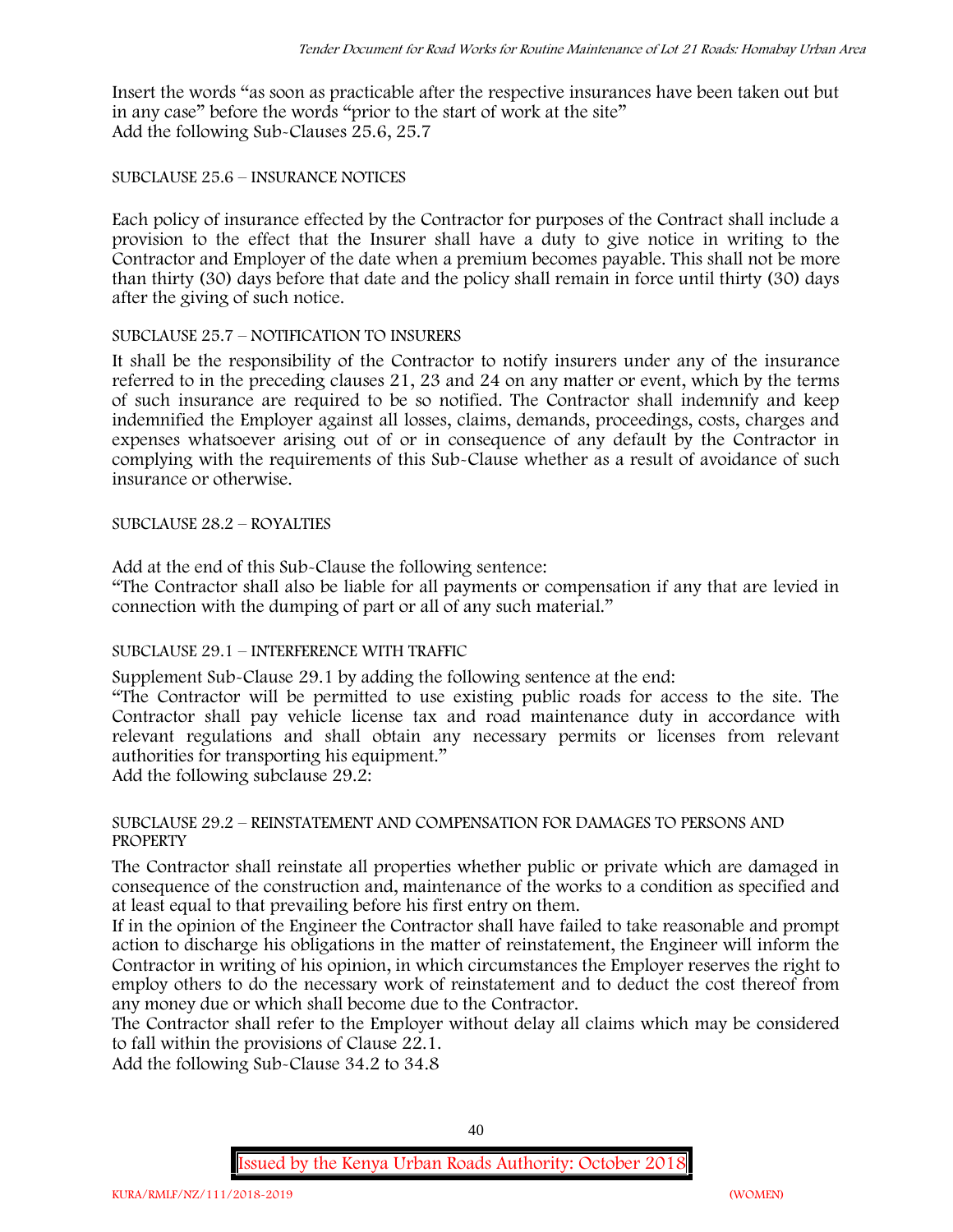# SUBCLAUSE 34.2 – CONDITIONS OF EMPLOYMENT OF LABOUR

The Contractor shall be responsible for making all arrangements for and shall bear all costs relating to recruitment, obtaining of all necessary visas, permits or other official permission for movements of staff and labour.

### SUBCLAUSE 34.3 – FAIR WAGES

The Contractor shall, in respect of all persons employed anywhere by him in the execution of the Contract, and further in respect of all persons employed by him otherwise than in the execution of the Contract in every factory, Workshop or place occupied or used by him for the execution of the Contract, observe and fulfil the following conditions:

(a) The Contractor shall pay rates of wages, observe hours of labour and provide conditions of labour, housing, amenities and facilities not less favourable than those required by the latest Regulation of Wages (Building and Construction Industry) Order as of the time of bid submission, and subsequent amendments thereto, or in any wage scales, hours of work or conditions agreed by the Ministry of Labour or other Government Department in consultation with the appropriate wage fixing authority and generally recognized by other employees in the district whose general circumstances in the trade or industry in which the Contractor is engaged are similar.

(b) In the absence of any rates of wages, hours or conditions of labour so established the Contractor shall pay rates of wages and observe hours and conditions of labour which are not less favourable than the general level of wages, hours and conditions observed by other Employers whose general circumstances in the trade or industry in which the Contractor is engaged are similar.

(c) Where the absence of established rates of wages, hours and conditions of labour or the dissimilarity of the general circumstances in the trade of industry in which the Contractor is engaged prevent the Contractor from observing rates of wages, hours and conditions of labour ascertained under sub-paragraph (a) and (b) above the Contractor in fixing the rates of wages, hours and conditions of labour of his employees shall be guided by the advice of the Labour Department.

(d) The Contractor shall recognize the freedom of his employees to be members of trade unions.

(e) The Contractor shall maintain records in English of the time worked by, and the wages paid to, his employees. The Contractor shall furnish to the Engineer or Employer, if called upon to do so, such particulars of the rates, wages and conditions of labour as the Employer or Engineer may direct.

(f) The Contractor shall at all times during the continuance of the contract display, for the information of his employees in every factory, workshop or place occupied or used by him for the execution of the Contract, a copy of this clause together with a notice setting out the general rates of wages, hours and conditions of labour of his employees.

(g) The Contractor shall be responsible for the observance of this clause by sub-Contractors employed in the execution of the works.

# SUBCLAUSE 34.4 – BREACH OF FAIR WAGES CLAUSE

Any Contractor or Sub-Contractor who is found to be in breach of Fair Wages Clause shall cease to be approved as a Contractor or Sub-Contractor for such period as the Permanent Secretary for the Ministry of Roads may determine.

Should a claim be made to the Employer alleging the Contractor's default in payment of Fair Wages of any workman employed on the Contract and if proof thereof satisfactory to the Employer is furnished by the Labour Authority, the Employer may, failing payment by the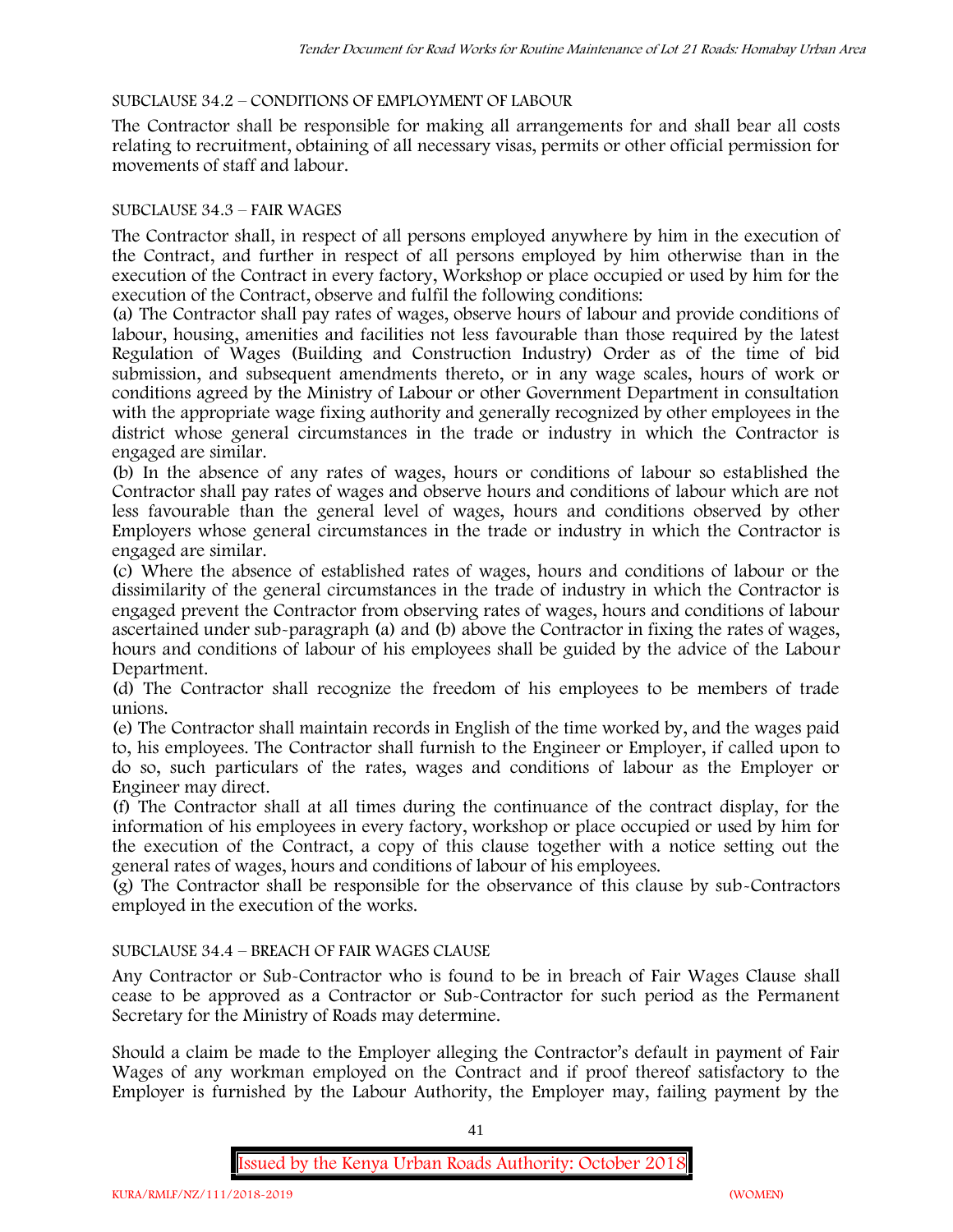Contractor, pay the claims out of any monies due or which may become due to the Contractor under the Contract.

SUBCLAUSE 34.5 – RECRUITMENT OF UNSKILLED LABOUR

Any additional unskilled labour which is required by the Contractor for the works and which is not in his employment at the time of the acceptance of the BID shall be recruited by the Contractor from the Labour Exchange or Exchange or Exchanges nearest to the site or sites of the work.

### SUBCLAUSE 34.6 – COMPENSATION FOR INJURY

The Contractor shall in accordance with the Workmen's Compensation Act of the Laws of Kenya and any other regulations in force from time to time pay compensation for loss or damage suffered in consequence of any accident or injury or disease resulting from his work to any workman or other person in the employment of the Contractor or any Subcontractor.

# SUBCLAUSE 34.7 – LABOUR STANDARDS

(a) the Contractor shall comply with the existing local labour laws, regulations and labour standards

(b) the Contractor shall formulate and enforce an adequate safety program with respect to all work under his contract, whether performed by the Contractor or subcontractor. The Contractor has assurance from the Employer of cooperation where the implementation of these safety measures requires joint cooperation.

(c) Upon written request of the Employer the Contractor shall remove or replace any of his employees employed under this Contract.

Add the following Sub-Clause 35.2 and 35.3.

SUBCLAUSE 35.2 – RECORDS OF SAFETY AND HEALTH

The Contractor shall maintain such records and make such reports concerning safety, health and welfare of persons and damage to property as the Engineer may from time to time prescribe.

SUBCLAUSE 35.3 – REPORTING OF ACCIDENTS

The Contractor shall report to the Engineer details of any accident as soon as possible after its occurrence. In the case of any fatality or serious accident, the Contractor shall, in addition, notify the Engineer immediately by the quickest available means. The Contractor shall also notify the relevant authority whenever the Laws of Kenya require such a report.

### SUBCLAUSE 39.2 – DEFAULT OF CONTRACTOR IN COMPLIANCE

Add at the end of Sub-Clause 39.2 the following: "Where the contractor has no pending payments with the employer and the retention funds are less than the value of works to be carried out by the employer, the employer shall apply funds as per clause 10.3". The contract shall then stand determined clause 63 not withstanding.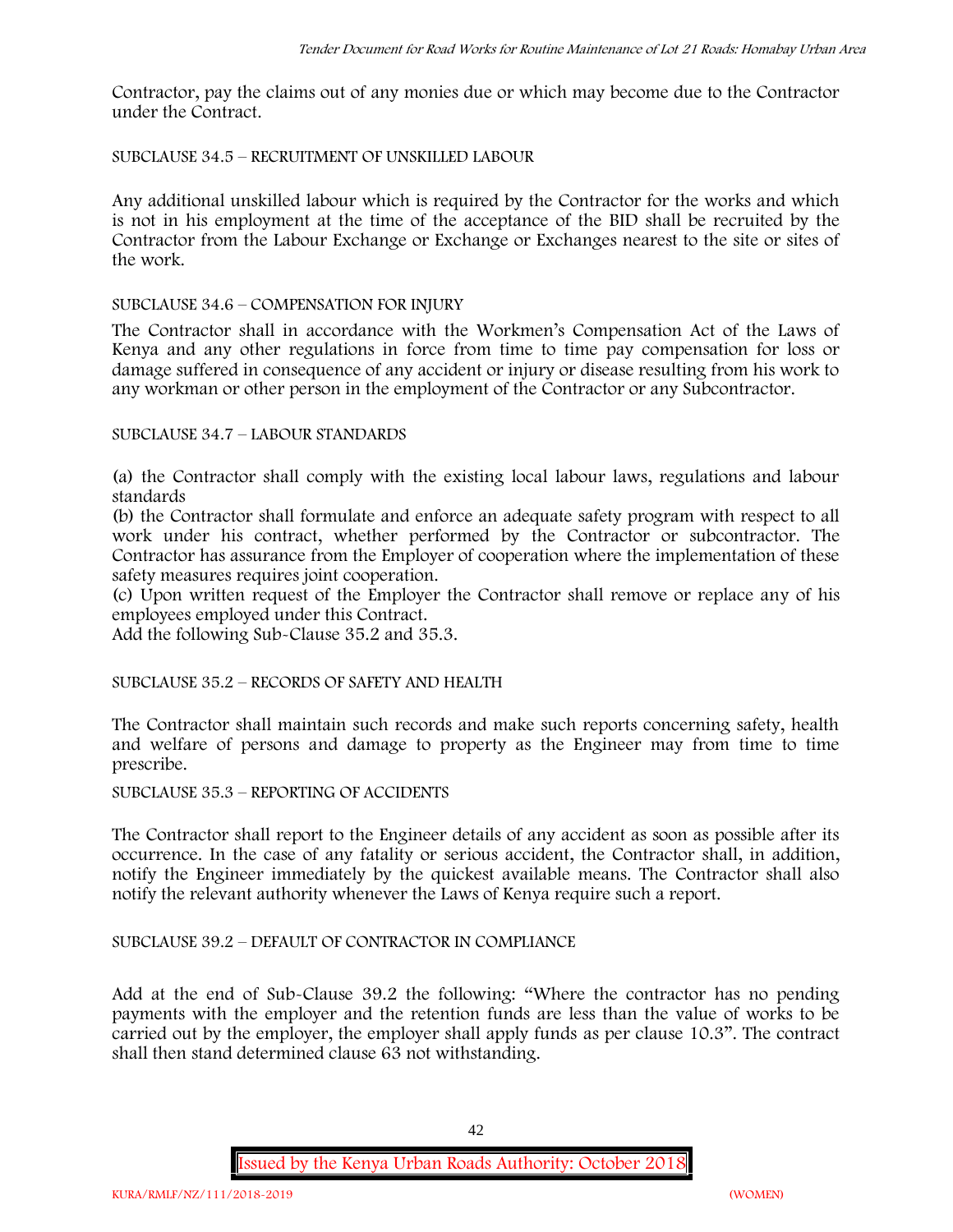#### SUBCLAUSE 41.1 – COMMENCEMENT OF WORKS

#### Amend Sub-Clause 41.1 as follows:

Delete the words "as soon as is reasonably possible" in the first sentence and replace with "within the period stated in the Appendix to Bid".

For the purposes of this clause the quantified site instructions shall be treated as the works and delay in commencement in the instructed works shall constitute breach of contract that will lead to institution of remedies under clause 63 of these conditions.

#### SUBCLAUSE 43.1 – TIME FOR COMPLETION

Amend Sub-Clause 43.1 as follows:

Delete the words "within the time" to "such extended time" and substitute "by the date or dates stated or implied in Clause 14 of these Conditions of Particular Application.

#### SUBCLAUSE 44.1 – EXTENSION OF TIME FOR COMPLETION

Add at the end of Sub-Clause 44.1 the following:

"Neither rains falling within the rainy seasons as occurs in Kenya nor floods caused by such rains shall be deemed exceptional weather conditions such as may fairly entitle the Contractor to an extension of time for the completion of the work."

#### SUBCLAUSE 45.1 – RESTRICTION ON WORKING HOURS

Add at the end of Sub-Clause 45.1 the following:

"If the Contractor requests permission to work by night as well as by day, then if the Engineer shall grant such permission the Contractor shall not be entitled to any additional payments for so doing. All such work at night shall be carried out without unreasonable noise or other disturbance and the Contractor shall indemnify the Employer from and against any liability for damages on account of noise or other disturbance created while or in carrying out night work and from and against all claims, demands, proceedings, costs, charges and expenses whatsoever in regard or in relation to such liability.

"In addition the Contractor will be required to provide, for any work carried out at night or recognized days of rest, adequate lighting and other facilities so that the work is carried out safely and properly.

"In the event of the Engineer granting permission to the Contractor to work double or rotary shifts or on Sundays, the Contractor shall be required to meet any additional costs to the Employer in the administration and supervision of the Contract arising from the granting of this permission."

#### SUBCLAUSE 47.2 – REDUCTION OF LIQUIDATED DAMAGES

Add the following paragraphs at the end of this Sub-Clause:

"There shall be no reduction in the amount of liquidated damages in the event that a part or a section of the Works within the Contract is certified as completed before the whole of the Works comprising that Contract.

The Employer shall pay no bonus for early completion of the Works to the Contractor.

SUBCLAUSE 52.1 – VALUATION AND VARIATIONS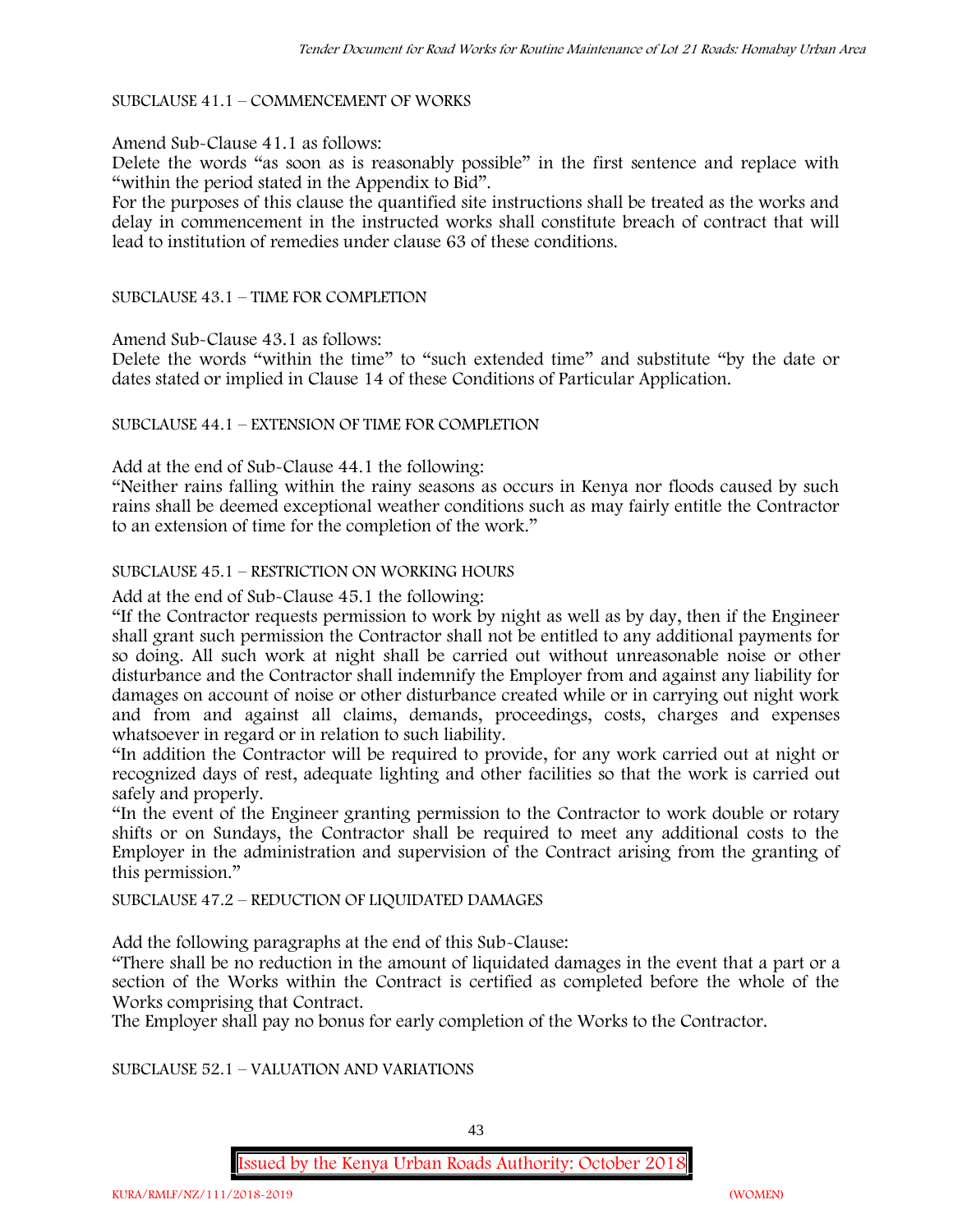Add new Clause 52.2(c )

No change in the unit rates or prices quoted shall be considered for items included in the schedule of Dayworks rates, or Provisional Sums and items, or for any item in the BOQ.

SUBCLAUSE 52.4 – DAYWORKS

Add the following at the end of Sub-Clause 52.4:

The work so ordered shall immediately become part of the works under the contract. The Contractor shall, as soon as practicable after receiving the Dayworks order from the Engineer undertake the necessary steps for due execution such work. Prior to commencement of any work to be done on a Dayworks basis, the Contractor shall give an advance notice to the Engineer stating the exact time of such commencement.

# SUBCLAUSE 54.1 – CONTROCTOR'S EQUIPMENT, TEMPORARY WORKS AND MATERIALS : Exclusive use for the works

Amend Sub-Clause 54.1 as follows: Line 5: add "written" between "the" and "consent". Delete Sub-Clauses 54.2 and 54.5.

SUBCLAUSE 55.2 – OMMISIONS OF QUANTITIES

Items of Works described in the Bills of Quantities for which no rate or price has been entered in the Contract shall be considered as included in other rates and prices in the Contract and will not be paid for separately by the Employer.

Add the following Sub-Clause 58:

Add the words "or Engineer's representative" where the word "Engineer" appears in clause 58.

SUBCLAUSE 58.4 – PROVISIONAL ITEMS

Provisional items shall be read as Provisional Sums and shall be operated as such in accordance with Sub-Clauses 58.1 to 58.3.

Clause 60 of the General Conditions is deleted and substituted with the following:-

SUBCLAUSE 60.1 – MONTHLY STATEMENT

The Contractor shall submit a statement to the Engineer at the end of each month, in a tabulated form approved by the Engineer, showing the amounts to which the Contractor considers himself to be entitled. The statement shall include the following items, as applicable;

- the value of the Permanent Work executed up to the end of previous month

- such amount as the Engineer may consider fair and reasonable for any Temporary Works for which separate amounts are provided in the Bill of Quantities

- any amount to be withheld under retention provisions of Sub-clause 60.3

- any other sum to which the Contractor may be entitled under the Contract

If the Engineer disagrees with or cannot verify any part of the statement, the Contractor shall submit such further information as the Engineer may reasonably require and shall make such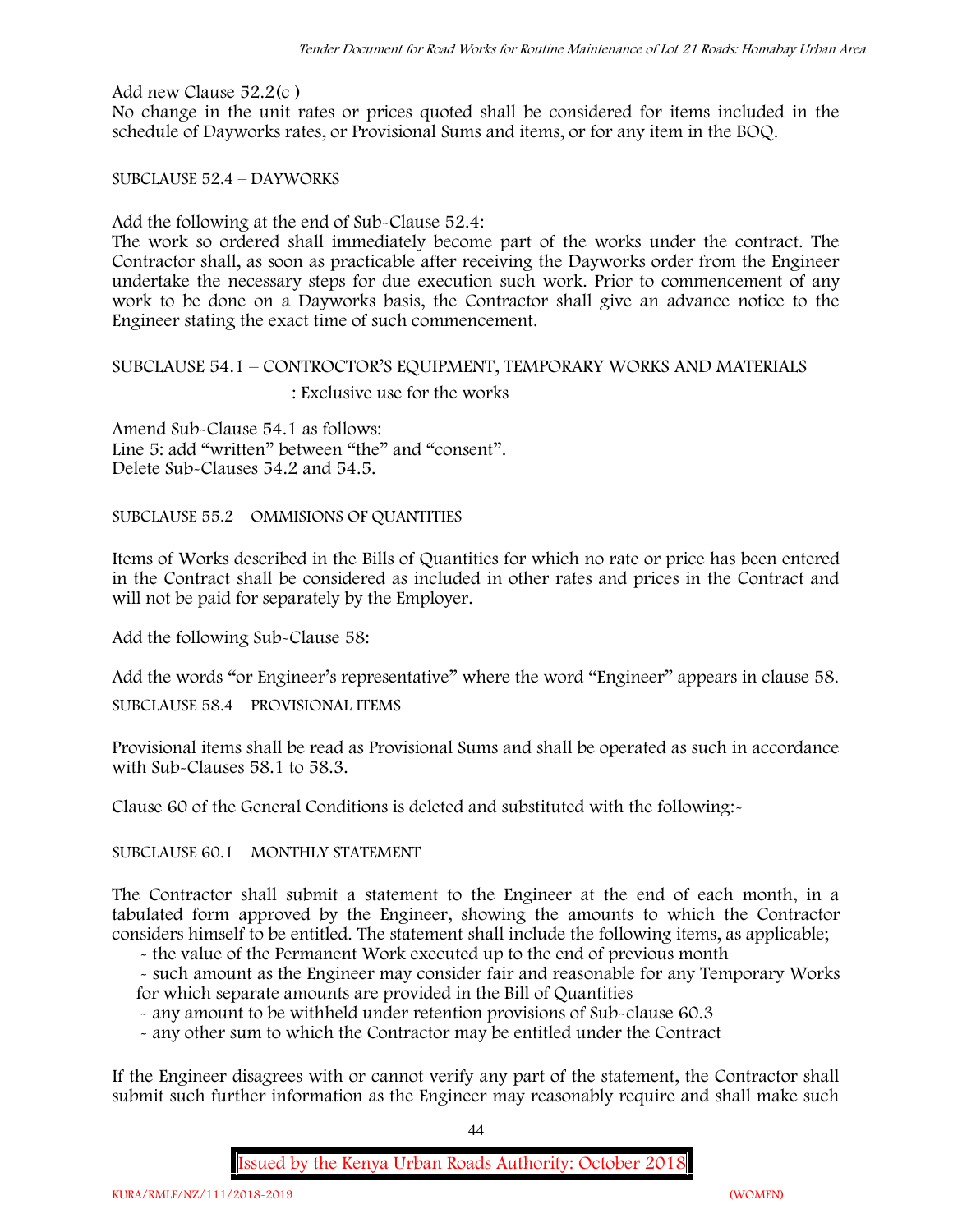changes and corrections in the statement as may be directed by the Engineer. In cases where there is difference in opinion as to the value of any item, the Engineer's view shall prevail.

#### SUBCLAUSE 60.2 INTERIM PAYMENT CERTIFICATE

The Contractor shall forward to the Engineer an Interim Payment Certificate based on the statement as corrected above and, should it be necessary in the Engineers opinion, shall promptly make any further amendments and corrections to the Interim Payment Certificate.

The Engineer shall not unreasonably withhold certifying an Interim Payment Certificate and in case of likely delay in establishing the value of an item, such item may be set aside and the remainder certified for payment.

Within 14 days after receipt of the Interim Payment Certificate and subject to the Contractor having made such further amendments and corrections as the Engineer may require, the Engineer will forward to the Employer the certified Interim Payment Certificate.

Provided that the Engineer shall not be bound to certify any payment under this Clause if the net amount thereof, after all retentions and deductions, would be less than the minimum amount of Interim Payment Certificate's stated in the Appendix to Form of Bid. However in such a case, the uncertified amount will be added to the next interim payment, and the cumulative unpaid certified amount will be compared to the minimum amount of interim payment.

SUBCLAUSE 60.3 – RETENTION MONEY AND PAYMENT OF RETENTION MONEY

A retention amounting to the percentage stipulated in the Appendix to Bid shall be made by the Engineer in the first and following Interim Payment Certificates until the amount retained shall reach the "Limit of Retention Money" named in the Appendix to Form of BID.

Upon the issue of the Taking-Over Certificate, with respect to the whole of the works one half of the retention money shall become due and shall be paid to the Contractor when the Engineer shall certify in writing that the last section of the whole works has been substantially completed.

Upon expiration of the Defects Liability Period for the works, the other half of the Retention Money shall be certified by the Engineer for payment to the Contractor.

Provided that in the event of different Defects Liability Periods being applicable to different Sections of the Permanent Works pursuant to Clause 48, the expression "expiration of the Defects Liability Period " shall, for the purpose of this sub-clause, be deemed to mean the expiration of the latest of such periods.

Provided also that if at such time, there remain to be executed by the Contractor any work instructed, pursuant to Clause 49 and 50, in respect of the works, the Engineer shall be entitled to withhold certification until completion of any such work or so much of the balance of the Retention money as shall in the opinion of the Engineer, represents the cost of the remaining work to be executed.

SUBCLAUSE 60.4– CORRECTION OF CERTIFICATES

The Engineer may in any Interim Payment Certificate make any correction or modification to any previous Interim Payment Certificate signed by him and shall have authority, if any work is not being carried out to his satisfaction to omit or reduce the value of such work in any Interim Payment Certificate.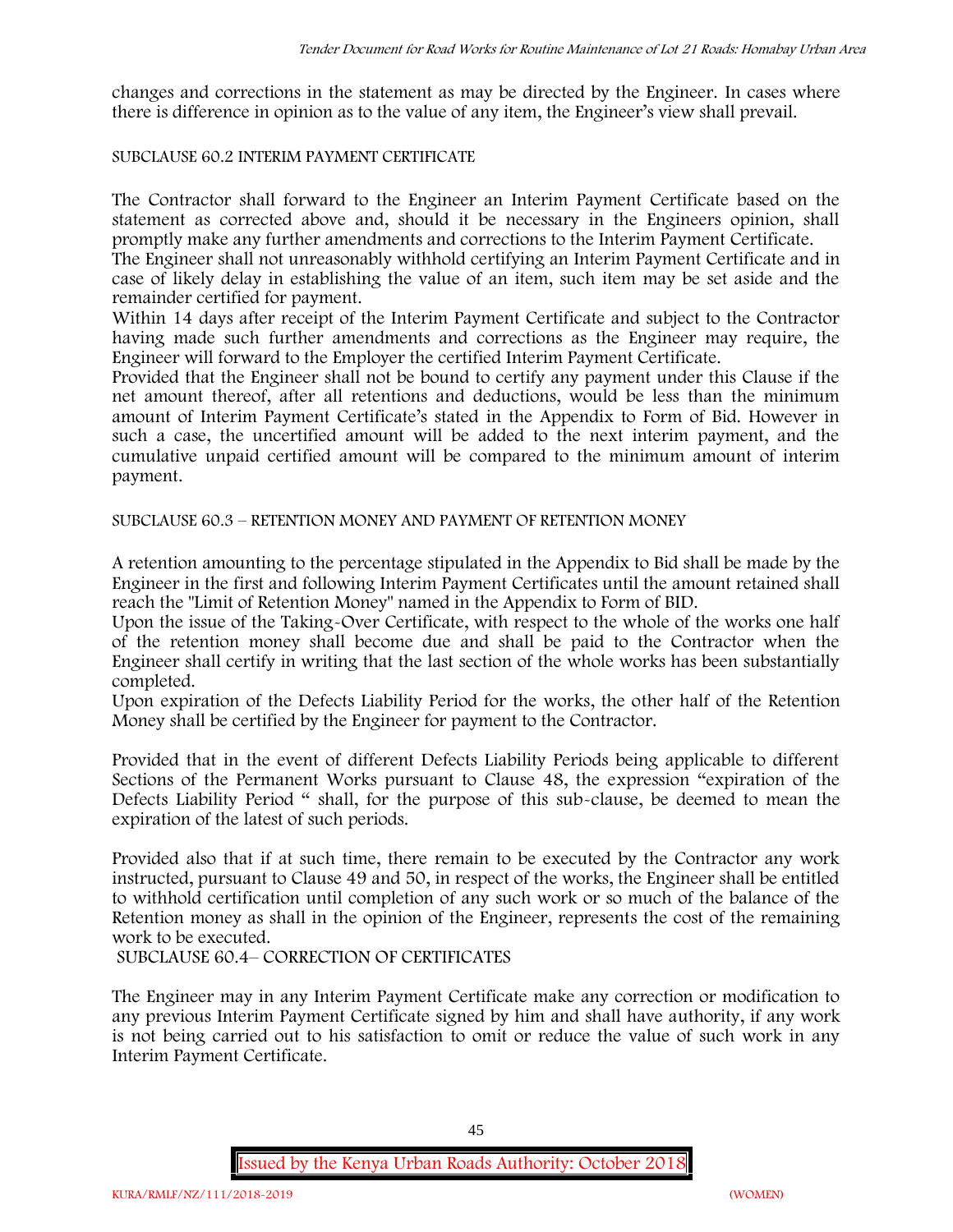### SUBCLAUSE 60.5– STATEMENT AT COMPLETION

Not later than 84 days after the issue of the Taking-Over Certificate in respect of the whole of the works, the Contractor shall submit to the Engineer a statement at completion showing in detail, in a form approved by the Engineer;

The final value of all work done in accordance with the Contract up to the date stated in such Taking-Over Certificate.

Any further sums which the Contractor considers to be due; and

An estimate of amounts that the Contractor considers will become due to him under the Contract.

Estimate amounts shall be shown separately in the Statement at Completion. The Contractor shall amend and correct the Statement as directed by the Engineer and submit a Certificate at Completion to be processed as in Sub-Clause 60.2.

### SUBCLAUSE 60.6 – FINAL STATEMENT

Not later than 56 days after the issue of the Defects Liability Certificate pursuant to Sub-Clause 62.1, the Contractor shall submit to the Engineer for consideration a draft final statement with supporting documents showing in detail, in the form approved by the Engineer;

The final value of all work done in accordance with the Contract;

Any further sums which the Contractor considers to be due to him.

If the Engineer disagrees with or cannot verify any part of the draft final statement, the Contractor shall submit such further information as the Engineer may reasonable require and shall make such changes in the draft as may be required.

### SUBCLAUSE 60.7– DISCHARGE

Upon submission of the Final Statement, the Contractor shall give to the Employer, with a copy to the Engineer, a written discharge confirming that the total of the Final statement represents full and final settlement of all monies due to the Contractor arising out of or in respect of the Contract. Provided that such discharge shall become effective only after payment under the Final Payment Certificate issued pursuant to Sub-Clause 60.8 has been made and the Performance Security referred to in Sub-Clause 10.1 has been returned to the Contractor.

### SUBCLAUSE 60.8 – FINAL PAYMENT CERTIFICATE

Upon acceptance of the Final Statement as given in Sub-Clause 60.6, the Engineer shall prepare a Final Payment Certificate which shall be delivered to the Contractor's authorized agent or representative for his signature. The Final Payment Certificate shall state:

The final value of all work done in accordance with the Contract;

After giving credit to the Employer for all amounts previously paid by the Employer, the balance, if any, due from the Employer to the Contractor or the Contractor to the Employer.

Final Certificate shall be issued for any sum due to the Contractor even if such is less than the sum named in the Appendix to the Form of BID.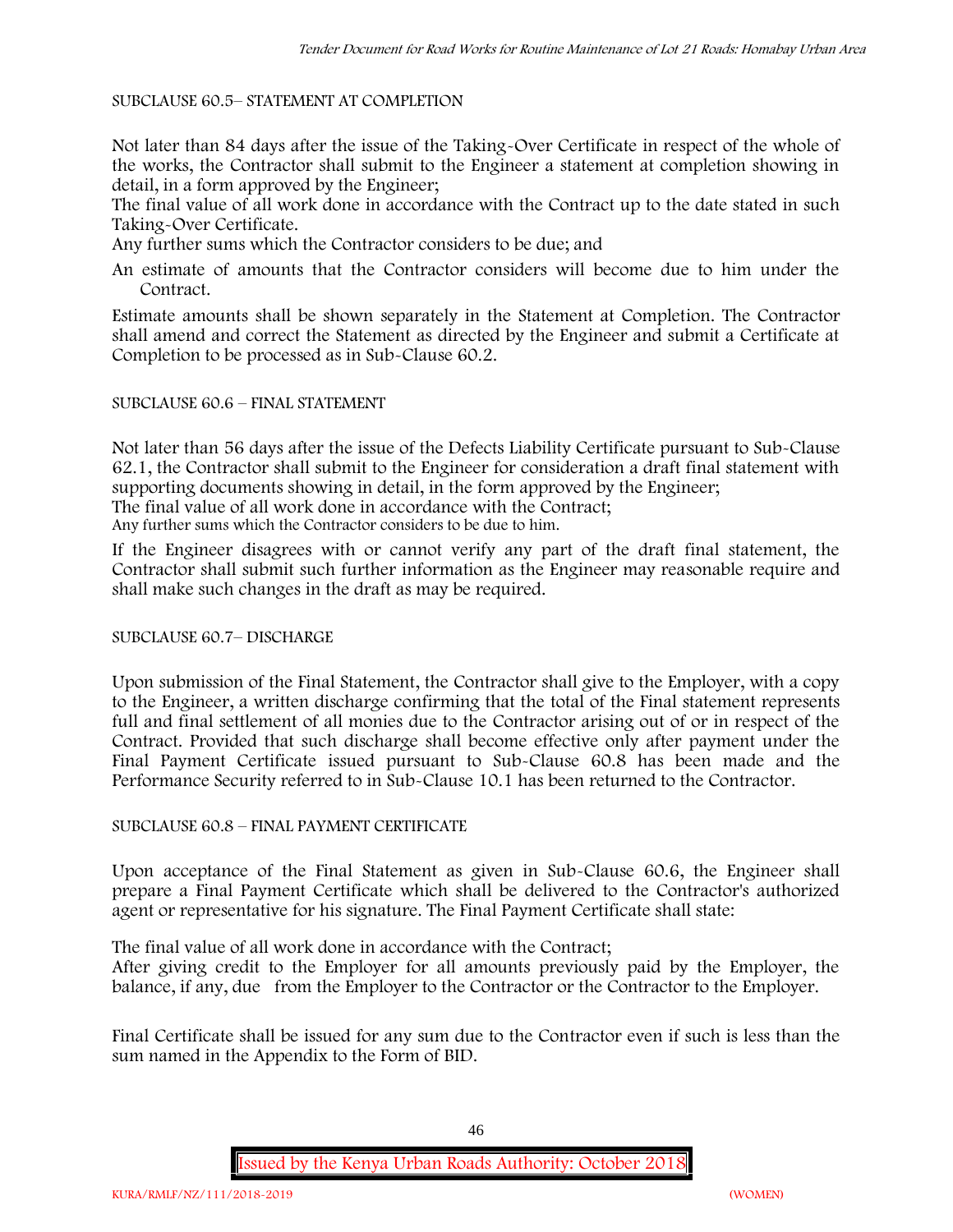### SUBCLAUSE 60.9– CESSATION OF EMPLOYERS LIABILITY

unless the Contractor notifies the Engineer of his objection to the Final Certificate within fourteen days of delivery thereof he shall be deemed to have agreed that he accepts the total Contract Price as set out in the Final Certificate as full settlement for all Work Done under the Contract including any variations and omissions thereof but excluding any variations and claims previously made in writing.

### SUBCLAUSE 60.10 – TIME FOR PAYMENT

The amount due to the Contractor under any Interim Payment Certificate or Final Payment Certificate issued pursuant to this Clause or to any other term of the Contract, shall, subject to Clause 47, be paid by the Employer to the Contractor as follows:

- (i) In the case of Interim Payment Certificate, within the time stated in the Appendix to Form of Bid, after the Engineer has signed the Interim Payment Certificate.
- (i) In the case of the Final Payment Certificate pursuant to Sub clause 60.8, within the time stated in the Appendix to Form Of Bid, after the Engineer has signed the Final Payment Certificate.
- (ii) In the event of the failure of the Employer to make payment within the times stated, the Employer shall make payment to the Contractor of simple interest at a rate equal to two percentage points above the averaged Base Lending Rate of three leading banks namely Kenya Commercial Bank, Standard Chartered Bank and Barclays Bank for the time being or as shall be the case from the time to time obtained from the Central Bank of Kenya. The provisions of this Sub clause are without prejudice to the Contractor's entitlements under Clause 69 or otherwise.

# SUBCLAUSE 60.11 – CURRENCY OF PAYMENT

The Contract Price shall be designated in Kenyan Currency.

All work performed by the Contractor under the Contract shall be valued in Kenya Shillings using the rates and prices entered in the Bills of Quantities together with such other increases to the Contract Price, except for variation of price payments in accordance with Clause 70.1.

SUBCLAUSE 60.12 – ADVANCE PAYMENT

Advance payment shall not be offered in this Contract.

### SUBCLAUSE 60.13 MATERIALS FOR PERMANENT WORKS

With respect to materials brought by the Contractor to the site for incorporation into the permanent works, the Contractor shall,

-Receive a credit in the month in which these materials are brought to site,

-Be charged a debit in the month in which these materials are incorporated in the permanent works.

Both such credit and debit to be determined by the Engineer in accordance with the following provisions.

No credit shall be given unless the following conditions shall have been met to the Engineers satisfaction

- The materials are in accordance with the specifications for the works;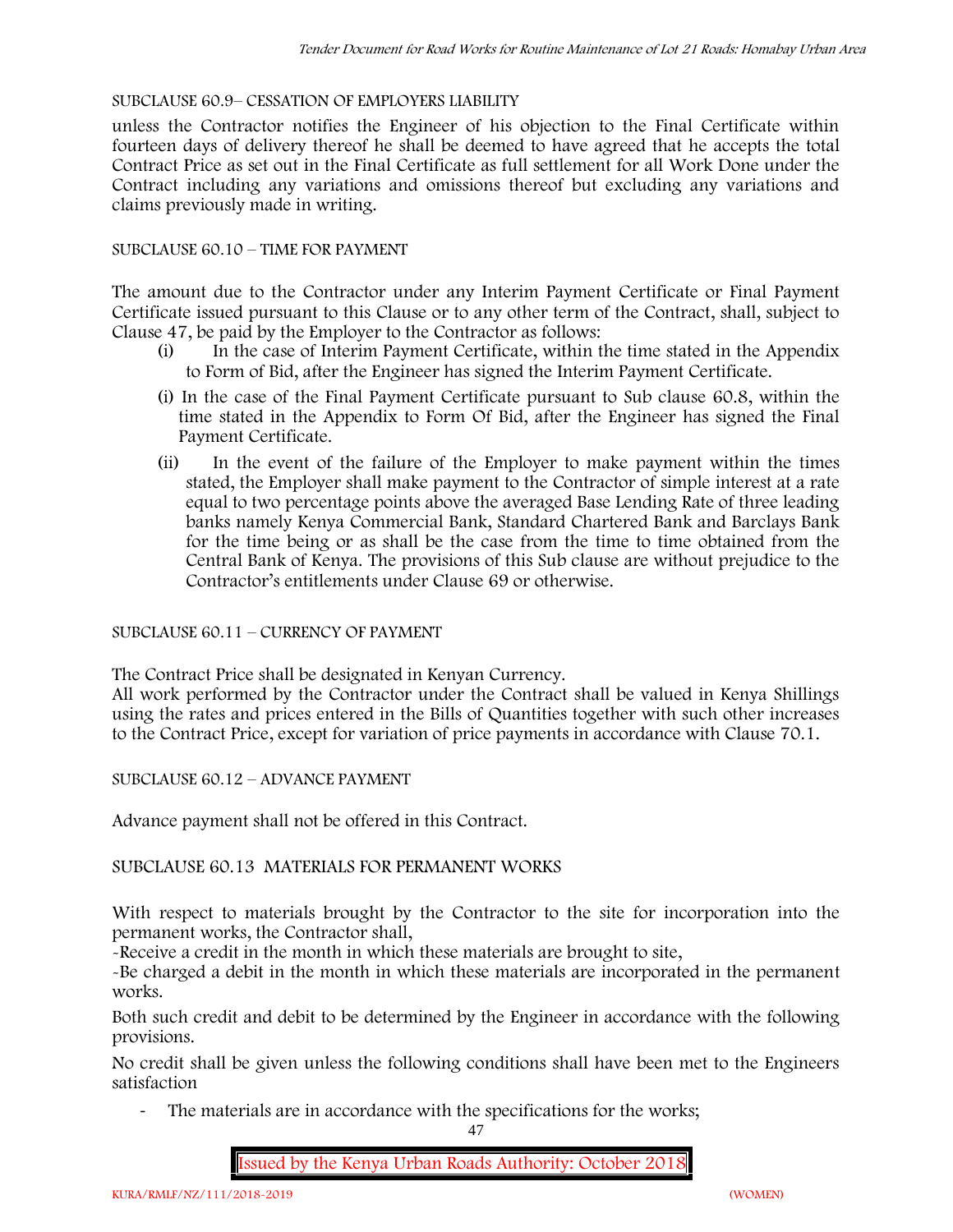- The materials have been delivered to site and are properly stored and protected against loss, damage or deterioration;
- The Contractors record of the requirements, orders receipts and use of materials are kept in a form approved by the Engineer, and such records are available for inspection by the Engineer;
- The Contractor has submitted a statement of his cost of acquiring and delivering the materials and plant to the Site, together with such documents as may be required for the purpose of evidencing such cost;
- The materials are to be used within a reasonable time.
- The amount to be credited to the Contractor shall not be more than 75% of the Contractor's reasonable cost of the materials delivered to site, as determined by the Engineer after review of the documents listed in subparagraphs (a) (iv) above;
- The amount to be debited to the Contractor for any materials incorporated into the works shall be equivalent to the credit previously granted to the Contractor for such materials pursuant to Clause (b) above as determined by the Engineer.

# SUBCLAUSE 63.1 – DEFAULT OF THE CONTRACTOR

### SUBCLAUSE 67.1 – ENGINEER'S DECISION

Delete the entire Sub clause 67.1 and add the following;

"If a dispute of any kind whatsoever arises between the Employer and the Contractor in any connection with, or arising out of, the Contract or the execution of the works, whether during the execution of the works or after their completion and whether before or after repudiation or other termination of the Contract including any dispute as to any opinion, instruction, determination, certificate or valuation of the Engineer, the matter in dispute shall, in the first place, be referred in writing to the Engineer, with a copy to the other party. Such reference shall state it is made pursuant to this clause. No later than 28 (twenty eight) day after the day on which he received such reference the Engineer shall give notice of his decision to the Employer and the Contractor. Such decision shall state it is made pursuant to this clause.

Unless the Contract has already been repudiated or terminated, the Contractor shall, in every case, continue to proceed with the works with all due diligence and the Contractor and the Employer shall give effect forthwith to every such decision of the Engineer unless and until the same shall be revised, as hereinafter provided, in an Amicable Settlement, Adjudicator's or Arbitrator's award.

If either the Employer or the Contractor be dissatisfied with the any decision of the Engineer, or if the Engineer fails to give notice of his decision on or before the 28th (twenty eighth) after the day on which he received the reference, then either the Employer or the Contractor may, on or before the 28th (twenty eighth) day after the day the day on which he received notice of such decision, or on or before the 28th (twenty eighth) day after the day the day on which the said period of 28 days expired, as the case may be, give notice to the other party, with a copy for information to the Engineer, of his intention to commence Adjudication, as hereinafter provided, as to the matter in dispute. Such notice shall establish the entitlement of the party giving the same to commence Adjudication, as hereinafter provided, as to such dispute; no adjudication in respect thereof may be commenced unless such notice is given.

48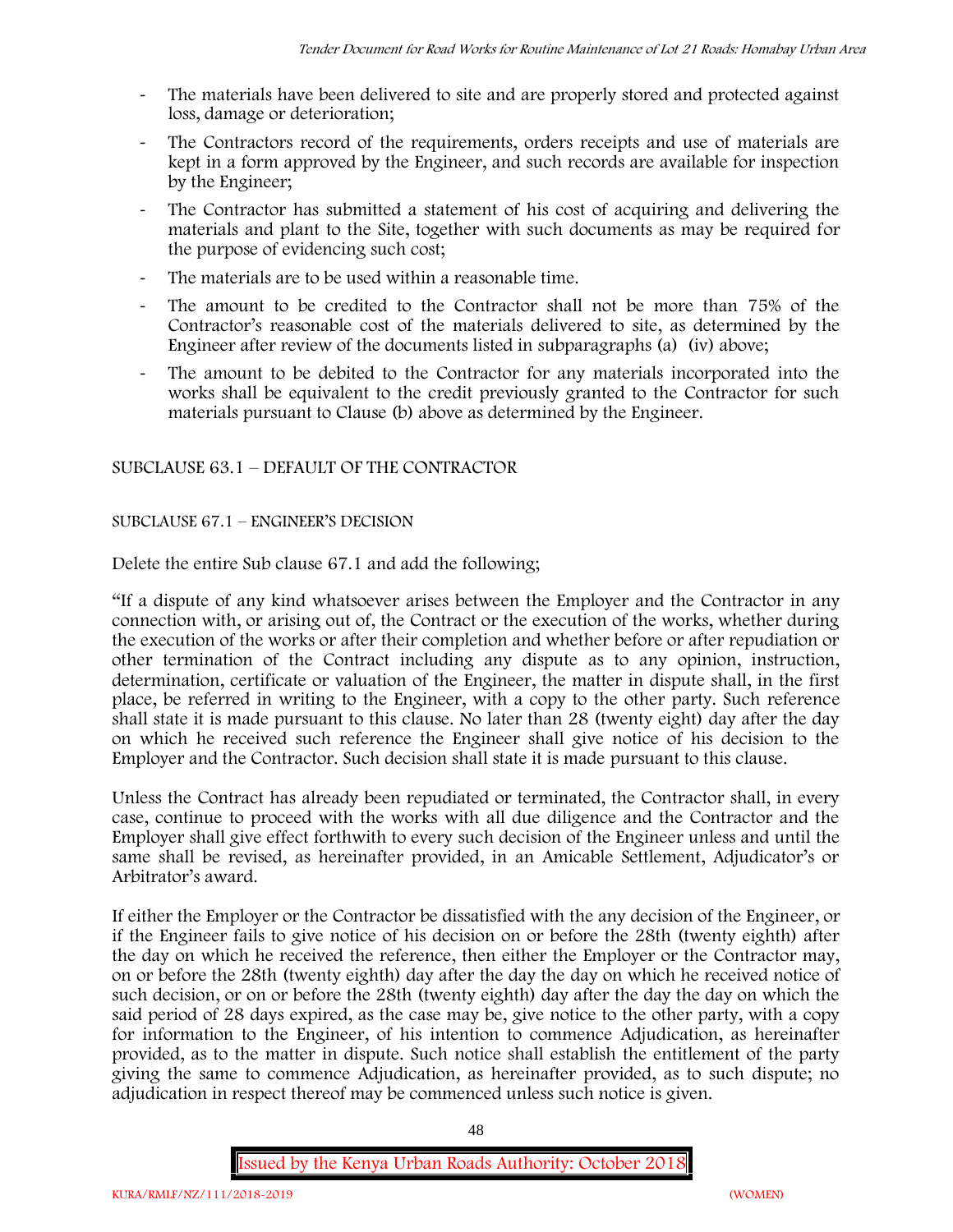If the Engineer has given notice of his decision as to a matter in dispute to the Employer and the Contractor and no notice of intention to commence adjudication as to such dispute has been given by either the Employer or the Contractor on or before the twenty eighth day after the day on which the parties received notice as to such decision from the Engineer, the said decision shall become final and binding upon the Employer and the Contractor. "

# SUBCLAUSE 67.2 – AMICABLE SETTLEMENT

Delete the entire subclause 67.2 and add the following;

"Where notice to of intention to commence adjudication as to a dispute has been in accordance with subclause 67.1, the parties shall attempt to settle such dispute in amicably before the commencement of Adjudication; provided that, unless the parties otherwise agree, Adjudication may be commenced on or after the 14th (fourteenth) day after the day on which notice of intention to commence adjudication of such dispute was given, even if an attempt at amicable settlement thereto has been made."

# SUBCLAUSE 67.3 – ADJUDICATION

Delete the entire subclause 67.3 and add the following;

"The Adjudicator shall be appointed by the Chartered Institute of Arbitrators (Kenya) unless the appointment is agreed by the parties within 7 (seven) days of the notice to adjudication.

The adjudication process shall be conducted according to the Laws of Kenya and the Rules of the Chartered Institute of Arbitrators (Kenya)."

SUBCLAUSE 67.3 – ARBITRATION

Delete the entire subclause 67.3 and add the following;

"Any dispute in respect of which:

The decision, if any, of the Adjudicator has not become final and binding pursuant to subclause 67.1, and Amicable settlement has not been reached within the period stated in subclause 67.2,

shall be finally settled, under the Laws of Kenya and the Arbitration Rules of the Chartered Institute of Arbitrators (Kenya Branch) by one or more arbitrators appointed by the Chartered Institute of Arbitrators (Kenya Branch).

Neither party shall be limited in the in the proceedings before such arbitrator/s to the evidence or arguments put before the Adjudicator for the purpose of obtaining his said decision pursuant to subclause 67.1.

Arbitration may be commenced prior to or after completion of the works, provided that the obligations of the Employer, the Engineer and the Contractor shall not be altered by reason of the arbitration being conducted during the progress of the works.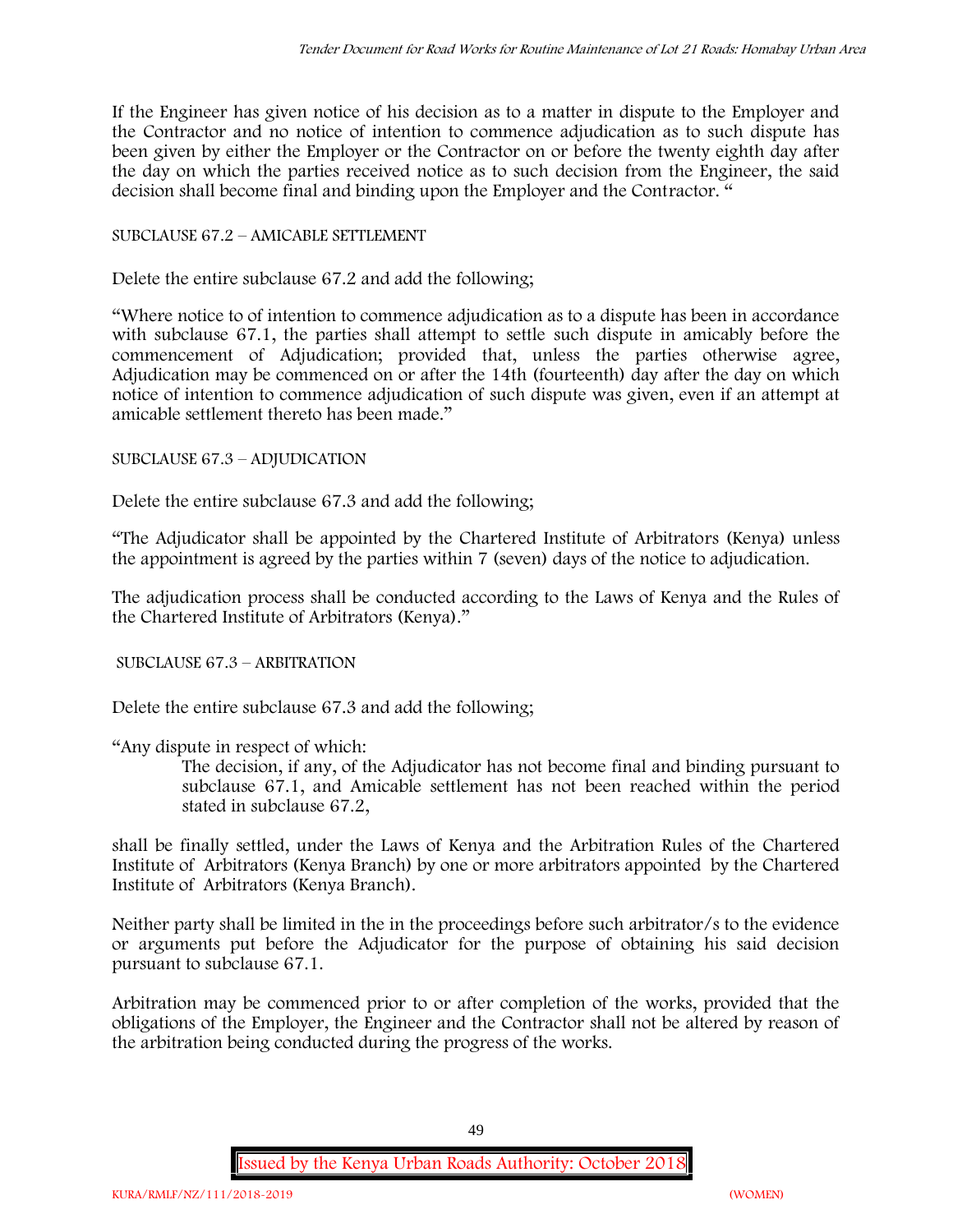#### SUBCLAUSE 68.2 – NOTICES TO EMPLOYER AND ENGINEER

Delete in Sub-Clause 68.2 the words "nominated for that purpose in Part II of these conditions".

- a. The Employer's address is: The Director General, Kenya Urban Roads Authority (KURA), P.O. Box 41727 - 00100 **NAIROBI**
- b. The Engineer's address is: Director (Road Asset and Corridor Management), Kenya Urban Roads Authority (KURA), P.O. Box 41727 - 00100 **NAIROBI**

SUBCLAUSE 68.4 – All letters and notices from the Contractor to the Employer and/Engineer must be signed by the Managing Director or the person given written power of Attorney.

CLAUSE 69 – DEFAULT OF EMPLOYER

Delete Sub-Clause 69.1 (c)

In Sub-Clause 69.4 add at the end of first paragraph the following "the period of such suspension shall be as agreed upon by both parties and in any case not more than six (6) months".

In Subclause 69.4 of General Conditions of Contract Part I, insert at the end -----"The amounts of such costs which shall be added to the Contrct Price shall exclude any cost due to idle time for equipment, plant and labour."

CLAUSE 70 – CHANGES IN COST AND LEGISLATION

There shall be no claims of payments for Variation of Prices (VOP) or changes in cost for legislation.

SUBCLAUSE 70.2 – SUB-CONTRACT

(a) If the Contractor shall decide subject to Clause 4 thereof to sub-let any portion of the work he shall incorporate in the sub-contract provisions to the like effect as those contained in sub clause (1) of this Clause;

(b) If the price payable under a sub-contract as aforesaid is increased above or decreased below the price in such sub-contract by reason of the operation of the incorporated provisions of sub- clause (1) of this clause then the net amount of such increase or decrease shall as the case may be, be paid to or allowed by the Contractor under this contract.

SUBCLAUSE 70.3 – NOMINATED SUB-CONTRACTORS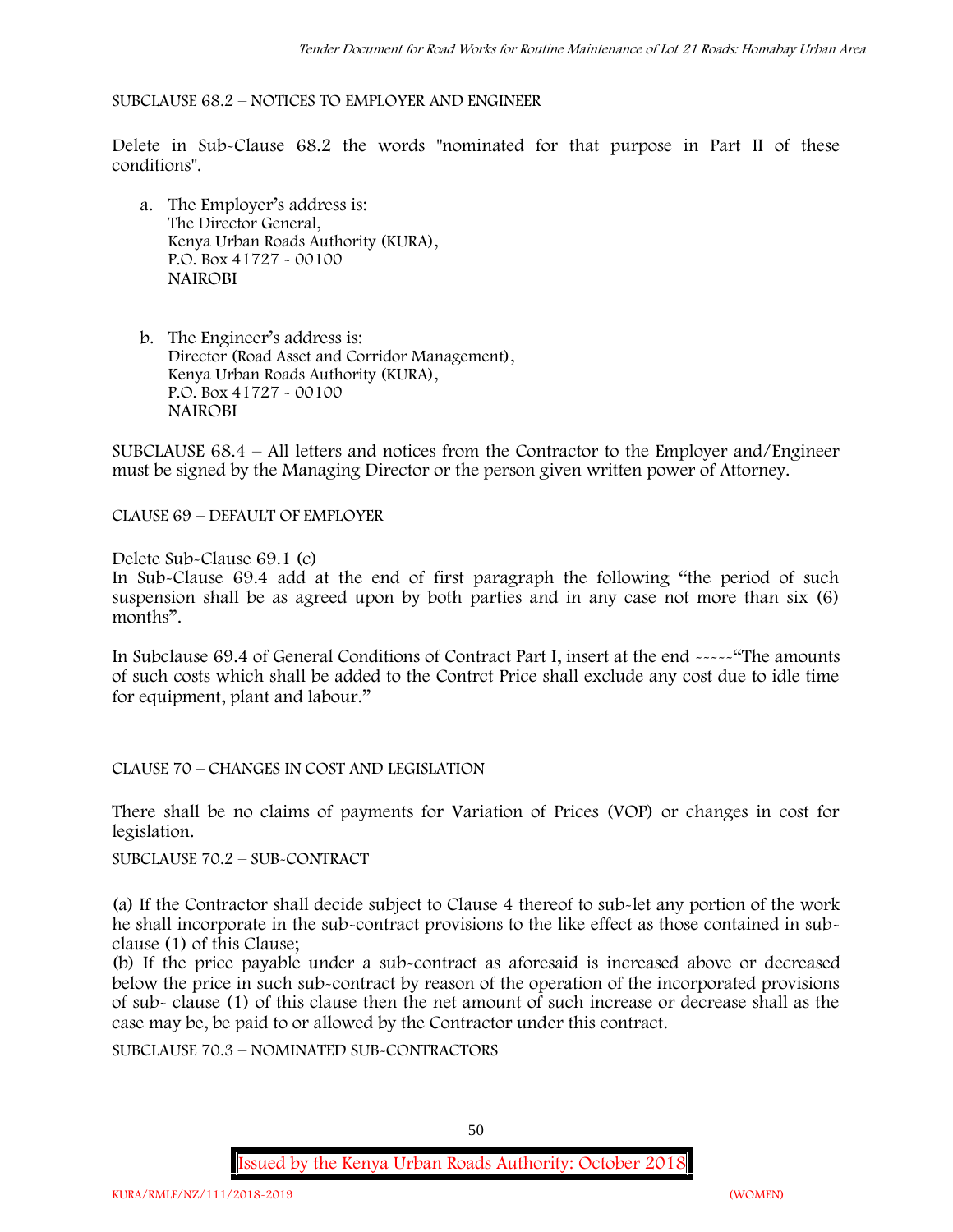This clause shall not apply in respect of work executed by any nominated sub-Contractor (fluctuation in relation to nominated sub-Contractors shall be dealt with under provisions in relation thereto which may be included in the appropriate sub-contract or contract of sale).

SUBCLAUSE 70.4 – DATE OF BID PRICING

The expression "the date of BID pricing" as used in this Clause means the date 30 days prior to the final date for submission of BIDs as determined by the Employer in the BID documents

SUBCLAUSE 70.5 – PRIME COST

For imported materials, the supplier's/ manufacturer's Prime costs shall be C.I.F. cost at point of entry by the same means of transport as determined by the Contractor's Basic Rate. For locally produced materials, the supplier's or manufacturer's prime costs shall be at their nearest depot or the nearest railway station relevant to the works.

For materials that are subject to Government Price Control, payments for price variations will be determined from the difference between the control price in force at a date 30 days prior to the final date for submission of BIDs and the price in force on the date of purchase.

SUBCLAUSE 70.11 – SUBSEQUENT LEGISLATION

No payment shall be paid for changes in the prices of the materials and labour.

SUBCLAUSE 70.8 – CONTRACTORS HEAD OFFICE EXPENSES

No payments will be made for price variation related to expenses incurred by the Contractor in his Head Office in Kenya, or overseas.

SUBCLAUSE 70.9 – CURRENCY OF PAYMENTS UNDER CLAUSE 70

All payments made pursuant to Clause 70 shall be in Kenya Shillings.

SUBCLAUSE 70.11 – SUBSEQUENT LEGISLATION

Renumber sub-clause 70(2) of part I as sub-clause 70.11 and add the following:

"Notwithstanding the foregoing, such additional or reduced cost shall not be separately paid or credited as aforesaid if the same shall already have been taken into account in accordance with the provisions of sub-clause 70.1 through 70.10 of this clause.

CLAUSE 72 – RATES OF EXCHANGE COST

Delete clause 72 in its entirety and substitute the following: The currency of BID and payment is Kenya Shillings and rates of exchange requirements are not applicable.

CLAUSE 73 – BRIBERY AND COLLUSION

Add new Clause 73.1:

"The Contractor shall not: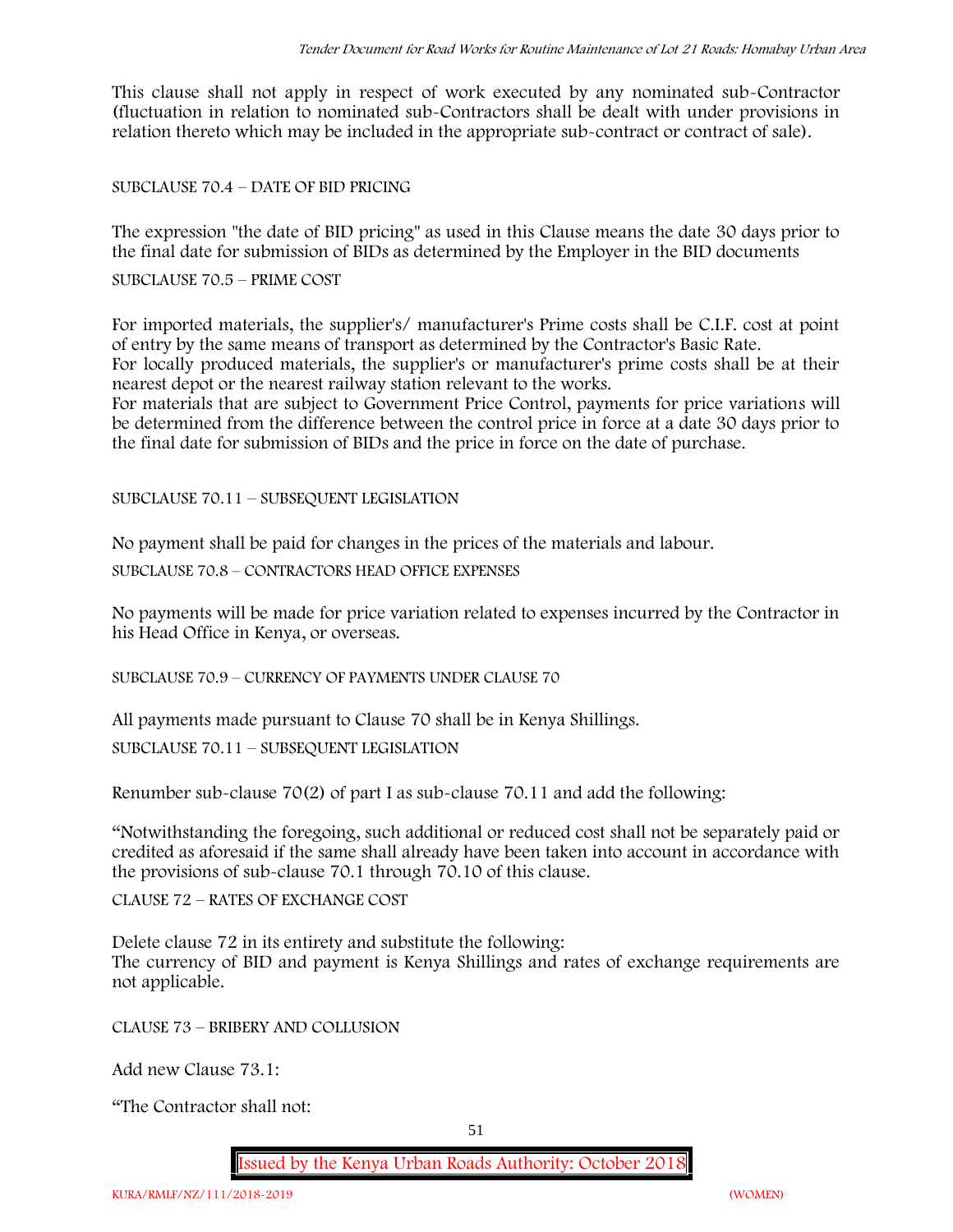(a) Offer or give or agree to give to any person in the service of the Government of Kenya any gift or consideration or any kind as an inducement or reward for doing or forbearing to do or for having done or forborne to do any act in relation to the obtaining or execution of this or any other contract to which the Government of Kenya is a party or for showing or forbearing to show favour or disfavour to any person in relation to this or any other contract for the Government of Kenya.

(b) Enter into this or any other contract with the Government of Kenya in connection with which commission has been paid or agreed to be paid by or on his behalf or to his knowledge, unless before the contract is made particulars of any such commission and of the terms and conditions of any agreement for the payment thereof have been disclosed in writing to the Employer.

Any breach of this condition by the Contractor or by anyone employed by him or acting on his behalf (whether with or without the knowledge of the Contractor) or the commission of any offence by the Contractor or by anyone employed by him or acting on his behalf in relation to this or any other contract to which the Government of Kenya is a party shall entitle the Employer to determine the Contract (See Condition 63 hereof) and/ or to recover from the Contractor the amount or value of any such gift, consideration or commission.

Any dispute or difference of opinion arising in respect of either the interpretation, effect or application of this condition or of the amount recoverable hereunder by the Employer from the Contractor shall be decided by the Employer, whose decision shall be final and conclusive.

CLAUSE 74 – CONTRACT CONFIDENTIAL

Add new Clause 74.1:

The Contractor shall treat the details of this Contract as Private and Confidential and shall not publish or disclose the same or any particulars thereof in any trade or technical paper or elsewhere (save in so far as may be necessary for the purpose thereof) without the previous consent in writing of the Government. If any dispute arises as to the necessity of any publication or disclosures for the purposes of this Contract the same shall be referred to the decision of the Engineer mentioned in the said Conditions of Contract whose award shall be final.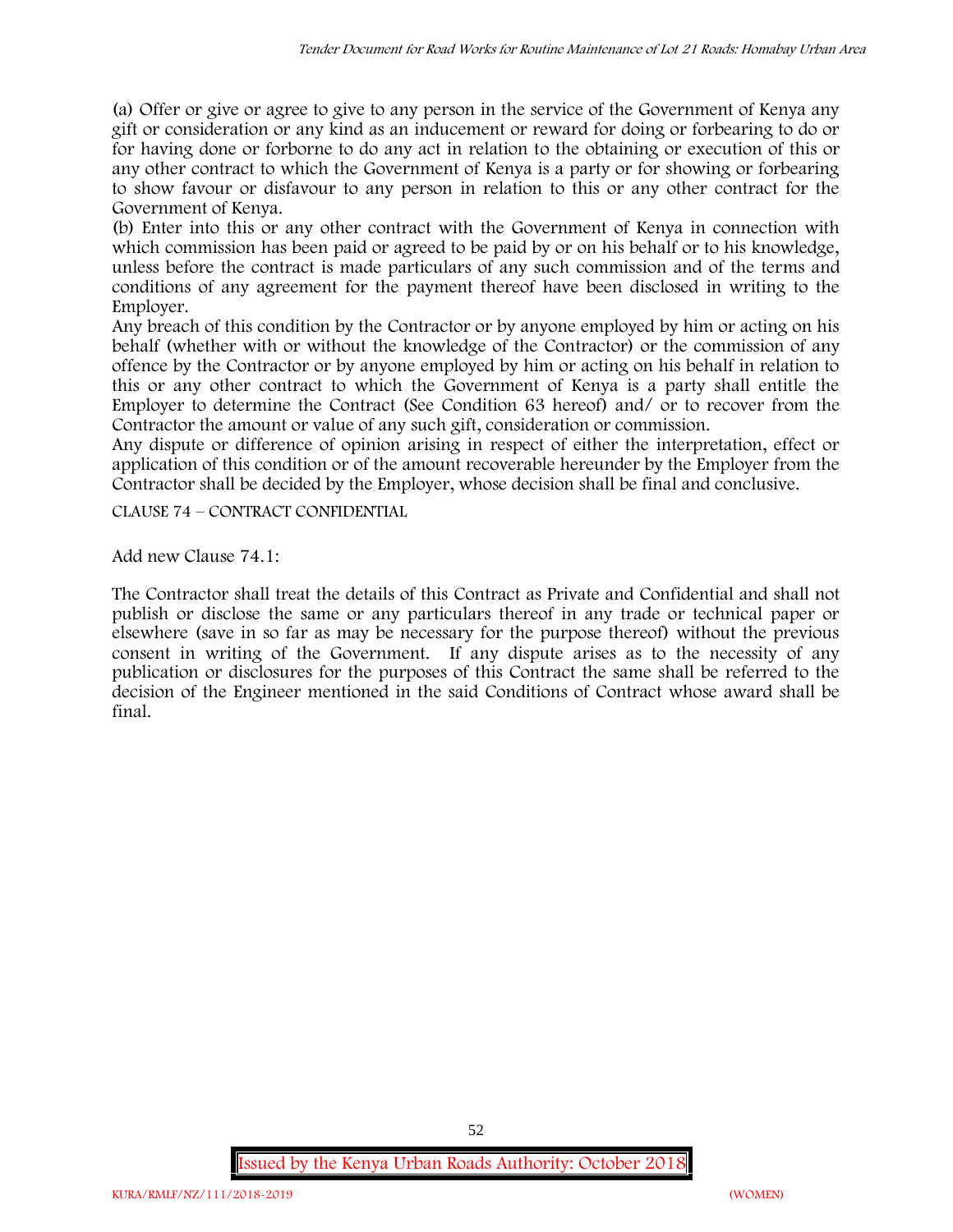# **SECTION V: SPECIFICATIONS**

**Issued by the Kenya Urban Roads Authority: October 2018**

53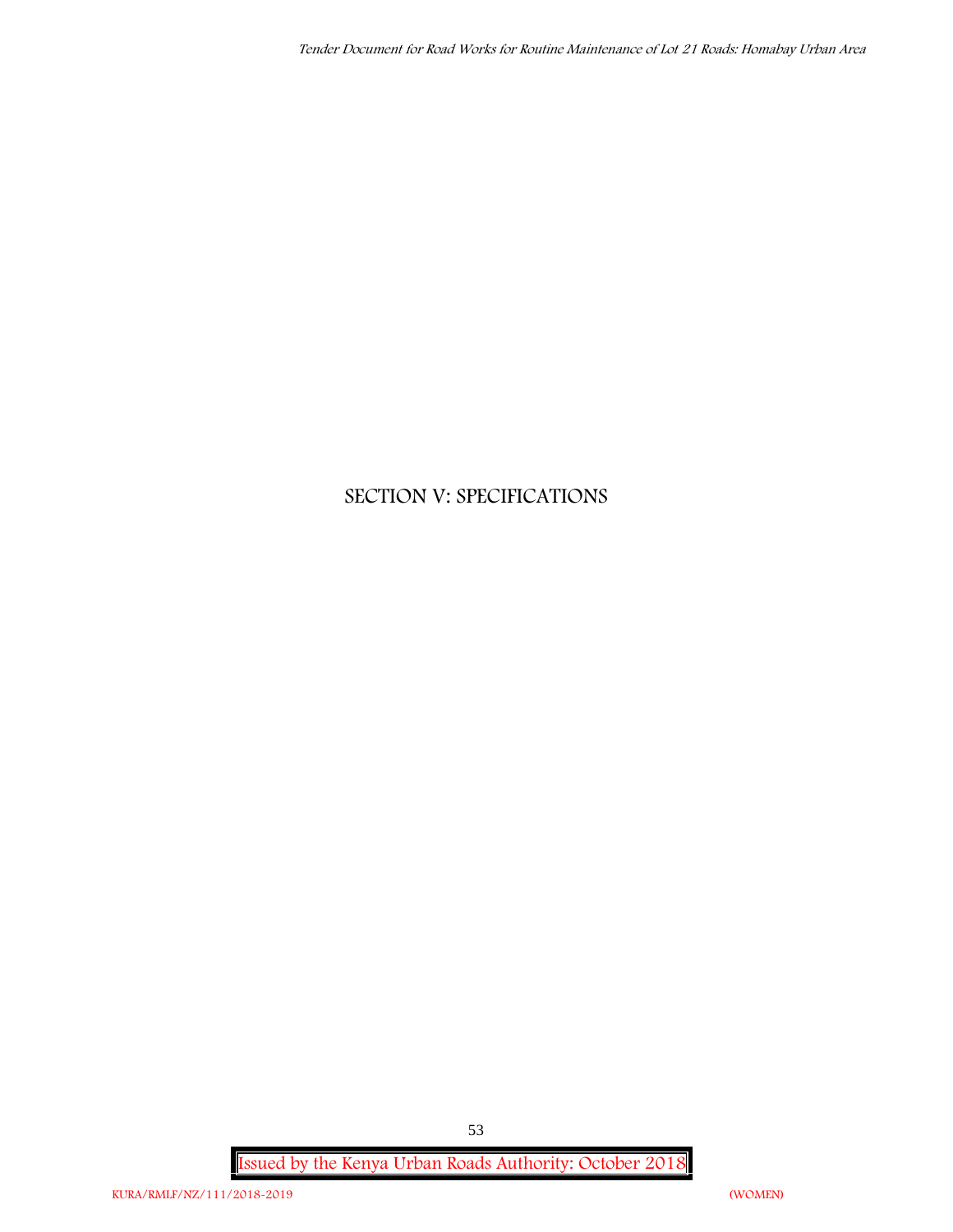#### **PART I: STANDARD SPECIFICATIONS**

Standard Specifications refers to the Standard Specifications for Road and Bridge Construction, 1986 Edition.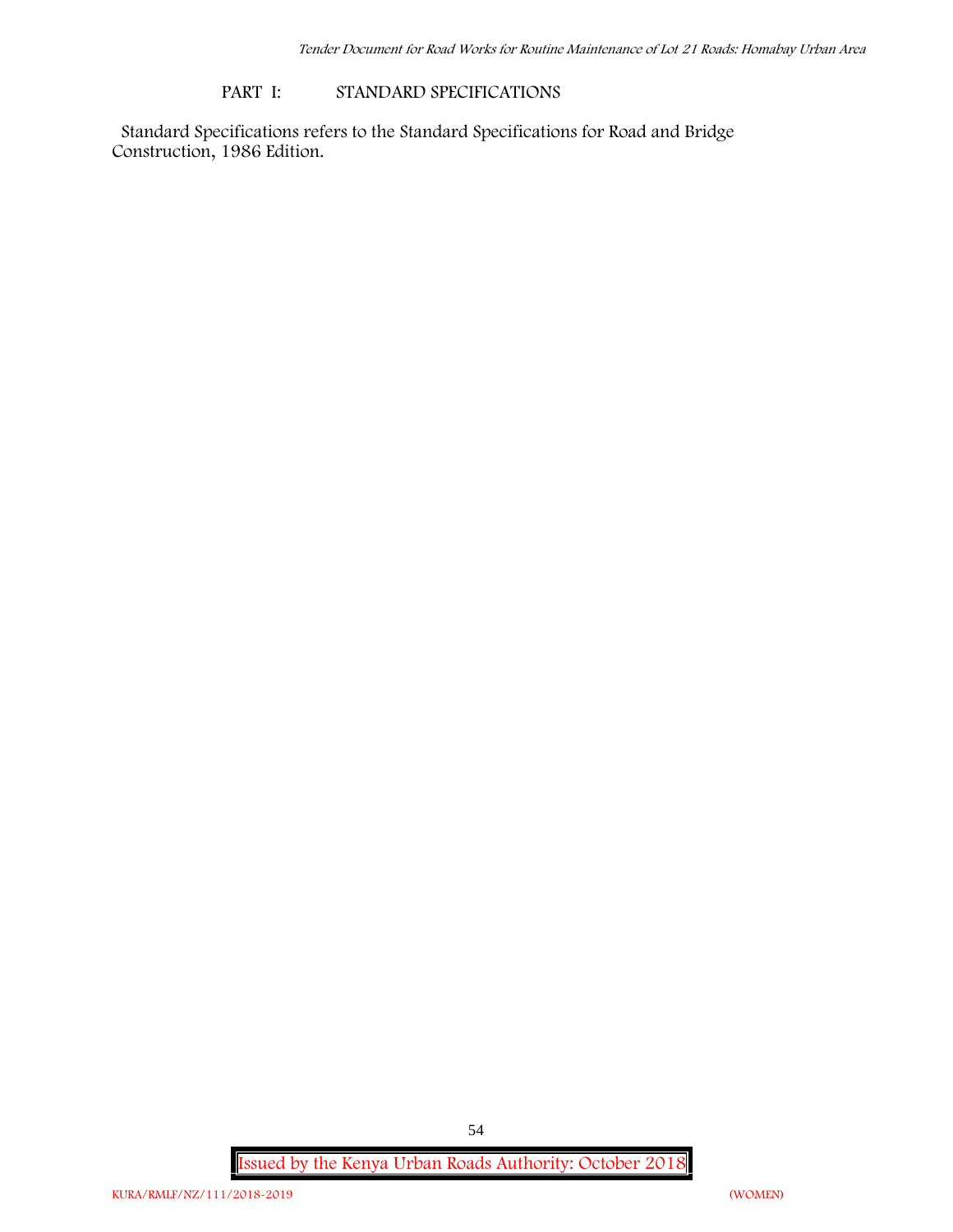#### **PART II: SPECIAL SPECIFICATIONS**

**SECTION 1 – GENERAL**

# **101 SPECIAL SPECIFICATIONS**

Special specification is supplementary to the Standard Specifications and the two must be read in conjunction. In any case where there appears to be conflict between the two then the Special Specifications will take precedence.

#### **102 LOCATION OF CONTRACT.**

The works are located in Nyanza Region within Homabay Urban Area.

The roads contained in Lot 21 are as detailed below:

| S/N <sub>O</sub> | Road                                   | Length (Km) |
|------------------|----------------------------------------|-------------|
|                  | Lieta Ecd - Imbo                       | 6.20        |
| 2                | Homa Bay - Wiga Primary - Kabunde Road | 6.10        |
| 3                | Wahambla Ecd - Imbo                    | 10.40       |
| 4                | Homa bay - Ogande Special School       | 7.10        |
|                  | Total                                  | 29.80       |

### **103 EXTENT OF CONTRACT**

The works to be executed under the Contract comprise mainly of but not limited to the following: -

- **1. Road Works**
- Light bush clearing
- Site clearance
- Fill in soft material
- Cut in soft material
- Gabion works
- Light grading
- Providing, placing, spreading, watering and compaction of gravel wearing course – spot gravelling
- Construction of box culvert
- **2. Drainage Works**
- Installation of 600mm pipe culverts
- Drain cleaning
- Culvert cleaning
- Stone pitching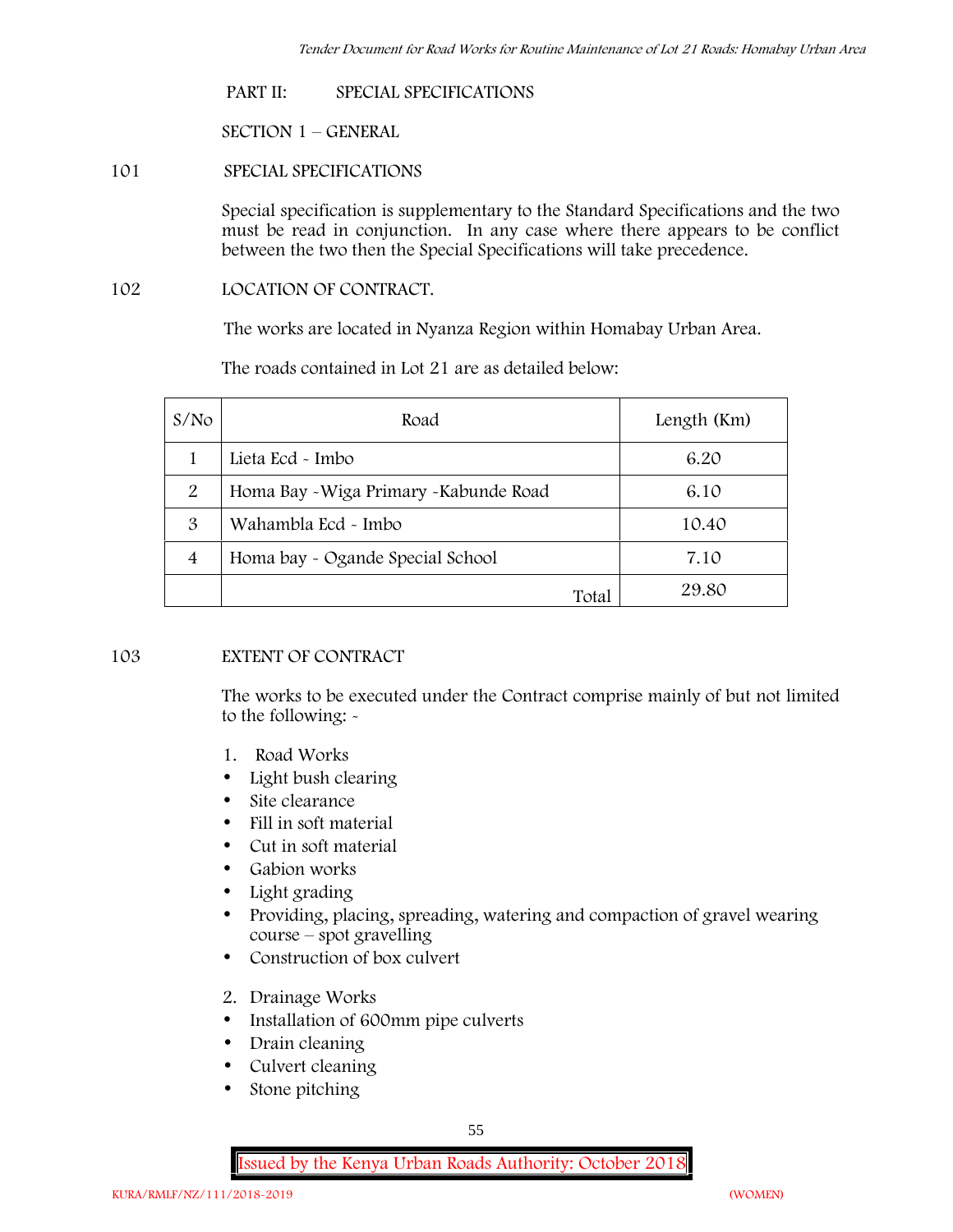- Ditch excavation
- **3. Maintenance of passage of traffic through and around the works.**
- **4. Relocation of services.**
- **5. Maintenance of works during Contract Period – Defect Liability Period shall be 1 month.**

Any other activity not listed above in either category but deemed to be necessary by the Engineer, shall be subject to the Engineer's formal instructions within the mode of payment stipulated either by day works or on a measured basis.

### **105 ORDER OF EXECUTION OF WORKS**

In addition to Clause 105 of the Standard Specification the Contractor shall carry out the Works such that a continuous and consecutive output of fully completed work is achieved.

#### **107 TAKING OVER CERTIFICATE**

The minimum length of the road for which a certificate will be issued under clause 48 of the conditions of Contract shall be the whole length of each section of the road substantially completed.

#### **109 NOTICE OF OPERATIONS**

Add the following sub- Clause.

#### Notification Terms

It shall be the Contractor's responsibility to notify the Engineer when any item of works scheduled are completed and ready for approval, and the contractor shall give sufficient notice to allow control tests to be performed.

### Explosive and Blasting

- (a) The requirements of the Laws of Kenya governing explosives and other requirements and regulations of Government of Kenya and other authorities shall be complied with.
- (b) No explosives of any kind shall be used without prior written consent of the Engineer.

The Contractor shall be solely responsible for the provision, handling, storage and transporting of all explosives, ancillary materials and all other items of related kind whatsoever required for blasting.

### **117 HEALTH, SAFETY AND ACCIDENTS**

# Add the following:

In addition to providing, equipping and maintaining adequate first aid stations throughout the works in accordance with the laws of Kenya, the contractor shall provide and maintain on site during the duration of the Contract, a fully equipped dispensary. This shall be with a qualified Clinical Officer / Nurse who

56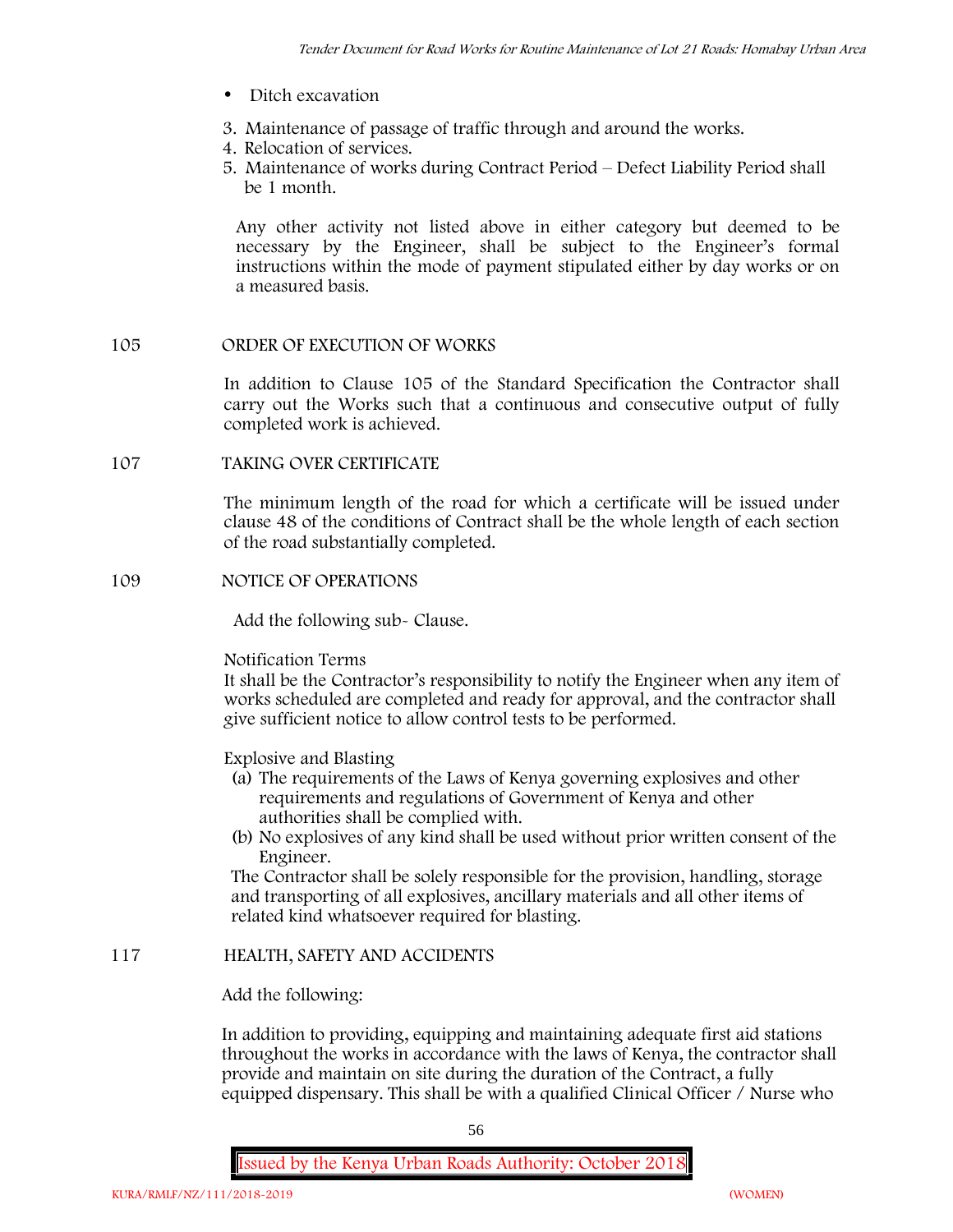shall offer the necessary medical advice on HIV and related diseases to the Engineer's and Contractor's Site staff. The Contractor shall allow for this in the rates and be responsible for all site welfare arrangements at his own cost.

# **120 PROTECTION OF EXISTING WORKS AND SERVICES**

The Contractor shall acquaint himself with the position of all existing services such as sewers, water drains, cables for electricity and telephone, lighting and telephone poles, water mains, etc., before commencing any excavation or other work likely to affect the existing services.

The cost of all plant, equipment and materials, labour, technical and professional staff, transport and the like necessary for determining the locations of existing services, including the making good of any damage caused to such services all to the satisfaction of the Engineer, shall be deemed to be included in the tender rates. No other payment shall be made for the costs of such operations, nor for the making good of damage caused thereby to the existing services.

The Contractor shall be held responsible for injury to existing structures, works or services and shall indemnify and keep indemnified the Employer against any claims in this respect (including consequential damages).

# **121 DIVERSION OF SERVICES**

- (a) The Contractor shall acquaint himself with the location of all existing services such as telephone lines, electricity cables, water pipes, sewers etc., before execution of any works that may affect the services. The cost of determining the location of the existing services together with making good or repairing of any damage caused all to the satisfaction of the Engineer shall be included in the BID rates.
- (b) Subject to the agreement with the Engineer, the Contractor shall be responsible for removal of alteration and relocation of existing services.
- (c) The Contractor shall indemnify the Employer against claims originating from damage to existing services or works.

# **123 LIAISON WITH GOVERNMENT AND POLICE OFFICIALS**

The Contractor shall keep in close touch with the Police and the other Government officials of the area regarding their requirements in the control of traffic or other matters, and shall provide all assistance or facilities, which may be required by such officials in the execution of their duties.

# **124 LAND FOR ALL CAMPS SITES AND FOR THE CONTRACTOR'S OWN PURPOSES, INCLUDING TEMPORARY WORKS.**

Notwithstanding Clause 124 of the Standard Specification all requirements of land for temporary works and construction purposes shall be to the approval of the Engineer but the Contractor will make all necessary arrangements with the property owners concerned and pay all charges arising therefrom. On or before completion of the Contract, the Contractor shall remove all temporary works and shall restore all such land to the condition in which it was immediately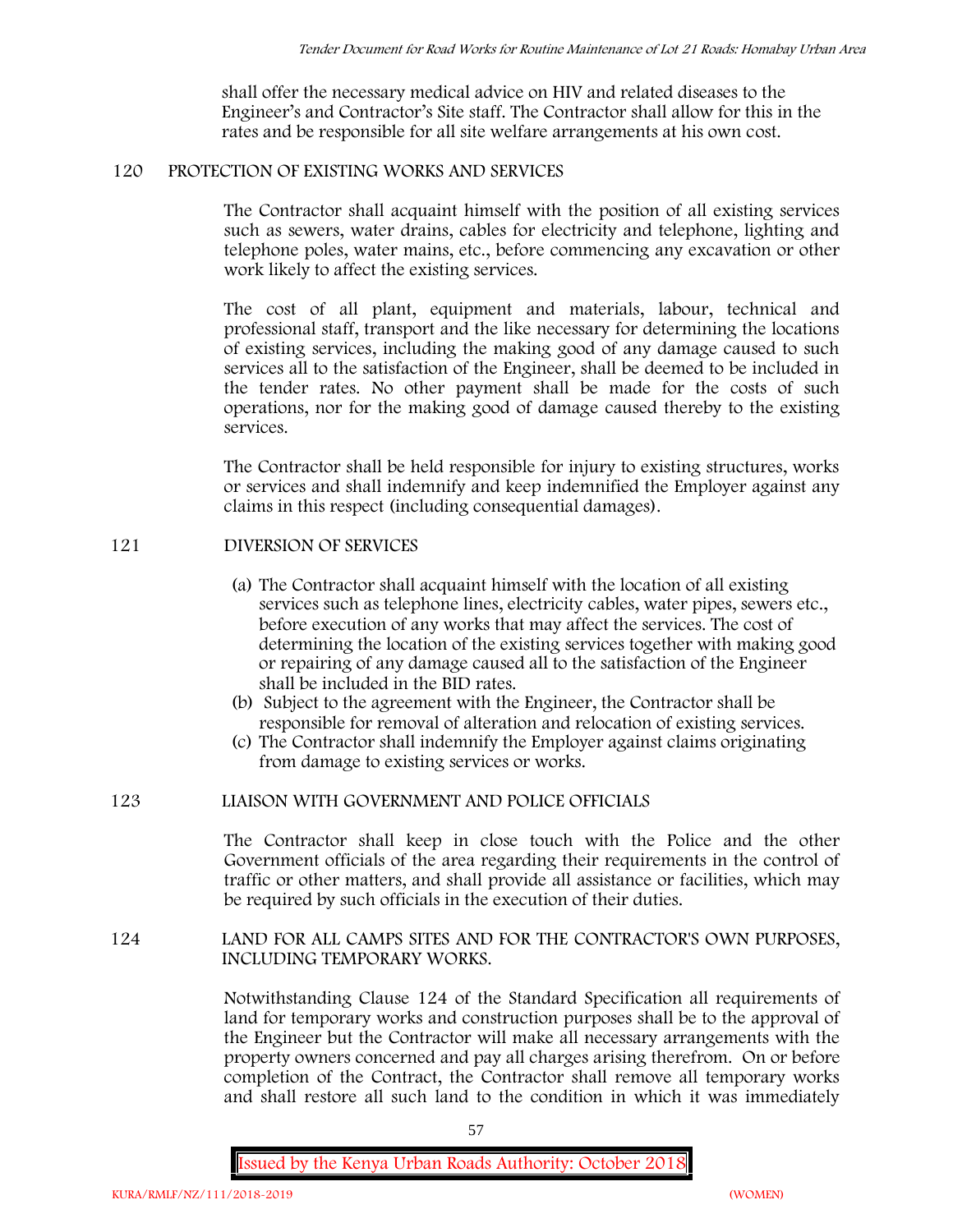prior to the occupation thereof as far as is reasonable and practicable. No separate payment will be made to the Contractor on account of these items and the Contractor must make due allowance for them in his rates.

Notwithstanding Clause 120 of the Standard Specifications, the Contractor shall be required to appoint competent surveyors who will liaise with the Engineer on matters related to the demarcation of the existing road reserve, site measurements, removal and reinstatement of existing services.

### **128 STORAGE OF MATERIALS**

All materials shall be stored on Site in a manner approved by the Engineer and the Contractor shall carefully protect from the weather all work and materials which may be affected thereby.

### **129 TEST CERTIFICATES**

When instructed by the Engineer the Contractor shall submit certificates of test from the suppliers of materials and goods required in connection with the works as the Engineer may require.

Such certificates shall certify that the materials or goods concerned have been tested in accordance with the requirements of the specifications and shall give the results of all the tests carried out. The Contractor shall provide adequate means of identifying the materials and goods delivered to the site with the corresponding certificates.

#### **131 SIGNBOARDS**

The Contractor shall provide and erect two (2) publicity signs on the site as directed. The Engineer shall, as shown in the Drawings, direct the minimum dimensions and thickness of the steel framework and sheet. The framework and sheet shall be prepared and painted black, while the ring at the top of the supporting frames shall be painted white. The wordings and KURA's logo shall be printed on backlit sticker paper resistant to the effects of weather using reflectorised paint or material approved by the Engineer. The sticker shall be placed on both sides of the board. The colours, fonts and heights of the letters shall be as indicated on the typical drawings and as directed by the Engineer.

# **132 OFFICE FOR THE RESIDENT ENGINEER, SURVEY EQUIPMENT AND FURNITURE**

### **132.1 ENGINEER'S REPRESENTATIVE OFFICE**

The contractor, when instructed, shall for the duration of the Contract, furnish and equip Resident engineer's office located at the KURA's Regional offices. The room to be occupied by the Engineer's Representative and its front office shall be provided with a floor carpet to be approved by the Engineer. The windows shall be fitted with curtains and blinders.

A telephone shall also be provided for the Resident Engineer's office for his exclusive use. All the charges and fees related to the installation and maintenance of the telephone shall be deemed to have been included in the rates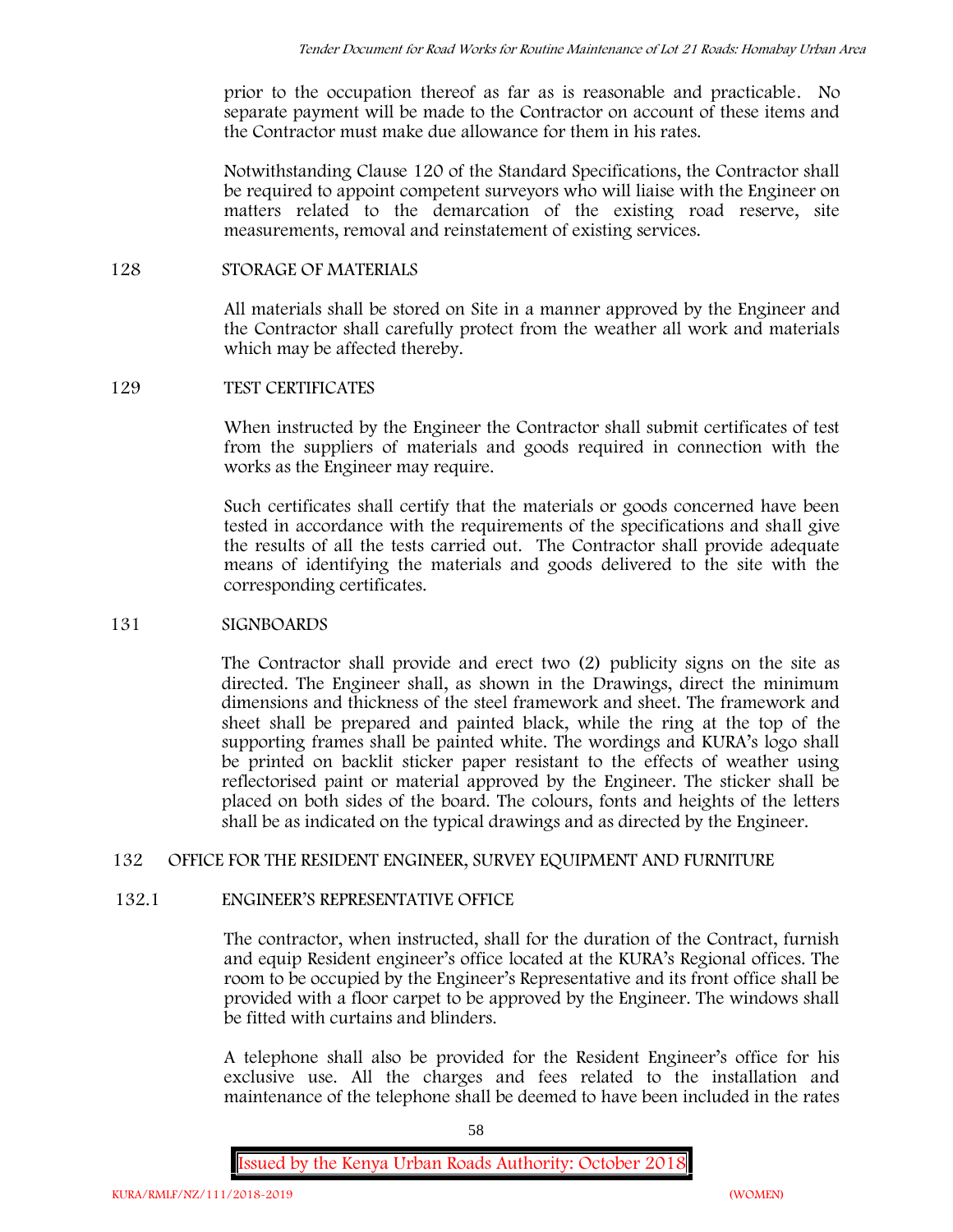for providing and maintaining the Office. The Contractor will be reimbursed, separately, the cost of operating the telephone under appropriate bill item in the BoQ.

The offices shall be provided with day and night watchmen and security lights, the cost of which shall be deemed to have been included in the rates for the offices.

The Contractor may be instructed by the Engineer under clause 58 of the General Conditions of Contract to make payments of general receipted accounts for such items as stationery, stores, furniture and equipment, claims and allowances for supervision personnel and any miscellaneous claims or the Engineer may direct the Contractor to purchase or pay for the above. The Contractor will, on provision of receipts, be paid under appropriate bill items in the BoQ.

**The survey equipment to be provided would include:**

| 1. Engineer's automatic level Wild NAK 2 or similar      | 2No             |
|----------------------------------------------------------|-----------------|
| 2. Total station reading 1" with tripod and setting on   |                 |
| pole with datalogger and survey software to match        |                 |
| Total Station Datalogger. Include data transfer program, |                 |
| and plotting modes, setting out calculations             |                 |
| and Cogo facilities                                      | 1N <sub>o</sub> |
| 3. Levelling staff 5m. with levelling bubble Wild GNLE   |                 |
| or similar                                               | 4No             |
| 4. 50m. steel band measuring tape                        | 2No             |
| 5. 30 m. linen measuring tape                            | 2No.            |
| 6. 3m. aluminium straight edge                           | 2N <sub>O</sub> |
| 7. 1m. stainless steel straight edge                     | 1N <sub>o</sub> |
| 8. 100m. steel band tape                                 | 2No.            |
| 9. Draughtsman's stool                                   | 3No.            |
| 10. Complete set of highway curves                       | 1No             |
| 11. Programmable scientific calculators FX 880P or       |                 |
| equivalent                                               | 4No             |
| 12. Survey umbrella                                      | 2No.            |
| 13. Roll of tracing paper                                | 10No            |
| 14. Protractor 360                                       | 2No             |
| 15. Graph paper A3 size                                  | 100No           |
| 16. Drawing table                                        | 2No.            |
| 17. Erasing shield                                       | 4No.            |
| 18. 3m. ranging rods                                     | 9No             |
| 19. Marker pens                                          | 30No.           |

The contractor may be directed to pay for stationery, equipment or reagents that are foresaid and also pay for servicing and repair of the laboratory equipment being used on the project.

The Contractor shall provide, install and maintain in a good state of repair, such survey and other equipment as listed for the duration of the contract.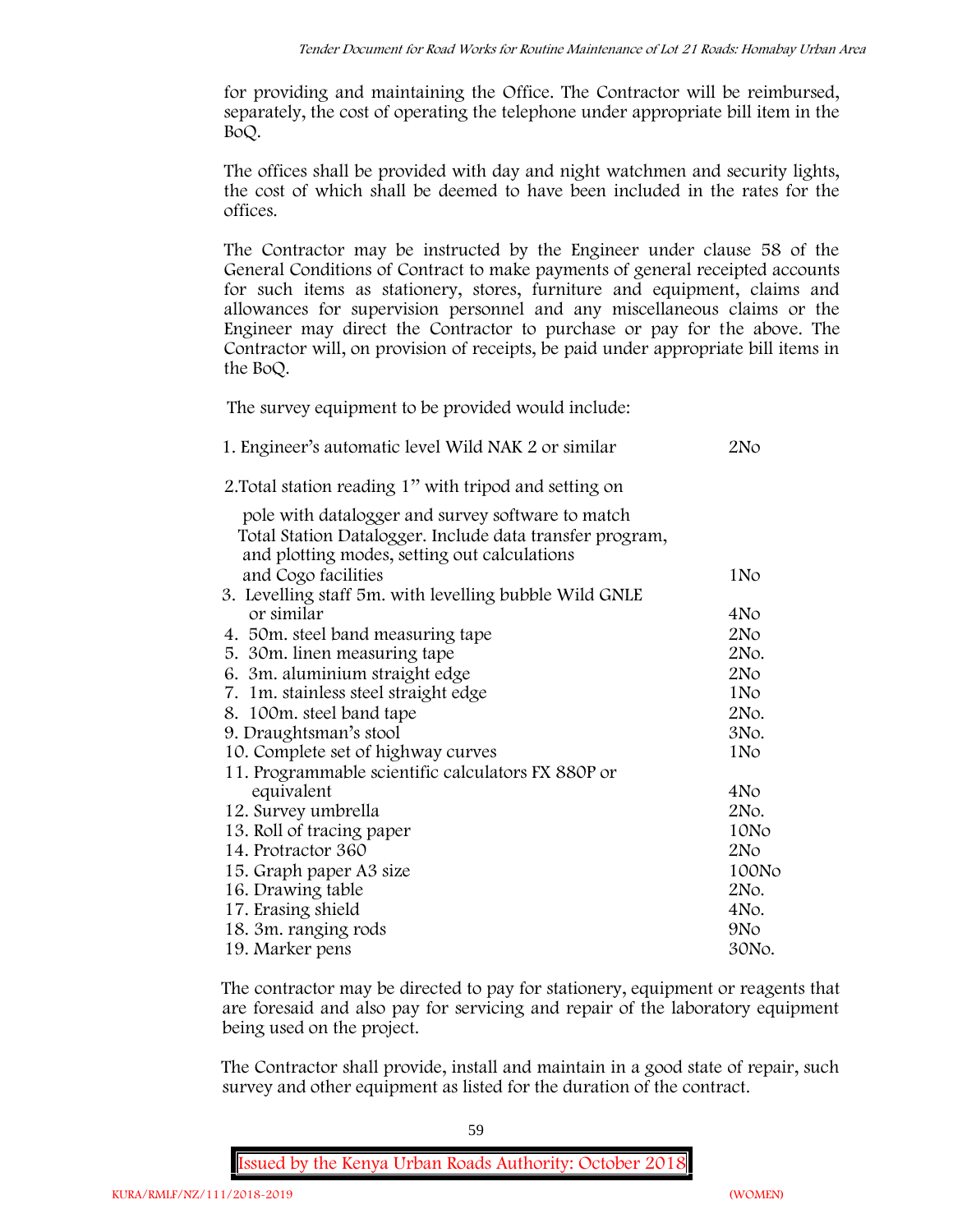Such equipment shall be of approved manufacture and shall be made available to the Engineer for the Engineer's exclusive use throughout the Contract, not later than three (3) weeks after the Engineer's order to supply. All equipment shall be ready to use and complete to perform the tests. The equipment shall revert to the Employer on completion of the Contract.

Any delays to the Contractor or the Contractor's activities caused by the Engineer being unable to perform survey work, field or laboratory tests due to the contractor's failure to supply and/or maintain the said equipment shall be deemed to have been caused entirely by the Contractors own actions, and any consequences of such delays shall be interpreted as such.

The payment to comply with this requirement is provided in the Bill of Quantities and ownership of all equipment paid for as instructed above shall revert to the Employer after the completion of the Works.

Failure by the Contractor to provide or maintain the equipment shall make him responsible to bear all costs that may be incurred as a result of the Engineer's staff using alternative means of communication, including delays in supervision and approval of Works by the Engineer.

**(a) Mobile phones**

# **132.3 COMMUNICATION FOR THE ENGINEEER**

The Contractor shall provide, connect and maintain mobile phones for the exclusive use by the Engineer for the duration of the contract. The Contractor shall include for the cost of providing the mobile units complete with charger unit, "hands free" headset for each unit, connection to the network and all service charges applicable all as directed by the Engineer. The Contractor shall provide air-time with each mobile phone which shall be paid for under prime cost sum allowed for in the bills of quantities. The mobile telephones shall be WAP enabled with e-mail capabilities and integrated camera of a minimum of 3.0 mega pixels. Payment for these mobiles and associated costs is included in the Bill of Quantities, and ownership of mobile phones will revert to the Employer after completion of the Works.

# **(b) Internet and e-mail services**

Where directed, the contractor shall provide 24 hours terrestrial or wireless internet connectivity with minimum throughput speed of 128kilobytes per second for the exclusive use by the Engineer, including all accessories and Terminal Equipment and pay for all associated installation, maintenance and usage charges throughout the duration of the contract.

The contractor shall allow for the provision and maintenance of internet connectivity and associated costs as per Appendix to item 1.17 of the Bills of Quantities.

# **137 ATTENDANCE UPON THE ENGINEER AND HIS STAFF**

In addition to the staff stated in Clause 135, the following staff will be provided for the supervision of work: 1No. Artisans, 2No. Labourers, 1No. Office assistants, 2No. Lab attendants. Additional attendant staff, as required by the Engineer, shall be paid for under Item 01-80-030 of the Bill of Quantities.

# **138 VEHICLES AND DRIVERS FOR THE ENGINEER AND HIS STAFF AND METHOD OF PAYMENT**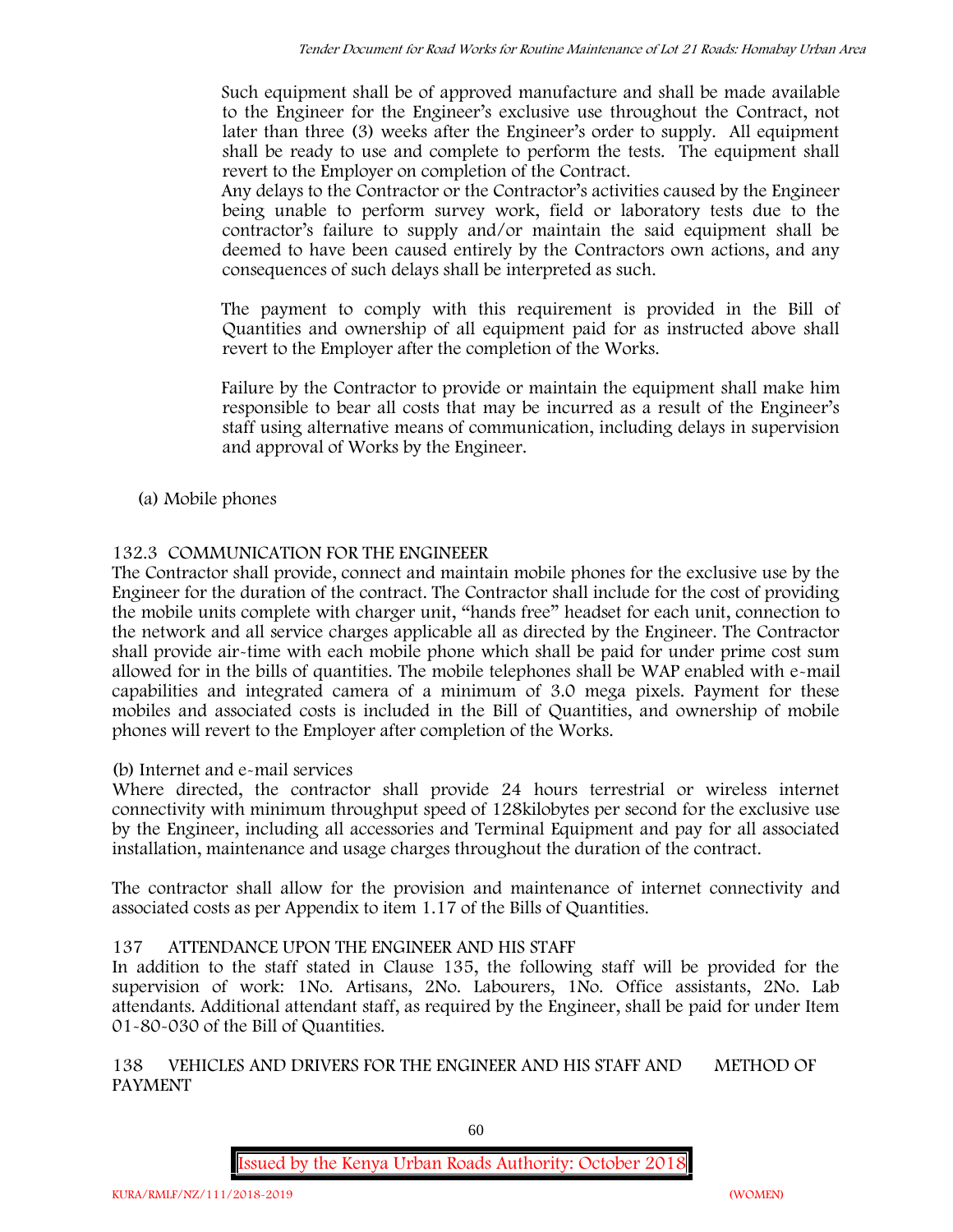In addition to provisions of the Clause 138 of the Standard Specification, the Contractor shall when instructed, provide and maintain in good working condition for the exclusive use of the Engineer and his staff throughout the Contract, the following types and numbers of brand new vehicles or as specified. The Engineer shall approve the type of vehicles and confirm the number of each type to be provided. The Contractor shall insure the vehicles comprehensively for any licensed drivers and shall provide competent drivers during normal working hours and whenever required by the Engineer. The cost of provision of the vehicle shall be inclusive of the first 4,000 kilometers travelled in any month.

.Should any vehicle supplied not be in roadworthy condition, the Contractor shall provide an acceptable equivalent replacement vehicle until such a time as the original vehicle is repaired to the satisfaction of the Engineer and returned for use.

# **(a) Type 1 Vehicles (Double Cabin 4WD Pick up)**

Type 1 Vehicles should be four Wheel Drive (4WD), with power assisted steering, Double wishbone independent suspension at front axle and rigid axle with leaf springs at rear, diesel propelled engine maximum 2,500 cc. The starting mileage of the vehicles shall not exceed 60,000km odometer reading. The vehicles should be fitted with other accessories below:

- (a) Spare tyre and wheel jack;
- (b) FM radio and CD player;
- (c) Power Windows;
- (d) Full Air-conditioning;
- (e) Immobilizer and antitheft security system;
- (e) Driver and passenger SRS Airbags;
- (f) Canvas cover over the carrying deck at the back.

At the end of the contract, all type 1 vehicles shall revert to the Contractor.

# **(c) Type 2 Vehicles (station wagon/saloon)**

Specifications for Type 2 Vehicles shall be station wagon/saloon vehicles; petrol propelled engine maximum 1,800 cc. The starting mileage of the vehicles shall not exceed 60,000km odometer reading. shall in addition be fitted with a fibre glass body or similar and two columns of sitting benches on the carting deck at the back.

The Contractor shall insure comprehensively the vehicles for any licensed drivers and shall provide competent drivers during normal working hours and whenever required by the Engineer.

At the end of the contract, all type 2 vehicles shall revert to the Contractor.

Payment of vehicle shall be per vehicle month in item 01-80-017/18 of the BOQ.

# **139 MISCELLANEOUS ACCOUNTS**

The Contractor maybe instructed by the Engineer to make payments of general miscellaneous accounts for such items as stationary, stores and equipment and miscellaneous supervision personnel and claims or the Engineer may direct the Contractor to purchase or pay for the above. The Contractor will be paid on a prime cost basis plus a percentage for overheads and profits under appropriate items in the Bills of Quantities.

# **142 ENVIRONMENTAL PROTECTION**

61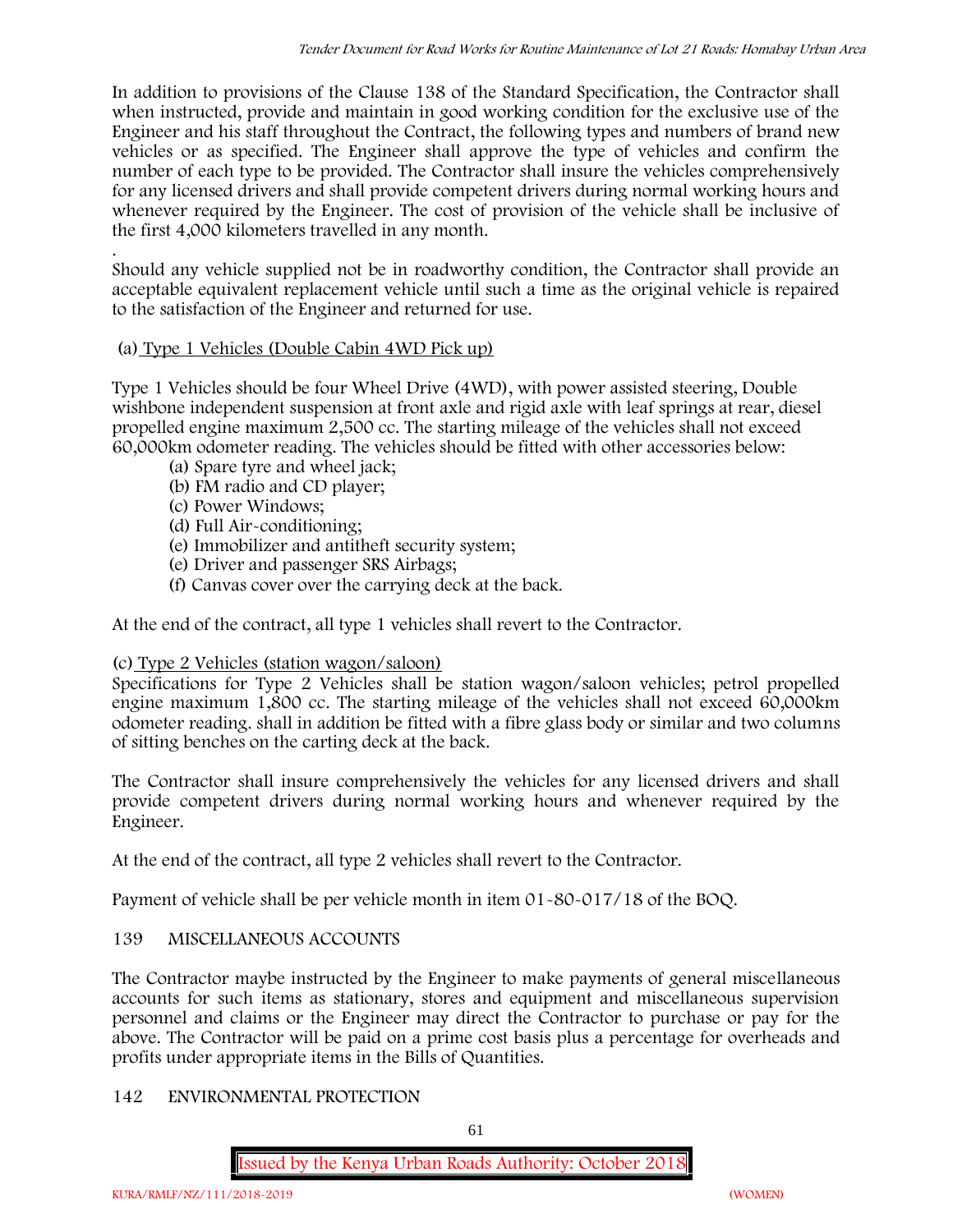The Contractor shall comply with the Statutory Regulations in force in Kenya regarding environmental protection and waste disposal and shall liaise with the National Environmental Management Agency (NEMA).

The Contractor shall ensure so far as is reasonably practicable and to the satisfaction of the Engineer; that the impact of the construction on the environment shall be kept to a minimum and that appropriate measures are taken to mitigate any adverse effects during the construction.

- (a) The Contractor shall exercise care to preserve the natural landscape and shall conduct his construction operations so as to prevent any unnecessary destruction, scarring, or defacing of the natural surroundings in the vicinity of the work. Except where clearing is required for permanent works, all trees, native shrubbery, and vegetation shall be preserved and shall be protected from damage by the Contractor's construction operations and equipment. All unnecessary destruction, scarring, damage or defacing resulting from the Contractor's operations shall be repaired, replanted, reseeded or otherwise corrected as directed by the Engineer, and at the Contractor's expense.
- (b) The Contractor shall ensure that measures are in place to control soil erosion and water pollution, by use of berms, dykes, silt fences, brush barriers, dams, sediment basins, filter mats, netting, gravel, mulches, grasses, slope drains, contour banks, and other erosion control devices and methods. Temporary erosion control provisions shall be coordinated with permanent erosion control features to assure economical, effective and continuous measures throughout the period of the works. The Contractor's attention is drawn to the requirements of Clause 502, in that works need to be progressively finished so that permanent vegetation can establish quickly to mitigate soil erosion and erosion of drains.
- (c) The Contractor shall provide all the labour, equipment, materials, and means required and shall carry out proper and efficient measures wherever and as often as necessary to minimise the dust nuisance.
- (d) The Contractor shall comply with all applicable Kenyan laws, orders and regulations concerning the prevention, control and abatement of excessive noise. Blasting, use of jackhammers, pile driving, rock crushing, or any other activities producing high-intensity impact noise may be performed at night only upon approval of the Engineer.
- (e) Immediately after extraction of materials, all borrows pits shall be backfilled to the satisfaction of the Engineer. In particular borrow pits near the project road shall be backfilled in such a way that no water collects in them.
- (f) Spilling of bitumen fuels Oils and other pollutants shall be cleared up.

(g) The Contractor's attention is drawn to the requirements of the Standard Specification in regard to the environment and in particular to the following clauses:

| Clause 115: Construction Generally                       |
|----------------------------------------------------------|
| Clause 116: Protection from Water                        |
| Clause 136: Removal of Camps                             |
| Clause 605: Safety and Public Health Requirements Clause |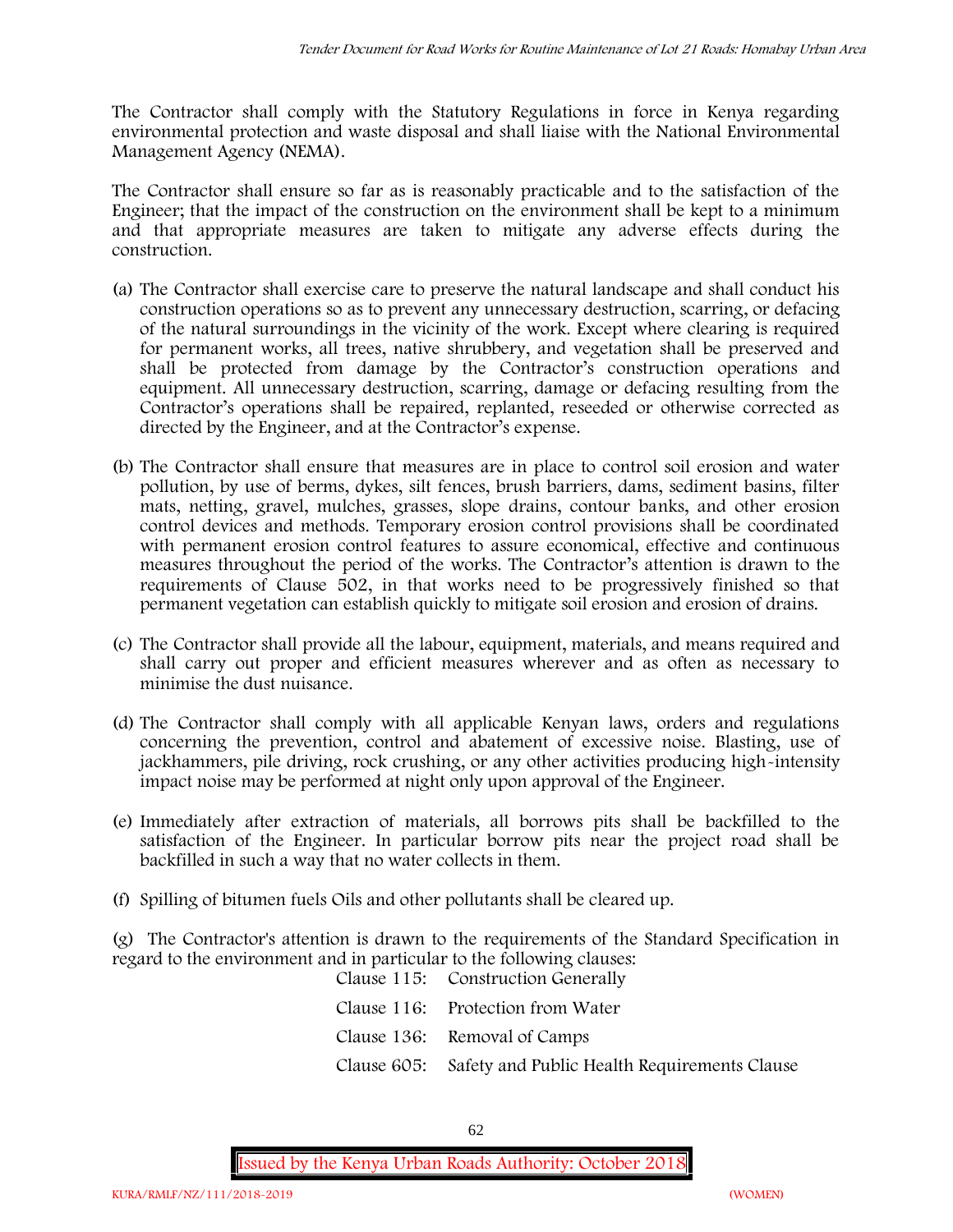Clause 607: Site Clearance and Removal of Topsoil and Overburden

(h) No additional payment will be made to the Contractor to cover costs arising from the requirements for this Clause and the Contractor must include these costs in the rates inserted into the Bills of Quantities.

#### **143 STAFF TRAINING**

The Contractor shall allow for training of engineers, technicians and other support staff as may be instructed by the Engineer.

The payment of the allowances of such staff shall be made as instructed by the Engineer under the relevant provisions in the Bills of Quantities.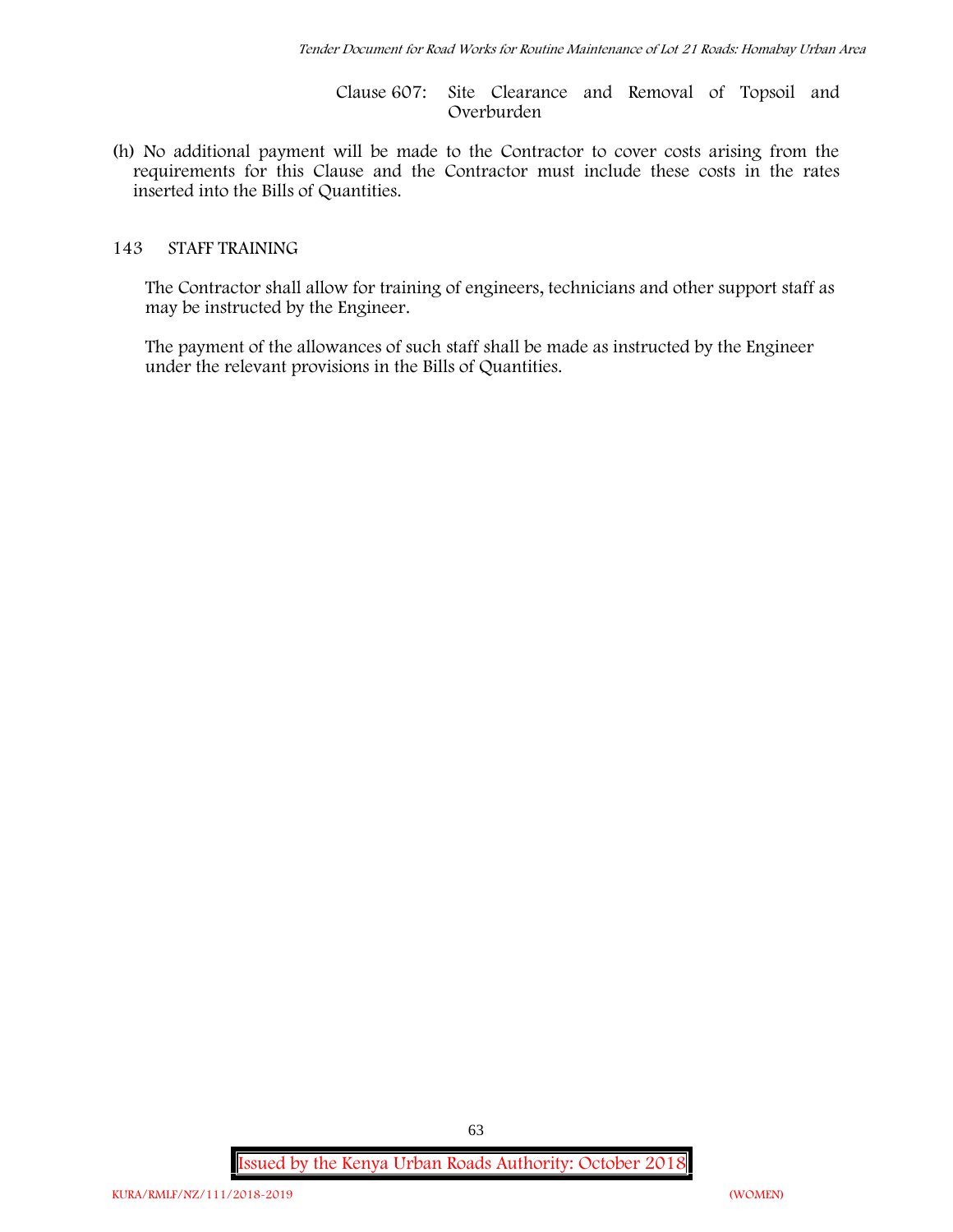#### **SECTION 2 - MATERIALS AND TESTING OF MATERIALS**

All materials testing shall be in accordance with Section 2 of the Standard Specifications.

#### **SECTION 3 - SETTING OUT & TOLERANCES**

- **301 SETTING OUT**
	- a) In addition to the provisions of clause 3.01(a) if the traverse points to be used for the setting out are close to the existing carriageway and interfere with construction works then the Contractor will have to relocate them to a location where they will not be disturbed. The co ordinates and heights of all traverse points so located shall be listed and provided to the Engineer for checking and/or approval. Contractor shall also monument the new centreline every 200m along straight and all salient points along curves by a pin in the concrete beacon before commencement of any works.

The road reserve boundary posts shall have 12mm diameter steel pins embedded in concrete, 200mm long with 25mm exposed to the air, sticking out form its top surface. This pin shall be co-ordinated and heighted and result of the same shall be provided to the Engineer for approval. Cost of these works shall be included in the rates as no separate item has been provided.

Commencement of the works shall not be permitted until this basic survey data has been provided and approved by the Engineer for at least 2 Kms of the road.

b) Detailed Setting Out

Reference pegs shall be 50mm by 50mm in section 600mm long driven 400mm firmly into ground and painted white above the ground. The offset from centre line shall be indicated by small nail 20mm to 25mm long with its head driven flush with the top of the peg.

Chainages, offset and reference elevation shall be clearly indicated to the sides of the peg to the satisfaction of the Engineer.

After cutting of benches and prior to commencement of earthworks or subgrade works, Contractor shall take cross-sections again and submit the copy of the same to Engineer for agreement. These cross-sections shall then be used as basis of measurement for all subsequent layers, unless otherwise stated.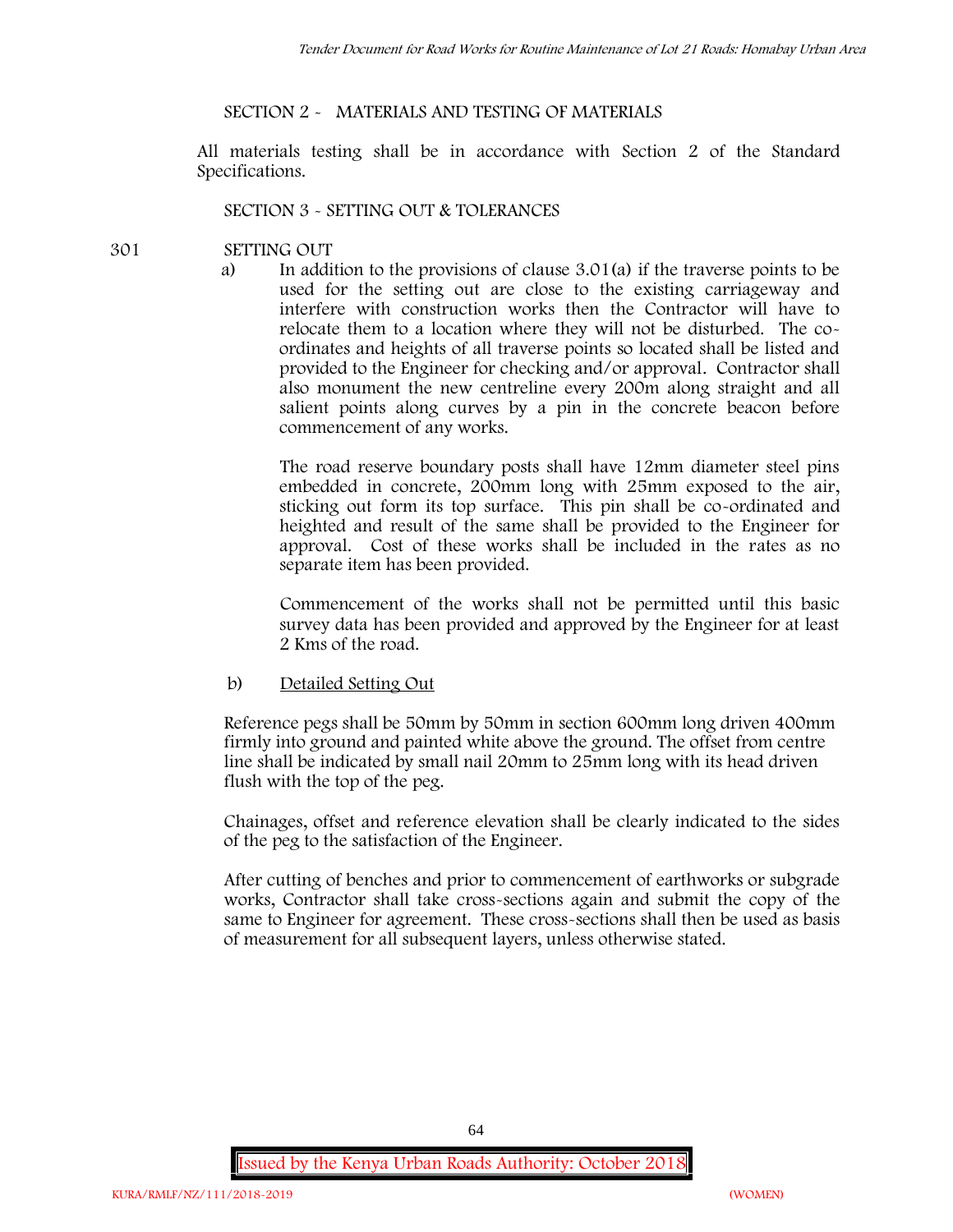**SECTION 4- SITE CLEARANCE AND TOP SOIL STRIPPING**

**401 SITE CLEARANCE**

Site Clearance shall be carried out as directed by the Engineer.

**402 REMOVAL OF TOPSOIL**

Topsoil shall include up to 200mm depth of any unsuitable material encountered in existing or newly constructed drains, drainage channels, and accesses.

**403 REMOVAL OF STRUCTURES, FENCES AND OBSTRUCTIONS**

When instructed by the Engineer, the Contractor shall demolish or remove any structure and payment for this shall be made on day works basis.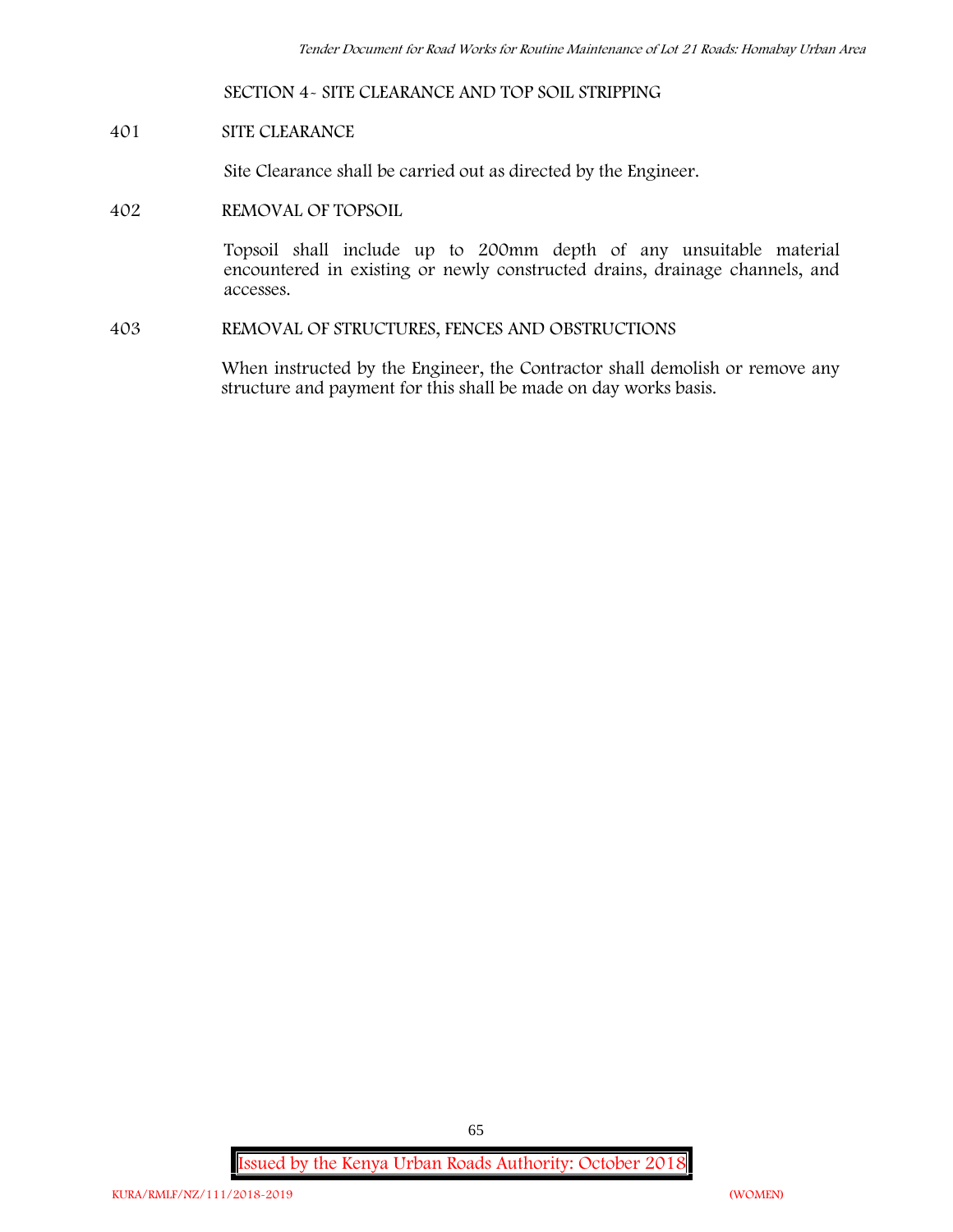#### **SECTION 5 - EARTHWORKS**

#### **504 PREPARATION PRIOR TO FORMING EMBANKMENT**

Where benching is required for existing pavement to accommodate earthworks subgrade or subbase for widening the road, the rate for compaction of existing ground shall be deemed to cover this activity.

Excavation in the pavement of the existing road shall be kept dry. In the event of water penetrating the underlying layer, construction of the subsequent layers shall be postponed until the underlying layers are dry enough to accommodate the construction plant without deforming or otherwise showing distress.

Step construction shall be carried out per layer at the joint where excavating both vertically and perpendicular to the direction of the travel. The step shall be 500mm perpendicular to the direction of the travel and 150mm vertical unless otherwise instructed by the Engineer.

Special care shall be taken when compacting the new material at the joint ensuring that specified density is achieved.

#### **505 CONSTRUCTION OF EMBANKMENTS**

Only material approved by the Engineer shall be used for fill in embankments. Material with high swelling characteristics or high organic matter content and any other undesirable material shall not be used, unless specifically directed by the Engineer. Unsuitable material shall include:

- (i) All material containing more than 5% by weight or organic matter (such as topsoil, material from swamps, mud, logs, stumps and other perishable material)
- (ii) All material with a swell of more than 3% (such as black cotton soil)
- (iii) All clay of plasticity index exceeding 50.
- (iv) All material having moisture content greater than 105% of optimum moisture content (Standard Compaction)

Subgrade: Shall mean upper 300mm of earthworks either insitu or in fill and subgrade shall be provided for as part of earthworks operation and payment shall be made as "fill". The material for subgrade shall have a CBR of not less than 8% measured after a 4 day soak in a laboratory mix compacted to a dry density of 100% MDD (AASHTO T99) and a swell of less than 1%.

Subgrade repair: Where directed by the Engineer, any localized failure in the subgrade shall be repaired by filling in selected soft, hard or natural of minimum CBR 30% and compacted in accordance with clauses in the specifications applying to normal subgrade.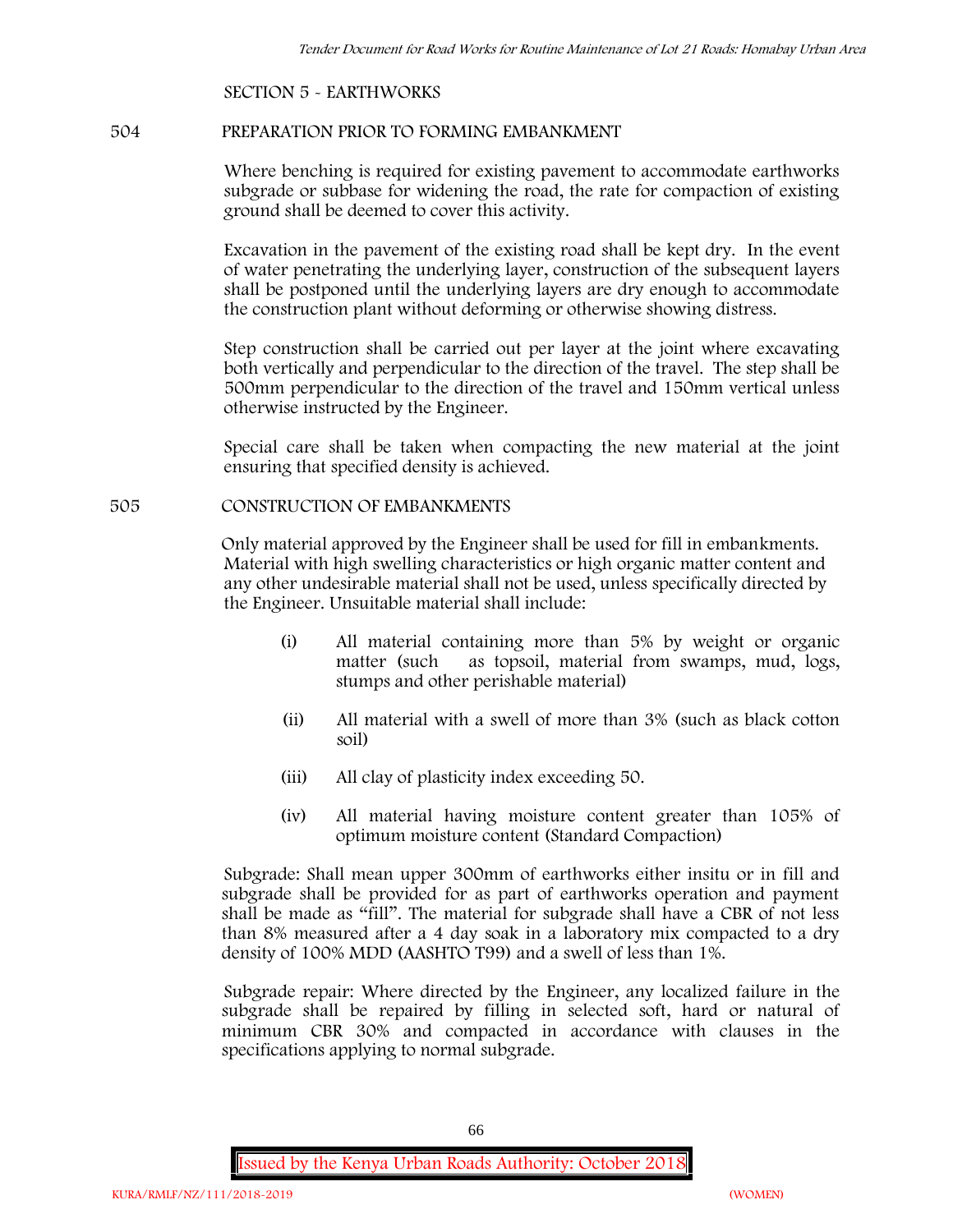Embankment repair: Where directed by the Engineer, any localized filling in soft, hard or natural; selected material requirements shall be executed in accordance with Clause 505.

#### **508 COMPACTION OF EARTHWORKS**

At pipe culverts, all fill above ground level around the culverts shall be compacted to density of 100% MDD (AASHTO T.99) up to the level of the top of the pipes or top of the surround(s), if any and for a width equal to the internal diameter of the pipe on either side of the pipe(s) or surround(s) as applicable.

At locations adjacent to structures, all fill above ground level upto the underside of the subgrade shall be compacted to density of 105% MDD (AASHTO T.99). In case of fill around box culverts this should be carried out for the full width of the fill and for a length bounded by the vertical plane passing through the ends of the wingwalls.

Notwithstanding the provision of clause 503 of the standard Specification, Compaction of subgrade material (i.e. material immediately below formation) in cut areas shall not be carried out by the contractor in areas where the formation is formed in hard material, unless specific instructions to the contrary are issued by the Engineer.

Where improved sub-grade material shall be required, this shall be compacted and finished to the same standards and tolerances as those required for normal subgrade and clauses in the specifications applying to normal subgrade shall also apply.

#### **511 BORROW PITS**

The first part of the Standard Specification is amended as follows:

Fill material which is required in addition to that provided by excavation shall be obtained from borrow pits to be located and provided by the Contractor but to the approval of the Engineer contrary to what has been stated.

### **517 MEASUREMENT AND PAYMENT**

Notwithstanding the provisions of clause 517 of the standard specifications, the rate for compaction of fill in soft material shall allow for the requirements of clause 508 of the special specification and no extra payment shall be made for compaction around pipe culverts (100% MDD AASHTO T.99).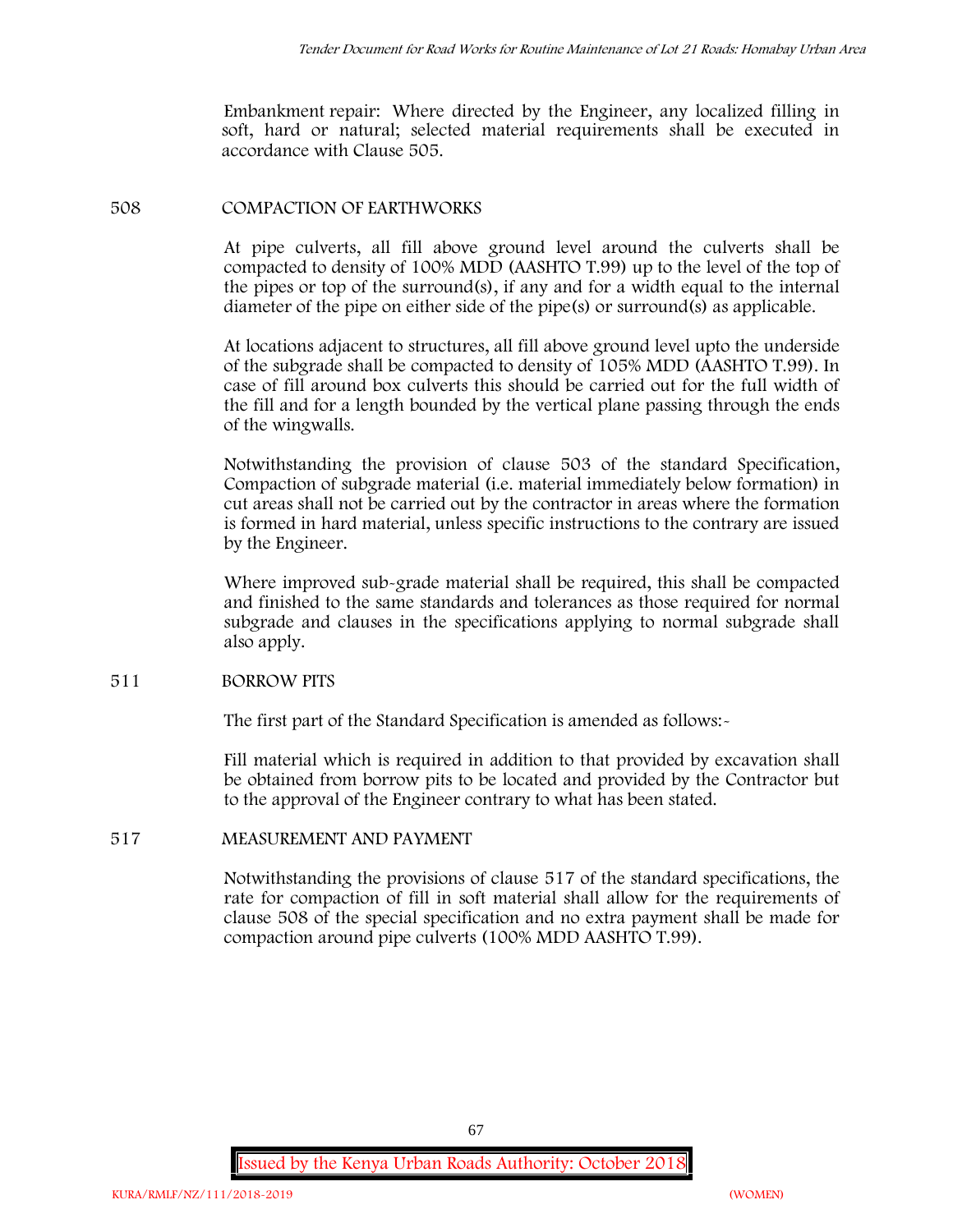#### **SECTION 6 - QUARRIES, BORROW PITS, STOCKPILES AND SPOIL AREAS**

#### **601 GENERAL**

Notwithstanding any indications to the contrary in the Standard specification the Engineer will not make available to the Contractor any land for quarries, borrow pits, stockpiles and spoil areas, except for those areas in road reserves specifically approved by him.

The contractor will be entirely responsible for locating suitable sources of materials complying with the Standard and Special Specifications, and for the procurement, Wining, haulage to site of these materials and all costs involved therein. Similarly the contractor will be responsible for the provision and costs involved in providing suitable areas for stockpiling materials and spoil dumps. Should there be suitable sites for spoil dumps or stockpiles within the road reserve forming the site of the works the Contractor may utilise these subject to the approval of the Engineer.

No additional payment will be made to the Contractor to cover costs arising from the requirements for this Clause and the Contractor must include these costs in the rates inserted into the Bills of Quantities.

#### **602 MATERIAL SITES**

The information on possible material sites is given for the general guidance of bidders. Bidders are however advised to conduct their own investigation as the information contained therein is neither guaranteed nor warranted

#### **603 PROVISION OF LAND**

Notwithstanding any indications to the contrary in the Standard specification the Engineer will not make available to the Contractor any land for quarries, borrow pits, stockpiles and spoil areas, except for those areas in road reserves specifically approved by him.

The contractor will be entirely responsible for locating suitable sources of materials complying with the Standard and Special Specifications, and for the procurement, Wining, haulage to site of these materials and all costs involved therein. Similarly the contractor will be responsible for the provision and costs involved in providing suitable areas for stockpiling materials and spoil dumps. Should there be suitable sites for spoil dumps or stockpiles within the road reserve forming the site of the works the Contractor may utilise these subject to the approval of the Engineer.

No additional payment will be made to the Contractor to cover costs arising from the requirements for this Clause and the Contractor must include these costs in the rates inserted into the Bills of Quantities.

#### **605 SAFETY AND PUBLIC HEALTH REQUIREMENTS**

In addition to clause 605, the contractor shall allow for professionals to conduct lectures to the workers regarding the spread of HIV/Aids.

68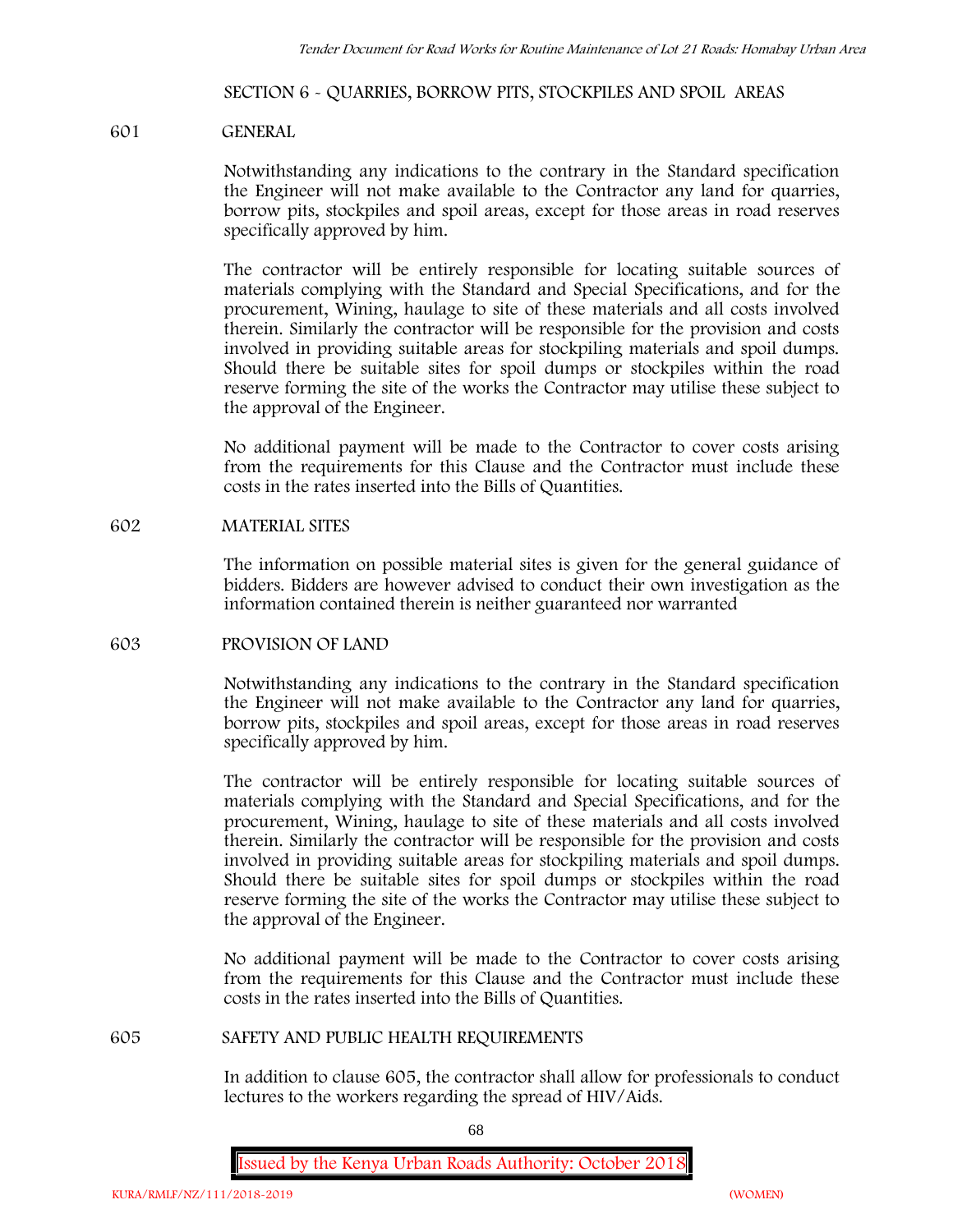#### **SECTION 7 - EXCAVATION AND FILLING FOR STRUCTURES**

#### **703 EXCAVATION OF FOUNDATIONS FOR STRUCTURES**

Unless otherwise instructed by the Engineer, all excavated surfaces in material other than hard material, on which foundations for structures shall be placed, shall be compacted to 100% MDD (AASHTO T.99) immediately before structures are constructed.

Paragraph 4, last line: - Replace "95%" with "100%".

#### **707 BACKFILLING FOR STRUCTURES**

Unless otherwise instructed by the Engineer, all backfilling material shall be compacted to a minimum of 100% MDD (AASHTO T.99).

#### **709 EXCAVATIONS FOR RIVER TRAINING AND NEW WATER COURSES**

Payments for river training and establishment of new watercourses shall only be made where such work constitute permanent works. Works done for road deviation or other temporary works shall not qualify for payment.

#### **710 STONE PITCHING**

Stone pitching to drains, inlets and outlets of culverts to embankments and around structure shall consist of sound unweathered rock approved by the Engineer.

The stone as dressed shall be roughly cubical in shape with minimum dimensions of 150 x 150mm for normal thickness of stone pitching.

The surface to receive the pitching shall be compacted and trimmed to slope and the stone laid, interlocked and rammed into the material to give an even finished surface.

In areas where stone pitching has been damaged, the Contractor shall identify such areas and notify the Engineer for his agreement of the extent of the Works required and his approval and instructions to proceed with the Works. Stone Pitching Repair and Reconstruction shall be carried out in accordance with Clause 710 of the Standard Specifications.

The Works shall involve removal of the damaged stone pitching and reconstruction of the said areas in accordance with Clause 710 of the Standard Specifications by use of the sound salvaged material together with any necessary additional material where all such materials shall comply with Section 7 of the Standard Specifications.

Contrary to clause 713 of the standard specifications, the rates inserted for stone pitching shall allow for grouting.

**711 GABIONS**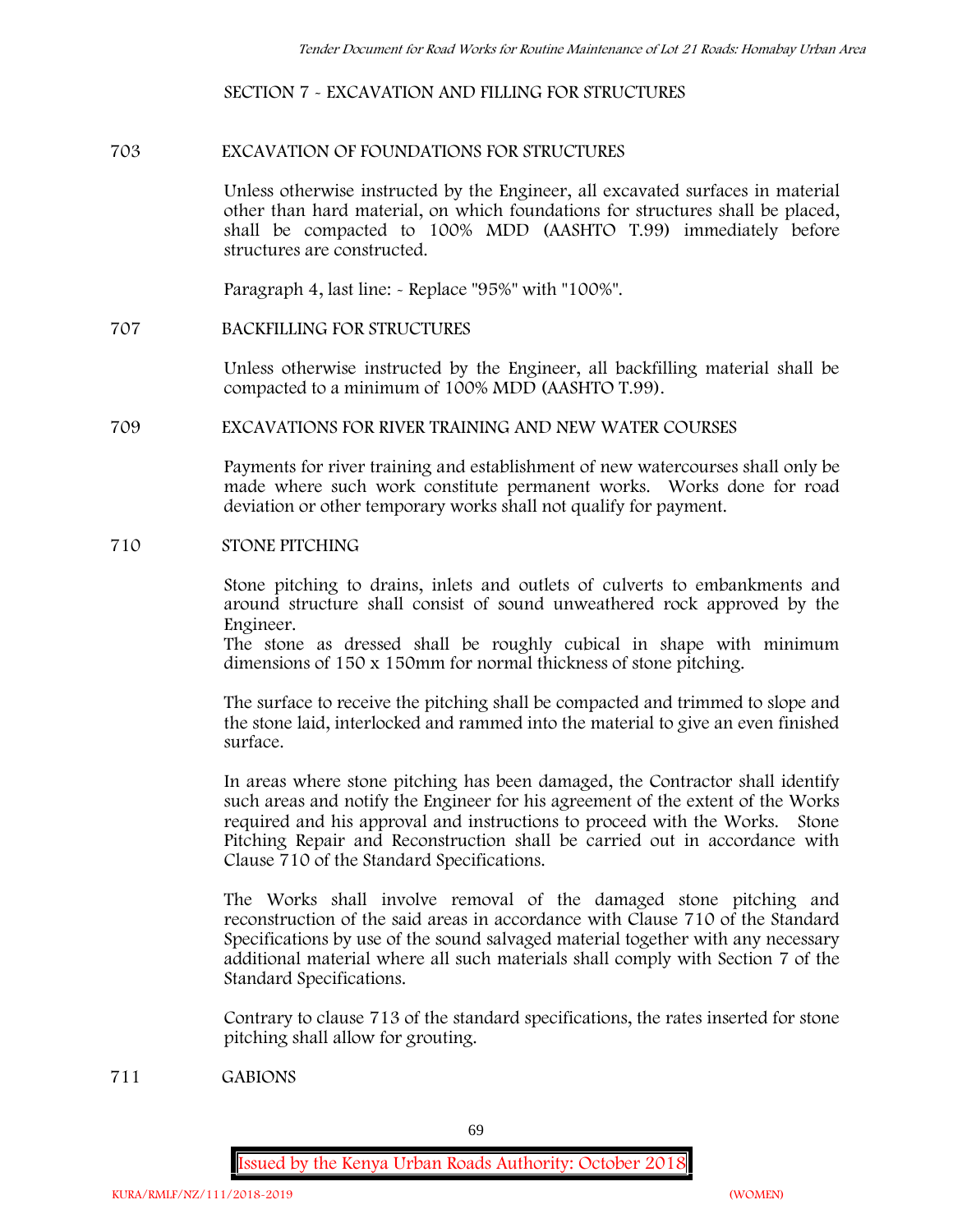Where instructed by the Engineer the Contractor will install gabions as protection works to washout areas or bridge Piers and or Abutments. Gabions shall be constructed in accordance with Clause 711 of the Standard Specification.

I n cases where existing gabions have been damaged, the Contractor shall identify them and notify the Engineer for his agreement of the extent of the Work required and his approval and instructions to proceed with the Works.

The Works shall involve removal of the damaged gabions / rocks, excavation to the correct levels and grades as directed by the Engineer, and in accordance with Clause 711 of the Standard Specifications and reconstruction with new gabions and other necessary materials as necessary. The damaged gabions shall be recovered and transported to the nearest KURA'S Yard or M.O. R &P.W Department depot.

# **712 RIP-RAP PROTECTION WORK**

Quarry waste or similar approved material shall be used to backfill scoured and eroded side, outfall and cut-off drain. The material shall be compacted to form a flat or curved surface preparatory to stone [pitching of drainage channels, existing and new scour checks as directed by the Engineer.

The surface to receive the pitching shall be compacted and trimmed to slope and the stone hand laid, interlocked and rammed into the material to give an even finished surface. The interstices of the Pitching shall be rammed with insitu material. The insitu material immediately behind the pitching shall be compacted to minimum density of 100% MDD compaction (AASHTO T.99)

# **714 BACKFILL BELOW STRUCTRURES**

Where instructed this shall be carried out in compliance with the requirements of Clause 507 and 804 of the Standard Specification.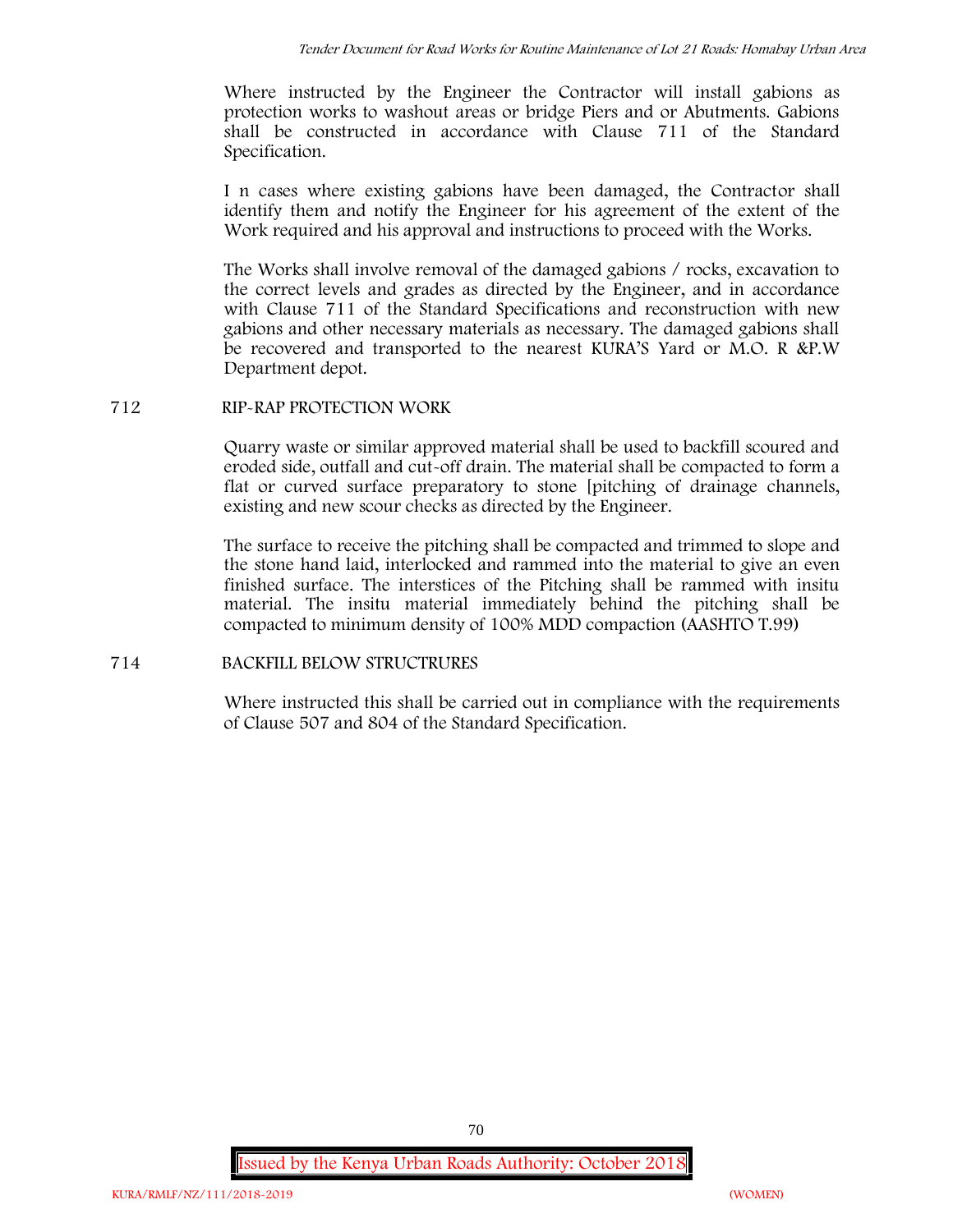#### **SECTION 8 - CULVERTS AND DRAINAGE WORKS**

#### **801 SCOPE OF SECTION**

The operations specified in this section apply to the installation of drainage works and reinstatement and improvement of the same.

In addition, this Section covers: -

- Extending of existing 450mm, 600mm and 900mm diameter pipes to be compatible with the increased road width or access.
- Desilting and cleaning of existing pipes and outfall drains to make them free flowing.

#### **804 EXCAVATION FOR CULVERTS AND DRAINAGE WORKS**

In the Standard Specifications, make the following amendments: -

- (a) In paragraph 6, line 3, and in paragraph 7, line 5 and in paragraph 11, line 6, delete "95%" and insert "100%".
- (b) Removal of Existing Pipe Culverts

Where instructed by the Engineer, the Contractor shall excavate and remove all existing blocked or collapsed culvert pipes of 450mm, 600mm and 900mm diameter including concrete surround, bedding, inlet and outlet structure.

The void left after removal of culvert pipes shall be widened as necessary to accommodate new concrete bedding, pipe and haunching. The payment of this work shall be per linear metre of pipes removed, and the volume in m<sup>3</sup> of inlet/outlet structure removed. The void left by removal of these pipes shall be carefully preserved in order to accommodate replacement of 450mm, 600mm or 900mm diameter pipe culverts as shall be directed by the Engineer.

- (c) Removal of Other Existing Drainage Structures When instructed by the Engineer, the Contractor shall demolish or remove any other structure and payment for this shall be made on day work basis.
- (d) Excavation for Culverts and Drainage Works The Contractor shall carry out all excavations for new culverts and drainage works to the lines, levels, inclinations, and dimensions shown on the drawings or as instructed by the Engineer.

#### **805 EXCAVATION IN HARD MATERIAL**

In the Standard Specifications, Sub-clauses 805(a) and 805 (b) delete "95%" and insert "100%".

In sub-clause 809(a), paragraph 1, line 1, substitute "95%" with "100%".

71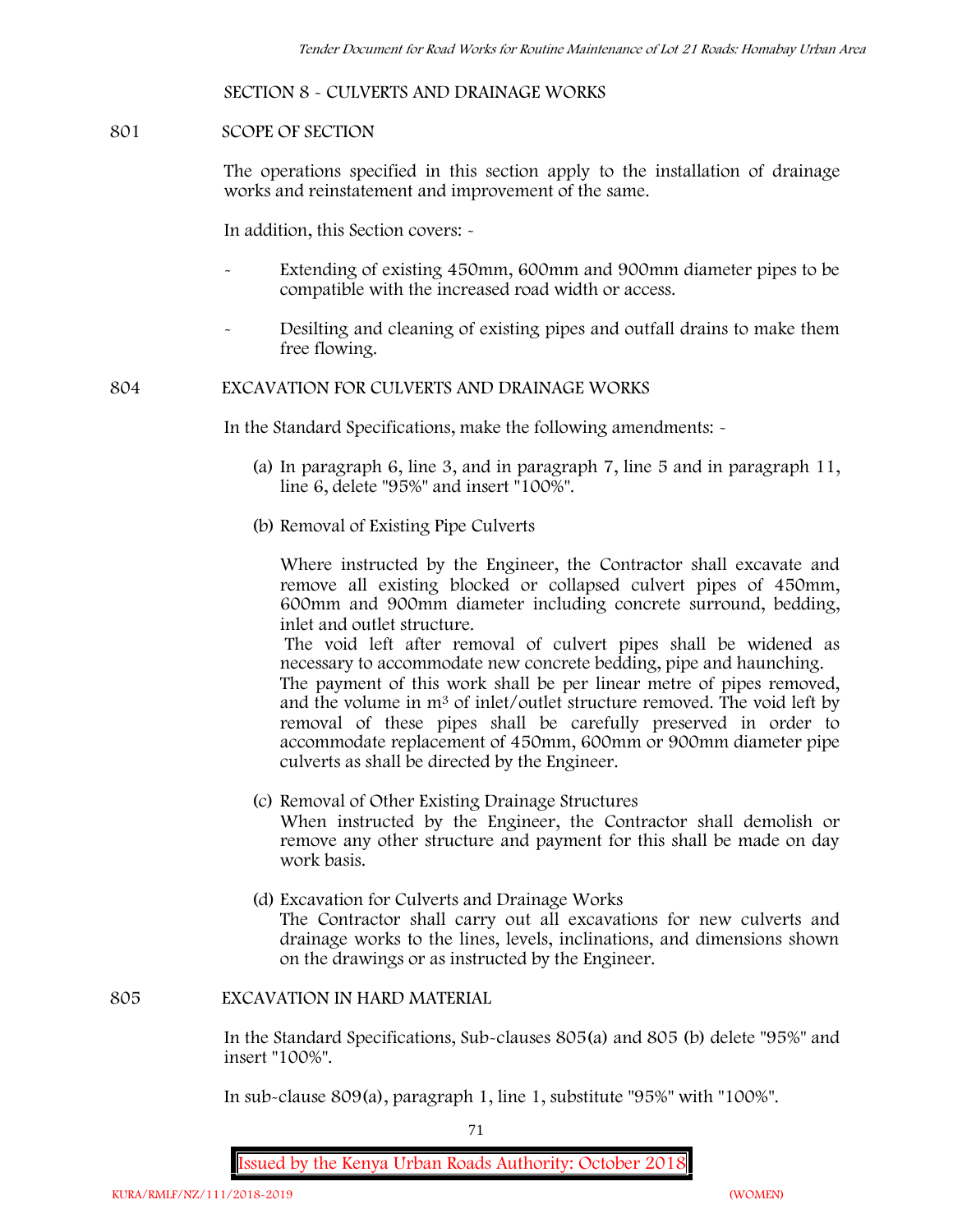In sub-clause 809(c), paragraph 2, line 4, between the words "compacted" and "and shaped" insert the words "to 100% MDD (AASHTO T.99)".

Hard material is material that can be excavated only after blasting with explosives or barring and wedging or the use of a mechanical breaker fitted with a rock point in good condition and operated correctly. Boulders of more than 0.2m<sup>3</sup> occurring in soft material shall be classified as hard material.

### **809 BEDDING AND LAYING OF PIPE CULVERTS**

Concrete pipes shall be laid on a 150mm thick concrete bed of class 15/20 and the pipes shall be bedded on a 1:3 cement: sand mortar at least 50mm thick, 150mm wide and extending the full length of the barrel.

The rates inserted shall allow for compaction of the bottom of excavation to 100% MDD (AASHTO T.99).

### **810 JOINTING CONCRETE PIPES**

The concrete pipes for the culverts shall have ogee joints and will be jointed by 1:2 cement: sand mortar and provided with fillets on the outside as described in clause 810 of the Standard Specification.

## **812 BACKFILLING OVER PIPE CULVERTS**

In the Standard Specifications, clause 812

a) Wherever the expression "dry density of 95% MDD (AASHTO T. 99)" occurs delete and replace with "dry density of 100% MDD (AASHTO T.99)".

The rates entered for laying of pipe culverts shall allow for backfilling to pipe culverts and compacting to 100% MDD (AASHTO T.99) and these works shall not be measured and paid for separately.

**814 SUBSOIL DRAINS**

In the event of excavation for repairs exposing local seepage, springs or unacceptably high water table, the Engineer may instruct the provision of counter fort or French drains.

These drains shall consist of a trench excavated to the alignment, width, depth and gradient instructed by the Engineer, and backfilled with approved compacted clean hard crushed rock material as specified in clause 815 of the standard specification. Where these drains lie within the carriageway the carriageway shall be reinstated with compacted stabilised gravel and surfaced with hot asphalt or a surface dressing as instructed by the Engineer.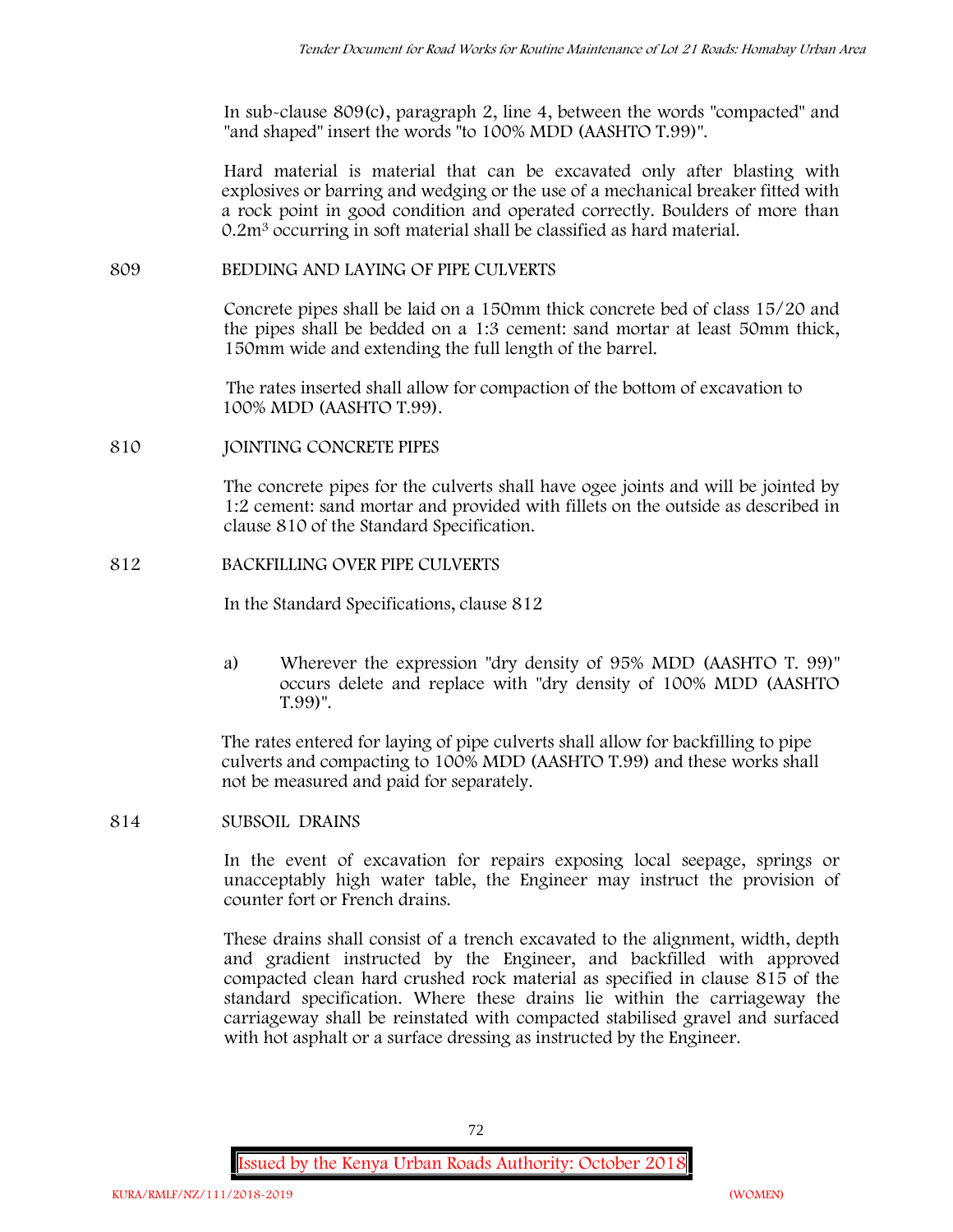## **815 INVERT BLOCK DRAINS AND HALF ROUND CHANNELS**

Invert Block Drains and Half Round Channels shall be constructed as shown in the drawings provided in accordance with the Standard Specifications where directed by the Engineer.

- **817 REPAIRS TO DRAINS**
- **817.1 Cleaning and Repair of Existing Drains**

In areas of existing side drains, mitre or outfall drains where such are blocked, the Engineer shall instruct the Contractor to clean and clear the drains to free flowing condition.

The work shall consist of:

- (a) Stripping and removal of any extraneous material to spoil including vegetation and roots in the drains to the satisfaction of the engineer.
- (b) Spreading of any spoil to the satisfaction of the Engineer.

Shaping the drains to free flowing condition as directed by the Engineer. Removing any broken side slabs for inverted block drains and replacing with a new removing any broken inverted block drains and replacing with a new one well jointed.

Measurement and Payment for cleaning drains shall be by linear metre of drain cleaned measured as the product of plan area and vertical depth of extraneous material instructed to be removed. No extra payment will be made for removal of vegetation and roots.

**817.2 Channels**

The Engineer may instruct that the Contractor provides open channels in place of existing subdrains where the latter may be damaged or in any other place. The rates entered by the Contractor in the bills of quantities must include for removal and disposal of any subdrain material, excavation to line and level, backfilling and compaction as directed by the engineer. The channels shall be constructed of precast class 20/20 concrete of minimum 80mm thickness and lengths or widths not exceeding 1000mm. Joints shall be at least 15mm wide filled with 1:2 cement sand mortar.

**817.3 Rubble fills for protection work**

Quarry waste or similar approved material shall be used to back fill scoured and eroded side, outfall and cut-off drains. The material shall be compacted to form a flat or curved surface preparatory to stone pitching of drainage channels, existing and new scour checks as directed by the Engineer.

**817.4 Stone Pitching**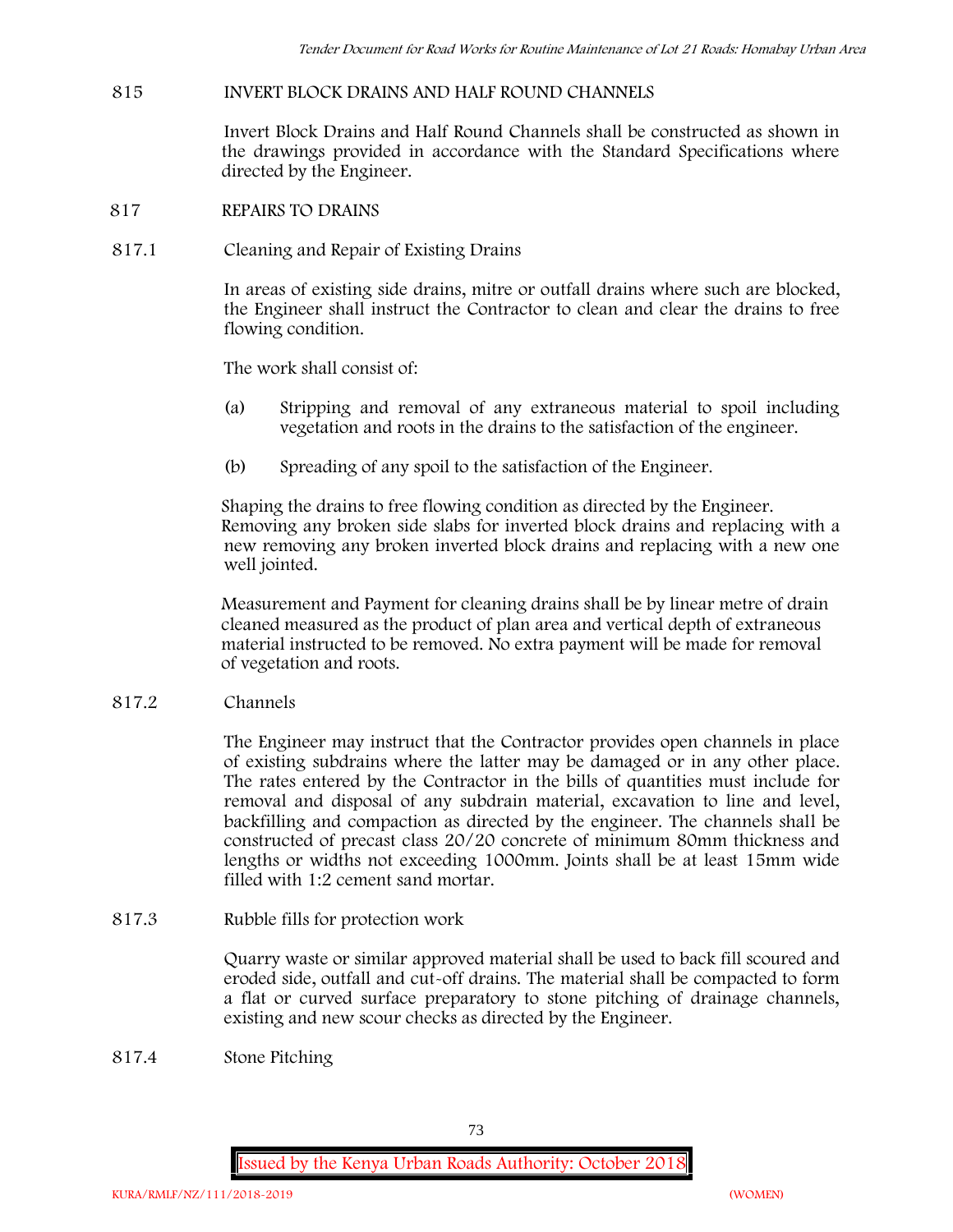Stone pitching shall be constructed in accordance with clause 710 of the standard Specification.

### **817.5 Gabions**

Gabions shall be constructed in accordance with clause 711 of the standard Specification.

### **817.6 Spoil Material**

The Contractor shall be responsible for removal from site of all materials excavated in the course of undertaking works in this section of the specifications, unless suitable for re-use, and deposit of the material in a spoil dump to be approved by the Engineer.

### **818 SCOUR CHECKS**

Scour checks are to be constructed in mass concrete in accordance with clause 818 of the standard Specifications and the drawings as shall be provided.

### **819 CLEANING AND MAINTENANCE**

### **819.1 Desilting of Pipe Culverts**

Where instructed, Contractor shall desilt the existing pipe culverts by removing all the material from the pipe to make them clean and free flowing.

Measurement and payment shall be by the linear metres of pipes de-silted, regardless of diameter size.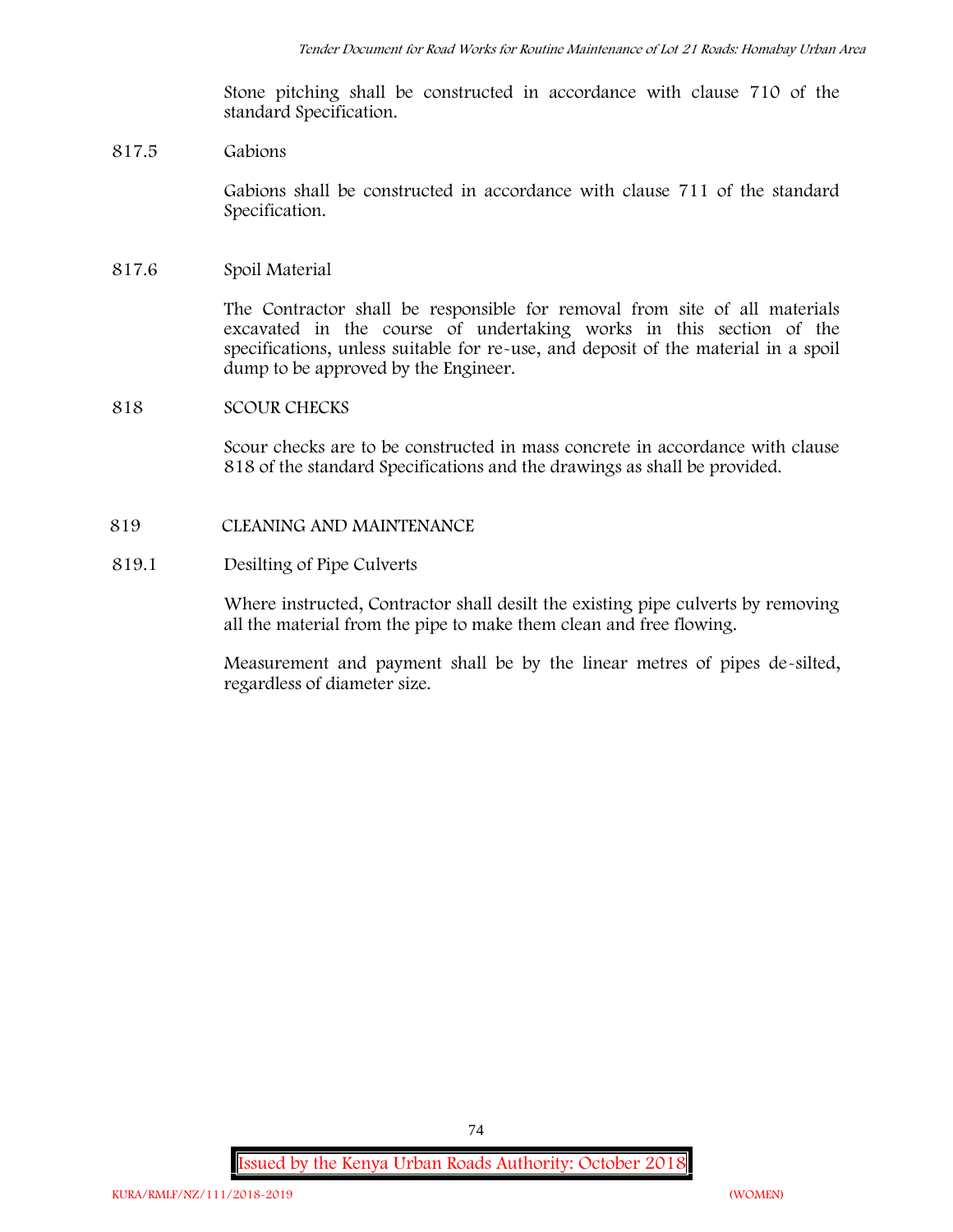### **SECTION 9 - PASSAGE OF TRAFFIC**

### **901 SCOPE OF THE SECTION**

The Contractor shall so arrange his work to ensure the safe passage of the Traffic at all times and if necessary construct and maintain an adequate diversion for traffic complete with all the necessary road traffic signs.

The contractor shall provide to the satisfaction of the Engineer adequate warning signs, temporary restriction signs, advance warning signs, barriers, temporary bumps and any other device and personnel equipped with two way radios to ensure the safe passage of traffic through the works.

When carrying out the Works the Contractor shall have full regard for the safety of all road users.

The Contractor shall also provide sign posts and maintain to the satisfaction of the Engineer all deviations necessary to complete the works. The contractor should allow for the costs of complying with the requirements of this clause in his rates.

The contractor will be deemed to have inspected the site and satisfied himself as to the adequacy of his bid for these works and no additional payments will be made to the contractor for any expenditure on traffic control or the provision of deviations. The employer shall not be liable for inadequate prior investigations of this nature by the contractor.

### **903 MAINTENANCE OF EXISTING ROADS**

The Contractor shall when instructed, maintain the existing project road ahead of works using compacted asphalt concrete type I in accordance with the provisions in clause 1601B – 1607B of the Special Specifications or gravel material depending on the nature of the wearing course surface.

### **904 CONSTRUCTION OF DEVIATIONS**

(a) **General**

In addition to requirement of this clause, the Contractor shall when instructed construct and complete deviations to the satisfaction of the Engineer before commencing any permanent work on the existing road. Also during these works the contractor is supposed to provide a detour of adequate pipe culverts for pedestrian and traffic crossing where there is bridge works.

Subject to the approval by the Employer, the Contractor may maintain and use existing roads for deviation. Payment for this, made in accordance with clause 912 (a) (i), shall be by the Kilometre used depending on the type of road used, whether bituminous or earth/gravel. The rates shall include for the provision of materials and the works involved.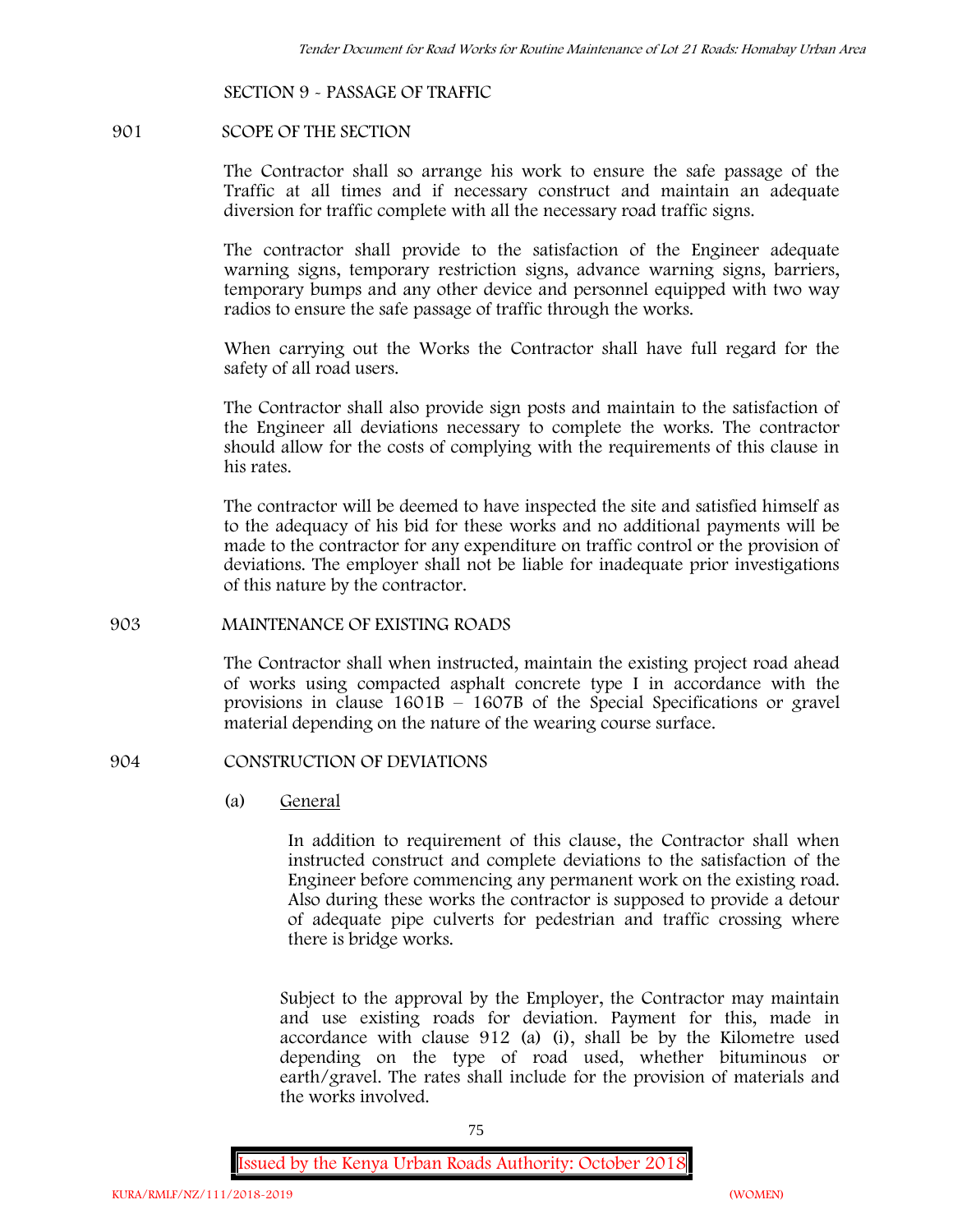b) **Geometry**

The carriageway width of the deviations shall not be less than 6m wide and suitable for 2-way lorry traffic unless otherwise specified.

c) **Construction**

Unless otherwise instructed gravel wearing course for the deviation shall be 150mm compacted thickness complying with section 10 of the Standard Specification. The Contractor shall allow in his rate for removal of any unsuitable material before placing of gravel wearing course, as this will not be paid for separately.

In addition to provision of this clause, Contractor is required to sprinkle water at least 4 times a day at the rate of  $1$  to  $1.4$  litres/ $M<sup>2</sup>$  in regular interval to minimise the effects of dust. Latest sprinkling time shall be one hour before the sunset.

Where existing neighbouring roads are used as deviation, Contractor shall carry out repairs and maintenance in parent materials used for the existing base and surfacing of the road being used.

**906 PASSAGE OF TRAFFIC THROUGH THE WORKS**

The Contractor shall arrange for passage of traffic through the works during construction whenever it is not practicable to make deviations.

Any damage caused by passing traffic through the works shall be made good at the contractor's own cost.

**907 SIGNS, BARRIERS AND LIGHTS**

Contractor shall provide signs, barriers and lights as shown in the drawing in Book of Drawings at the locations where the traffic is being carried off the existing road to the deviation and back again to existing road. The Contractor shall provide ramps and carry out any other measures as instructed by the Engineer to safely carry traffic from the road to deviation.

Contrary to what has been specified in this clause the road signs provided shall be fully reflectorised and in conformity with clause 9.1 of the "Manual for Traffic Signs in Kenya Part II".

**909 ASSISTANCE TO PUBLIC**

In addition to provision of clause 909, Contractor shall maintain close liaison with the relevant authorities to clear any broken down or accident vehicles from the deviations and the main road, in order to maintain smooth and safe flow of the traffic. Further, the Contractor shall provide a traffic management plan to be approved by the Engineer before the commencement of any construction works and execute the same, to the satisfaction of the Engineer, during the entire period of project implementation. A draft traffic management plan shall be submitted with Bid.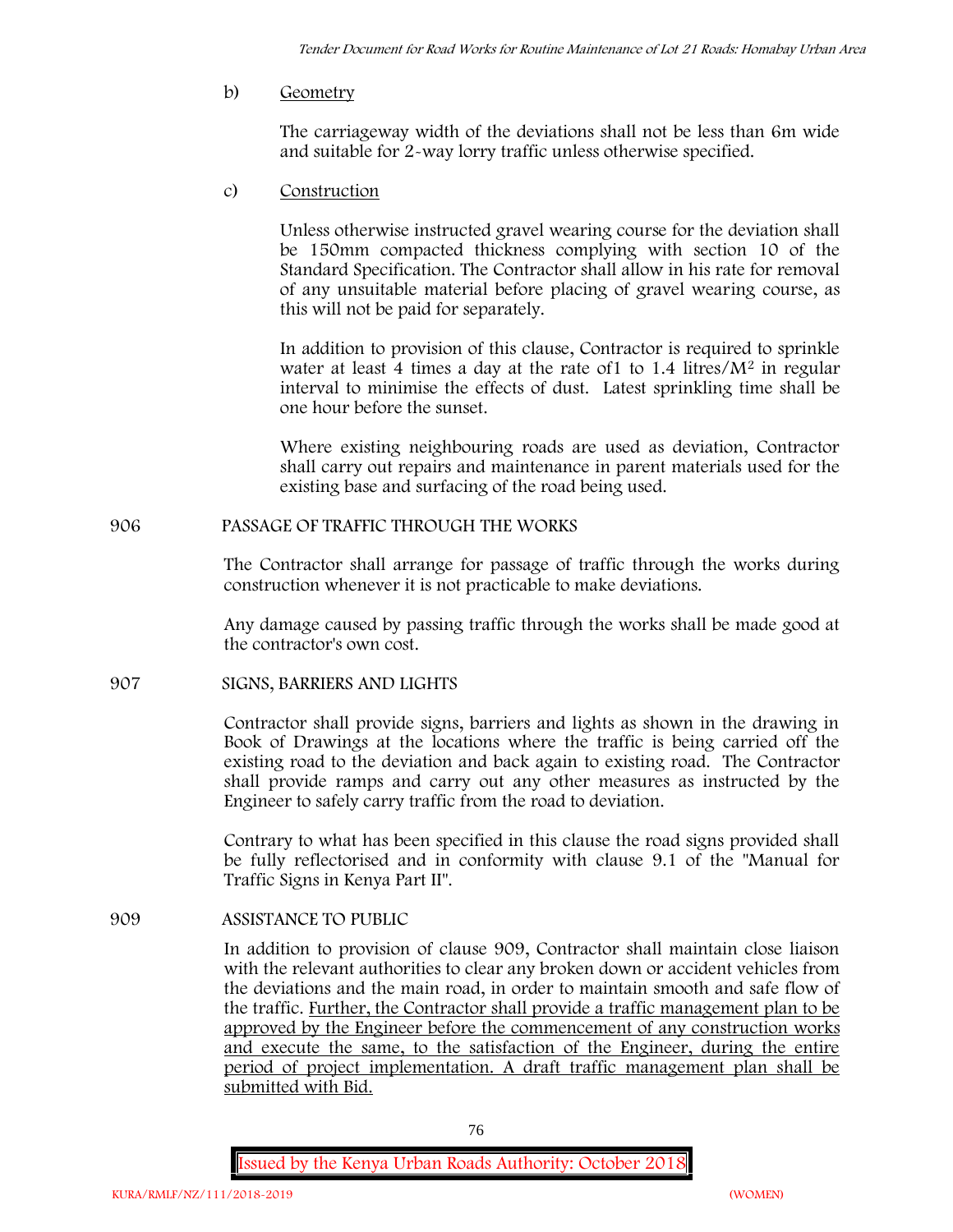#### **912 MEASUREMENT AND PAYMENT**

### **Construct Deviation**

### **Road Deviation**

The Contractor shall be paid only 50% of the rate for this when he completes deviation road to the satisfaction of the Engineer. The balance shall be paid in equal monthly instalments over the contract period, as he satisfactorily maintains the deviation (as per clause 904 and 905 above) when it is in operation.

Where existing neighbouring road has been used as deviation, payment shall be by the kilometre rate and shall include the cost of repairs and maintenance of the road carried out in parent base and subbase materials.

### **Deviation using Pipe Culverts**

The Contractor shall be paid only 50% of the rate for this when he completes deviation to the satisfaction of the Engineer. The balance shall be paid in equal monthly instalments over the contract period, as he satisfactorily maintains the deviation when it is in operation. The Contractor shall be paid full amount when the bridge under construction will be in use.

## **Maintain existing road**

Asphalt Concrete or gravel for maintaining the existing road shall be measured by the cubic metre placed and compacted upon the road

### **Passage of traffic through the works**

Payment shall be made on Lump Sum basis.

### **Assistance to Public**

The Contractor will be deemed to have included cost of this item in other items and no separate payment shall be made.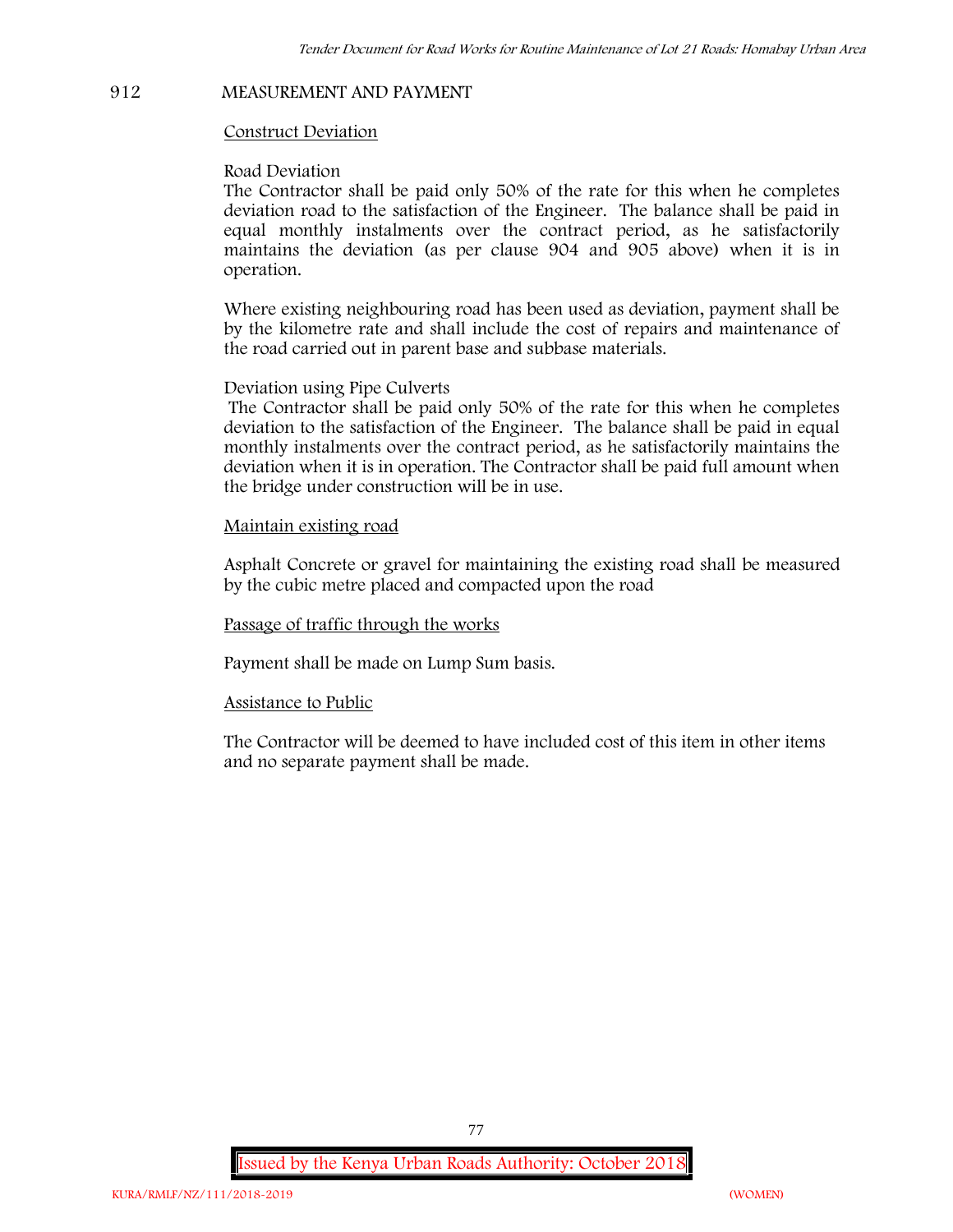## **SECTION 10 – GRADING AND GRAVELLING**

## **1001 GENERAL**

Grading covers the works involved in the reinstatement of the road carriageway to the camber by removing the high points and filling up gullies, corrugations and wheel ruts to restore smooth running surface. Gravelling consists of excavation, loading, hauling, spreading, watering and compaction of gravel or soft stone wearing course material on the formation of the road carriageway.

## Ditch and Shoulder grading

The activity consists of cutting of a  $V$  – ditch and reinstating or reforming of the shoulders of road using either Towed or Motor grader.

## Carriageway grading

# **(i) Light grading**

This consists of trimming of the carriageway to control roughness and corrugations using either a towed grader or a motorized grader.

# **(ii) Heavy grading**

This consists of scarifying the existing carriageway surface, cutting high spots and moving materials to fill potholes, corrugations and wheel ruts and reshaping of the surface to the specified camber, using either a towed grader or a motorized grader. All loose rocks, roots, grasses shall be removed and disposed well clear off the drains.

Heavy grading will be considered if 70% of the road has potholes, corrugations and wheel ruts of over 200mm deep.

The material shall be bladed toward the centre of the road starting from both edges until the specified camber is achieved.

# **1002 MATERIALS**

Gravel shall include lateritic gravel, quarzitic gravel, calcareous gravel, decomposed rock, soft stone/quarry waste material, clayey sand and crushed rock.

# **1003 MATERIAL REQUIREMENTS**

Gravel material shall conform to the requirements given below: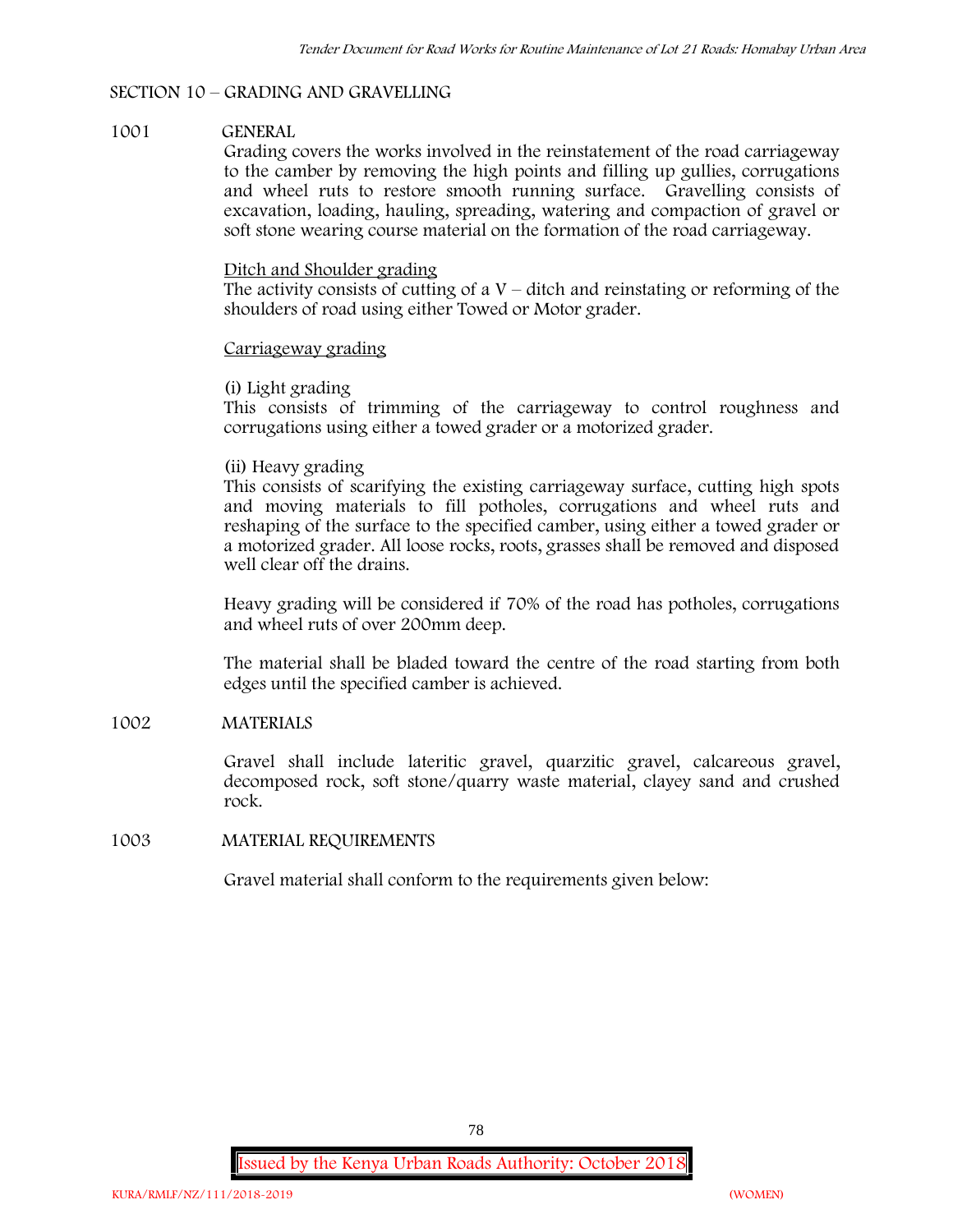| <b>GRADING REQUIREMENTS</b>      |                         |     |  |
|----------------------------------|-------------------------|-----|--|
|                                  | <b>AFTER COMPACTION</b> |     |  |
| Sieve                            | % by weight             |     |  |
| (mm)                             | passing                 |     |  |
| 40                               | 100                     |     |  |
| 28                               | $95 - 100$              |     |  |
| 20                               | $85 - 100$              |     |  |
| 14                               | $65 - 100$              |     |  |
| 10                               | $55 - 100$              |     |  |
| 5                                | $35 - 92$               |     |  |
| $\overline{2}$                   | $23 - 77$               |     |  |
| 1                                | $18 - 62$               |     |  |
| 0.425                            | $14 - 50$               |     |  |
| 0.075                            | $10 - 40$               |     |  |
| PLASTICITY INDEX REQUIREMENTS PI |                         |     |  |
| Zone                             | Min                     | Max |  |
| WET                              | 5                       | 15  |  |
| DRY                              | 10                      | 25  |  |

| BEARING STRENGTH REQUIREMENTS                   |                                    |                |  |  |
|-------------------------------------------------|------------------------------------|----------------|--|--|
| Traffic                                         | <b>CBR</b>                         | DCP Equivalent |  |  |
| Commercial                                      |                                    | mm/Blow        |  |  |
| VPD                                             |                                    |                |  |  |
| Greater than                                    | $2\Omega$                          | 11             |  |  |
| 15                                              |                                    |                |  |  |
| Less than 15                                    | 15                                 | 14             |  |  |
| CBR at 95% at MDD, Modified AASHTO and 4        |                                    |                |  |  |
| days soak                                       |                                    |                |  |  |
| Lower quality material (CBR 15) may be accepted |                                    |                |  |  |
|                                                 | if no better material can be found |                |  |  |

NB: Wet Zone – mean annual rainfall greater than 500mm Dry Zone – mean annual rainfall less than 500mm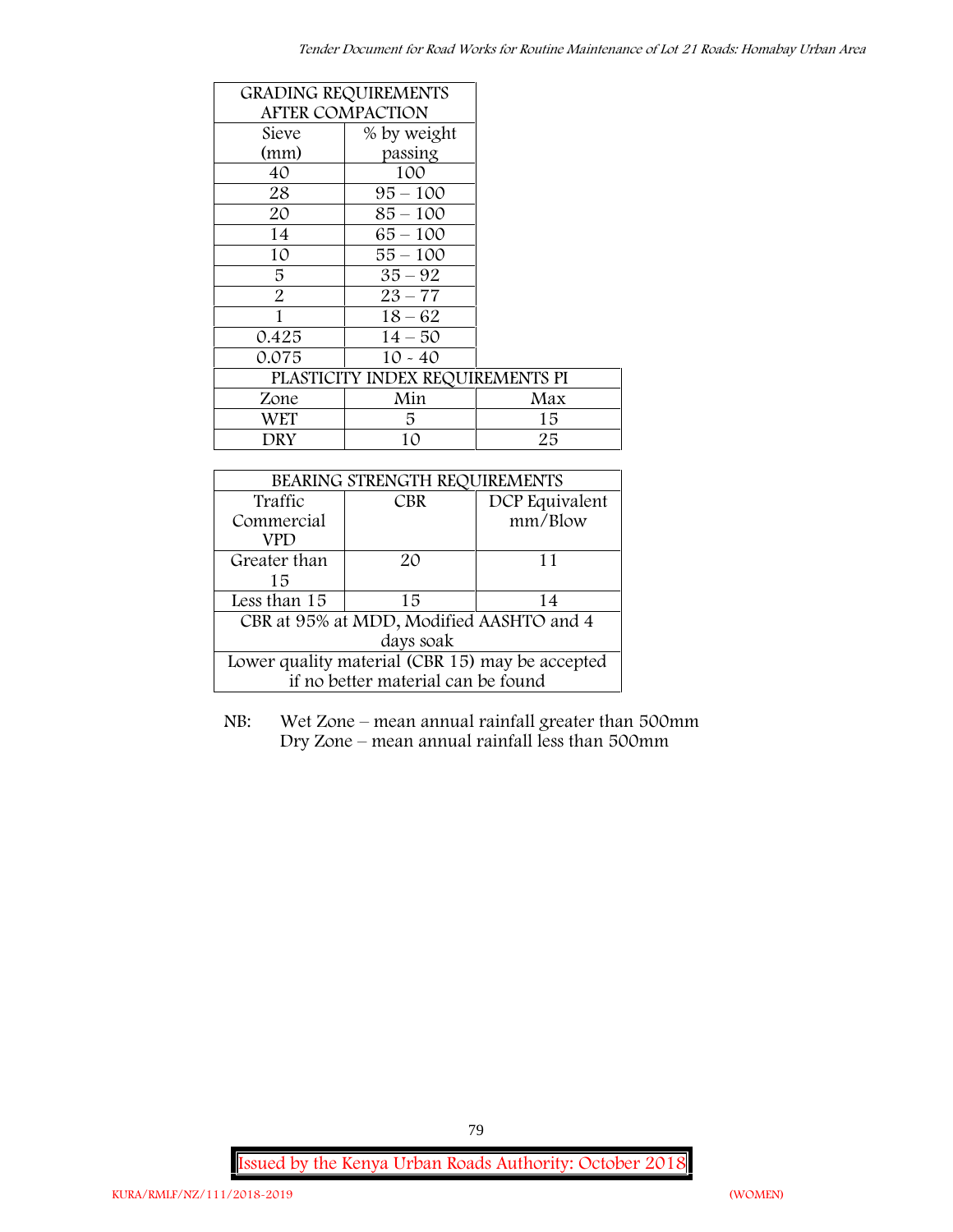### **SECTION 11 – SHOULDERS TO PAVEMENT**

### **1101 GENERAL**

Shoulders shall be constructed in accordance with guidelines given in 1102 and as directed by the Engineer.

For sections where shoulders are extremely low and requires fill material before the shoulder is reconstructed, the construction of fill embankment shall be in accordance with Section 5 of this specification.

### **1102 MATERIAL FOR CONSTRUCTION OF SHOULDERS**

The shoulders shall be 1.0m wide both sides and shall be formed of 150mm thick well compacted soft stone material and topsoiled with red coffee soil and planted with grass.

Low shoulder shall be reconstructed by cutting benches, filling and compacting approved fill material to form the formation to the shoulders.

Shoulder reconstruction shall be same in all sections including the slip roads.

## **1105 SURFACE TREATMENT OF SHOULDERS**

The shoulders shall be planted with creeping type kikuyu grass.

### **1106 MEASUREMENT AND PAYMENT**

Payment for shoulder construction shall be in accordance with the relevant clauses in sections 11, 12, 14, 15 and 23 of the relevant Specifications. Payment for fill material on shoulder shall be in accordance with Section 5 of this specification.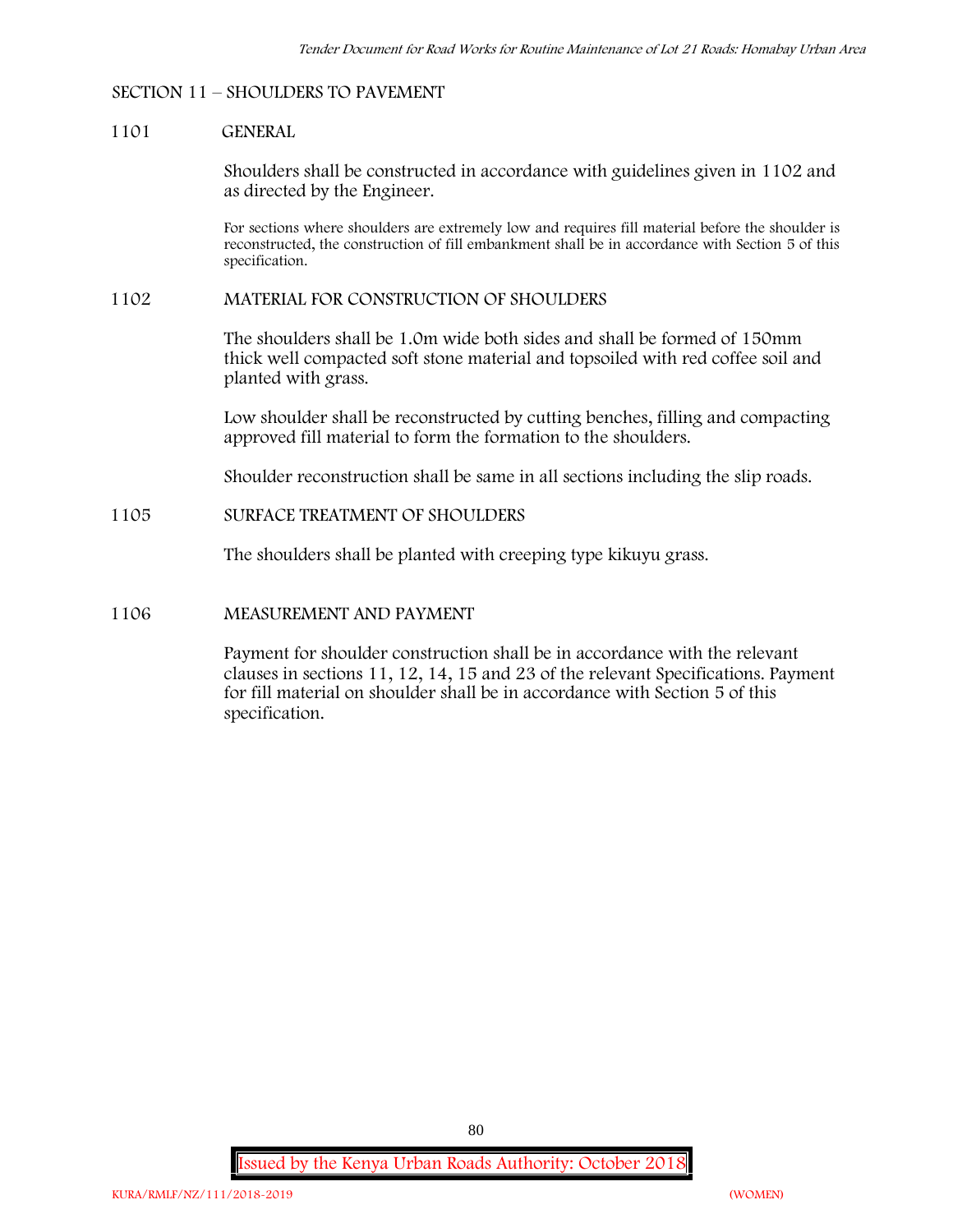### **SECTION 12 - NATURAL MATERIAL SUBBASE AND BASE**

### **1201 GENERAL**

Where instructed by the Engineer, the Contractor shall undertake repairs, widening and reprocessing to the existing carriageway and shoulders in accordance with sections 12 and 14 of the Special Specifications.

**a) Areas to be scarified and reprocessed**

The contractor will scarify, add new material and reprocess sections as determined by the Engineer.

**b) Pavement repairs**

The Contractor will carry out repairs to base and subbase as directed by the Engineer and according to Specifications given in Sections 12 and 14 of the Standard Specifications.

**c) Pavement widening**

The Contractor shall, as directed by the Engineer, bench and compact the subgrade to 100% MDD (AASHTO T99), provide lay and compact material for subbase and base as directed by the Engineer and in accordance with Sections 5 and 12 of the Standard Specifications.

### **1203 MATERIAL REQUIREMENTS**

Natural materials for base and subbase shall conform to the specifications given in Section 12 of the Standard Specifications for Road and Bridge Construction for cement and lime improved base and subbase.

### **1209 MEASUREMENT AND PAYMENT**

Natural material for subbase and base shall be measured by the cubic metre placed and compacted upon the road calculated as the product of the compacted sectional area laid and the length.

### **1210 HAND PACKED STONE**

Hand packed stone base is a layer of hand laid stone of defined size and durable in nature, laid in a manner such that when proof rolled and compacted it forms a stable and dense matrix as a road base.

## **a) Material for Hand Packed Stone Base**

This shall consist of durable stone with nominal base dimensions of 75 mm square and minimum height of 150 mm or when compacted to give a layer of 150 mm. The stone shall be class C with the following requirements: **LAA 45 max ACV 32 max**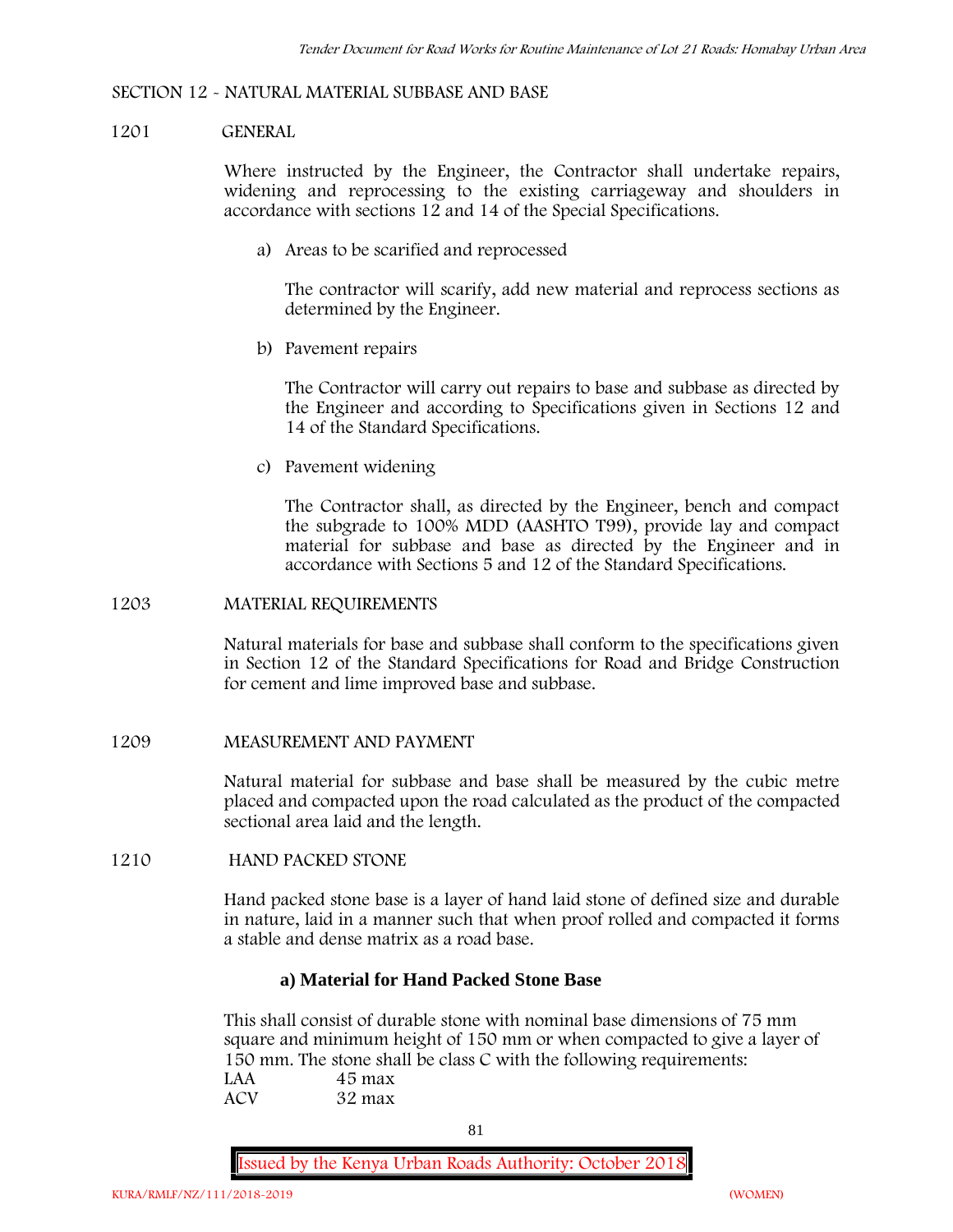| <b>SSS</b> | 12 max  |
|------------|---------|
| FI         | 30 max  |
| CR.        | 60 min. |

It shall be free from foreign matter. The fines passing 0.425 mm sieve shall be **NONPLASTIC**

# **b) Laying**

The stone shall be laid by hand closely together. The stone shall be carefully bedded and tightly wedged with suitable spalls. The base of the stone shall alternate with the apex in all directions or as directed by the Engineer. The layer shall be proof rolled with a loaded scrapper or truck with a minimum axle load of 8 tonnes in the presence of the Engineer who shall approve of its stability before compaction.

# **c) Compaction**

This shall be by a steel wheeled roller of at least five tonnes per metre width of roll. It shall consist of four static runs or until there is no movement under the roller. There shall follow vibratory compaction until an average dry density of 85% minimum of specific gravity of stone has been achieved. No result shall be below 82% of specific gravity. The surface of the compacted layer shall then be levelled by quarry dust (0/6 mm). The dust shall have the following specifications:

| <b>Grading</b>    |            |  |  |  |
|-------------------|------------|--|--|--|
| <b>Sieve Size</b> | % Passing  |  |  |  |
| 10                | 100        |  |  |  |
| 6.3               | $90 - 100$ |  |  |  |
| 4                 | 75-95      |  |  |  |
| $\overline{2}$    | $50 - 70$  |  |  |  |
|                   | $33 - 50$  |  |  |  |
| 0.425             | 20-33      |  |  |  |
| 0.300             | $16 - 28$  |  |  |  |
| 0.150             | $10 - 20$  |  |  |  |
| 0.075             | $6 - 12$   |  |  |  |

The stone shall be class C

The dust shall be free from foreign matter and fines passing 0.425 mm sieve shall be **NON-PLASTIC**. The maximum layer shall be 40 mm or as directed by the Engineer

# **d) Measurement and Payment**

Payment shall be by the cubic metre laid  $(m^3)$ . Measurement of volume shall be determined as the product of length and compacted thickness laid. The rate quoted for this item should include the cost for laying the levelling quarry dust layer, as no extra payment shall be made for this layer.

# **1211 REPROCESSING EXISTING PAVEMENT LAYERS**

**(b) General**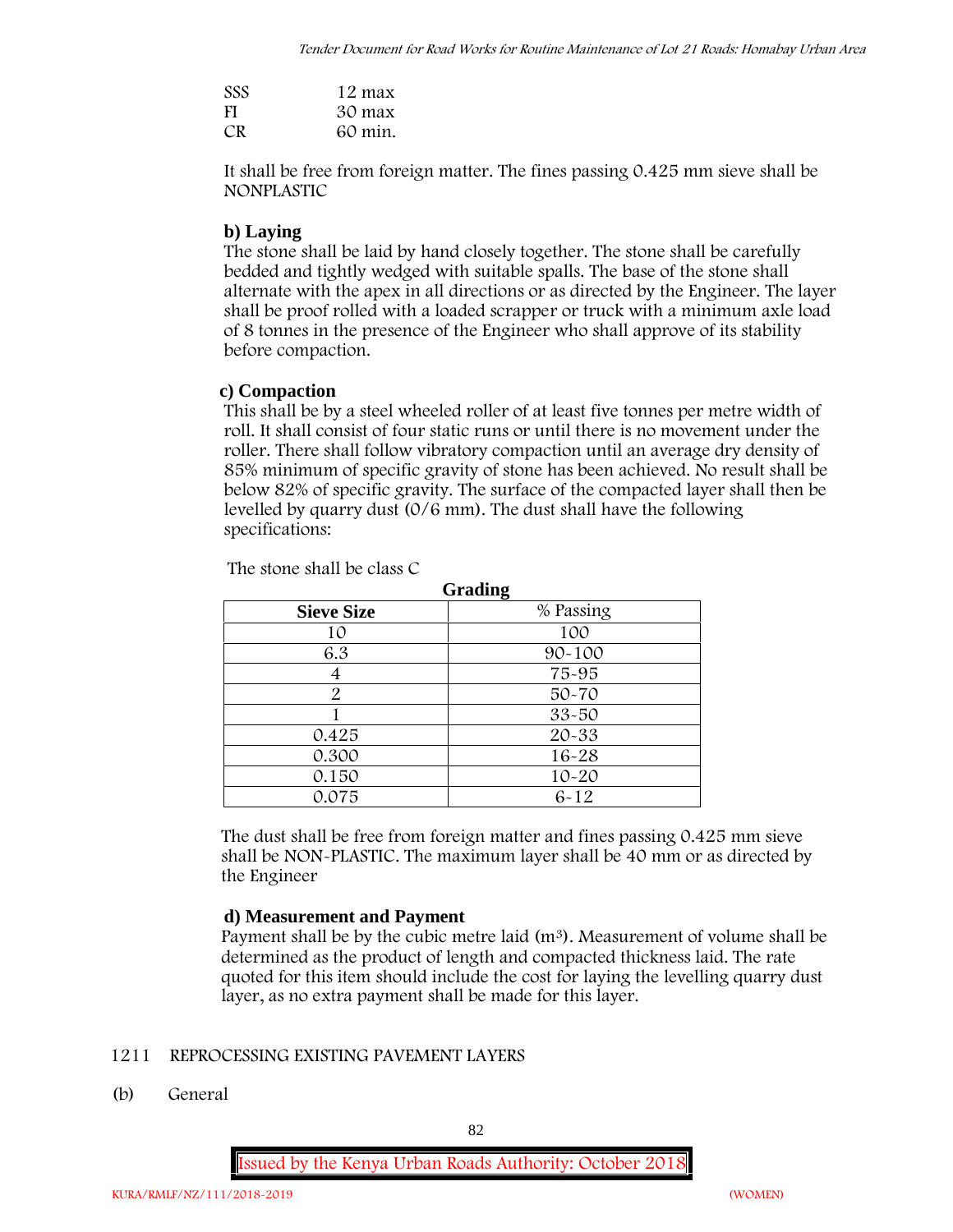The existing surfacing and the base shall be reprocessed with additional material and the composite mixture shall be compacted to form the subbase layer.

Before commencement of the work the Contractor shall propose plants and equipments he proposes to use for this activity.

The Contractor after approval of his proposal shall carry out test section in accordance with Section 3 of the Standard Specifications.

- (c) The existing surfacing and base course shall be broken up to specified depth and reprocessed in place, where required. The underlying layers shall not be damaged, and material from one layer may normally not be mixed with that of another layer. Where unauthorized mixing occurs or where the material is contaminated in any way by the actions of the Contractor, and the contaminated material does not meet the specified requirements of for the particular layer, he shall remove such material and replace it with other approved material, all at his own expense.
- (d) Any mixture composition of the new layer must not contain more than 30% of the bituminous material by volume. The mixture must not contain pieces of bound bituminous material larger than 37.5mm, and any such material shall be removed at the Contractor's cost.
- (e) The requirements for imported material used in the respective pavement layers shall comply with the limitations, norms, sizes and strengths specified in the Standard Specifications clause 1203(b) and (d) and shall be worked as per Section 14 of the Standard Specification.
- (f) Material reworked in-situ or that obtained from existing pavement is not expected to comply with the material requirements but the reworking should achieve the specified requirements.
- (g) Where the thickness of any existing pavement layer requires to be supplemented within reprocessing and the thickness of the additional material after compaction will be less than 100mm, the existing layer shall be scarified to a depth that will give a layer thickness of at least 100mm after compacting the loosened existing and the additional material.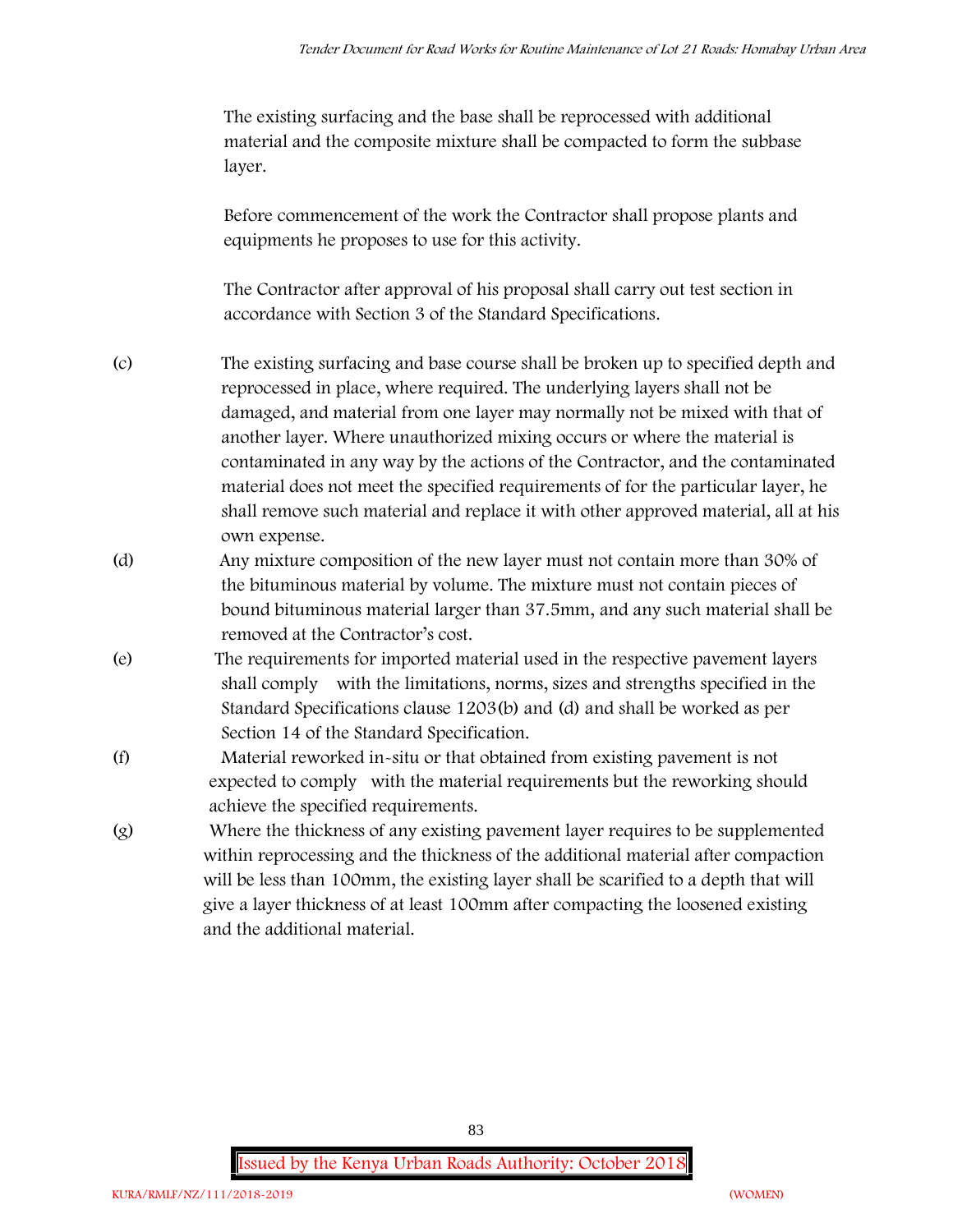**Controlling the Reworked Depth**

The Contractor shall submit a proven method to method to control the depth of excavation, or layer to be reworked, to the Engineer for approval. The Engineer may order a trial section to be reprocessed before any major length of the road is rehabilitated.

**Excavations**

Excavations in the pavement shall be kept dry. In the event of water penetrating the underlying layers, construction of the consecutive layers shall be postponed until the underlying layers are dry enough to accommodate the construction plant without deforming or otherwise showing distress.

Step construction shall be carried out per layer at the joint when excavating, both longitudinally (if appropriate) and perpendicular to the direction of travel. The step width shall be 500mm perpendicular to the direction of travel, and 150mm long longitudinally, unless otherwise instructed by the Engineer.

Special care shall be taken when compacting the new material at the joint, ensuring that the specified density is achieved.

**Measurement and Payment**

(a) Item: In-situ reprocessing of existing pavement layers as subbase compacted to specified density (95% MDD AASHTO T180) and thickness.

Unit: M<sup>3</sup>

The tendered rate shall include full compensation for breaking up the existing pavement layer to specified depth, breaking down and preparing the material and the spreading and mixing in of any additional material

(b)Item: The addition of extra gravel to subbase.

Unit: M<sup>3</sup>

The tendered rate shall include full compensation for procuring and addition of the material to the in-situ scarified layers and the transportation of the material over unlimited free-haul distance. The tendered rates will also include full compensation for prospecting for materials and any payments necessary to acquire the specified quality material.

(c) Excavation of existing bituminous pavement materials including unlimited free-haul.

Unit:  $M^3$ 

The tendered rates shall include full compensation for excavating the existing bituminous material from the pavement layers and for loading, transporting the material for unlimited free-haul, off-loading and disposing of the materials as specified.

(d) Excavation of the existing pavement

Unit: M<sup>3</sup>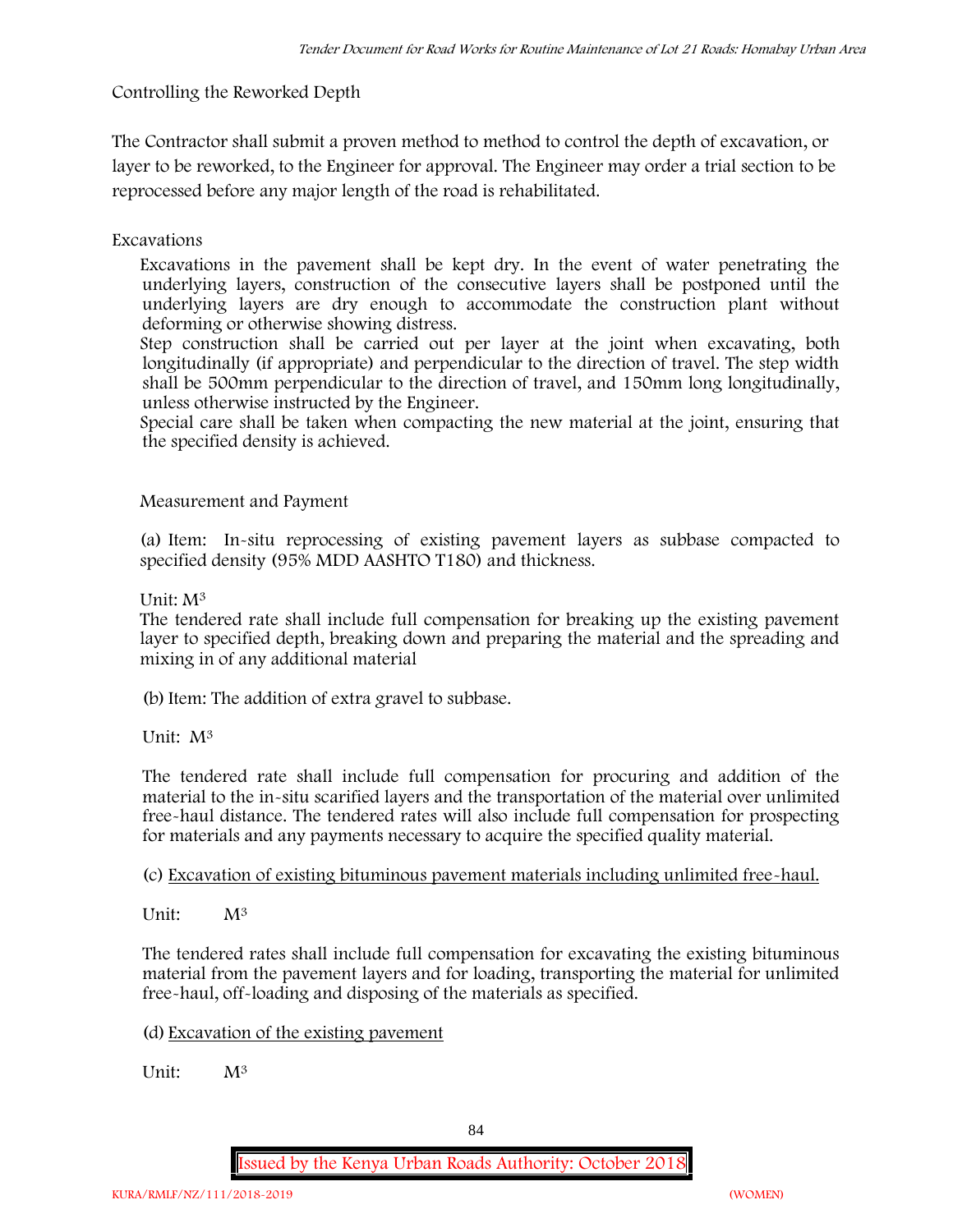The tendered rate shall include full compensation for excavating the existing material from the pavement layers and for loading, transporting the material for unlimited free-haul distance, off-loading and disposing of the material as specified.

Payment will only be made for breaking up and excavating existing pavement layers to the specified depth if the material is to be removed to spoil.

## **SECTION 15 - BITUMINOUS SURFACE TREATMENTS**

### **1501B PREPARATION OF SURFACE**

In addition to requirements of Clause 1503B of the Standard Specifications, the contractor shall prepare and Repair Cracks, Edges, Potholes and Other Failures as follows: **-**

a) **Cracks 3.0mm or less in width**

The entire crack area shall be cleaned by brushing with a wire brush and then blowing with a compressed air jet and the crack sealed with 80/100 cutback bitumen using a pouring pot or pressure lance and hand squeegee. The surface shall then de dusted with sand or crushed dust.

b) **Cracks greater than 3.0mm in width**

Before these cracks are filled a steel wire brush or router shall be used to clean them and then a compressed air jet shall be used to clean and remove any foreign or lose material in the crack until the entire crack area is clean.

When the crack and surrounding area have been thoroughly cleaned, dry sand shall be forced into the crack until it is sealed in the manner specified for cracks less than 3.0mm width.

c) **Potholes, edges and other repair areas**

Where instructed, the Contractor shall prepare areas for the repair of potholes, road edges and other repair areas by excavating off unsuitable or failed material and debris, trimming off excavated edges, cleaning and compacting the resulting surfaces and applying MC 30 or MC 70 cut-back bitumen prime coat at a rate of 0.8-1.2 litres/m2, all as directed by the Engineer. Measurement and payment shall be made under the relevant item of Bill No 15. Where the surface repair on potholes and edges are to be carried out, Asphalt Concrete Type I (0/14gradation) shall be used. Bituminous material for repair of failures and other repair areas shall be paid for under the relevant item of Bill No 16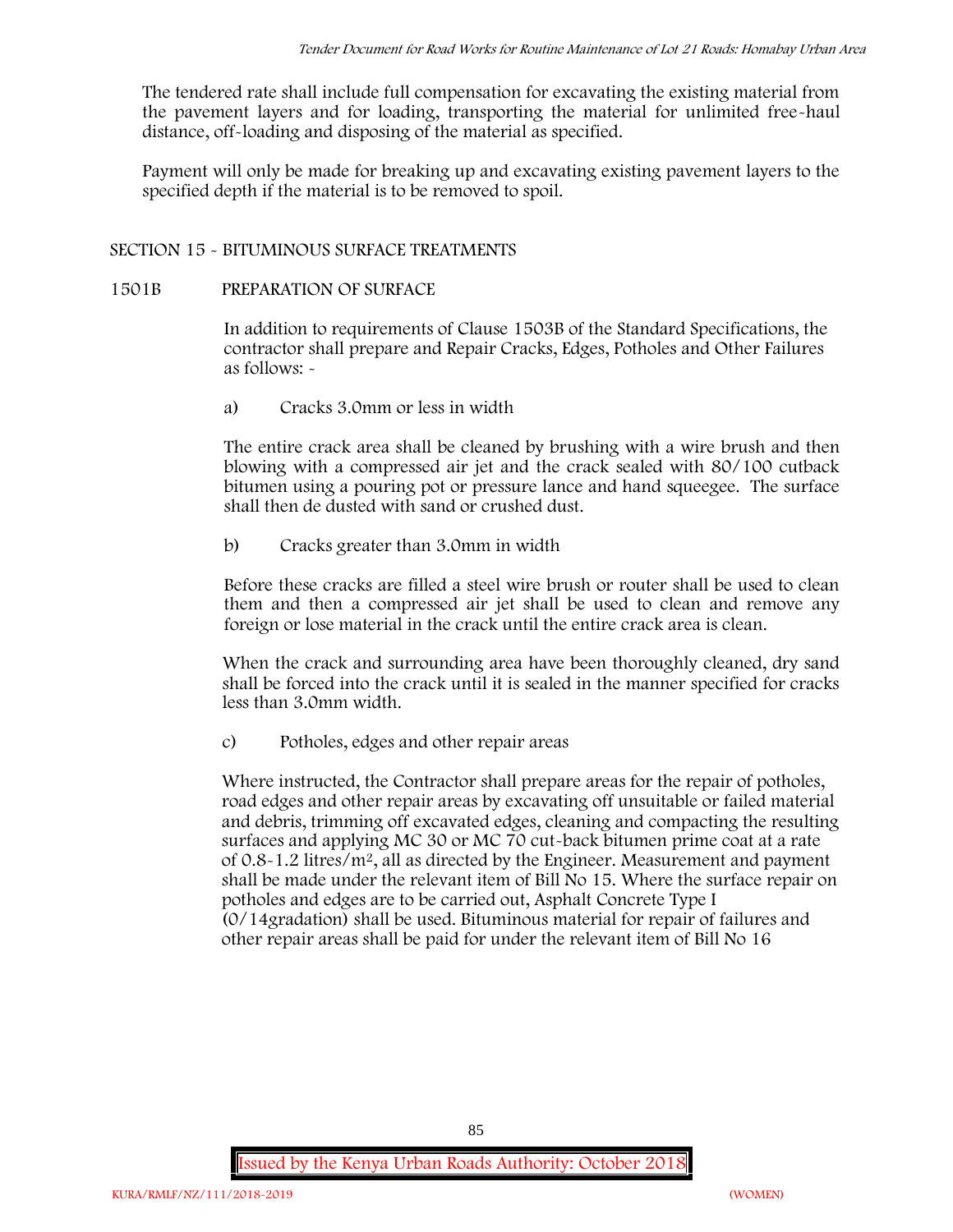#### **PART B - PRIME COAT**

# **1502B MATERIALS FOR PRIME COAT AND TACK COAT.**

For prime coat, the binder shall be a medium-curing cutback MC 70 unless otherwise directed by the Engineer.

The rate of spray of bituminous prime coat refers to the gross volume of the cutback bitumen, that is to say the volume of the bitumen plus dilatants.

Prime coat shall be applied to gravel areas that are to receive bituminous mixes as directed by the Engineer.

The tack coat shall consist of bitumen emulsion KI-60 unless otherwise directed by the Engineer.

The rates of spray of the binder shall be as instructed by the Engineer and shall generally be within the range 0.8-1.2 litres/square metre.

## **1511C MEASUREMENT AND PAYMENT**

(a) Seal coat

Seal coats shall be measured by the litre, for each type of bituminous binder for each seal coat, calculated as the product of the area in square metres sprayed and the rate of application in litres/square metres, corrected to 15.6  $\circ$  C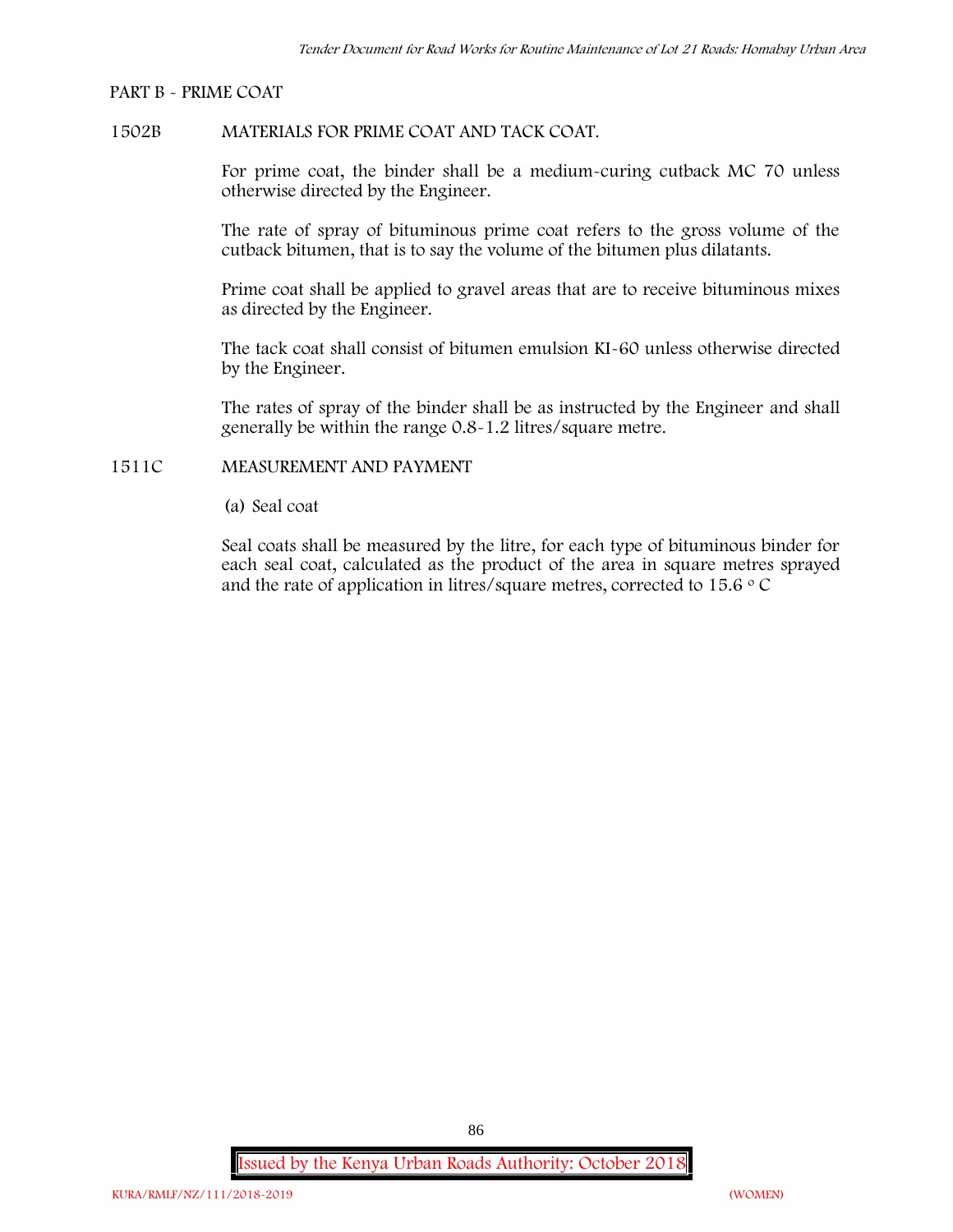**SECTION 16 - BITUMINOUS MIX BASES, BINDER COURSES AND WEARING COURSES**

This section covers different types of bituminous mixes for base and surface (wearing and binder courses) and is divided into the following parts: -

Part A General

Part B Asphalt Concrete for carriageway

# **PART A –GENERAL**

## **1601A SCOPE OF PART A**

Part A comprises all the general requirements for bituminous mixes, which apply to Part B as well.

# **1602A REQUIREMENTS FROM OTHER SECTIONS**

The following sections of this Specification apply to Part B of this section and shall be read in conjunction therewith: -

| Section 2  | Materials and Testing of Materials                 |
|------------|----------------------------------------------------|
| Section 3  | Setting Out and Tolerances                         |
| Section 6  | Quarries, Borrow Pits, Stockpile and Spoil Areas   |
| Section 15 | Bituminous Surface Treatments and Surface Dressing |

**1603A CONSTRUCTION PLANT**

(a) **General**

The Contractor shall submit to the Engineer in accordance with Section 1 of its Specification, full details of the construction plant he proposes to use and the procedures he proposes to adopt for carrying out the permanent Works.

The Engineer shall have access at all times to construction plant for the purposes of inspection. The Contractor shall carry out regular calibration checks in the presence of the Engineer and shall correct forthwith any faults that are found.

All construction plant used in the mixing, laying and compacting of bituminous mixes shall be of adequate rated capacity, in good working condition, and shall be acceptable to the Engineer. Obsolete or worn-out plant will not be allowed on the work.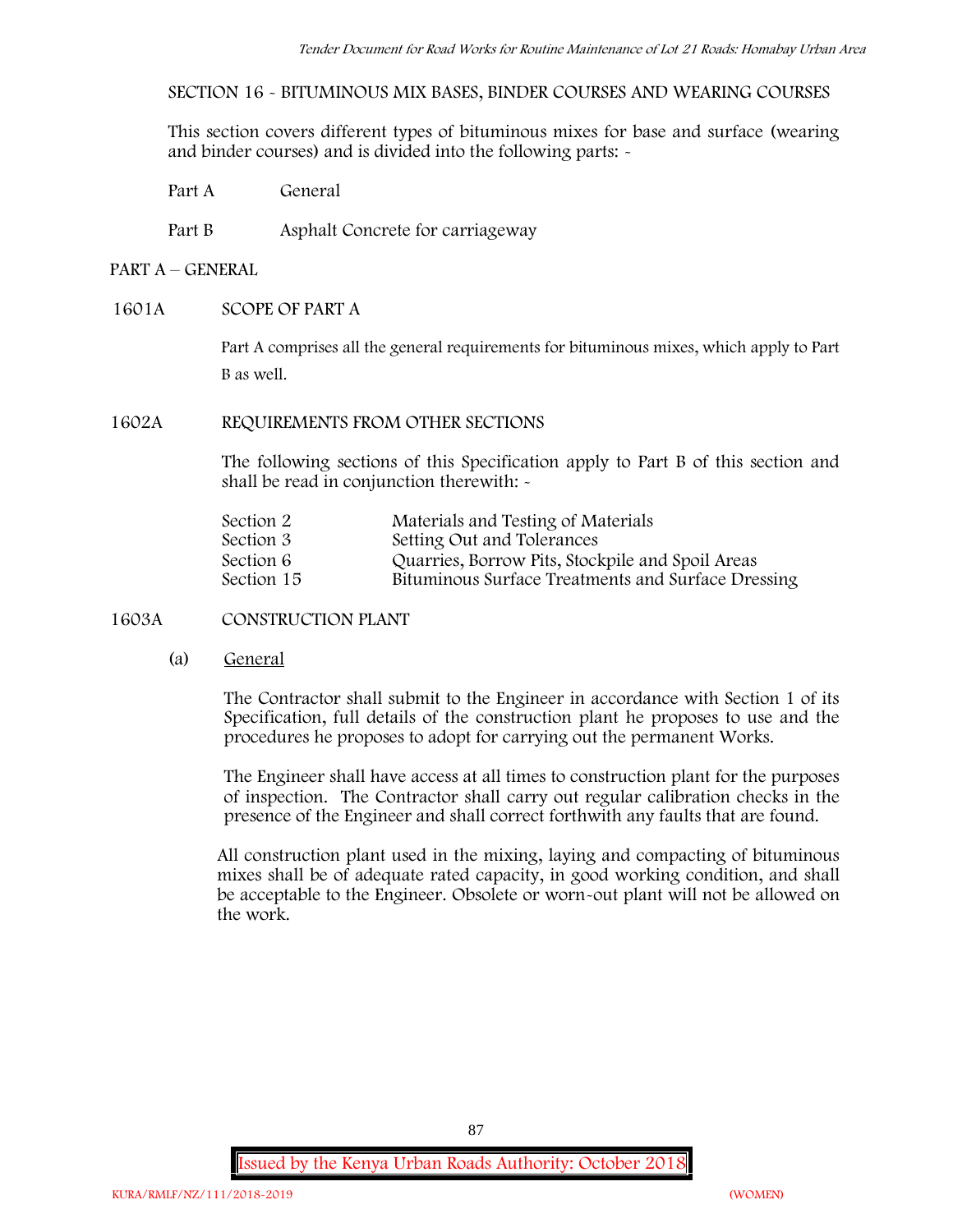# (b) **Mixing Plant**

Bituminous materials shall be mixed in a plant complying with ASTM Designation D995 and shall be located on the Site unless otherwise agreed by the Engineer. It shall be equipped with at least three bins for the storage of heated aggregates and a separate bin for filler. All bins shall be covered to prevent the ingress of moisture.

The plant may be either the batch-mix type or the continuous-mix type and shall be capable of regulating the composition of the mixture to within the tolerances specified in Clause 1614A of this Specification.

The bitumen tank shall be capable of maintaining its contents at the specified temperature within a tolerance of  $5^{\circ}$ C and a fixed thermometer easily read from outside the tank. Any bitumen that has been heated above 180°C or has suffered carbonisation from prolonged heating shall be removed from the plant and disposed of.

# (c) **Laying Plant**

Bituminous materials shall be laid by a self-propelled spreader finisher equipped with a hopper, delivery augers and a heated adjustable vibrating screed. It shall be capable of laying bituminous materials with no segregation, dragging, burning or other defects and within the specified level and surface regularity tolerance. Delivery augers shall terminate not more than 200mm from the edge plates.

## (d) **Compaction Plant**

The Contractor shall provide sufficient rollers of adequate size and weight to achieve the specified compaction. Prior to commencing the laying of bituminous mixes in the permanent Works the Contractor shall carry out site trials in accordance with Section 2 of this Specification to demonstrate the adequacy of his plant and to determine the optimum method of use and sequence of operation of the rollers.

It is important to achieve as high a density as possible at the time of construction and it is expected that vibrating rollers will be required to produce the best results. However, it is essential that thorough pre-construction trials are carried out to ensure that:-

- (a) The roller is set up to have the optimum amplitude and frequency of vibration for the particular material being laid
- (b) That the roller does not cause breakdown of the aggregate particles.
- (c) That the optimum compaction temperatures are established which allow compaction without causing ripple effects or other distortions of the surfacing.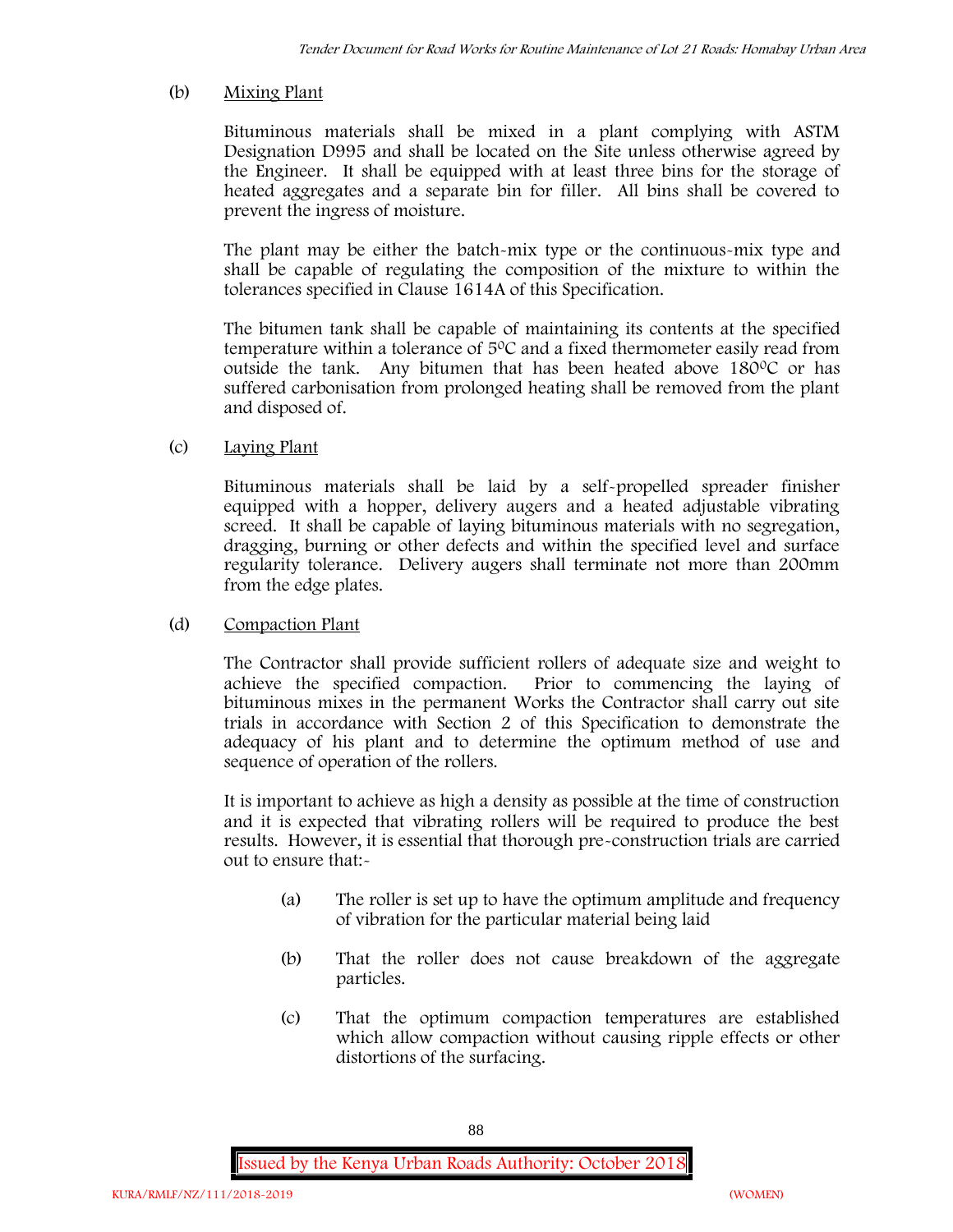### **1604A PREPARATION OF SURFACE**

Immediately before placing the bituminous mix in the pavement, the existing surface shall be cleaned of all material and foreign matter with mechanical brooms or by other approved methods. The debris shall be deposited well clear of the surface to be covered.

Any defect of the surface shall be made good and no bituminous mix shall be laid until the Engineer has approved the surface.

A tack coat shall be applied in accordance with Section 15 of this Specification. If the Engineer considers a tack coat is required prior to laying the bituminous mix or between layers of the bituminous mix, due solely to the

Contractor's method of working, then such tack coat shall be at the Contractor's expense.

## **1605A DESIGN AND WORKING MIXES**

At least two months prior to commencing work using a bituminous mix, the Contractor shall, having demonstrated that he can produce aggregates meeting the grading requirements of the Specification, submit samples of each constituent of the mix to the Engineer. The Engineer will then carry out laboratory tests in order to decide upon the proportion of each constituent of the initial design mix or mixes to be used for site trials to be carried out in accordance with Clause 1606A of this Specification.

Should the Engineer conclude from the site trials that the mix proportion or aggregate grading are to be changed, the Contractor shall submit further samples of the constituents and carry out further site trials all as directed by the Engineer.

The Engineer may instruct the alteration of the composition of the -75 micron fraction of the aggregates by the addition or substitution of mineral filler. The Engineer may also instruct the alteration of all or part of the -6.3mm fraction of the aggregates by the addition or substitution of natural sand.

The Contractor shall make the necessary adjustments to his plant to enable the revised mix to be produced.

Following laboratory and site trials the Engineer will determine the proportions of the working mix and the Contractor shall maintain this composition within the tolerances given in Clause 1614A.

Should any changes occur in the nature or source of the constituent materials, the Contractor shall advise the Engineer accordingly. The procedure set out above shall be followed in establishing the new mix design.

## **1606A SITE TRIALS**

Full scale laying and compaction site trials shall be carried out by the Contractor on all asphalt pavement materials proposed for the Works using the construction plant and methods proposed by the Contractor for constructing the Works. The trials shall be carried out with the agreement, and in the presence of the Engineer, at a location approved by the Engineer.

89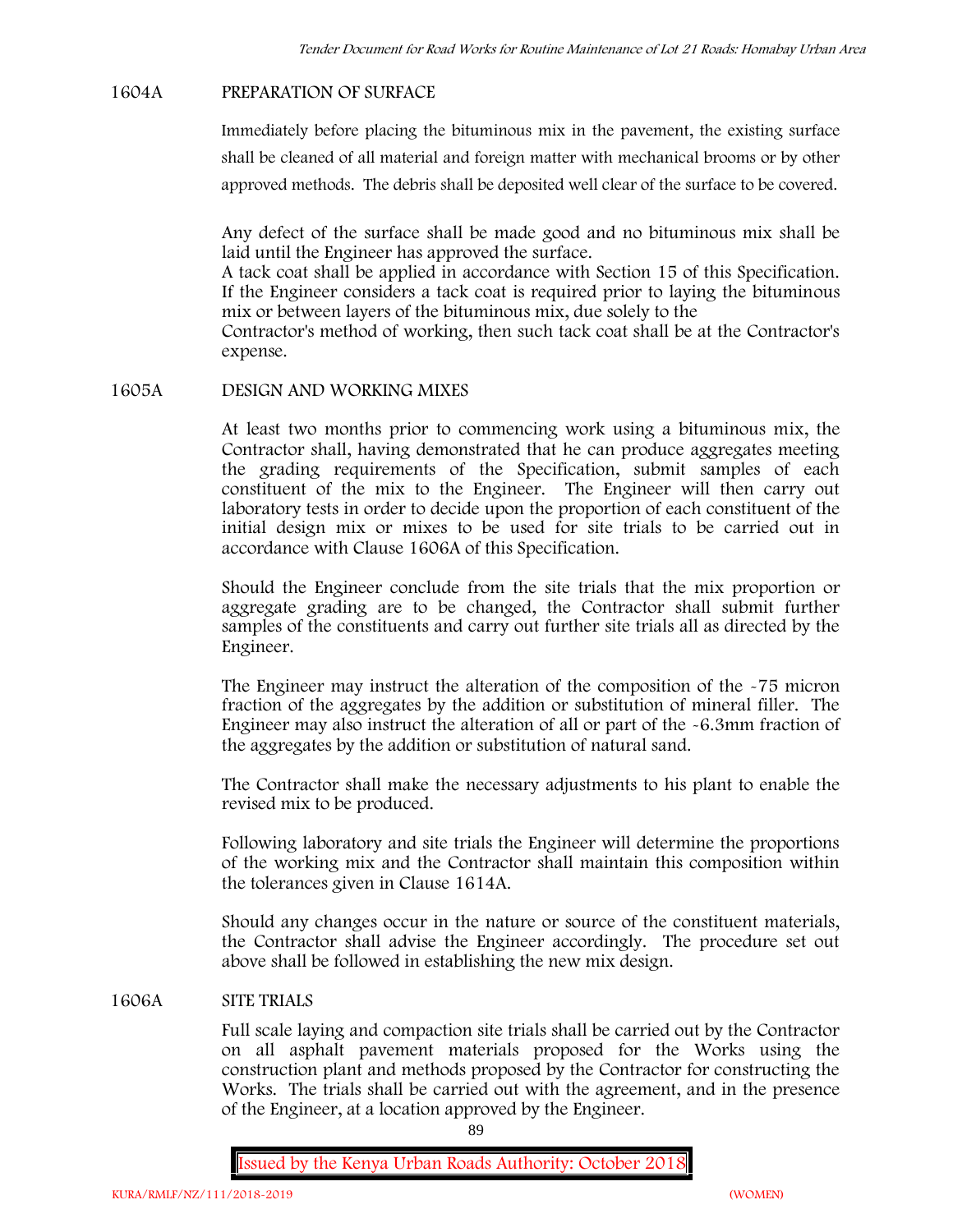The trials shall be carried out to: -

- a) Test materials, designed in the laboratory, so that a workable mix that satisfies the specification requirements can be selected.
- b) To enable the Contractor to demonstrate the suitability of his mixing and compaction equipment to provide and compact the material to the specified density and to confirm that the other specified requirements of the completed asphalt pavement layer can be achieved.

Each trial area shall be at least 100 metres long and to the full construction width and depth for the material. It may form part of the Works provided it complies with this Specification. Any areas that do not comply with this Specification shall be removed.

The Contractor shall allow in his programme for conducting site trials and for carrying out the appropriate tests on them. The trial on any pavement layer shall be undertaken at least 21 days ahead of the Contractor proposing to commence full-scale work on that layer.

The Contractor shall compact each section of trial over the range of compactive effort the Contractor is proposing and the following data shall be recorded for each level of compactive effort at each site trial:  $\sim$ 

- i. The composition and grading of the material including the bitumen content and type and grade of bitumen used.
- ii. The moisture content of aggregate in the asphalt plant hot bins.
- iii. The temperature of the bitumen and aggregate immediately prior to entering the mixer, the temperature of the mix on discharge from the mixer and the temperature of the mix on commencement of laying, on commencement of compaction and on completion of compaction. The temperature of the mixture is to be measured in accordance with BS 598, Part 3, Appendix A.
- iv. The type, size, mass, width of roll, number of wheels, wheel load, tyre pressures, frequency of vibration and the number of passes of the compaction equipment, as appropriate for the type of roller.
- v. The target voids and other target properties of the mix together with the results of the laboratory tests on the mix.
- vi. The density and voids achieved.
- vii. The compacted thickness of the layer.
- viii. Any other relevant information as directed by the Engineer.

At least eight sets of tests shall be made by the Contractor and the Engineer on each 100 metres of trial for each level of compactive effort and provided all eight sets of results over

the range of compactive effort proposed by the Contractor meet the specified requirements for the material then the site trial shall be deemed successful. The above data recorded in the trial shall become the agreed basis on which the particular material shall be provided and processed to achieve the specified requirements.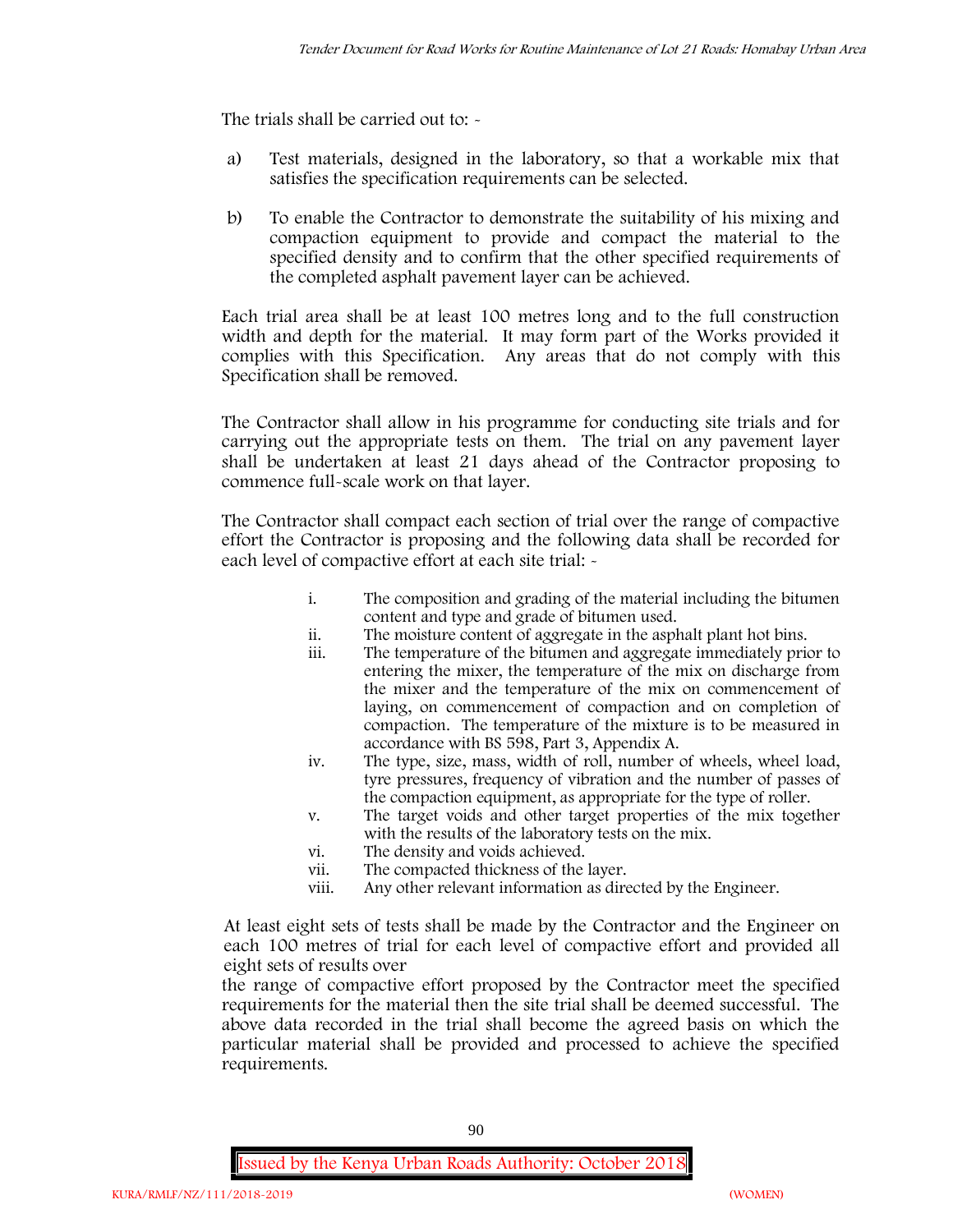### **1607A MIXING OF AGGREGATES AND BITUMEN**

The bitumen shall be heated so that it can be distributed uniformly and care shall be taken not to overheat it. The temperature shall never exceed  $170^{\circ}$ C for 80/100-penetration grade bitumen.

The aggregates shall be dried and heated so that they are mixed at the following temperatures: -

125-1650C when 80/100 bitumen is used

The dried aggregates shall be combined in the mixer in the amount of each fraction instructed by the Engineer and the bitumen shall then be introduced into the mixer in the amount specified. The materials shall then be mixed until a complete and uniform coating of the aggregate is obtained.

The mixing time shall be the shortest required to obtain a uniform mix and thorough coating. The wet mixing time shall be determined by the Contractor and agreed by the Engineer for each plant and for each type of aggregate used. It shall normally not exceed 60 seconds.

**1608A TRANSPORTING THE MIXTURE**

The bituminous mix shall be kept free of contamination and segregation during transportation. Each load shall be covered with canvas or similar covering to protect it from the weather and dust.

**1609A LAYING THE MIXTURE**

Immediately after the surface has been prepared and approved, the mixture shall be spread to line and level by the laying plant without segregation and dragging.

The mixture shall be placed in widths of one traffic lane at a time, unless otherwise agreed by the Engineer. The compacted thickness of any layer shall be at least 2.5 times the maximum size of the aggregate for wearing course and at least 2 times for binder course. The minimum thickness shall be 25mm.

Only on areas where irregularities or unavoidable obstacles make the use of mechanical laying impracticable, may the mixture be spread and compacted by hand.

# **1610A COMPACTION**

Immediately after the bituminous mixture has been spread, it shall be thoroughly and uniformly compacted by rolling.

The layer shall be rolled when the mixture is in such a condition that rolling does not cause undue displacement or shoving.

The number, weight and type of rollers furnished shall be sufficient to obtain the required compaction while the mixture is in a workable condition. The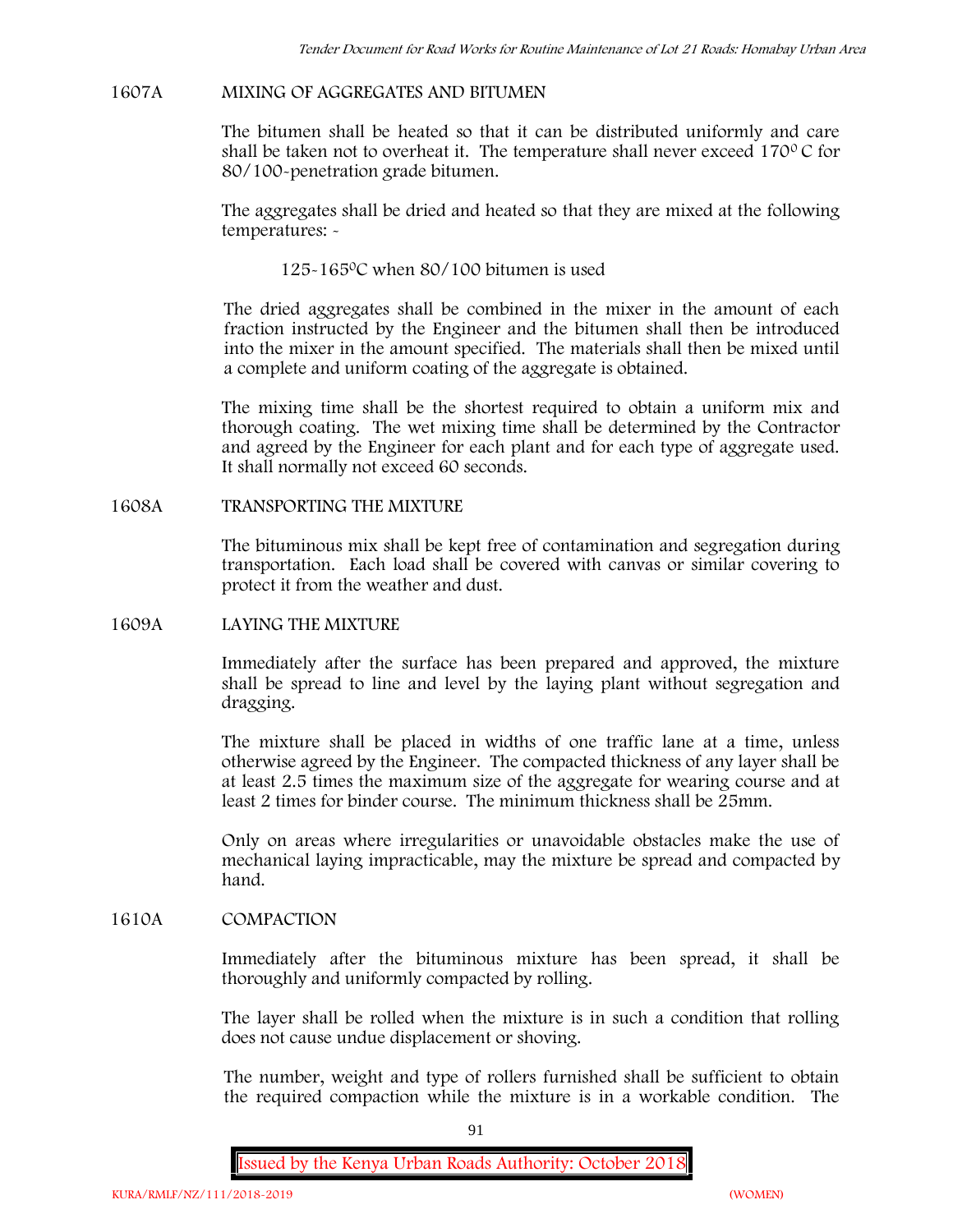sequence of rolling operations shall be as agreed with the Engineer and proved during site trials. Initial rolling

with steel tandem or three-wheeled roller shall follow the laying plant as closely as possible. The rollers shall be operated with the drive roll nearest the laying plant, at a slow and uniform speed (not exceeding 5 Km/Hr).

Rolling shall normally commence from the outer edge and proceed longitudinally parallel to the centreline, each trip overlapping one half of the roller width. On super elevated curves, rolling shall begin at the low side and progress to the high side. Where laying is carried out in lanes care must be taken to prevent water entrapment.

Intermediate rolling with a pneumatic-tyred or vibratory roller shall follow immediately. Final rolling with a steel-wheeled roller shall be used to eliminate marks from previous rolling.

To prevent adhesion of the mixture to the rollers, the wheels shall be kept lightly moistened with water.

In areas too small for the roller, a vibrating plate compactor or a hand tamper shall be used to achieve the specified compaction.

# **1611A FINISHING, JOINTS AND EDGES**

Any mixture that becomes loose and broken, mixed with dirt or foreign matter or is in any way defective, shall be removed and replaced with fresh hot mixture, which shall be compacted to conform to the surrounding area.

Spreading of the mixture shall be as continuous as possible. Transverse joints shall be formed by cutting neatly in a straight line across the previous run to expose the full depth of the course. The vertical face so formed shall be painted lightly with hot 80/100 penetration grade bitumen just before the additional mixture is placed against it.

Longitudinal joints shall be rolled directly behind the paving operation. The first lane shall be placed true to line and level and have an approximately vertical face. The mixture placed in the abutting lane shall then be tightly crowded against the face of the previously placed lane. The paver shall be positioned to spread material overlapping the joint face by 20-30mm. Before rolling, the excess mixture shall be raked off and discarded.

When the abutting lane is not placed in the same day, or the joint is destroyed by traffic, the edge of the lane shall be cut back as necessary, trimmed to line and painted lightly with hot 80/100 penetration grade bitumen just before the abutting lane is placed.

Any fresh mixture spread accidentally on the existing work at a joint shall be carefully removed by brooming it back on to uncompacted work, so as to avoid formation of irregularities at the joint. The finish at joints shall comply with the surface requirements and shall present the same uniformity of finish, texture and density as other sections of the work.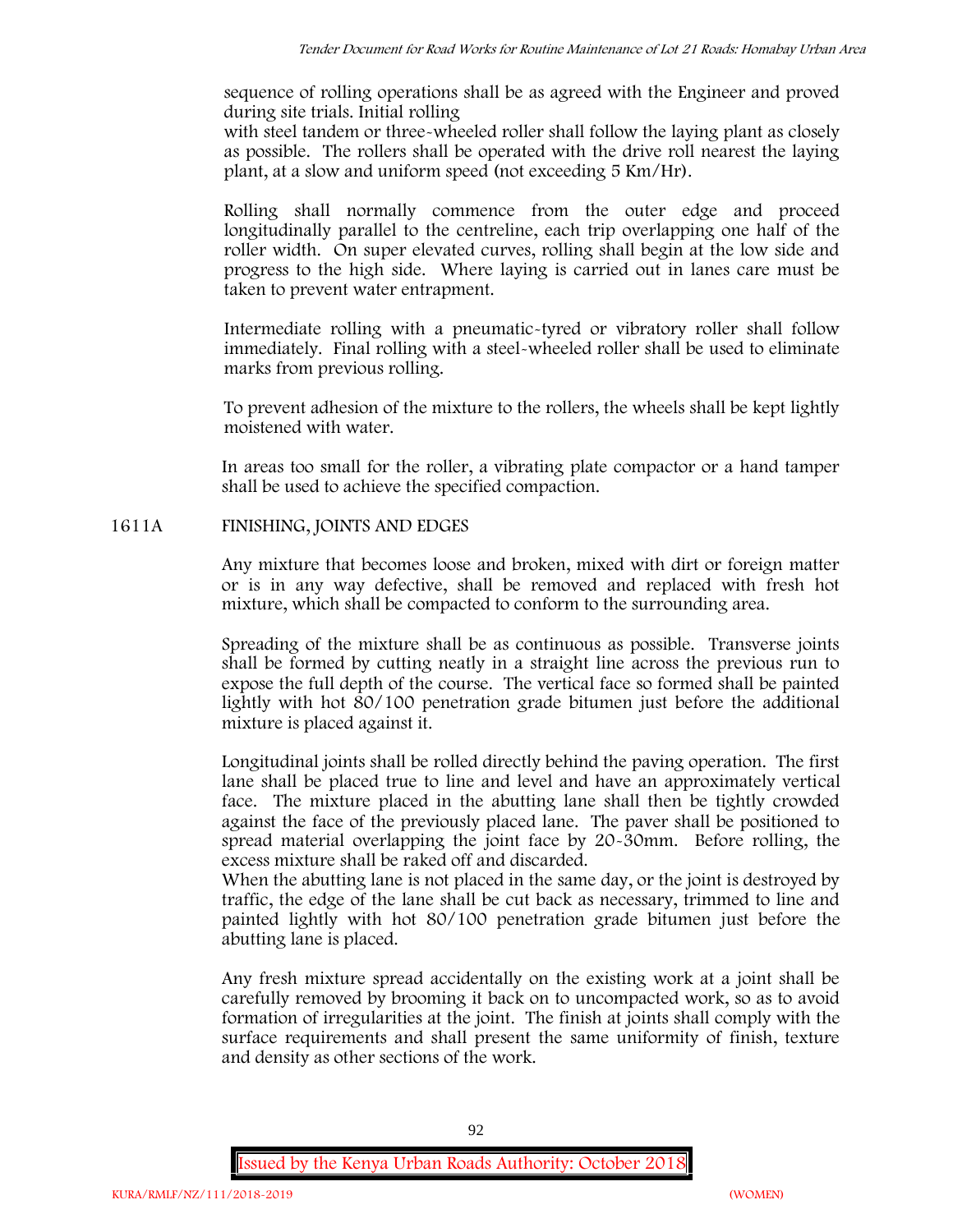The edges of the course shall be rolled concurrently with or immediately after the longitudinal joint. In rolling the edges, roller wheels shall extend 50 to 100mm beyond the edge.

# **1612A SAMPLING AND TESTING OF BITUMINOUS MIXTURES**

The sampling of bituminous mixtures shall be carried out in accordance with AASHTO T168 (ASTM Designation D979).

# **1613A QUALITY CONTROL TESTING**

During mixing and laying of bituminous mixtures, control tests on the constituents and on the mixed material shall be carried out in accordance with Clause 1612A and Section 2 of this Specification.

If the results of any tests show that any of the constituent materials fail to comply with this Specification, the Contractor shall carry out whatever changes may be necessary to the materials or the source of supply to ensure compliance.

If the results of more than one test in ten on the mixed material show that the material fails to comply with this Specification, laying shall forthwith cease until the reason for the failure has been found and corrected. The Contractor shall remove any faulty material laid and replace it with material complying with this Specification all at his own expense.

## **1614A TOLERANCES**

Surfacing courses and base shall be constructed within the geometric tolerances specified in Section 3 of this Specification.

The Contractor shall maintain the composition of the mixture as determined from the laboratory and site trials within the following tolerances, per single test: -

| Bitumen Content         | 0.3% (by total weight of total mix)                               |
|-------------------------|-------------------------------------------------------------------|
| Passing 10mm sieve      | 6% (by total weight of dry aggregate                              |
| and larger sieves       | including mineral filler)                                         |
| Passing sieves between  | 4% (by total weight of dry aggregate                              |
| 10mm and 1.0mm sieves   | including mineral filler)                                         |
| Passing sieves between  | 3% (by total weight of dry aggregate                              |
| 1.0mm and 0.075mm sieve | including mineral filler)                                         |
| Passing 0.075mm sieve   | 2% (by total weight of dry aggregate<br>including mineral filler) |

The average amount of bitumen in any length of any layer, calculated as the product of the bitumen contents obtained from single tests and the weight of mixture represented by each test, shall not be less than the amount ordered.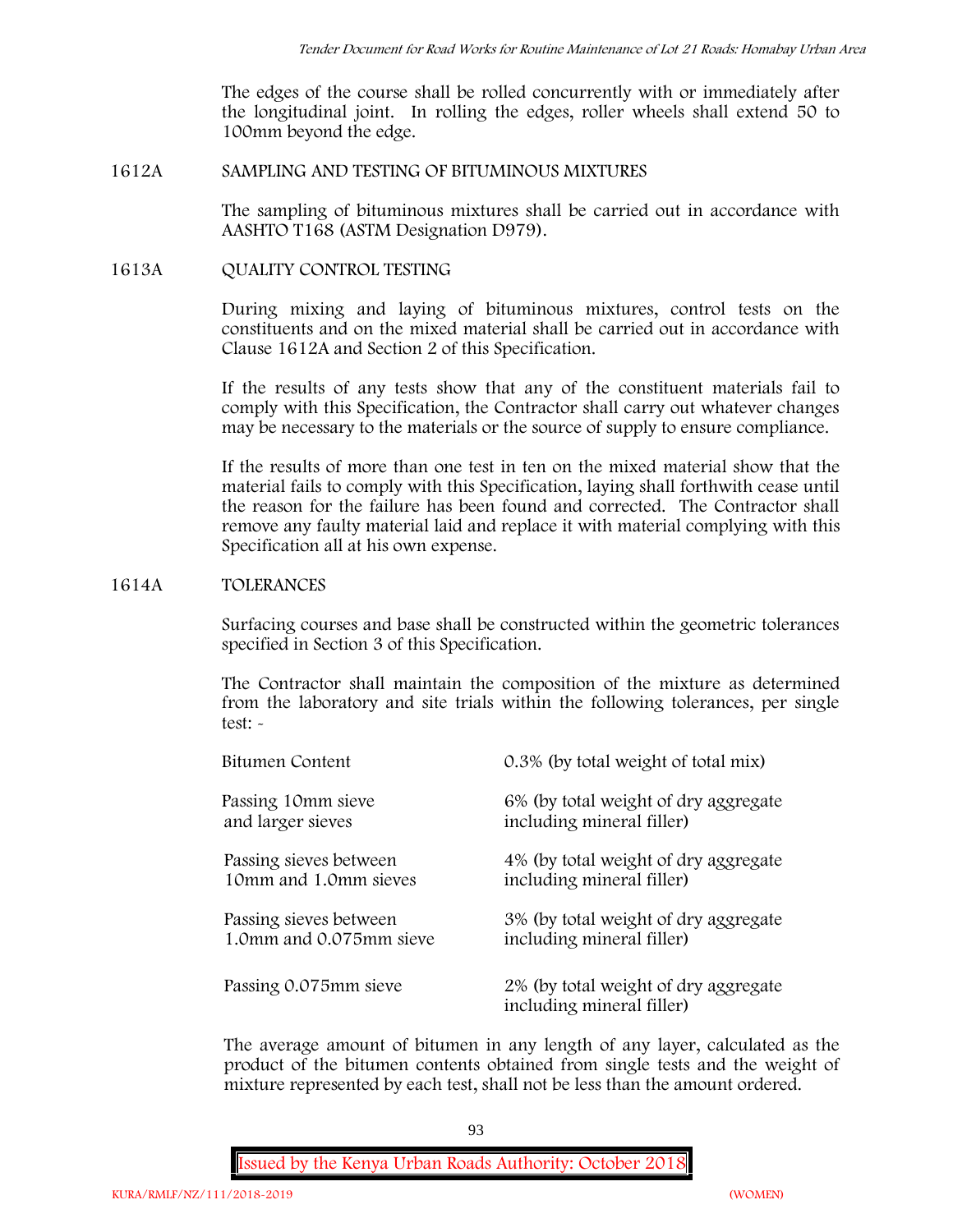The average amount of bitumen for each day's production calculated from the checked weights of mixes shall not be less than the amount ordered. The average amount of bitumen in any length of any layer, calculated as the product of the bitumen contents obtained from single tests and the weight of mixture represented by each test, shall not be less than the amount ordered.

The average amount of bitumen for each day's production calculated from the checked weights of mixes shall not be less than the amount ordered.

The final average overall width of the upper surface of a bituminous mix layer measured at six equidistant points over a length of 100m shall be at least equal to the width specified. At no point shall the distance between the centreline of the road and the edge of the upper surface of a bituminous mix layer be narrower than that specified by more than 13mm.

## **1615A MEASUREMENT AND PAYMENT**

No separate measurement and payment shall be made for complying with the requirements of Clauses 1601A to 1614A inclusive and the Contractor shall be deemed to have allowed in his rates in Parts B and C of Section 16 of this Specification for the costs of complying with the requirements of Part A of Section 16 of this Specification

**Issued by the Kenya Urban Roads Authority: October 2018**

94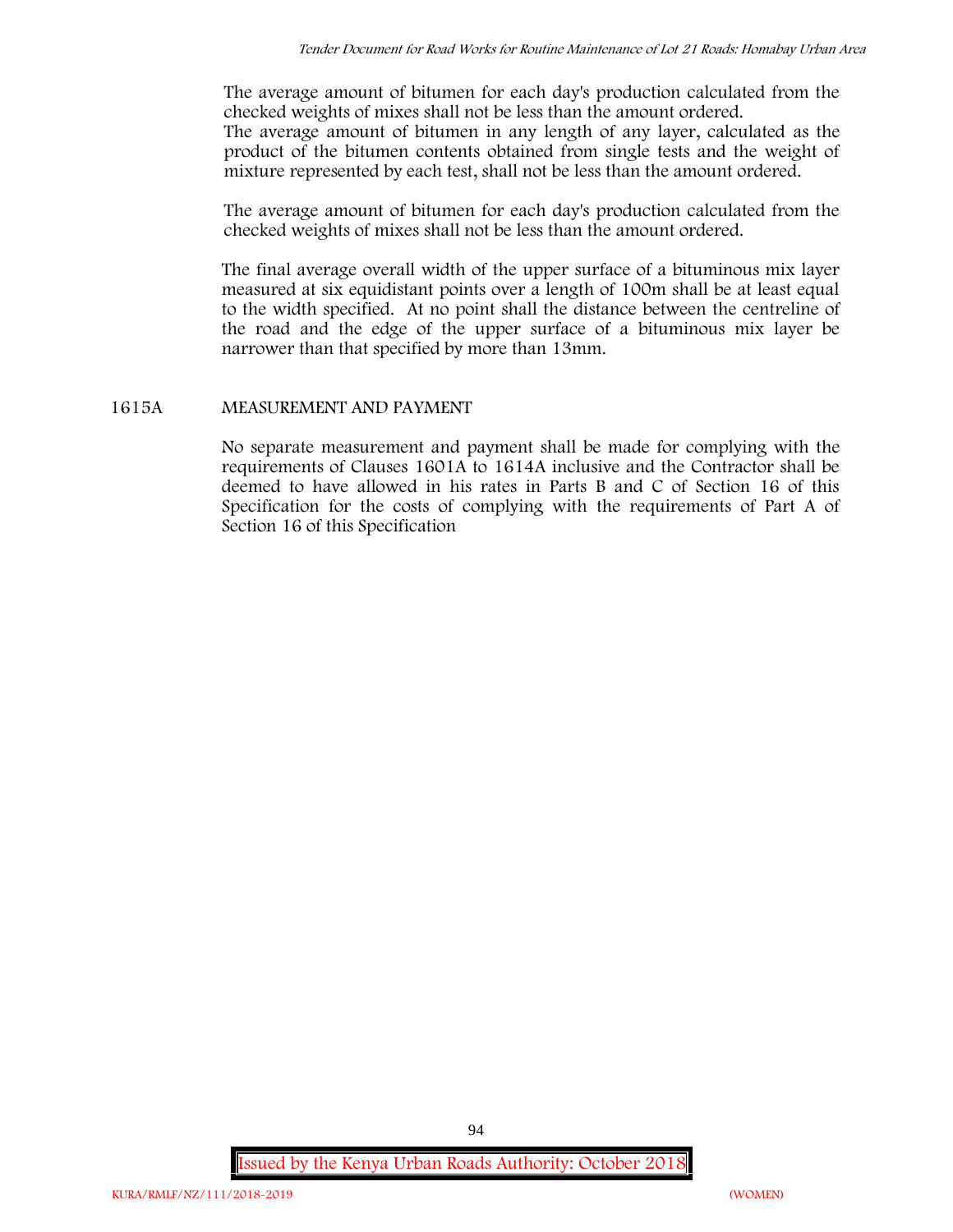## **PART B - ASPHALT CONCRETE FOR SURFACING**

### **1601B DEFINITION**

Asphalt concrete means a thoroughly controlled, hot-mixed, hot-laid, plant mixture of well-graded dried aggregate and penetration grade bitumen, which, when compacted forms a dense material.

A distinction is drawn between asphalt concrete Type I (High Stability) and asphalt concrete Type II (Flexible). The asphalt concrete type to be used will be Type I.

### **1602B MATERIALS FOR ASPHALT CONCRETE TYPE 1**

a) **Type of bituminous material**

The type of material to be used on severe sites will be of the continuously graded type similar to Asphaltic Concrete or Close Graded Macadam. It is essential that these materials are sealed with a single or double surface dressing or a Cape seal.

b) **Penetration Grade Bitumen**

Bitumen shall be 80/100 penetration grade since material is being laid at an altitude of more than 2,500m.

c) **Aggregate**

Coarse aggregate (retained on a 6.3mm sieve) shall consist of crushed stone free from clay, silt, organic matter and other deleterious substances. The aggregate class will be specified in the Special Specification and it shall comply with the requirements given in Table 16B-1(b). The grading for 0/20 mm for carriageway and 0/14mm for shoulders for binder course is as specified below:

| <b>Sieve size</b> | 0/20       | 0/14       |
|-------------------|------------|------------|
| 28                | 100        |            |
| 20                | $90 - 100$ | 100        |
| 14                | 75-95      | $90 - 100$ |
| 10                | 60-82      | 70-90      |
| 6.3               | $47 - 68$  | $52 - 75$  |
| 4                 | $37 - 57$  | $40 - 60$  |
| $\overline{2}$    | 25-43      | $30 - 45$  |
|                   | 18-32      | $20 - 35$  |
| 0.425             | $11 - 22$  | $12 - 24$  |
| 0.300             | $9 - 17$   | $10 - 20$  |
| 0.150             | $5 - 12$   | $6 - 14$   |
| 0.075             | $3 - 7$    | $4 - 8$    |

**TABLE 16B-1(b) - REQUIREMENTS FOR COARSE AGGREGATE**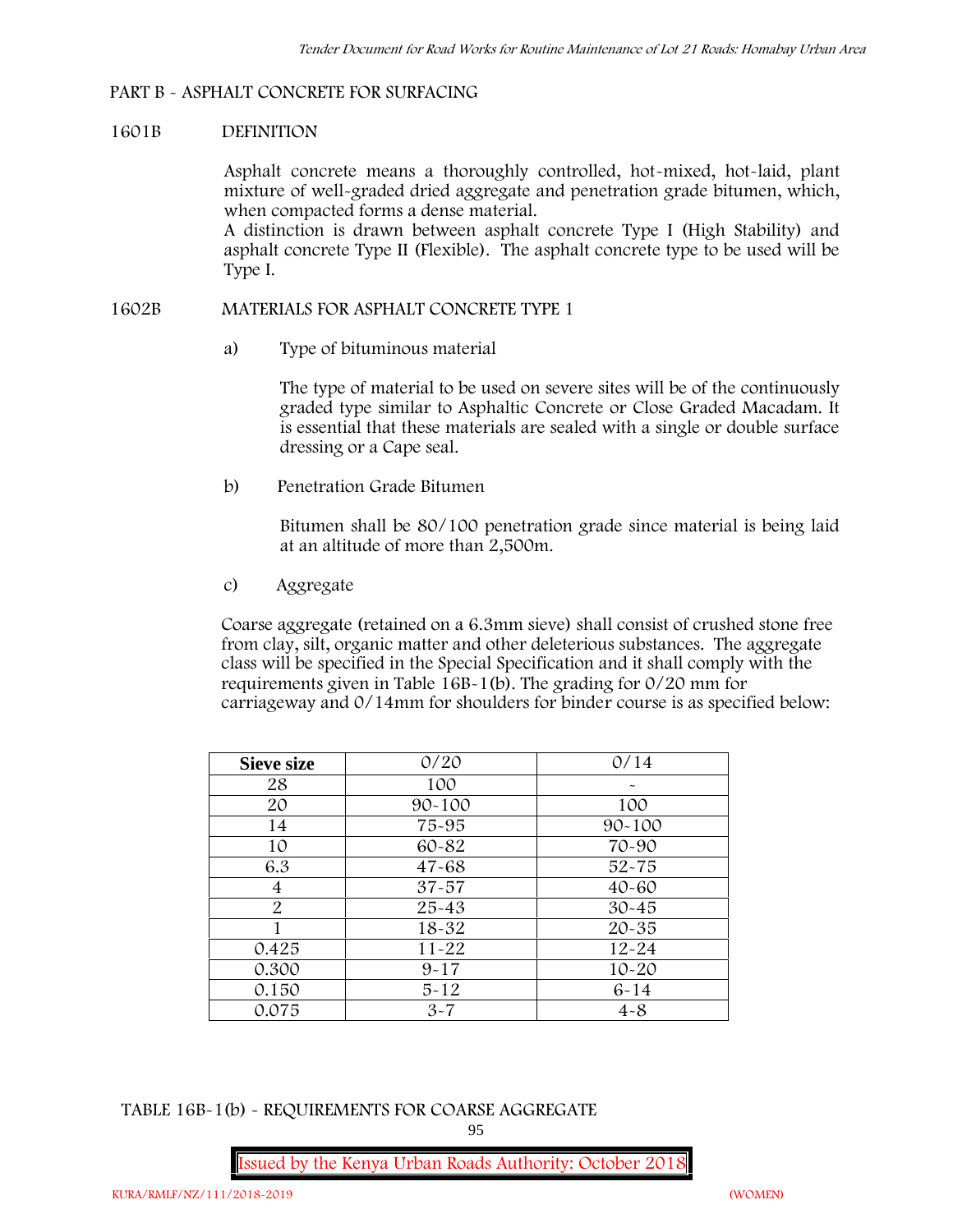| Coarse Aggregate<br>(Retained on a 6.3mm Sieve) |                      |
|-------------------------------------------------|----------------------|
| Test                                            | Maximum Value        |
| LAA<br><b>ACV</b><br>SSS<br>FI                  | 30<br>25<br>12<br>25 |

Fine aggregate (passing a 6.3mm sieve) shall be free from clay, silt, organic and other deleterious matter and shall be non-plastic. Unless otherwise specified in the Special Specification it shall consist of entirely crushed rock produced from stone having a Los Angeles Abrasion of not more than 40. The Sand Equivalent of the fine aggregate shall not be less than 40 and the SSS not more than 12.

**b) Mineral Filler**

Mineral Filler shall consist of ordinary Portland Cement

# **1603B GRADING REQUIREMENTS**

The grading of the mixture of coarse and fine aggregate shall be within and approximately parallel to the grading envelopes given in Table 16B-1(b), for 0/14mm as specified for binder course, as described below.

# **GRADING REQUIREMENTS**

To arrive at a suitable design it is necessary to investigate a number of gradings so that a workable mix, which also retains a minimum of 3 % voids at refusal density, is identified.

The largest particle size used should not be more than 25mm so that the requirements of the Marshall test method can be complied with.

Although the complete range of nominal maximum particle sizes is shown in the Tables, the total thickness of material laid should not be more than 75mm.

## **1604B REQUIREMENTS FOR ASPHALT CONCRETE TYPE 1**

The mixture shall comply with the requirements given in Table 16B-2 as specified in the Specification. In addition, minimum Marshall Stability for 2 x 75 blows shall be 9 kN and maximum 18 kN and at compaction to refusal shall have 3% VIM.

The proportion, by weight of total mixture, of bitumen shall be  $5.0 - 6.5\%$  for  $0/14$  mm and  $4.5 - 6.5$  % for  $0/20$ mm. This shall be termed the nominal binder content. The binder content of the working mix will be instructed by the Engineer following laboratory and site trials.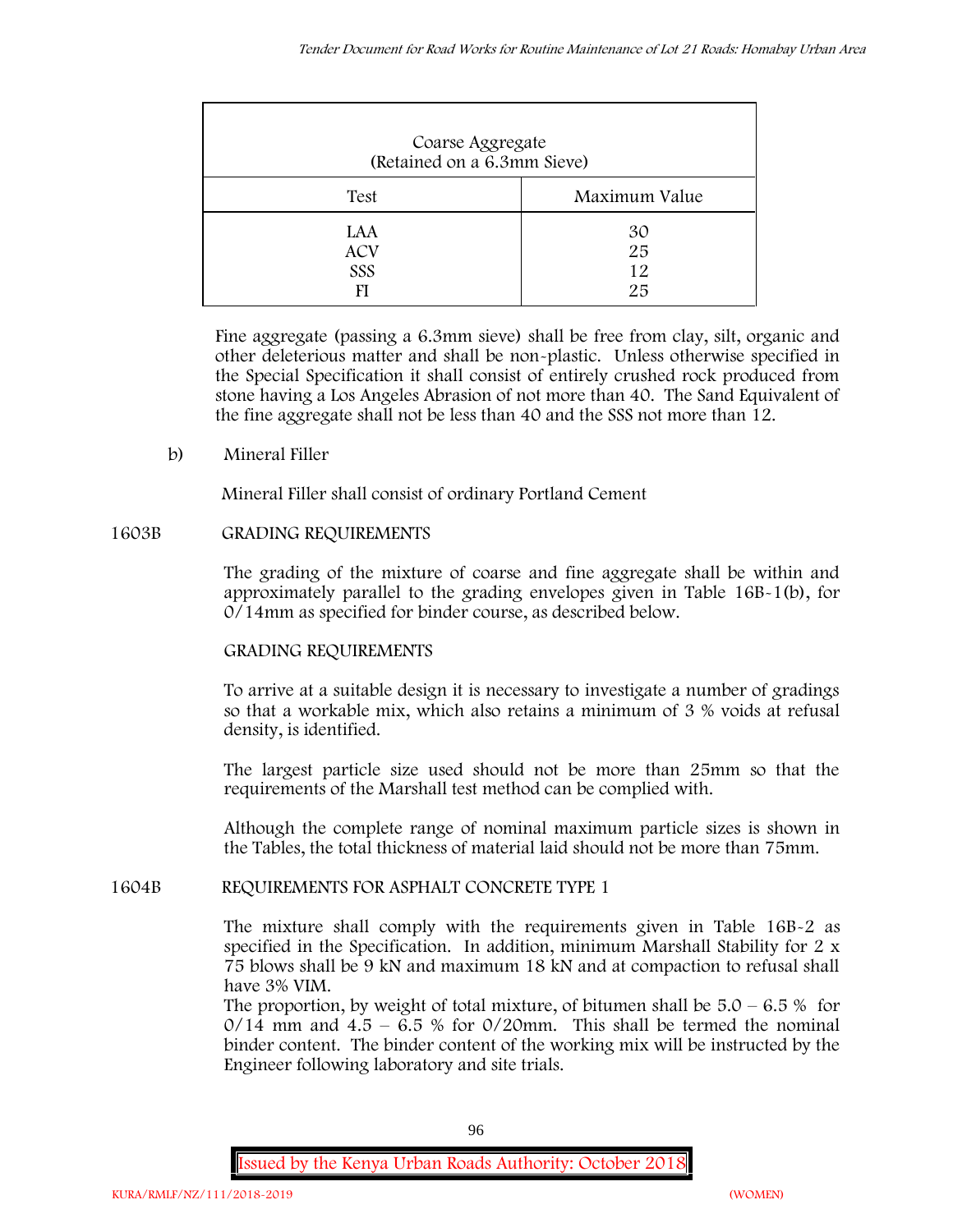In order to determine the suitability of a coarse aggregate source a Marshall test programme shall be carried out. It will be advantageous to use a crushed rock which is known from past experience to give good results in this test procedure. A grading conforming to the Type I Binder Course detailed in Table 16B-1(a) 0/20 of this Specification should be tested (but with 100% passing the 25mm sieve) and it shall meet the requirements of Table 16B-2 of this Specification.

Having established the suitability of the aggregate source several grading shall be tested in the laboratory, including that used for the Marshall test, to establish relationships between bitumen content and VIM at refusal density. For each mix, samples will be made up to a range of bitumen contents and compacted to refusal using a gyratory compactor and a vibratory hammer in accordance with the procedure described in BS 598 (Part 104 : 1989), with one revision.

It should first be confirmed that compaction on one face of the sample gives the same refusal density as when the same compaction cycle is applied to both faces of the same sample. The procedure, which gives the highest density, must be used.

From the bitumen content-VIM relationship it will be possible to identify a bitumen content which corresponds to a VIM of 3 - 7%. If it is considered that the workability of the mix may be difficult then compaction trials should be undertaken. It is advisable to establish two or more gradings for compaction trials.

The mixes identified for compaction trials should be manufactured to the laboratory design bitumen content and to two other bitumen contents of +0.5% and +1% additional bitumen. Cores will be cut to determine the density of the compacted material, having completed this the core will then be reheated to  $145+/5$  C in the appropriate mould and compacted torefusal in the vibrating hammer test. To be acceptable the cores cut from the compaction trial must have a density equivalent to at least 95% of refusal density.

The compaction trials will identify a workable mix which can be made to a bitumen content which gives 3% VIM at refusal density.

**1605B MIXING AND LAYING HEAVY DUTY ASPHALT**

The temperature of the bitumen and aggregates when mixed shall be  $110+/$ 30C above the softening point (R&B) of the bitumen.

Compaction should commence as soon as the mix can support the roller without undue displacement of material and completed before the temperature of the mix falls below 900C.

The minimum thickness of individual layers should be as follows:-

| a) | For the 37.5mm mix | 65mm |  |
|----|--------------------|------|--|
| b) | For the 25.0mm mix | 60mm |  |
| C) | For the 19.0mm mix | 50mm |  |
| d) | For the 12.5mm mix | 40mm |  |

**1606B COMPACTION**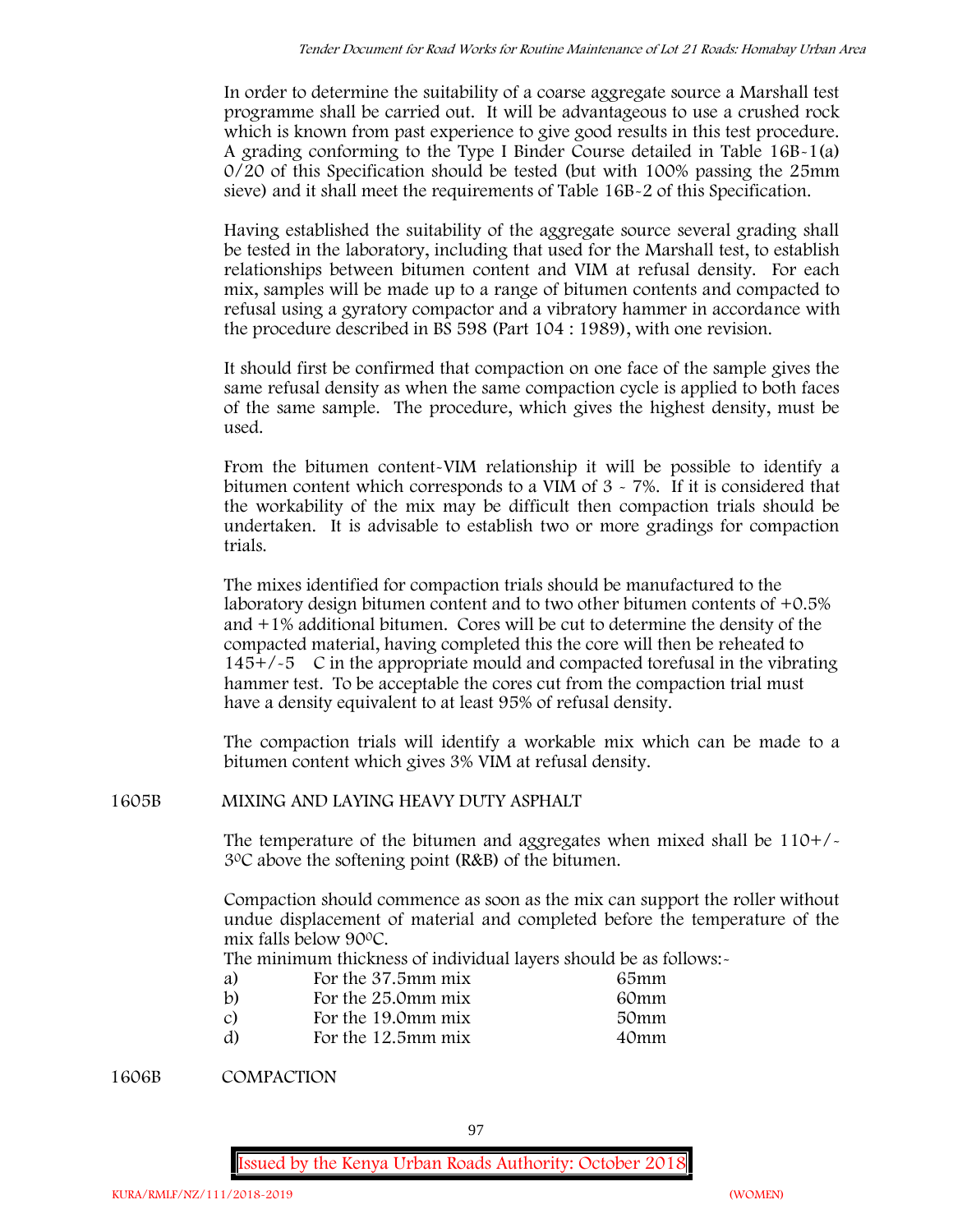Rolling shall be continued until the voids measured in the completed layer are in accordance with the requirement for a minimum density of 98% of Marshall optimum, or, a minimum mean value of 95% of refusal density (no value less than 93%) as appropriate.

**1607B MEASUREMENT AND PAYMENT**

- a) Item : Asphalt Concrete
	- Unit : m<sup>3</sup> of Asphalt Concrete Used

Asphalt concrete shall be measured by the cubic metre compacted on the road calculated as the product of the length instructed to be laid an the compacted cross-sectional area shown on the Drawings or instructed by the Engineer.

The rate for asphalt concrete shall include for the cost of providing, transporting, laying and compacting the mix with the nominal binder content and complying with the requirements of Parts A and B of Section 16 of this Specification.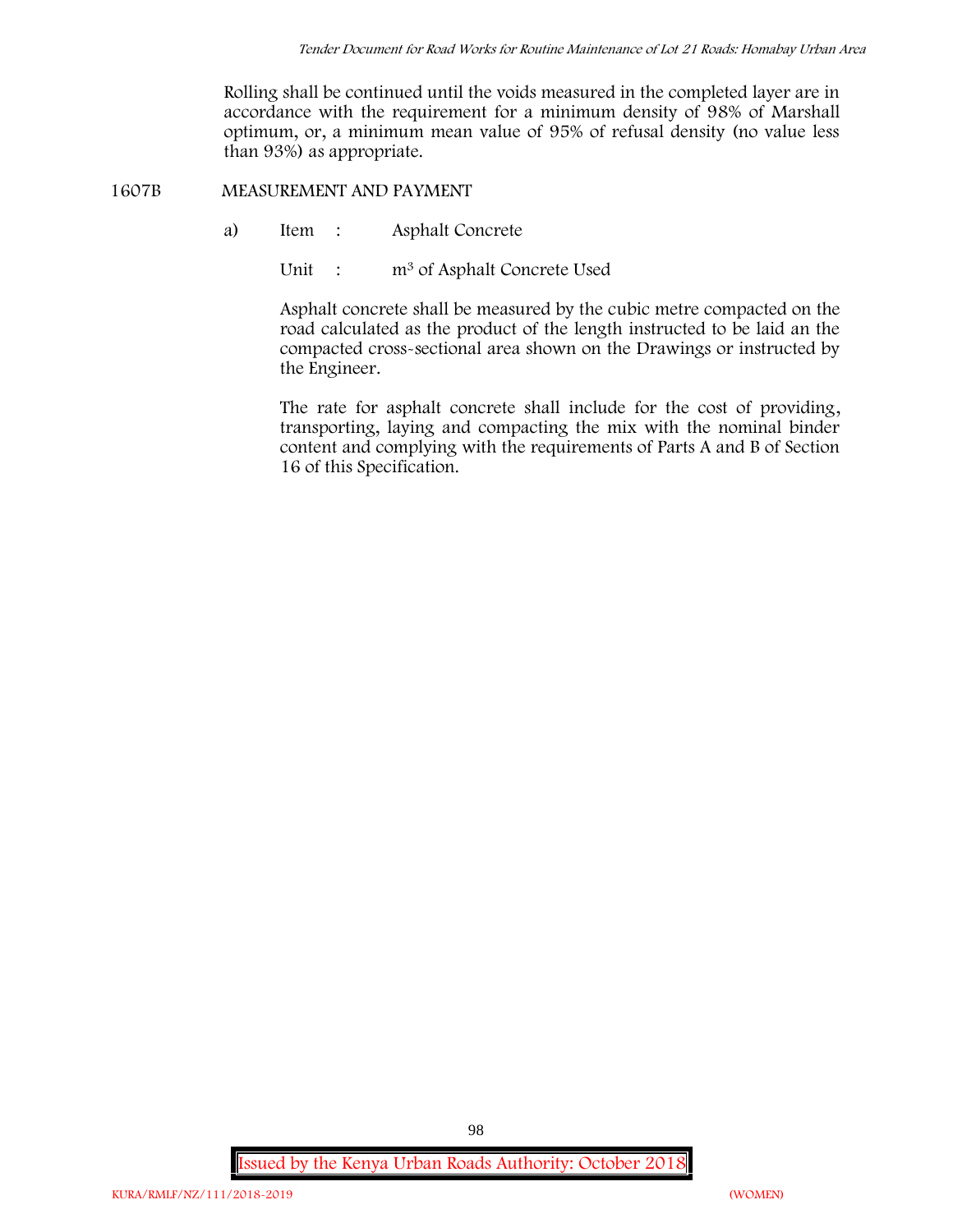### **SECTION 17 - CONCRETE WORKS**

### **1703 MATERIALS FOR CONCRETE**

This work shall consist of placing selected approved material of 250mm minimum diameter on the foundation put after excavation to receive levelling concrete in accordance with these specifications and in conformity with the lines, grades and cross sections shown on the Drawings as directed by the Engineer.

(a) **Materials**

Selected rock: The selected rock builders to be placed for this work shall be hard, sound, durable quarry stones as approved by the Engineer. Samples of the stone to be used shall be submitted to and approved by the Engineer before any stone is placed.

The maximum size of the stone boulders shall be 300mm.

(b) **Construction Method**

After completion of the structural excavation the surface of the loose soil shall be levelled and compacted. Then the stone of the above sizes shall be placed in one layer of 250mm over the compacted bed where the bottom slab will rest. Coarse sand shall be spread to fill up the voids in the stone boulders, and compaction with vibratory compactors should be performed to make this layer dense whereon a concrete of levelling course shall be placed.

(c) **Measurement and payment**

Measurement for the bedding materials shall be made in cubic metres for the completed and accepted work, measured from the dimension shown on the Drawings, unless otherwise directed by the Engineer.

Payment for the bedding Materials for Levelling Concrete Works shall be full compensation for furnishing and placing all materials, all labour equipment, tools and all other items necessary for proper completion of the work in accordance with the Drawings and specifications and as directed by the Engineer.

**1703(A) LEVELLING CONCRETE (CLASS 15/20) FOR BOTTOM SLAB INCLUSIVE OF COST OF FORM WORKS**

> This work shall consist of placing and levelling lean concrete class 15/20 over the prepared bed of stone boulders in the foundation for bottom slab and wingwalls in accordance with these specifications and which conformity with the lines, grades, thickness and typical cross-sections shown on the drawings unless otherwise directed by the Engineer.

(a) **Materials for Levelling Concrete**

Requirement for the concrete class  $15/20$  is specified as follows:-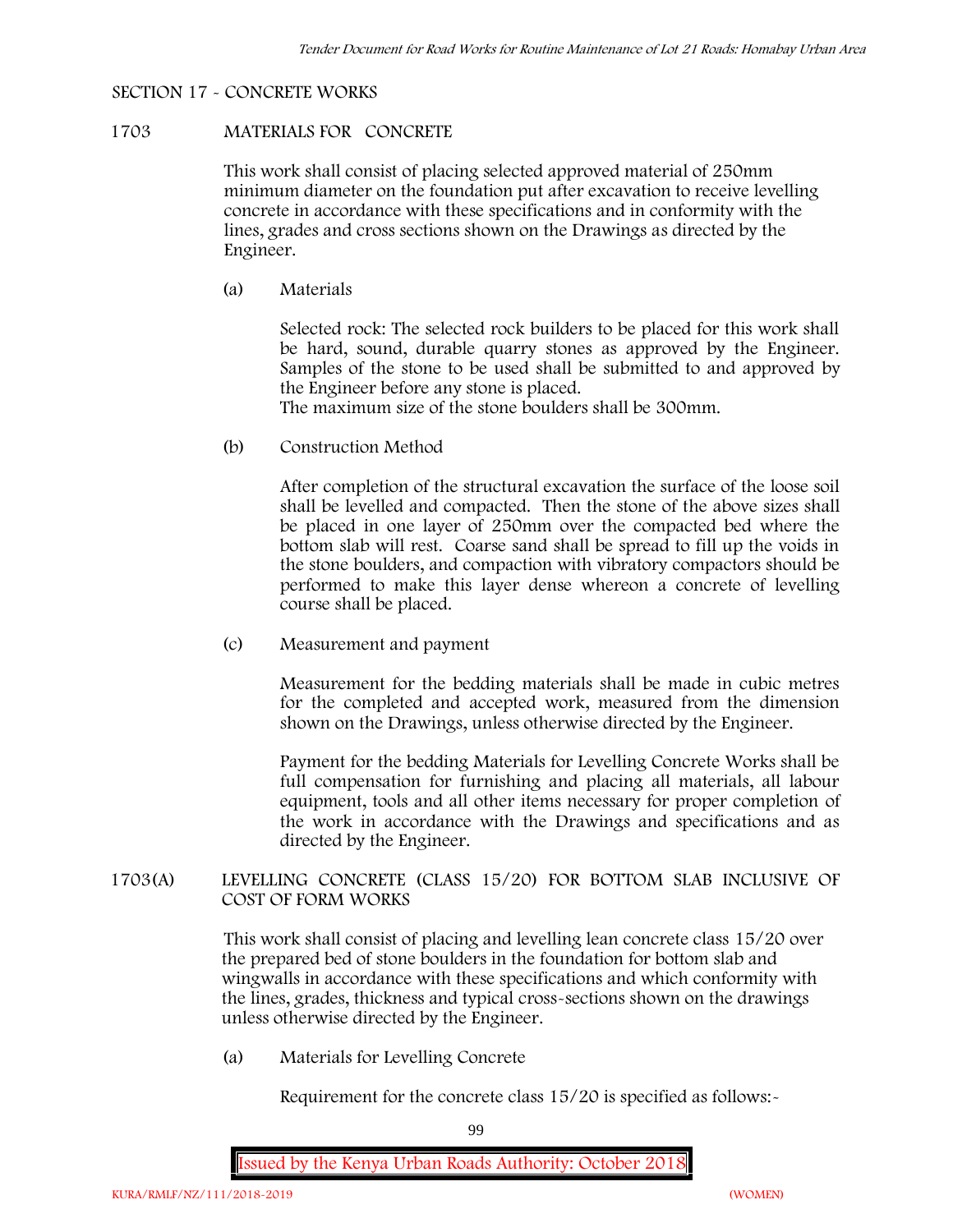Design compressive strength (28) days :  $15N/mm^2$ Maximum size of coarse aggregate : 20mm Maximum cement content  $: 300 \text{ kg/m}^3$ . Maximum water/cement ration of 50% with slump of 80mm.

(b) **Construction Method**

The bed of stone boulders upon which the levelling concrete will be placed shall be smooth, compacted and true to the grades and crosssection shall be set to the required lines and grades.

**36.2** (c) **Measurement and payment**

Measurement for levelling concrete (class 15/20) shall be made in cubic metres completed and accepted levelling concrete work measured in place which is done in accordance with the Drawings and the Specifications.

Payment for this work shall be the full compensation for furnishing and placing all materials, labour, equipment and tools, and other incidentals to Specifications and as directed by the Engineer.

Pay item No. 17/02 Levelling Concrete Works (Class 15/20) for Box Culvert and wingwalls inclusive of Cost of Form works.

# **1703 (C) FORMWORK FOR CULVERT WALLS**

This work shall consist of all temporary moulds for forming the concrete for culvert walls and slabs together with all temporary construction required for their support. Unless otherwise directed by the Engineer all formworks shall be removed on completion of the walls and slabs.

(a) **Materials**

Forms shall be made of wood or metal and shall conform to the shape, lines and dimensions shown on the Drawings.

All timber shall be free from holes, loose material, knots, cracks, splits and warps or other defects affecting the strength or appearance of the finished structure.

Release Agents – Release agents shall be either neat oils containing a surface activating agent, cream emulsions, or chemical agents to be approved by the Engineer.

- (b) **Construction Method**
	- (i) **Formworks** Formworks shall be designed to carry the maximum loads that may be imposed, and so be rigidly constructed as to prevent deformation due to load, drying and wetting, vibration and other causes. After forms have been set in correct location, they shall

100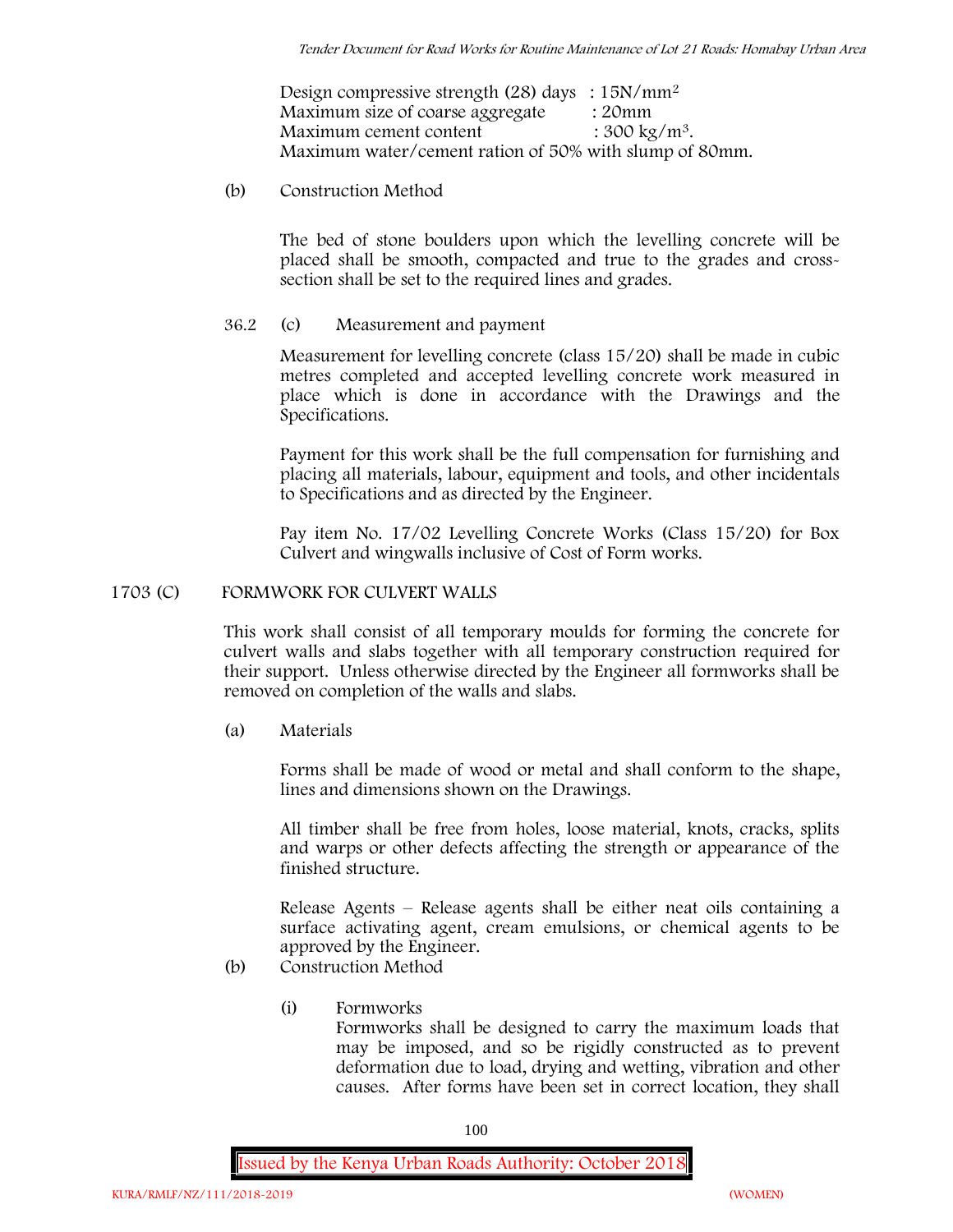be inspected and approved by the Engineer before the concrete is placed.

If requested, the contractor shall submit to the Engineer working drawings of the forms and also, if requested, calculations to certify the rigidity of the forms.

# **1703(D) CONCRETE WORKS (CLASS 20/20) OF CULVERT WALLS AND SLABS**

This work shall consist of furnishing, mixing, delivering and placing of the concrete for the construction of culvert walls and slabs, in accordance with these Specifications and in conformity with the requirements shown on the Drawings.

Concrete class 20/20 shall be used for Culvert walls and slabs.

**(a) Concrete Materials**

(i) Cement: Cement shall be of Portland type and shall conform to the requirements of BS 12 or equivalent.

The contractor shall select only one type or brand of cement or others. Changing of type or brand of cement will not be permitted without a new mix design approved by the Engineer. All cement is subject to the Engineer's approval; however, approval of cement by the Engineer shall not relieve the Contractor of the responsibility to furnish concrete of the specified compressive strength.

Conveyance of cement by jute bags shall not be permitted. Storage in the Contractor's silo or storehouse shall not exceed more than two (2) months, and age of cement after manufacture at mill shall not exceed more than four (4) months. The Contractor shall submit to the Engineer for his approval the result of quality certificate prepared by the manufacturer.

Whenever it is found out that cement have been stored too long, moist, or caked, the cement shall be rejected and removed from the project.

**(b) Aggregates**

Fine and coarse aggregates must be clean, hard, strong and durable, and free from absorbed chemicals, clay coating, or materials in amounts that could affect hydration, bonding, strength and durability of concrete. Grading of aggregates shall conform to the following requirements: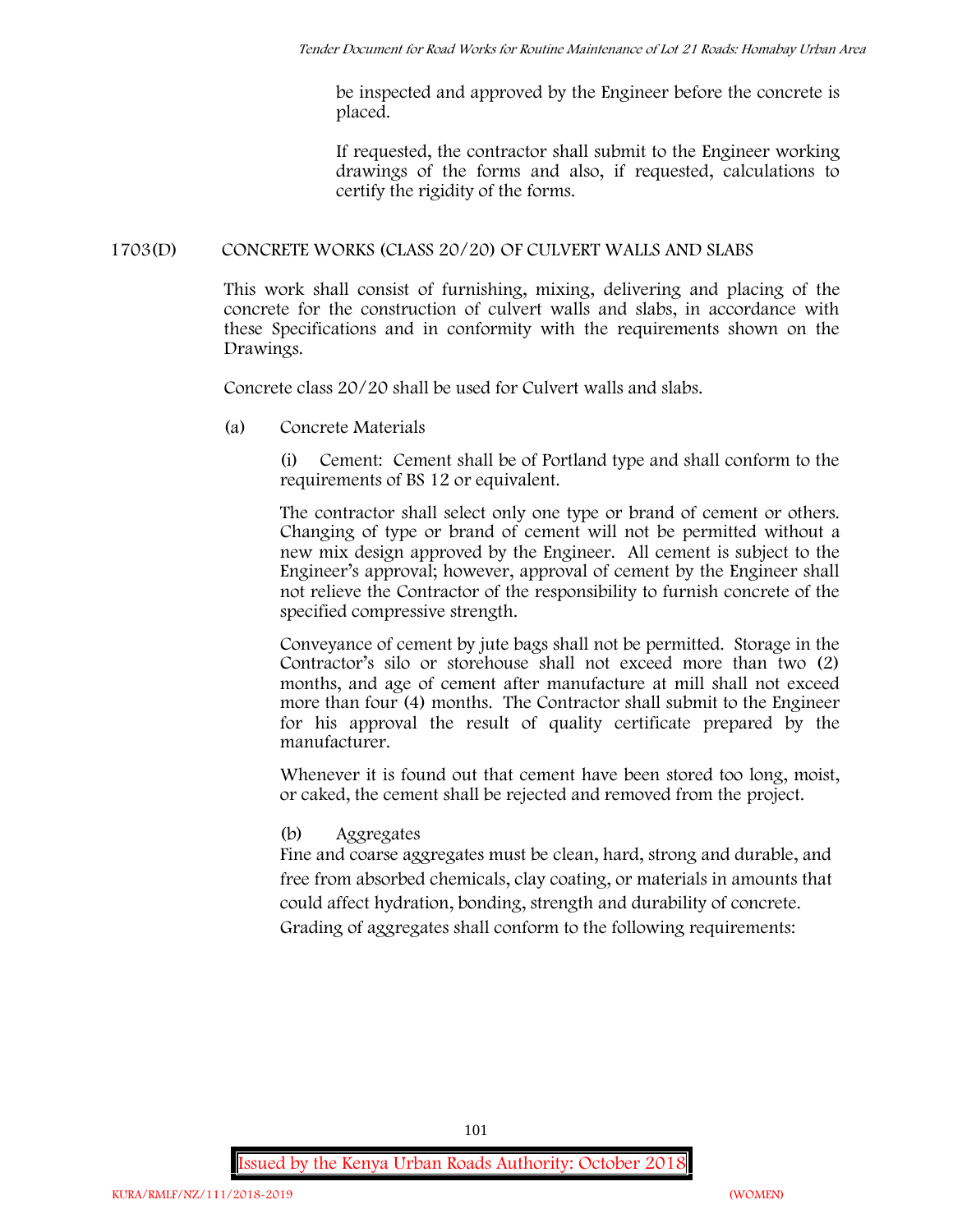# **(i) Grading of Fine Aggregates**

| Sieve Size        | <b>Percentage by Weight Passing</b> |
|-------------------|-------------------------------------|
| 10<br>mm          | 100                                 |
| 5<br>mm           | 89-100                              |
| $2.5$ mm          | $60 - 100$                          |
| $1.2 \cdot mm$    | $30 - 100$                          |
| $0.6$ mm          | $15 - 54$                           |
| $0.3$ mm          | $5 - 40$                            |
| $0.15 \text{ mm}$ | $0 - 15$                            |

# **(ii) Grading of Coarse Aggregates**

| Size     |                       |                       |    | of Amounts finer than each standard sieve percentage by |    |         |          |
|----------|-----------------------|-----------------------|----|---------------------------------------------------------|----|---------|----------|
| Coarse   | weight                |                       |    |                                                         |    |         |          |
| Aggregat | 40                    | 30                    | 25 | 20                                                      | 15 |         | 局        |
|          | 2.5                   |                       |    |                                                         |    |         |          |
|          | 100                   | $\tilde{\phantom{a}}$ |    | $90 - 100$ -                                            |    | - 30-69 | $0 - 10$ |
|          | $\tilde{\phantom{a}}$ |                       |    |                                                         |    |         |          |

Other requirements for aggregates are as follows:

**(iii) Fine Aggregates**

| Fitness Modulus, AASHTO M-6                           | $: 2.3 - 3.1$         |
|-------------------------------------------------------|-----------------------|
| Sodium Sulphate Soundness, AASHTO T104: Max. 10% loss |                       |
| Content of Friable Particles AASHTO 112               | : Max $1\%$ by weight |
| Sand Equivalent, AASHTO T176                          | : Min. 75             |

**(iv) Coarse Aggregate**

| Abrasion, AASHTO T96                             | : Max. $405$ loss      |
|--------------------------------------------------|------------------------|
| Soft Fragment and shale, AASHTO M80              | : Max. $5\%$ by weight |
| Thin and elongated Pieces, AASHTO M80 : Max. 15% |                        |

**(v) Water**

All sources of water to be used with cement shall be approved by the Engineer. Water shall be free from injurious quantities of oil, alkali, vegetable matter and salt as determined by the Engineer.

**(vi) Admixture**

Only admixture, which have been tested and approved in the site laboratory through trial mixing for design proportion shall be used. Before selection of admixture, the Contractor shall submit to the Engineer the specific information or guarantees prepared by the admixture supplier.

The contractor shall not exclude the admixture from concrete proportions.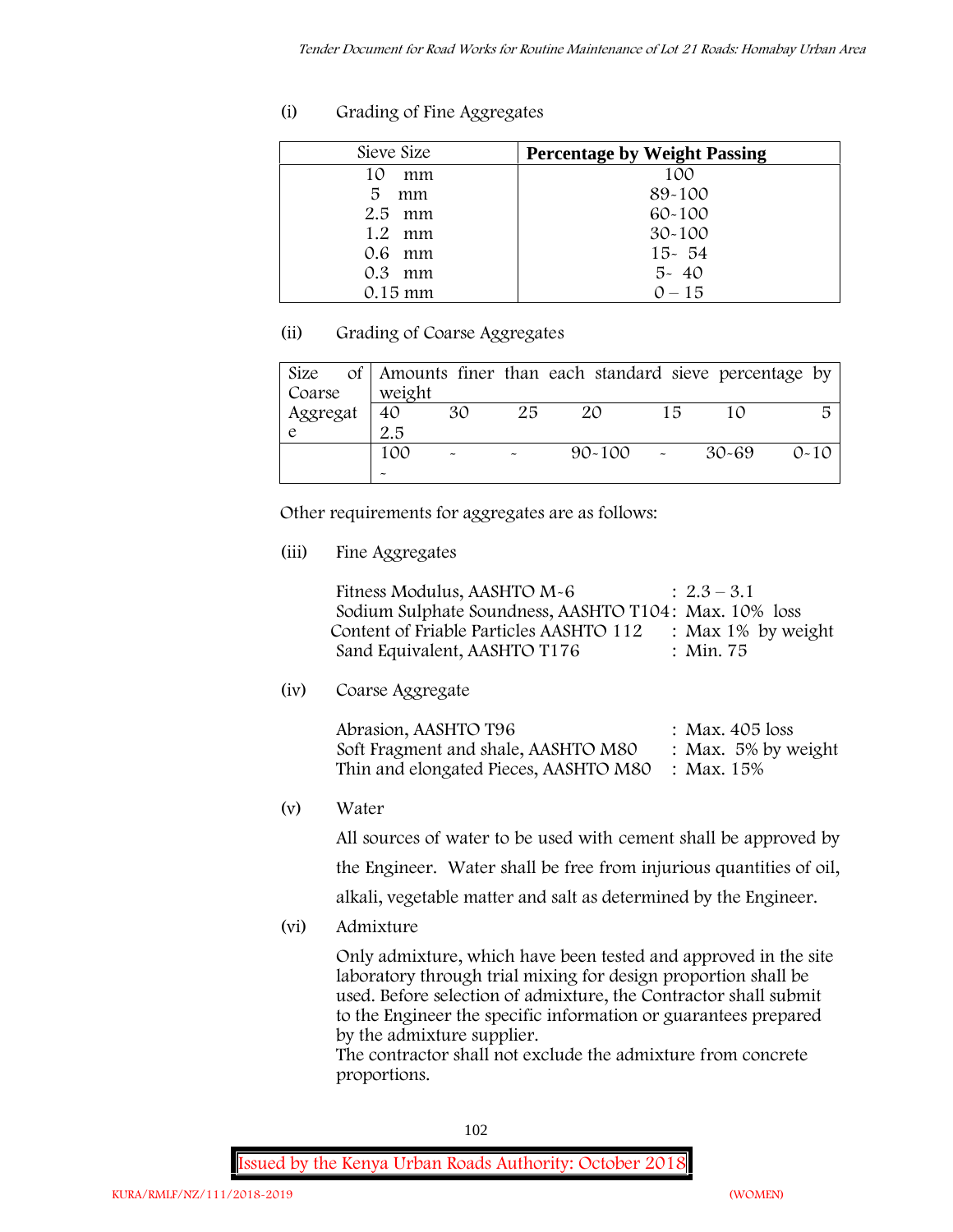**Concrete class 20/20**

Concrete class 20/20 shall be used for culvert walls and slabs. The requirements of Concrete class 20/20 are provided as follows unless otherwise the Engineer will designate any alteration.

Design compressive strength (28 days) : 20N/mm<sup>2</sup> Maximum size of coarse aggregates : 20mm Maximum water/cement ratio of 45% with slump of 80mm

(d) **Proportioning Concrete**

The Contractor shall consult with the Engineer as to mix proportions at least thirty (30) days prior to beginning the concrete work. The actual mix proportions of cement, aggregates, water and admixture shall be determined by the Contractor under supervision of the Engineer in the site laboratory.

The Contractor shall prepare the design proportions which has 120% of the strength requirement specified for the designated class of concrete.

No class of concrete shall be prepared or placed until its job-mix proportions have been approved by the Engineer.

## (e) **Concrete Work**

**(ii) Batching**

Batching shall be done by weight with accuracy of:

| Cement              | $\frac{1}{2}$ percent |
|---------------------|-----------------------|
| Aggregate           | $\frac{1}{2}$ percent |
| Water and Admixture | : 1 percent.          |

Equipment should be capable of measuring quantities within these tolerances for the smartest batch regularly used, as well as for larger batches.

The accuracy of batching equipment should be checked every month in the presence of the Engineer and adjusted when necessary.

**(iii) Mixing and delivery**

Slump of mixed concrete shall be checked and approved at an accuracy of +25mm against designated slump in these specifications.

**(iv) Concrete in hot weather**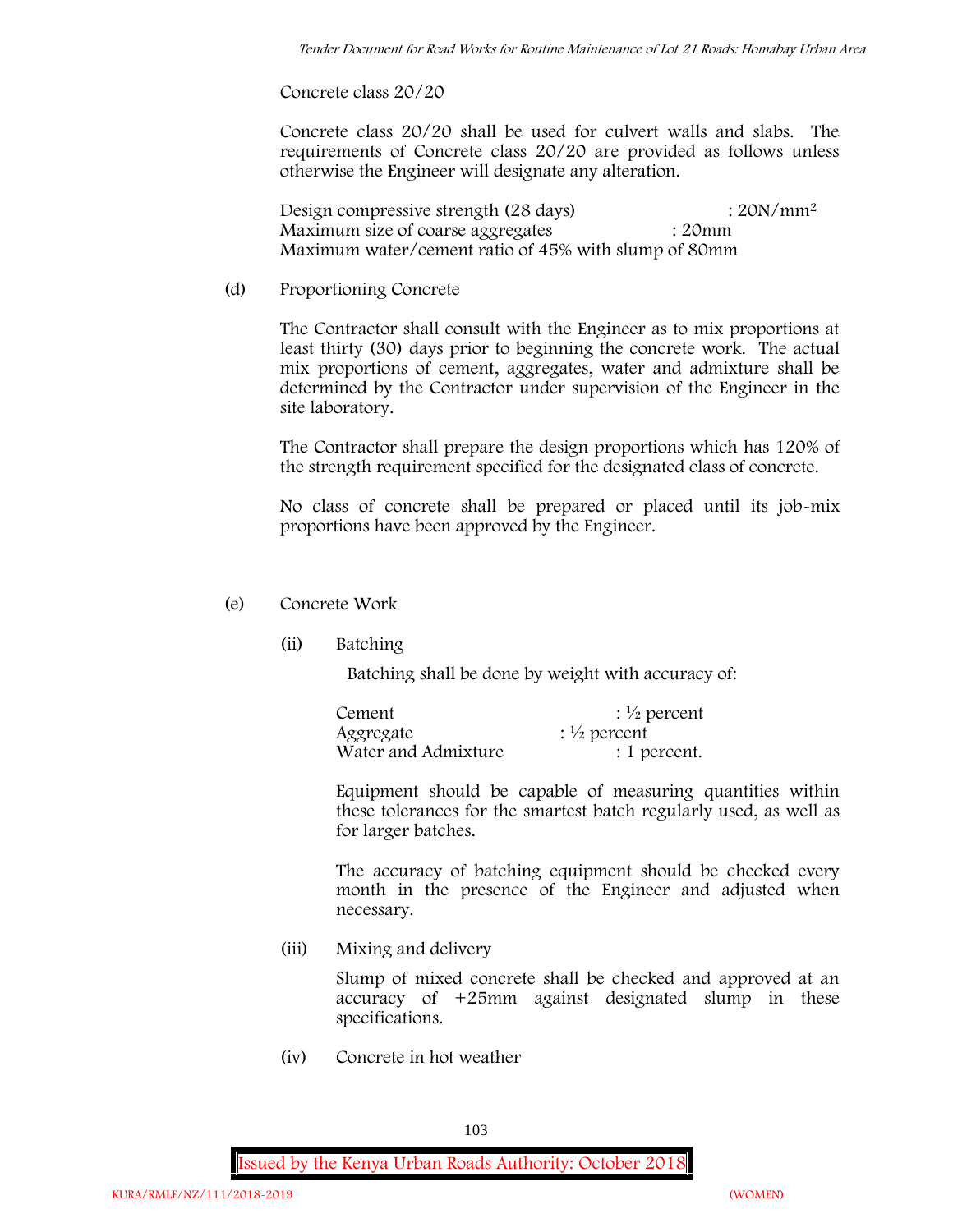No concrete shall be placed when the ambient air temperature is expected to exceed thirty three degrees celsius (330c) during placement operations).

**(v) Concreting at night**

No concrete shall be mixed, placed or finished when natural light is insufficient, unless an adequate approved artificial lighting system is operated; such night work is subject to approval by the engineer.

**(vi) Placing**

In preparation of the placing of concrete, the interior space of forms shall be cleaned and approved by the engineer prior to placing concrete. All temporary members except tie bars to support forms shall be removed entirely from the forms and not buried in the concrete. The use of open and vertical chute shall not be permitted unless otherwise directed by the engineer.

The Contractor shall provide a sufficient number of vibrators to properly compact each batch immediately after it is placed in the forms.

(f) **Measurement and Payment**

Measurements for the Concrete Works Class 20/20 of culvert walls and slabs shall be made in cubic metres for the walls and slabs actually constructed, measured from their dimensions shown on the Drawings. Payment for the Concrete Works (Class 20/20) of culvert walls and slabs shall be the full compensation for furnishing all materials of the concrete mixing, delivering, placing and curing the concrete, equipment and tools, labour and other incidental necessary for the completion of the work in accordance with the Drawings and these Specifications and as directed by the Engineer.

# **SECTION 20 - ROAD FURNITURE**

## **2001 ROAD RESERVE BOUNDARY POSTS**

Road reserve boundary posts shall be provided as directed by the Engineer and in compliance with Standard Specification clause 2001. They shall be placed at 50m. intervals along the boundary of the road reserve.

## **2003 EDGE MARKER POST**

Edge marker post shall be provided as directed by the Engineer and in compliance with Standard Specification clause clause 2003

# **2004 PERMANENT ROAD SIGNS**

Permanent Road Signs shall be provided as directed by the Engineer and in compliance with the requirements of the "Manual for Traffic Signs in Kenya" Part II and standard Specification clause 2004.

104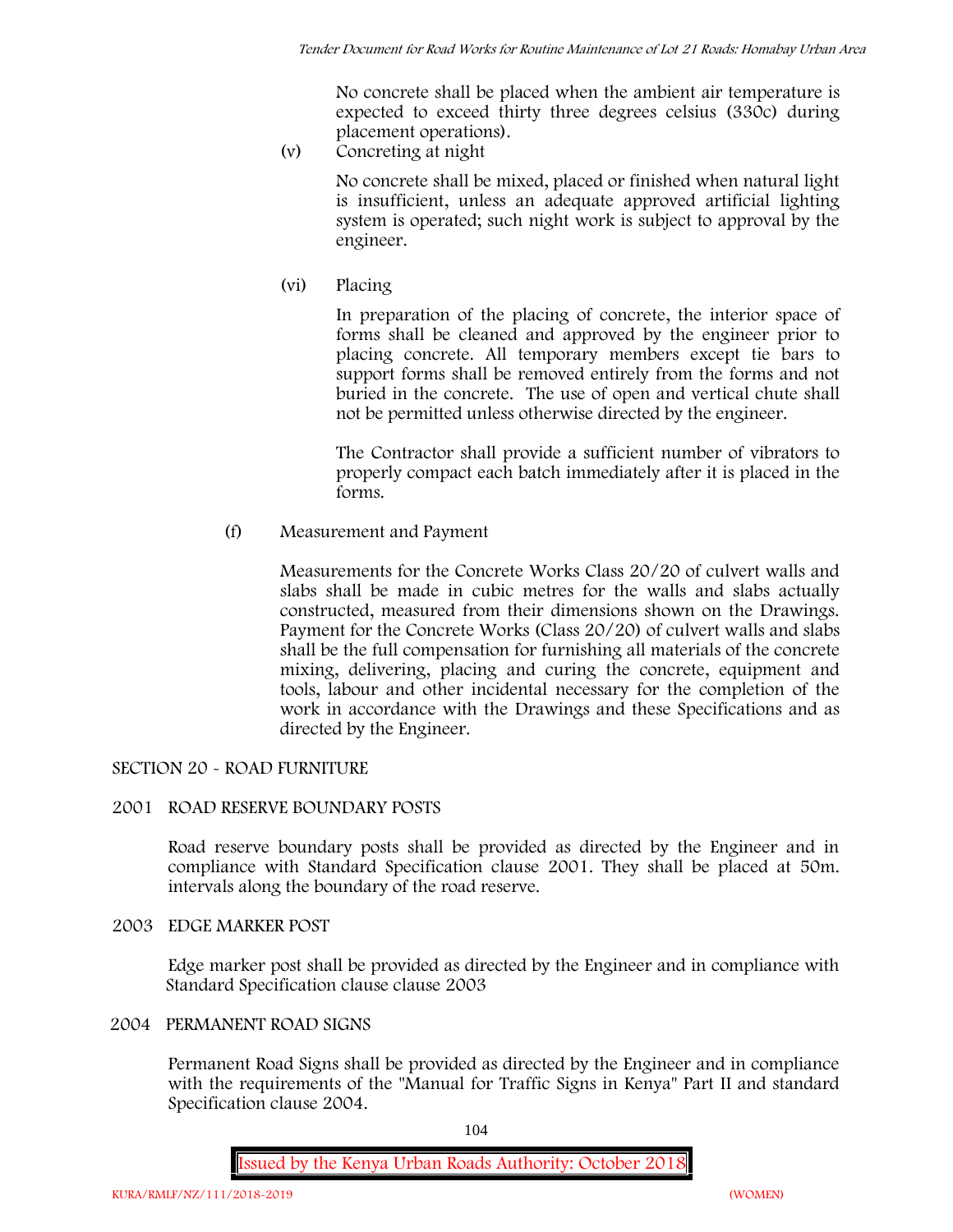## **2004B EXISTING ROAD SIGNS**

Where directed by the Engineer, the Contractor shall take down road signs including all posts, nuts, bolts and fittings, and remove and dispose of the concrete foundation and backfill the post holes. The signs shall be stored as directed by the Engineer.

Measurement and payment for taking down road signs shall be made by the number of signs of any type and size taken down, cleaned and stored as directed.

### **2005 ROAD MARKING**

Paint for road marking shall be internally reflectorised hot applied thermoplastic material in accordance with Clause 219 of the Standard Specification.

The rates inserted in the Bills of Quantities for road marking shall include for prior application of approved tack coat.

## **2005A RAISED PAVEMENT MARKERS – ROAD STUDS**

## **MATERIAL**

Road studs are moulded of acrylonitrile butadiene styrene (ABS) conforming to ASTM Specification D1788 – 68, class  $5 - 2 - 2$  shell filled with inert, thermosetting compound and filler. The lens portion of the marker of the marker is of optical menthly methacrylic.

### **CONSTRUCTION**

The road studs shall be constructed of high impact ABS containing a multi-biconvex glass lens reflector system. It shall be of monolithic construction, and not less than 98.5. m2. The height of the marker shall not exceed 17mm and the underside shall contain a non-honeycomb base (flat).

### **REQUIREMENTS**

The markers shall conform to the following requirements

**Colour**

Shall be white, yellow or red as specified and the Retro – reflectance values should conform to the testing procedures of ASTME 809.

## **Impact Resistance**

The market shall not crack or break when tested using a 1000**-**gram weight from a height of 1 metre. (ASTM D 2444) or BS 3900 Part E3.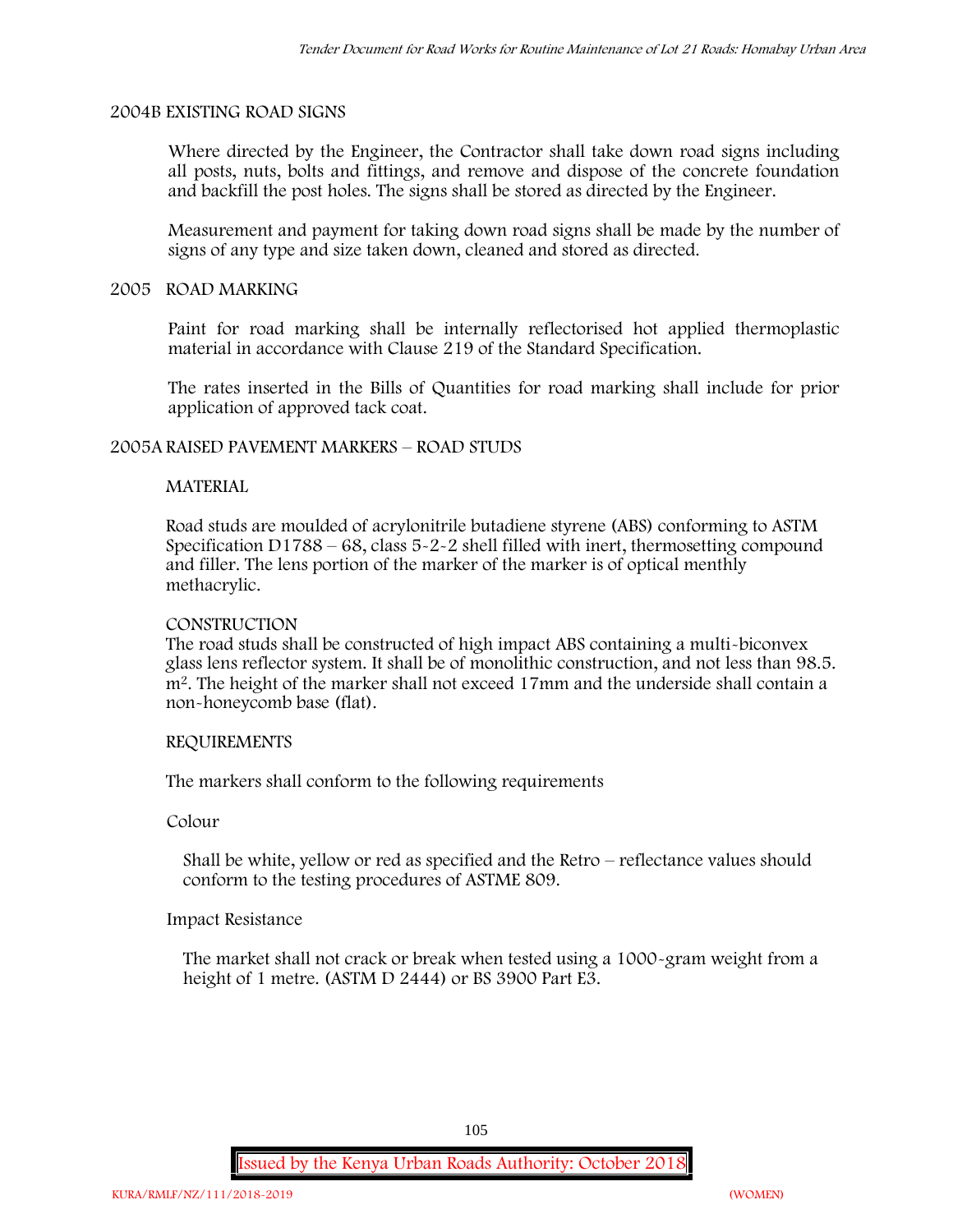# **Resistance to Water Penetration**

Shall not have water penetration behind the lens after submerged in a water bath at 70 + 50 oF for 10 minutes. And it should still meet the reflectance Requirement. BS 998.

# **Heat Resistance**

Shall comply with the initial brightness as per BS 873 Part IV of 1978

**Night Visibility**

The marker shall be bright as per BS 873 Part IV of 1978

# **Compression Resistance**

There shall be no cracking sound at a pressure lower than 25 tones as per BS 873 Part IV of 1978.

# **Corrosion Resistance**

After immersing a sample of Road stud in a solution containing 30g/1 of sodium chloride for 30 days, there shall not be any signs of corrosion **-**(BS998).

**NOTE**: These markers are intended for application directly to pavement surfaces and are compatible with raised pavement makers. These adhesives should be of high quality and tested for conformance to customer requirements.

## **ADHESIVES**

They shall be of Resin Type–Epoxy of 2 different components part 1 and 2 i.e Adhesive and Reactor without any volatile solvents in both.

| Pot life:             | not less than 20 minutes at 20 $\degree$ C  |
|-----------------------|---------------------------------------------|
| Rotational cure time: | between 20 and 30 minutes at 20 $\degree$ C |
| Hard cure:            | Between 40 and 60 minutes at 20 $\degree$ C |

# **APPLICATION INSTRUCTION**

**Preparation of Pavements**

Make sure that the road surface is absolutely dry and free of oil and grease**.**

## **Mixing of Adhesive**

Pour component B into the container of component A. Stir mixture by hand with a wooden or metal stick until uniform Grey Tint without a striae is obtained.

# **Installation**

Pour the mixture on to the underside of the road stud. Then place the road stud firmly on the road surface. Adhesive should stand out for about 5mm to 10 mm over the edges of the stud.

106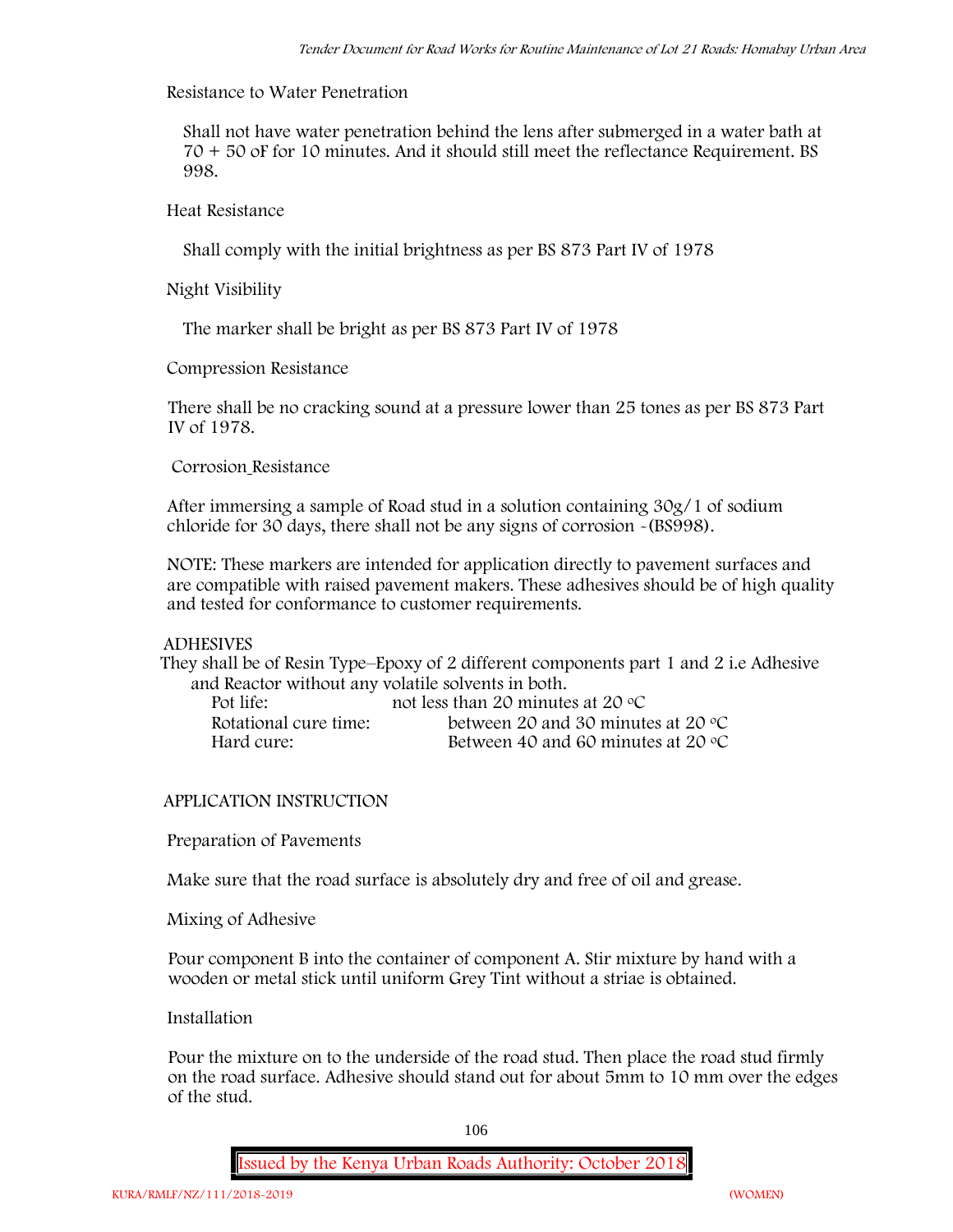**Protection from the Traffic**

Protect studs from traffic for 2 hours until the adhesive has properly hardened. Try by touching the adhesive.

**NUMBER OF STUDS NEEDED FOR LABORATORY TESTS.**

In order to approve a particular type of road stud, 4 sample road studs of each colour shall be submitted.

**2006 GUARDRAILS**

Contrary to the Standard Specification, guardrail posts shall be concrete 200 mm diameter set vertically at least 1.2m into the shoulder as directed by the Engineer. Spacer blocks shall also be made of concrete.

Beams for guardrails shall be "Armco Flexbeam" or similar obtained from a manufacturer approved by the Engineer.

# **2007 KERBS**

# a) **Vertical Joints**

Vertical joints between adjacent Kerbs shall not be greater than 5 mm in width and shall be filled with a mortar consisting of 1:3 cement: sand by volume.

# b) **Transition between flush and raised kerbs**

The transition between flush and raised kerbs (e.g. at bus bays) shall be termed as ramped kerbs. The transition between flush and raised kerbs shall occur within a length of 2.0 m.

# **2008 KILOMETRE MARKER POSTS**

Kilometre marker posts shall be provided as directed by the Engineer and in compliance with Standard Specification clause 2008.

# **2009 RUMBLE STRIPS**

Where directed by the Engineer, the Contractor shall provide, place, trim, shape and compact to line and level asphalt concrete rumble strips on the finished shoulders. This shall be done to the satisfaction of the Engineer

## **2011 MEASUREMENT AND PAYMENT**

## **Road reserve boundary posts**

Road reserve boundary posts shall be measured by the number erected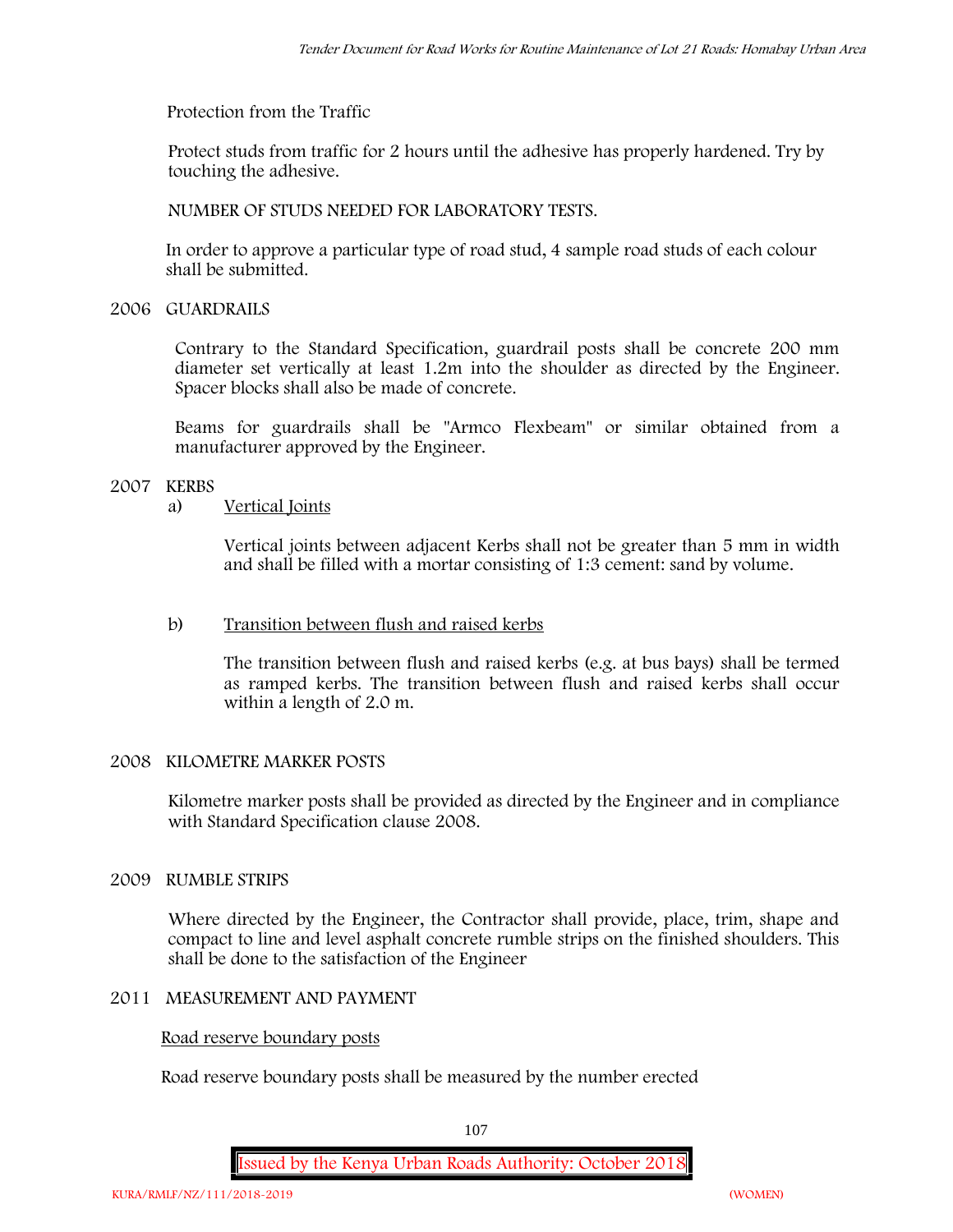### **Permanent road signs**

Permanent road signs shall be measured by the number of each particular size erected.

## **Road marking**

Road markings in yellow or white material shall be measured in square metres calculated as the plan area painted.

## **Road Studs**

Road studs shall be measured by the number of each particular size erected.

### **Guardrail**

Guardrail shall be measured by the metre as the length of the guardrail constructed.

**Kerbs**

Kerbs shall be measured by the metre as the length of kerb constructed

### **SECTION 22-DAYWORKS**

## **2202 MEASUREMENTS AND PAYMENT**

(a) Plant

Where items of major plant listed in the schedule of Day works are specified by type (e.g. Concrete mixer etc.) the power rating if such items of plant are provided by the Contractor shall not be lower than the power ratings of such plant manufactured within the last two years prior to the date of BID. Any item of major plant employed upon Dayworks that has a power rating lower than specified above shall be paid for at rates lower than those in the schedule of Dayworks. The reduction in the rate payable shall be in proportion to the reduction in power rating below that specified above.

## **SECTION 23: CONCRETE PAVING BLOCKS**

This works shall consist of providing, laying and fixing of concrete paving blocks and concrete paving slabs on a sand base on the driveway and walkways and other areas as directed by the Engineer.

### **a. Concrete Paving Blocks**

The paving blocks shall be of type S of any shape fitting within a 295 mm square coordinating space and a work size thickness of at least 30 mm. The blocks shall confirm to the requirements of BS 6717:Pt. 1:1986 or Kenya standard equivalent.

The laying shall be broken at intervals of 50 m by concrete ribs of class 25 concrete.

The blocks shall be laid on a 40 mm minimum sand base whose specifications are as in section (b) of this specification.

### **b. Sand For Sand Base**

108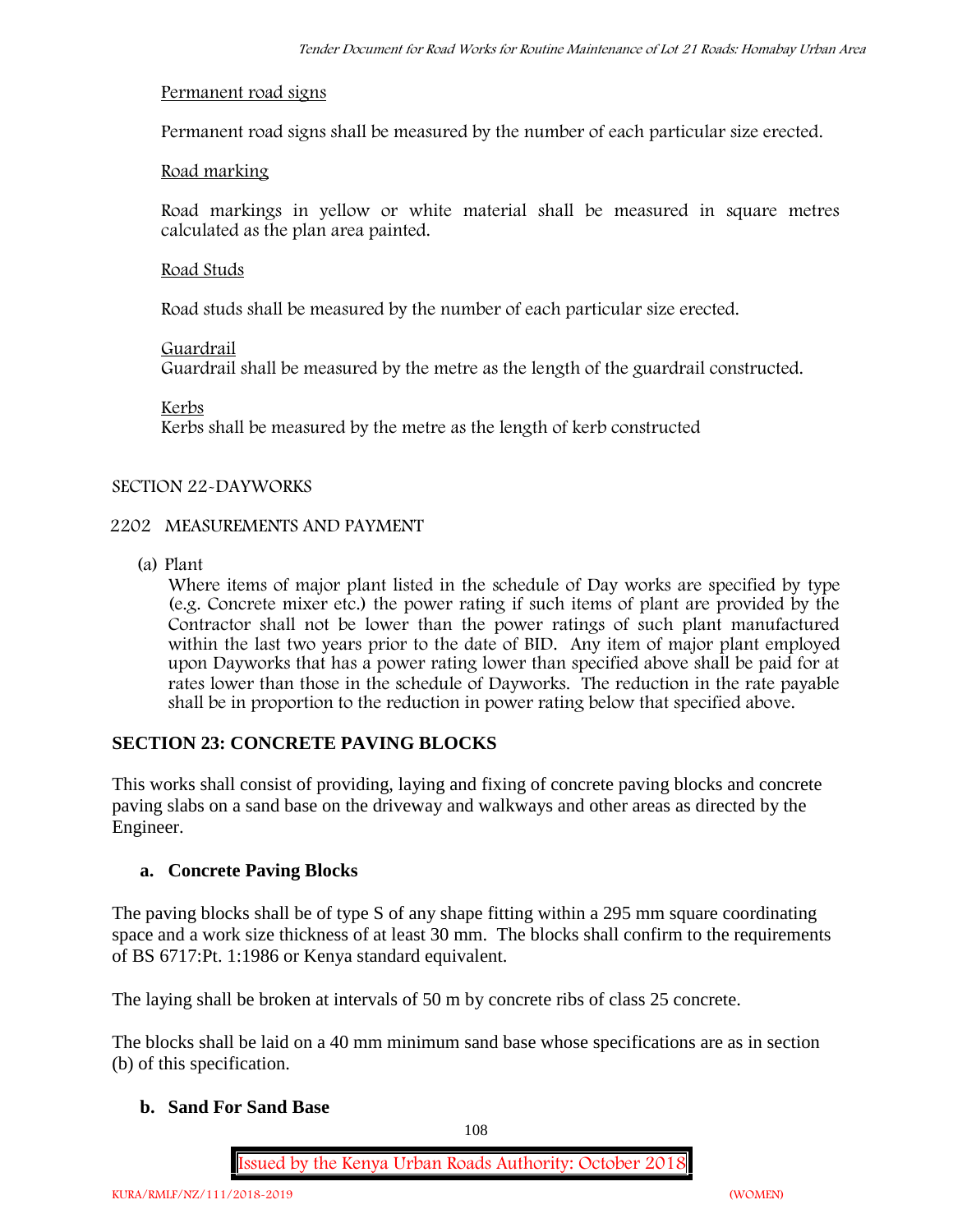Sand used as bedding for paving blocks and slabs shall be natural sand either pit or river sand. The grading shall conform and be parallel as much as possible to KS02 – 95 Parts 1 &2: 1984 for zones 1,2 or 3. The other requirements shall be as specified in section 1703 (c ) of Standard Specifications.

## **c. Measurement and Payment**

Payment for paving blocks and paving slabs shall be by square metre laid. The rate quoted would include the cost of haulage to site of the blocks, slabs and sand, as no extra payment shall be made for haulage

## **SECTION VI: SUPERVISION AND CONTRACT EVALUATION MANUAL 2012**

The Manual refers to the Ministry of Roads 'Supervision and Contract evaluation Manual for Road Maintenance Works 2012.

**Issued by the Kenya Urban Roads Authority: October 2018**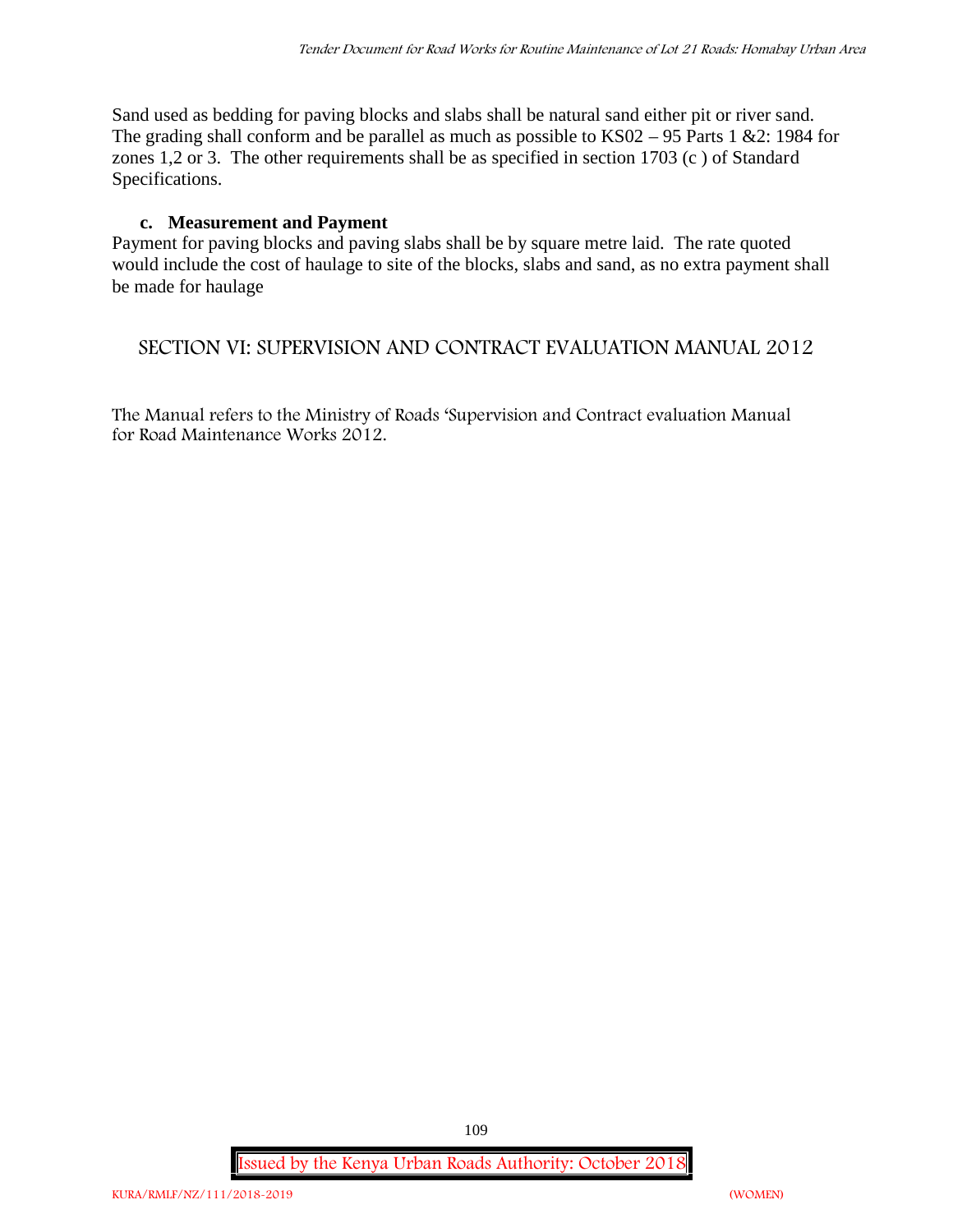## **SECTION VII: DRAWINGS**

The bidder shall provide design drawings on A3 sheets including plan and profile, typical cross-sections, layouts and standard drawings, setting out data and design reports which should include design standards used and key project features as described in section 14.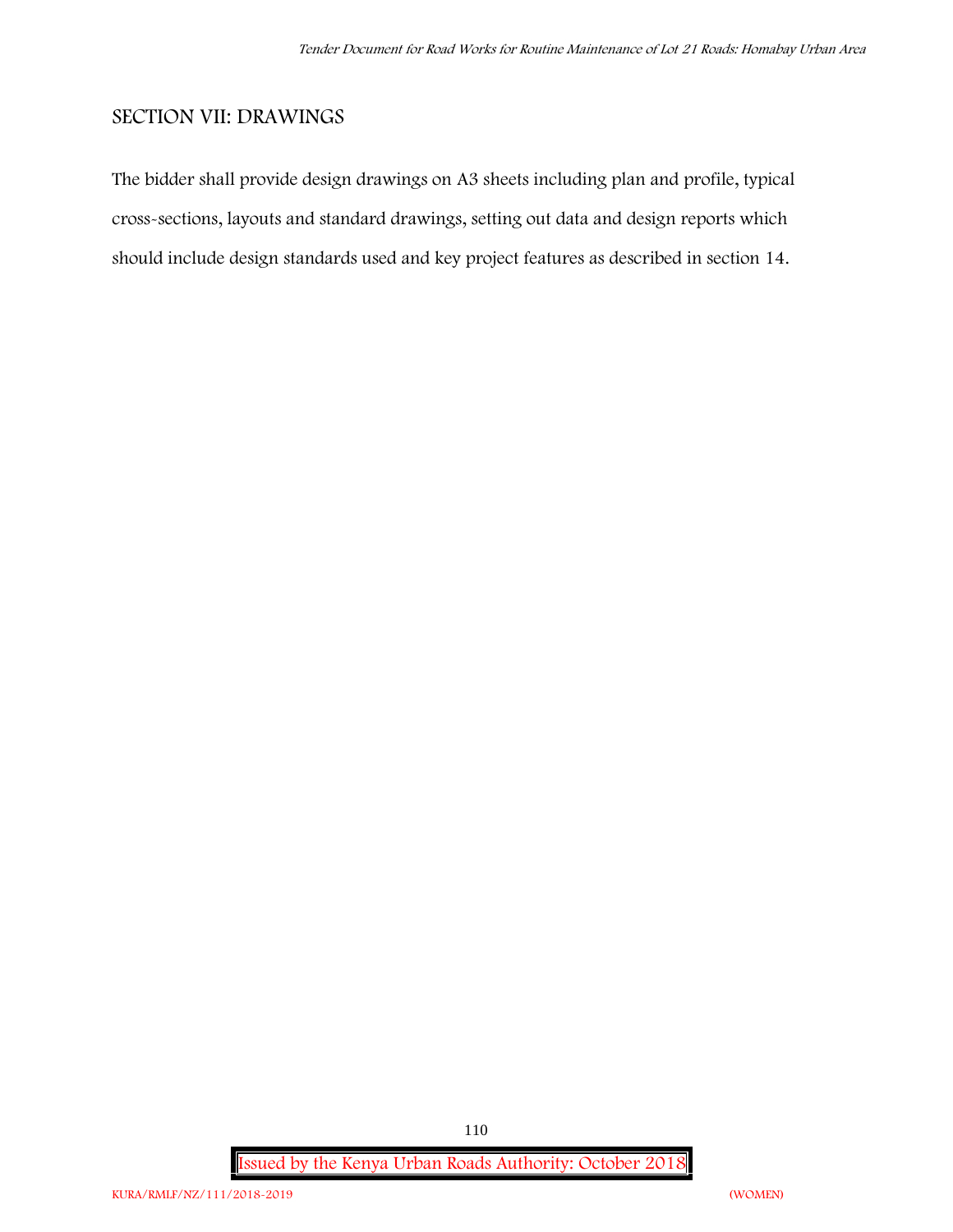## **SECTION VIII: ROAD MAINTENANCE MANUAL**

The Manual refers to the Ministry of Roads 'Road Maintenance Manual, May 2010 Edition'.

**Issued by the Kenya Urban Roads Authority: October 2018**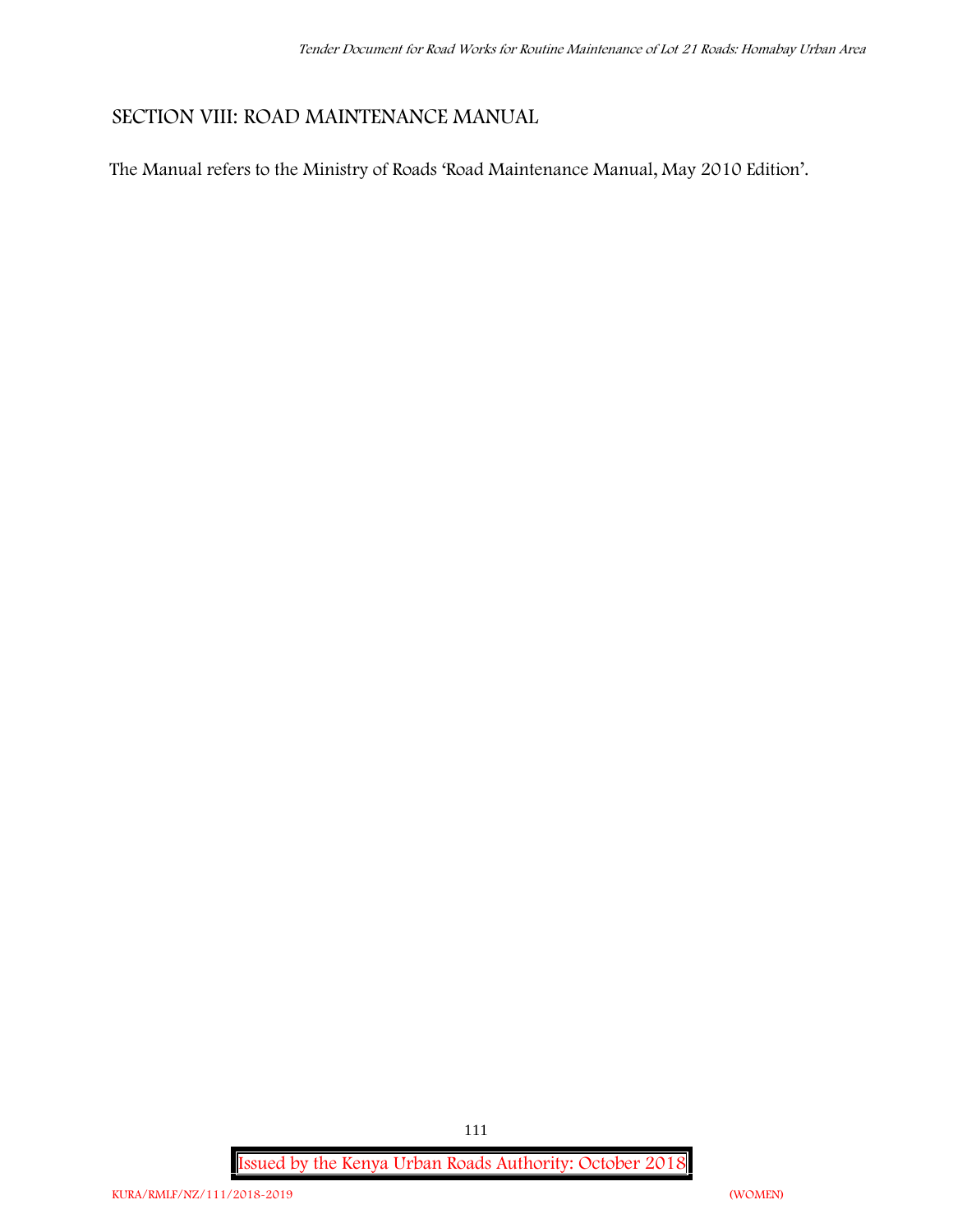# **SECTION IX: BILLS OF QUANTITIES**

**Issued by the Kenya Urban Roads Authority: October 2018**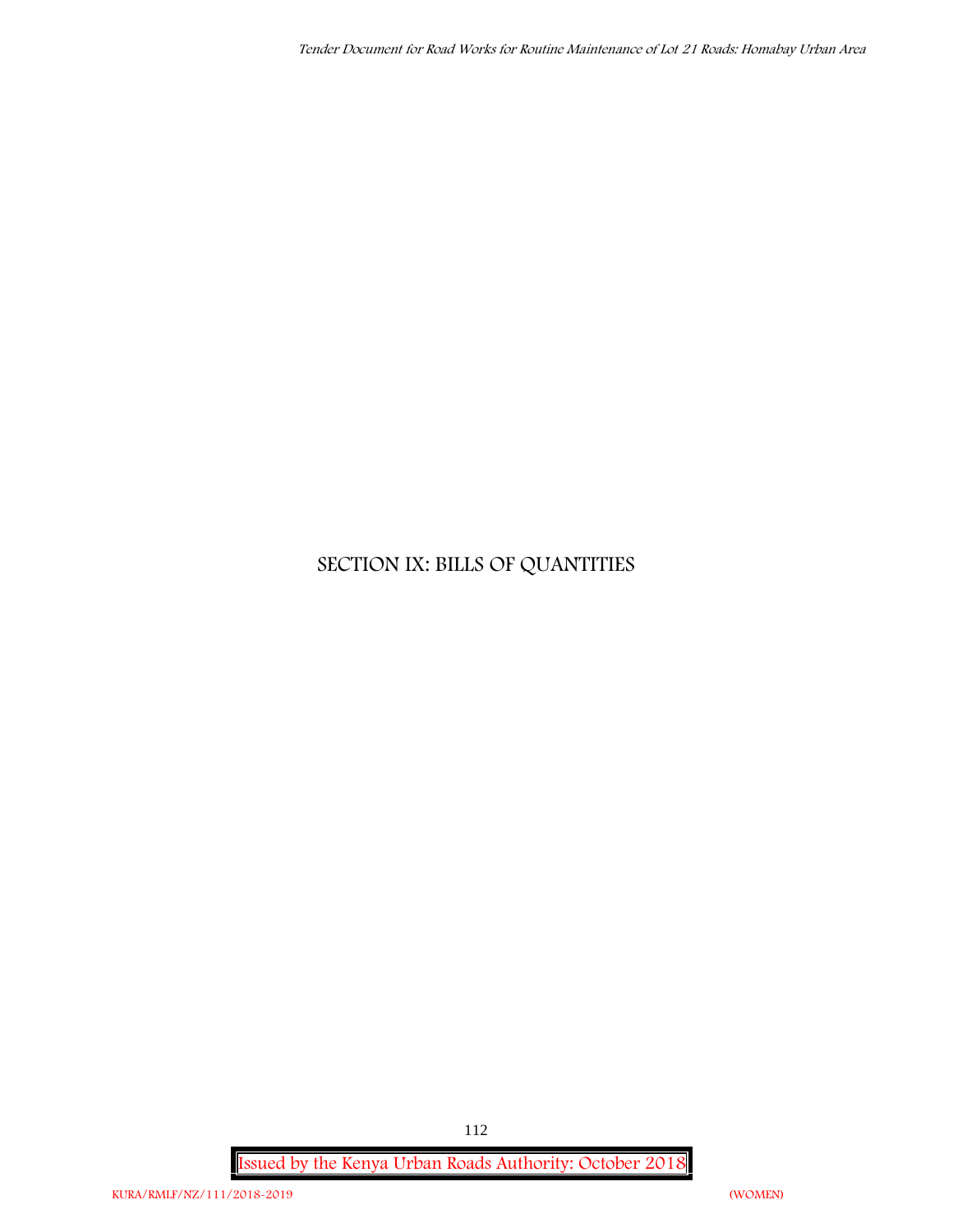#### **PREAMBLE TO BILL OF QUANTITIES**

- 1. The Bills of Quantities forms part of the Contract Documents and are to be read in conjunction with the Instructions to Bidders, Conditions of Contract Parts I and II, Specifications and Drawings.
- 2. The brief description of the items in the Bills of Quantities is purely for the purpose of identification, and in no way modifies or supersedes the detailed descriptions given in the conditions of Contract and Specifications for the full direction and description of work and materials.
- 3. The Quantities set forth in the Bills of Quantities are estimated, representing substantially the work to be carried out, and are given to provide a common basis for bidding and comparing of Bids. There is no guarantee to the Contractor that he will be required to carry out all the quantities of work indicated under any one particular item or group of items in the Bill of Quantities. The basis of payment shall be the Contractor's rates and the quantities of work actually done in fulfilment of his obligation under the Contract.
- 4. The prices and rates inserted in the Bills of Quantities will be used for valuing the work executed, and the Engineer will only measure the whole of the works executed in accordance with this Contract.
- 5. The rates inserted in any road in the tender shall apply to other roads within the same lot upon written instructions to be issued by the Engineer or his representative during execution of works and shall be used only to pay for activities of similar description and nature which may not have been included in the Bills of Quantities for that road.
- 6. A price or rate shall be entered in ink against every item in the Bills of Quantities with the exception of items that already have Provisional sums affixed thereto. The bidders are reminded that no "nil" or "included" rates or "lump-sum" discounts will be accepted. The rates for various items should include discounts if any. Bidders who fail to comply will be disqualified.
- 7. Provisional sums (including Dayworks) in the Bills of Quantities shall be expended in whole or in part at the discretion of the Engineer or his representative.
- 8. Where there are no quantities against the line item especially on dayworks, the bidder shall only fill his rates
- 9. Quantified instructions shall be extracted from the main BOQ for purposes of part implementation of the works and interim measurements/payments shall be based on the quantified instructions read together with the bills of quantities.

The price and rates entered in the Bills of Quantities shall, except insofar as it is otherwise provided under the Contract, include all Constructional plant to be used, labour, insurance, supervision, compliance testing, materials, erection, maintenance of works, overheads and profits, taxes and duties together with all general risks, liabilities and obligations set out or implied in the Contract, transport, electricity and telephones, water, use and replenishment of all consumables, including those required under the contract by the Engineer and his staff.

Errors in the pricing of the Bills of Quantities will be corrected in accordance with Clause (29) of instructions to bidders.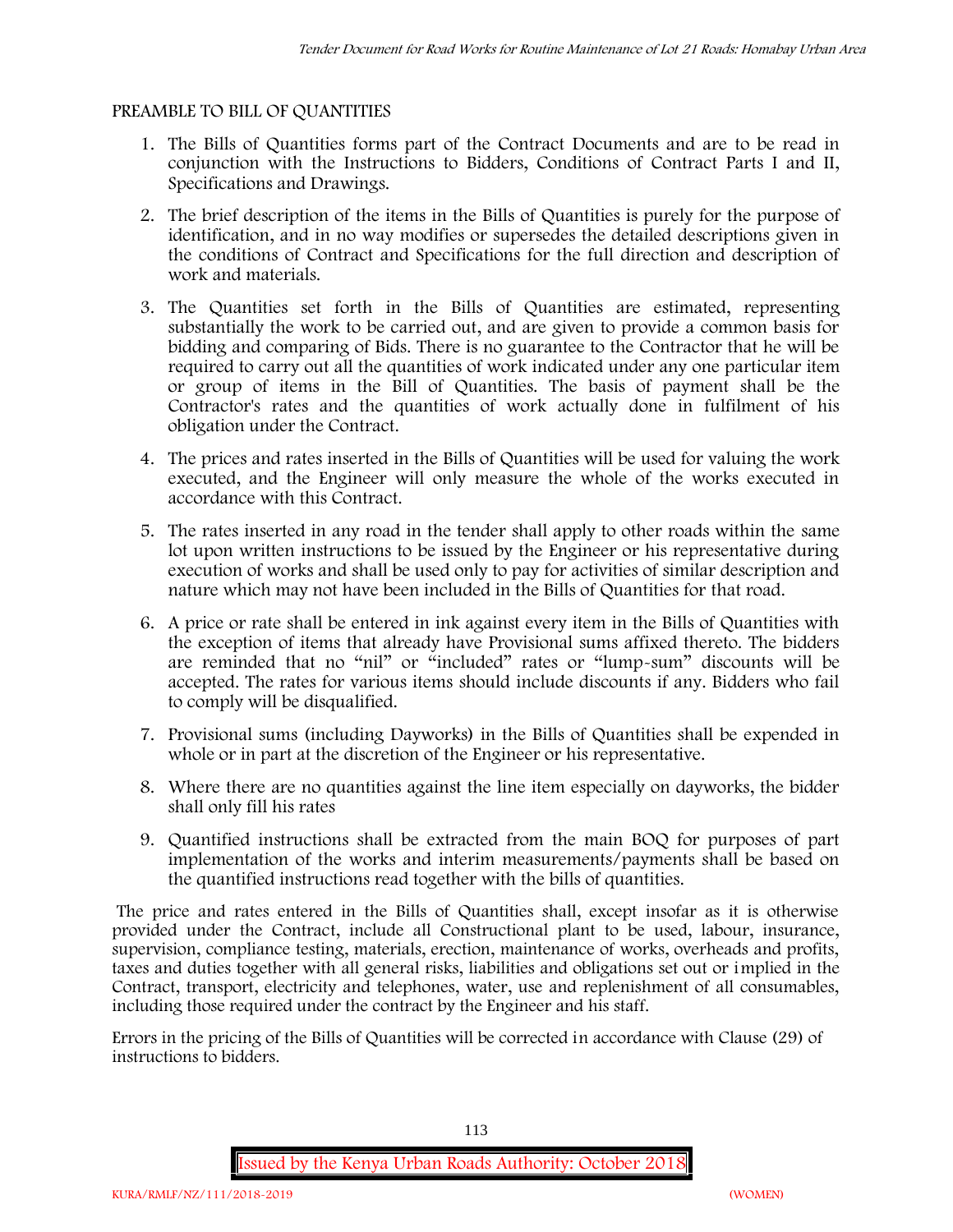**Contract Name ROUTINE MAINTENANCE OF LOT 21 ROADS (HOMABAY URBAN AREA) Nyanza BILL OF QUANTITIES 2018-2019**

**Activity Group Title**

**Road Code UCB6-HBY Section Name Lieta Ecd - Imbo (6.8KM)**

| Bill<br>No.    | <b>ITEM CODE</b> | <b>DESCRIPTION</b>                                                                                          | Quantity  | <b>UNIT</b> | Unit<br>Bid<br><b>RATE</b><br>(KShs) | <b>Bill Item</b><br>Cost<br>without<br><b>VAT</b><br>(KSHs) |
|----------------|------------------|-------------------------------------------------------------------------------------------------------------|-----------|-------------|--------------------------------------|-------------------------------------------------------------|
| 1              | 01-80-010        | Allow a prime cost of sum<br>material<br>for<br>testing<br>as<br>directed by the Engineer                   | 5,000.00  | PC SUM      | 1.00                                 |                                                             |
| 1              | $01 - 80 - 011$  | Extra over item 01-80-010<br>for contractors overheads<br>and profits                                       | 5,000.00  | $\%$        |                                      |                                                             |
| 1              | 01-80-026        | Allow a prime cost sum for<br>miscellaneuos<br>the<br><b>REs</b><br>account                                 | 15,000.00 | PC SUM      | 1.00                                 |                                                             |
| 1              | 01-80-027        | Extra over $\overline{01}$ -80-026 for<br>profits and overheads                                             | 15,000.00 | $\%$        |                                      |                                                             |
| $\mathbf{1}$   | 01-80-030a       | Prime cost sum for payment<br>of allowances for Engineer's<br>site staff (Permanent staff)                  | 50,000.00 | PC SUM      | 1.00                                 |                                                             |
| 1              | 01-80-030b       | Extra Over on Item 01-80-<br>030a for the Contractor's<br>Overheads and Profit.                             | 50,000.00 | $\%$        |                                      |                                                             |
| 1              | 01-80-030        | for<br>Allow a prime cost<br>attendance to<br>the<br>$RE_{\nu}S$<br>supervisory staff including<br>overtime | 50,000.00 | PC SUM      | 1.00                                 |                                                             |
| 1              | 01-80-031        | Include percentage of PC<br>sum in item 01-80-030 for<br>contractors overhead and<br>profit                 | 50,000.00 | $\%$        |                                      |                                                             |
| $\overline{4}$ | 04-50-004        | Light bush clearing                                                                                         | 25,000.00 | Sq.Metres   |                                      |                                                             |
| 8              | 08-50-005        | Ditch/Mitre<br>drain<br>excavation                                                                          | 120.00    | Cub.Metres  |                                      |                                                             |
| 8              | 08-50-034        | Desilt and clean existing<br>culverts to free flowing<br>condition                                          | 70.00     | Metres      |                                      |                                                             |
| 8              | 08-60-030        | Excavate for pipe culverts in<br>soft material                                                              | 36.00     | Cub.Metres  |                                      |                                                             |
| 8              | 08-60-033        | Provide, lay and join<br>600mm inner dia concrete<br>pipes                                                  | 24.00     | Metres      |                                      |                                                             |
| 8              | 08-60-035        | Concrete class 15/20 for<br>bed and sorrounds<br>and                                                        | 12.00     | Cub.Metres  |                                      |                                                             |

114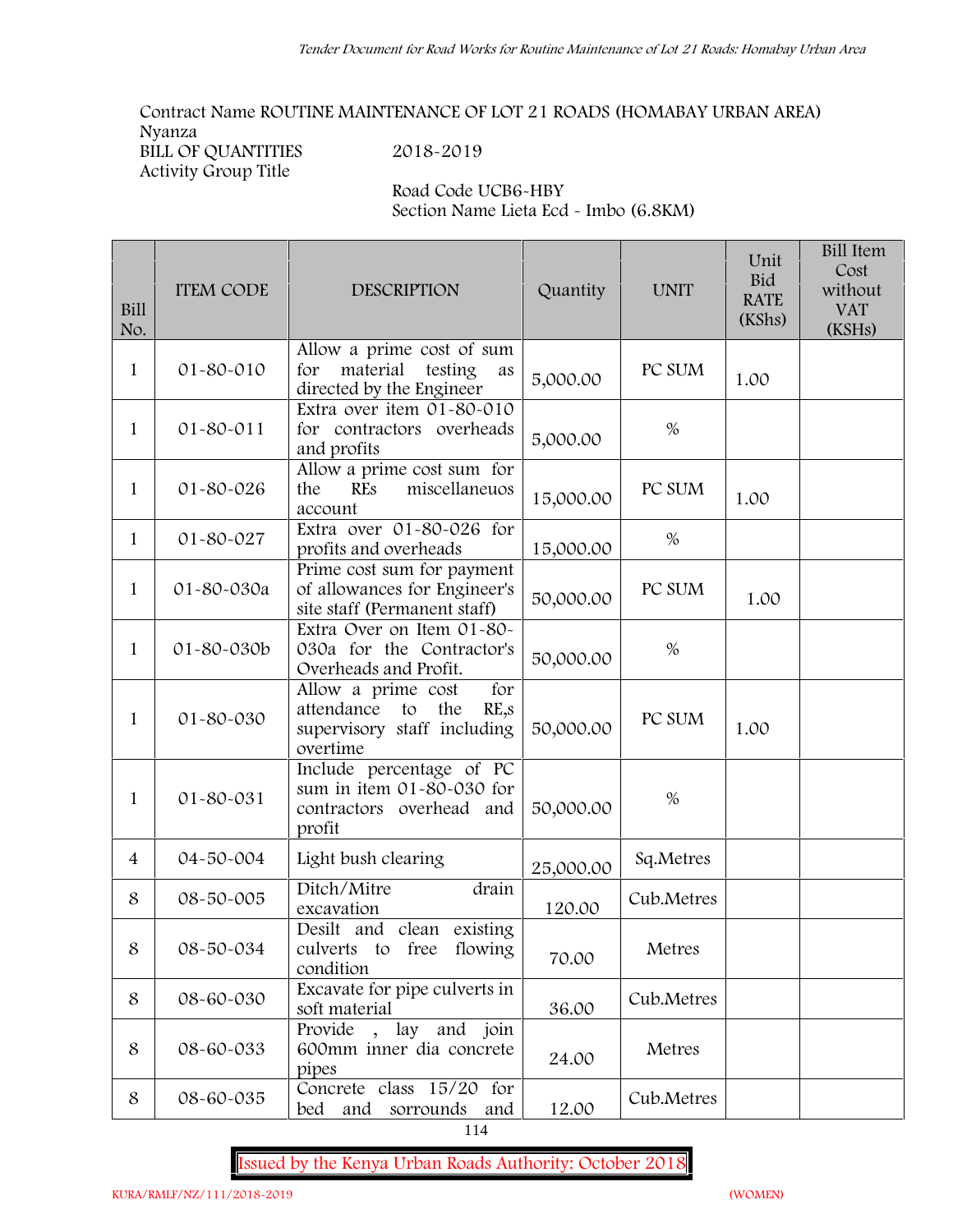|    |           | haunches                                                                                                                     |           |                |  |
|----|-----------|------------------------------------------------------------------------------------------------------------------------------|-----------|----------------|--|
| 8  | 08-60-036 | Concrete class 25/20 for<br>wingwalls<br>and<br>apron,<br>headwalls                                                          | 8.00      | Cub.Metres     |  |
| 8  | 08-60-037 | Provide<br>and place A<br>142fabric<br>mesh<br>reinforcement fabric                                                          | 56.00     | Sq.Metres      |  |
| 10 | 10-50-003 | <sub>of</sub><br>Light<br>Grading<br>including<br>Carriageway<br>slopes and ditches                                          | 47,600.00 | Sq.Metres      |  |
| 10 | 10-60-003 | Provide<br>gravel wearing<br>course-excavation, free<br>haul, spread, water<br>and<br>compact gravel<br>to<br>specifications | 550.00    | Cub.Metres     |  |
| 22 | 22-50-002 | Unskilled Labour                                                                                                             | 50.00     | Person<br>days |  |
|    |           |                                                                                                                              |           |                |  |
|    |           | Sub Total                                                                                                                    |           |                |  |
|    |           | VAT @ 16%                                                                                                                    |           |                |  |
|    |           | Total taken to Summary                                                                                                       |           |                |  |

**Issued by the Kenya Urban Roads Authority: October 2018**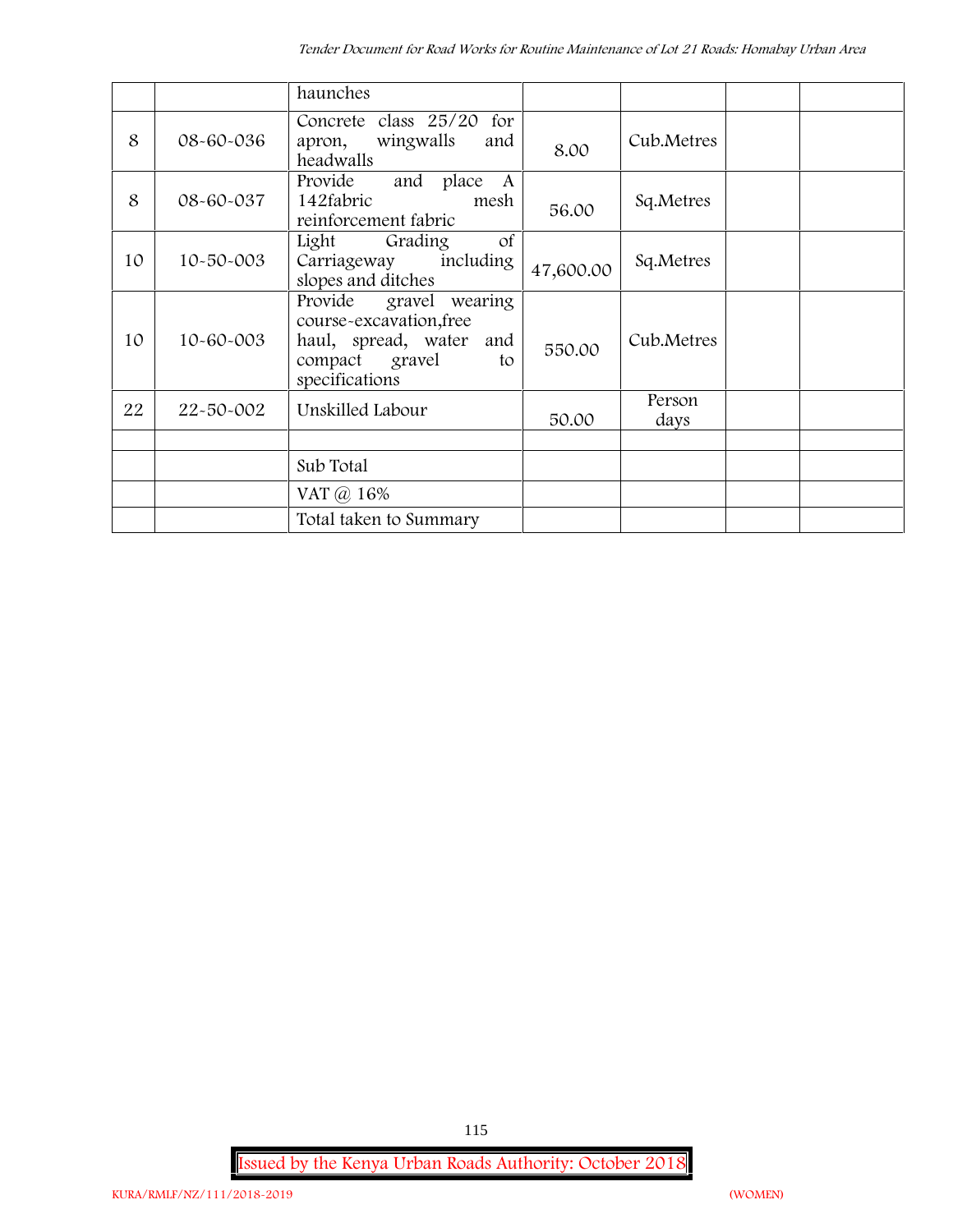**Contract Name ROUTINE MAINTENANCE OF LOT 21 ROADS (HOMABAY URBAN AREA) Nyanza BILL OF QUANTITIES 2018-2019**

**Activity Group Title**

**Road Code UCB5-HBY Section Name Wahambla Ecd - Imbo (10.4KM)**

| <b>Bill</b><br>No. | <b>ITEM CODE</b> | DESCRIPTION                                                                                 | Quantity  | <b>UNIT</b> | Unit<br><b>Bid</b><br><b>RATE</b><br>(KShs) | <b>Bill Item</b><br>Cost<br>without<br><b>VAT</b><br>(KSHs) |
|--------------------|------------------|---------------------------------------------------------------------------------------------|-----------|-------------|---------------------------------------------|-------------------------------------------------------------|
| 1                  | 01-80-010        | Allow a prime cost of sum for<br>material testing as directed by<br>the Engineer            | 5,000.00  | PC SUM      | 1.00                                        |                                                             |
| $\mathbf{1}$       | 01-80-011        | Extra over item 01-80-010 for<br>contractors overheads and<br>profits                       | 5,000.00  | $\%$        |                                             |                                                             |
| 1                  | $01 - 80 - 026$  | Allow a prime cost sum for the<br>REs miscellaneuos account                                 | 15,000.00 | PC SUM      | 1.00                                        |                                                             |
| $\mathbf{1}$       | 01-80-027        | Extra over 01-80-026 for<br>profits and overheads                                           | 15,000.00 | %           |                                             |                                                             |
| $\mathbf{1}$       | 01-80-030a       | Prime cost sum for payment of<br>allowances for Engineer's site<br>staff (Permanent staff)  | 50,000.00 | PC SUM      | 1.00                                        |                                                             |
| 1                  | 01-80-030b       | Extra Over on Item 01-80-030a<br>for the Contractor's Overheads<br>and Profit.              | 50,000.00 | $\%$        |                                             |                                                             |
| $\mathbf{1}$       | 01-80-030        | Allow a prime cost for<br>attendance to the RE,s<br>supervisory staff including<br>overtime | 50,000.00 | PC SUM      | 1.00                                        |                                                             |
| 1                  | 01-80-031        | Include percentage of PC sum in<br>item 01-80-030 for contractors<br>overhead and profit    | 50,000.00 | $\%$        |                                             |                                                             |
| 4                  | 04-50-004        | Light bush clearing                                                                         | 40,000.00 | Sq.Metres   |                                             |                                                             |
| 8                  | 08-50-005        | Ditch/Mitre drain excavation                                                                | 120.00    | Cub.Metres  |                                             |                                                             |
| 8                  | 08-50-034        | Desilt and clean existing<br>culverts to free flowing<br>condition                          | 140.00    | Metres      |                                             |                                                             |
| 8                  | 08-60-030        | Excavate for pipe culverts in<br>soft material                                              | 36.00     | Cub.Metres  |                                             |                                                             |
| 8                  | 08-60-033        | Provide, lay and join 600mm<br>inner dia concrete pipes                                     | 24.00     | Metres      |                                             |                                                             |
| 8                  | 08-60-035        | Concrete class 15/20 for bed<br>and sorrounds and haunches                                  | 12.00     | Cub.Metres  |                                             |                                                             |
| 8                  | 08-60-036        | Concrete class 25/20 for apron,<br>wingwalls and headwalls                                  | 8.00      | Cub.Metres  |                                             |                                                             |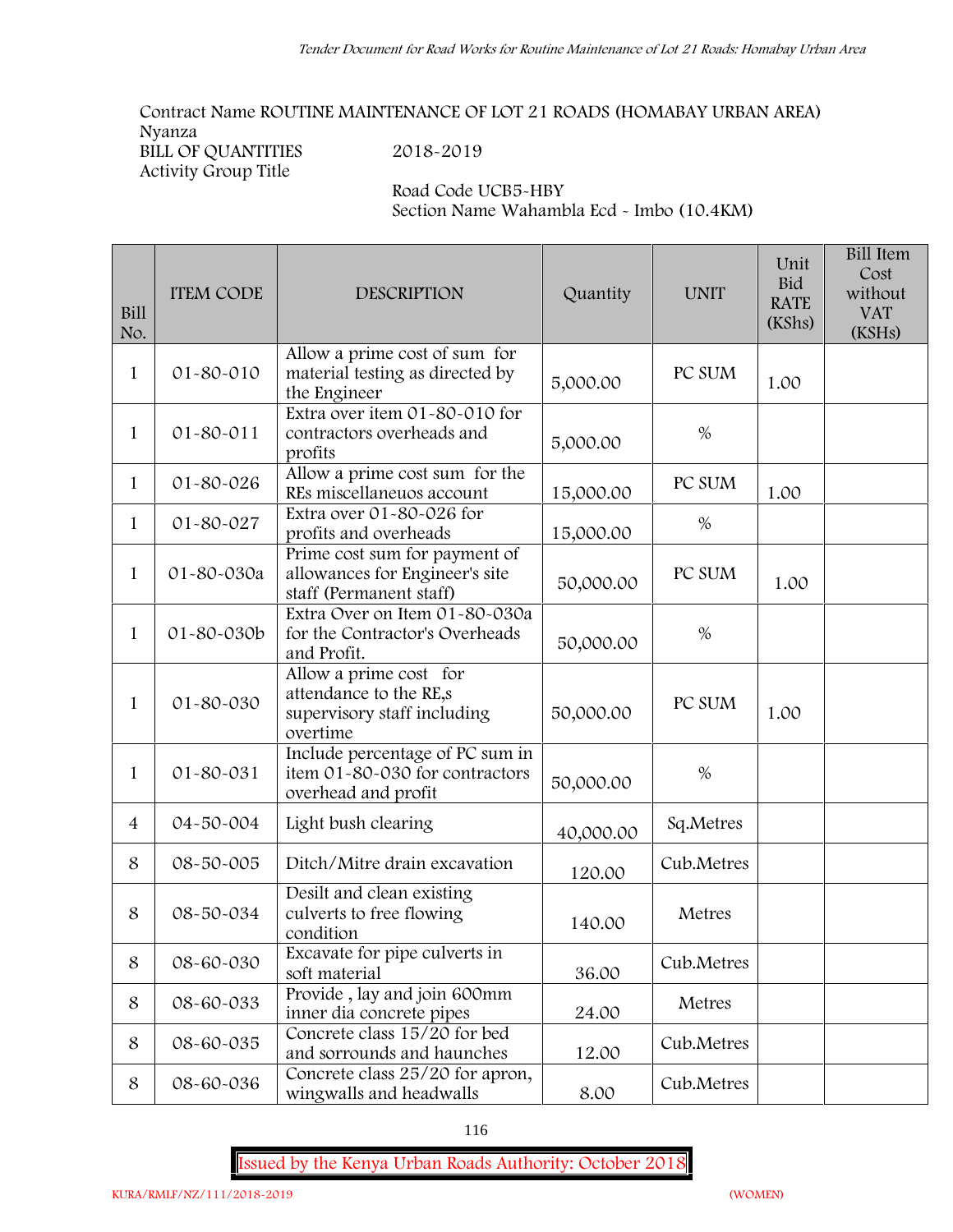| 8  | 08-60-037       | Provide and place A 142fabric<br>mesh reinforcement fabric                                                                                             | 56.00     | Sq.Metres      |  |  |
|----|-----------------|--------------------------------------------------------------------------------------------------------------------------------------------------------|-----------|----------------|--|--|
| 10 | $10 - 50 - 003$ | Light Grading of Carriageway<br>including slopes and ditches                                                                                           | 72,800.00 | Sq.Metres      |  |  |
| 10 | 10-60-003       | Provide gravel wearing<br>course-excavation, free haul,<br>spread, water and compact<br>gravel to specifications                                       | 550.00    | Cub.Metres     |  |  |
| 22 | 22-50-002       | Unskilled Labour                                                                                                                                       | 100.00    | Person<br>days |  |  |
| 25 | 25-50-029a      | Collect, erect, brand, maintain<br>publicity sign and return to the<br>employer upon expiry of the<br>contract period as intructed by<br>the Engineer. | 1.00      | No.            |  |  |
|    |                 |                                                                                                                                                        |           |                |  |  |
|    |                 | Sub Total                                                                                                                                              |           |                |  |  |
|    |                 | VAT @ 16%                                                                                                                                              |           |                |  |  |
|    |                 | Total taken to Summary                                                                                                                                 |           |                |  |  |

**Issued by the Kenya Urban Roads Authority: October 2018**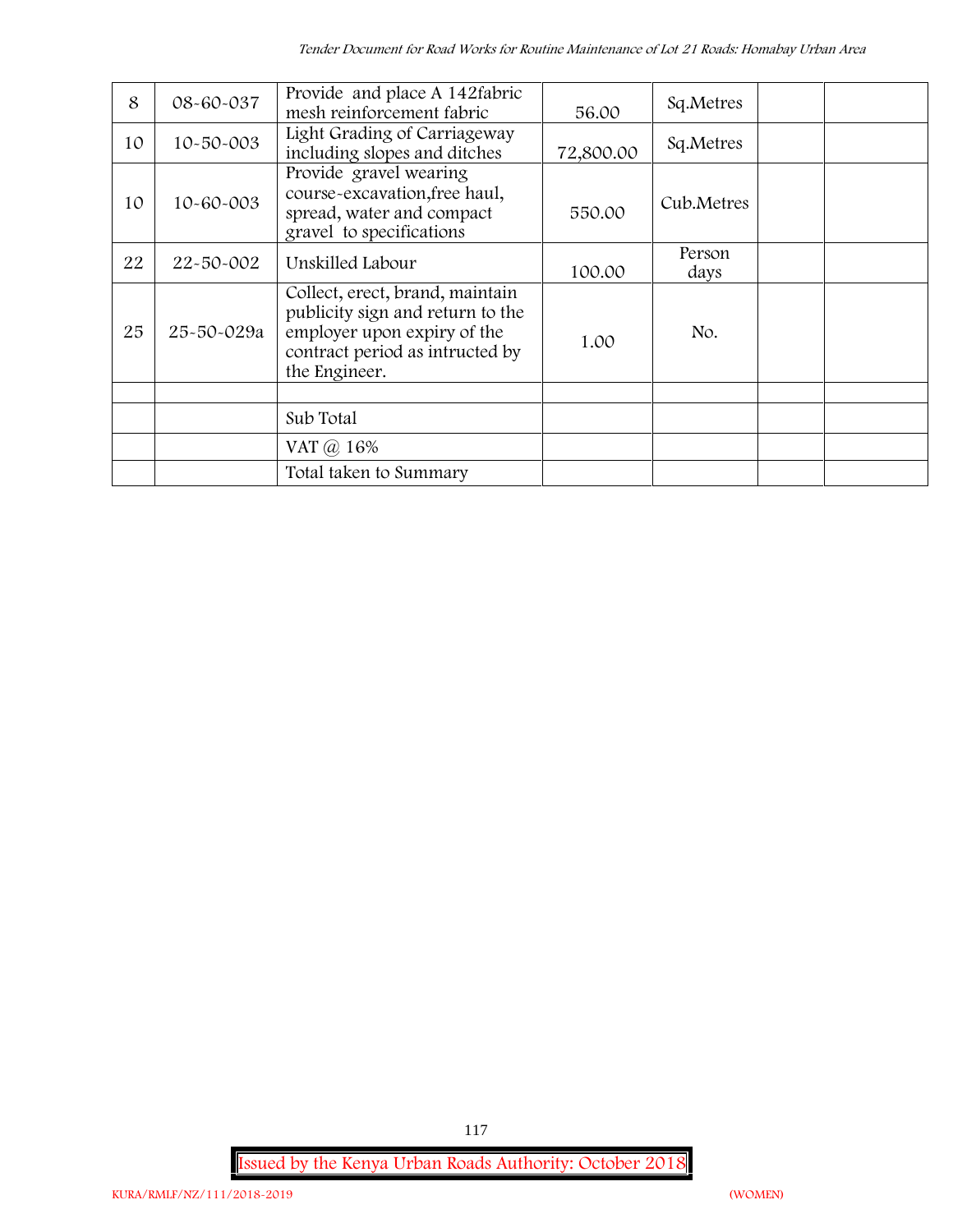**Contract Name ROUTINE MAINTENANCE OF LOT 21 ROADS (HOMABAY URBAN AREA) Nyanza BILL OF QUANTITIES 2018-2019**

**Activity Group Title**

**Road Code UCB4-HBY**

**Section Name Homa Bay -Wiga Primary -Kabunde Road (6.1KM)**

| Bill<br>No.    | <b>ITEM CODE</b> | <b>DESCRIPTION</b>                                                                          | Quantity  | <b>UNIT</b> | Unit<br><b>Bid</b><br><b>RATE</b><br>(KShs) | <b>Bill Item</b><br>Cost<br>without<br>VAT (KSHs) |
|----------------|------------------|---------------------------------------------------------------------------------------------|-----------|-------------|---------------------------------------------|---------------------------------------------------|
| 1              | 01-80-010        | Allow a prime cost of sum for<br>material testing as directed by<br>the Engineer            | 5,000.00  | PC SUM      | 1.00                                        |                                                   |
| $\mathbf{1}$   | 01-80-011        | Extra over item 01-80-010<br>for contractors overheads and<br>profits                       | 5,000.00  | $\%$        |                                             |                                                   |
| $\mathbf{1}$   | 01-80-026        | Allow a prime cost sum for<br>the REs miscellaneuos account                                 | 15,000.00 | PC SUM      | 1.00                                        |                                                   |
| 1              | 01-80-027        | Extra over 01-80-026 for<br>profits and overheads                                           | 15,000.00 | %           |                                             |                                                   |
| $\mathbf{1}$   | 01-80-030a       | Prime cost sum for payment<br>of allowances for Engineer's<br>site staff (Permanent staff)  | 50,000.00 | PC SUM      | 1.00                                        |                                                   |
| $\mathbf{1}$   | 01-80-030b       | Extra Over on Item 01-80-<br>030a for the Contractor's<br>Overheads and Profit.             | 50,000.00 | $\%$        |                                             |                                                   |
| $\mathbf{1}$   | 01-80-030        | Allow a prime cost for<br>attendance to the RE,s<br>supervisory staff including<br>overtime | 50,000.00 | PC SUM      | 1.00                                        |                                                   |
| $\mathbf{1}$   | 01-80-031        | Include percentage of PC sum<br>in item 01-80-030 for<br>contractors overhead and<br>profit | 50,000.00 | $\%$        |                                             |                                                   |
| $\overline{4}$ | 04-50-004        | Light bush clearing                                                                         | 20,600.00 | Sq.Metres   |                                             |                                                   |
| 8              | 08-50-005        | Ditch/Mitre drain excavation                                                                | 150.00    | Cub.Metres  |                                             |                                                   |
| 8              | 08-50-034        | Desilt and clean existing<br>culverts to free flowing<br>condition                          | 30.00     | Metres      |                                             |                                                   |
| 8              | 08-60-030        | Excavate for pipe culverts in<br>soft material                                              | 36.00     | Cub.Metres  |                                             |                                                   |
| 8              | 08-60-033        | Provide, lay and join 600mm<br>inner dia concrete pipes                                     | 24.00     | Metres      |                                             |                                                   |
| 8              | 08-60-035        | Concrete class 15/20 for bed<br>and sorrounds and haunches                                  | 12.00     | Cub.Metres  |                                             |                                                   |
| 8              | 08-60-036        | Concrete class 25/20 for<br>apron, wingwalls and<br>headwalls                               | 8.00      | Cub.Metres  |                                             |                                                   |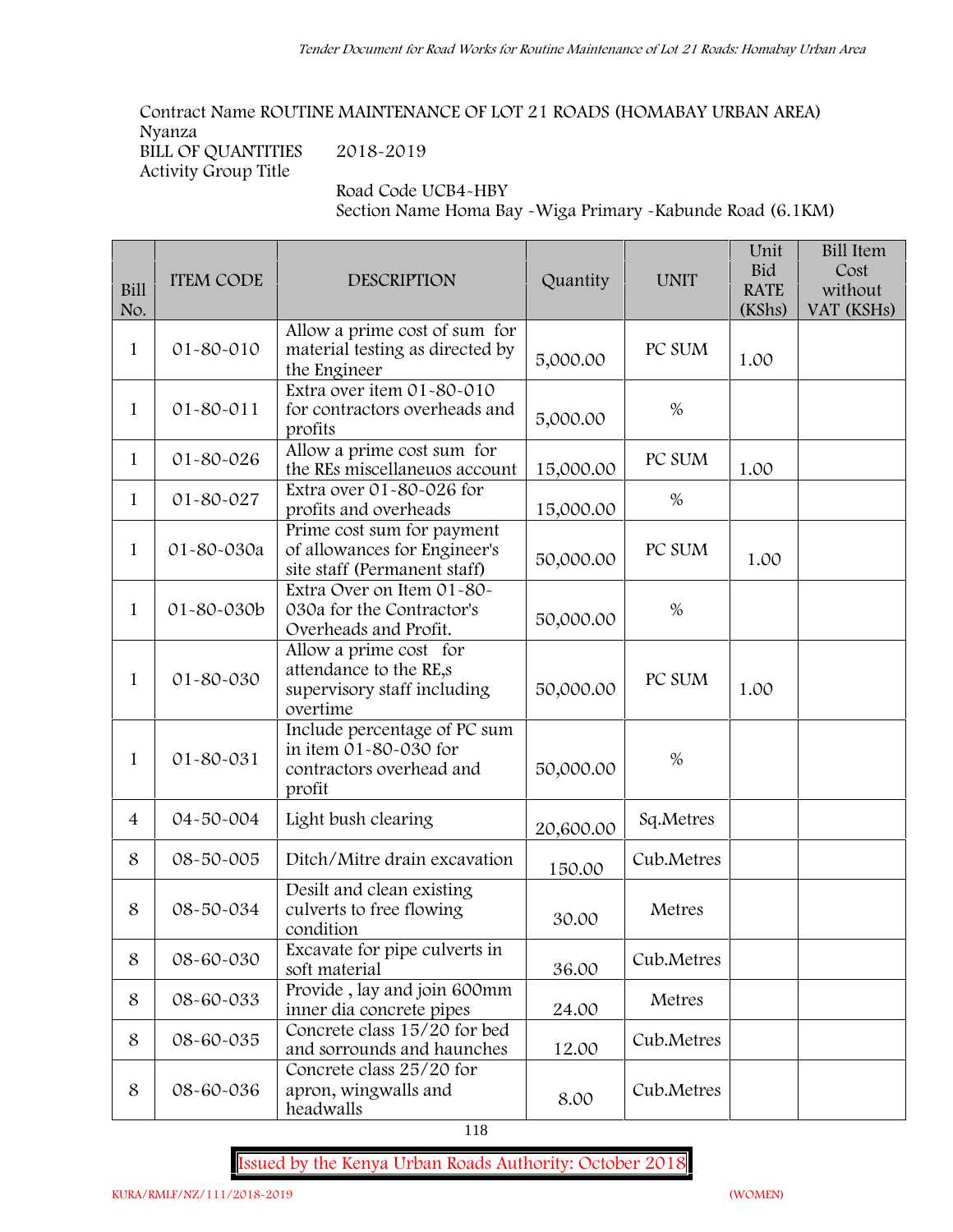| 8  | 08-60-037       | Provide and place A<br>142fabric mesh<br>reinforcement fabric                                                    | 56.00     | Sq.Metres      |  |
|----|-----------------|------------------------------------------------------------------------------------------------------------------|-----------|----------------|--|
| 10 | $10 - 50 - 003$ | Light Grading of Carriageway<br>including slopes and ditches                                                     | 42,700.00 | Sq.Metres      |  |
| 10 | 10-60-003       | Provide gravel wearing<br>course-excavation, free haul,<br>spread, water and compact<br>gravel to specifications | 480.00    | Cub.Metres     |  |
| 22 | 22-50-002       | Unskilled Labour                                                                                                 | 100.00    | Person<br>days |  |
|    |                 | Sub Total                                                                                                        |           |                |  |
|    |                 | VAT @ 16%                                                                                                        |           |                |  |
|    |                 | Total taken to Summary                                                                                           |           |                |  |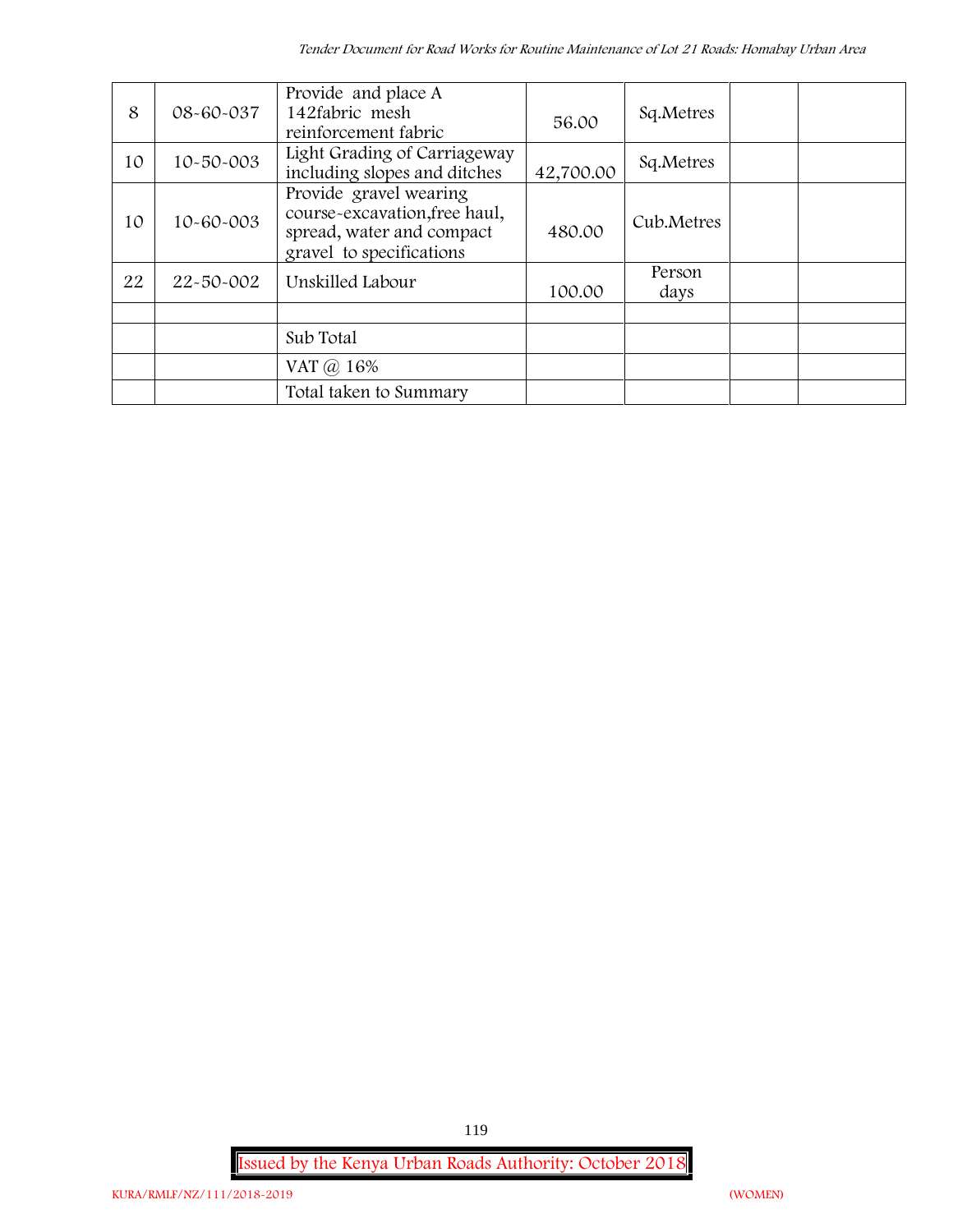**Contract Name ROUTINE MAINTENANCE OF LOT 21 ROADS (HOMABAY URBAN AREA) Nyanza**

**BILL OF QUANTITIES 2018-2019 Activity Group Title**

**Road Code UCB3-HBY**

**Section Name Homa bay - Ogande Special School (7.1KM)**

| Bill<br>No.    | <b>ITEM CODE</b> | <b>DESCRIPTION</b>                                                                                                                                                                                                                                                    | Quantity   | <b>UNIT</b> | Unit<br><b>Bid</b><br><b>RATE</b><br>(KShs) | <b>Bill Item</b><br>Cost<br>without<br><b>VAT</b><br>(KSHs) |
|----------------|------------------|-----------------------------------------------------------------------------------------------------------------------------------------------------------------------------------------------------------------------------------------------------------------------|------------|-------------|---------------------------------------------|-------------------------------------------------------------|
| 1              | 01-80-010        | Allow a prime cost of sum<br>for material testing as<br>directed by the Engineer                                                                                                                                                                                      | 5,000.00   | PC SUM      | 1.00                                        |                                                             |
| $\mathbf{1}$   | 01-80-011        | Extra over item 01-80-010<br>for contractors overheads<br>and profits                                                                                                                                                                                                 | 5,000.00   | $\%$        |                                             |                                                             |
| 1              | 01-80-026        | Allow a prime cost sum<br>for the REs miscellaneuos<br>account                                                                                                                                                                                                        | 15,000.00  | PC SUM      | 1.00                                        |                                                             |
| $\mathbf{1}$   | 01-80-027        | Extra over 01-80-026 for<br>profits and overheads                                                                                                                                                                                                                     | 15,000.00  | $\%$        |                                             |                                                             |
| $\mathbf{1}$   | 01-80-030a       | Prime cost sum for<br>payment of allowances for<br>Engineer's site staff<br>(Permanent staff)                                                                                                                                                                         | 100,000.00 | PC SUM      | 1.00                                        |                                                             |
| $\mathbf{1}$   | 01-80-030b       | Extra Over on Item 01-80-<br>030a for the Contractor's<br>Overheads and Profit.                                                                                                                                                                                       | 100,000.00 | $\%$        |                                             |                                                             |
| 1              | 01-80-030        | Allow a prime cost for<br>attendance to the RE,s<br>supervisory staff including<br>overtime                                                                                                                                                                           | 100,000.00 | PC SUM      | 1.00                                        |                                                             |
| 1              | 01-80-031        | Include percentage of PC<br>sum in item 01-80-030 for<br>contractors overhead and<br>profit                                                                                                                                                                           | 100,000.00 | $\%$        |                                             |                                                             |
| $\overline{4}$ | 04-50-004        | Light bush clearing                                                                                                                                                                                                                                                   | 28,400.00  | Sq.Metres   |                                             |                                                             |
| $\overline{4}$ | 04-60-001        | Clear site on road reserve<br>including removal of trees,<br>hedges, bushes and other<br>vegetation or deterious<br>organic material, grub up<br>roots and back fill to 100%<br>MDD (AASHTO T99) with<br>approved material in<br>accordance with the<br>specification | 0.30       | Hactares    |                                             |                                                             |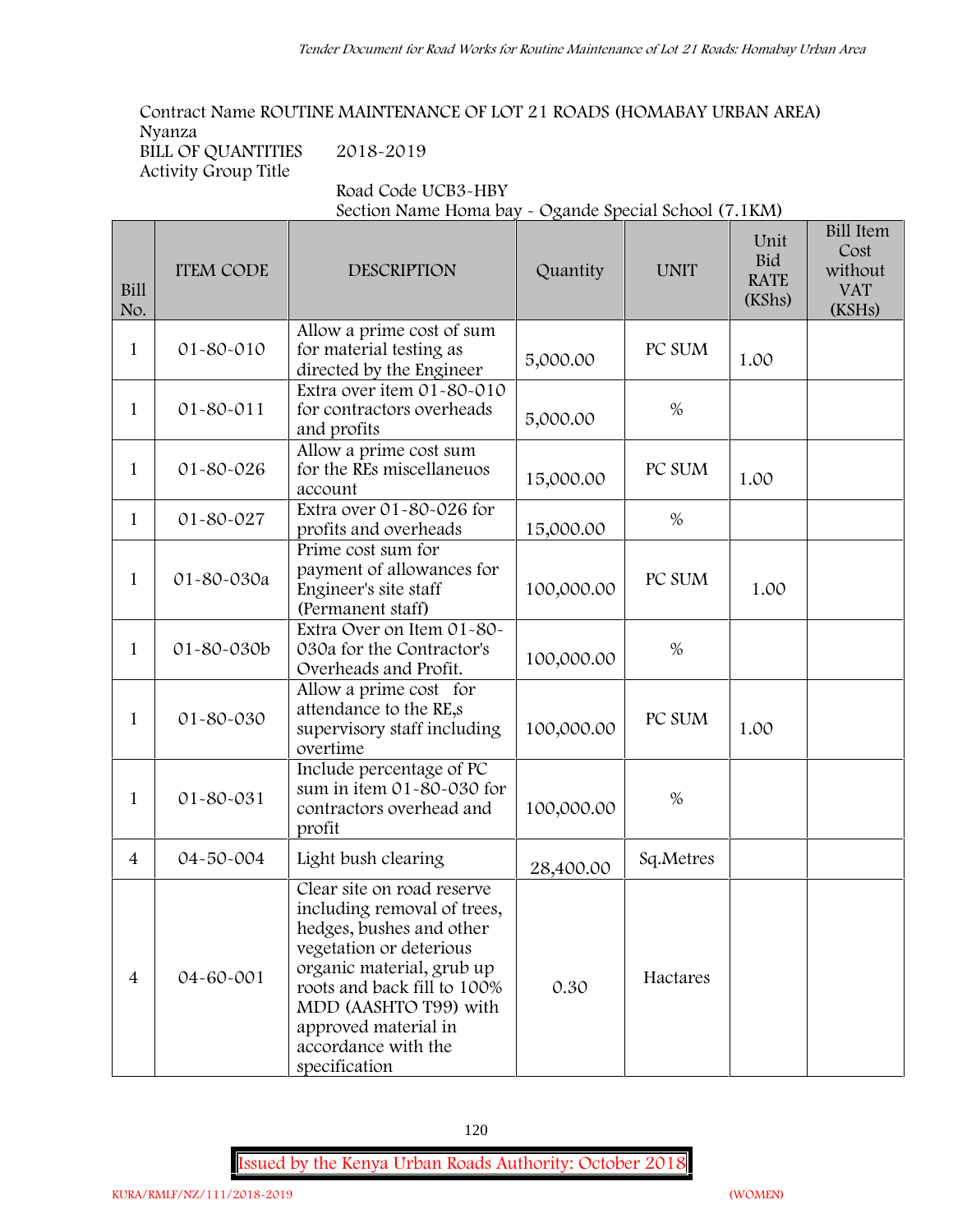| $\overline{4}$ | 04-60-002 | Remove top soil to<br>maximum depth of<br>200mm as directed by the<br>Engineer stockpile good<br>material for later top<br>soiling of slide slopes and<br>landscaping of quarries<br>and borrow pits | 600.00   | Cub.Metres |  |
|----------------|-----------|------------------------------------------------------------------------------------------------------------------------------------------------------------------------------------------------------|----------|------------|--|
| 5              | 05-50-006 | Fill in soft material and<br>compact                                                                                                                                                                 | 1,300.00 | Cub.Metres |  |
| 5              | 05-50-008 | Cut to spoil in Soft                                                                                                                                                                                 | 100.00   | Cub.Metres |  |
| $\overline{7}$ | 07-50-001 | Excavate for structure in<br>soft material for structures                                                                                                                                            | 150.00   | Cub.Metres |  |
| $\overline{7}$ | 07-50-002 | Excavate for structure in<br>hard material for<br>structures                                                                                                                                         | 40.00    | Cub.Metres |  |
| $\overline{7}$ | 07-50-003 | River training in soft<br>material                                                                                                                                                                   | 150.00   | Cub.Metres |  |
| $\overline{7}$ | 07-50-004 | River Diversion                                                                                                                                                                                      | 100.00   | Cub.Metres |  |
| $\overline{7}$ | 07-50-006 | Selected granular fill<br>material on top of rockfill<br>below structures as<br>instructed by the Engineer                                                                                           | 45.00    | Cub.Metres |  |
| $\overline{7}$ | 07-60-001 | Excavate and backfill for<br>gabions in soft materials                                                                                                                                               | 30.00    | Cub.Metres |  |
| $\overline{7}$ | 07-60-002 | Provide and place gabion<br>boxes and mattresses as<br>specified or as directed by<br>the Engineer                                                                                                   | 44.00    | Sq.Metres  |  |
| $\overline{7}$ | 07-60-003 | Provide and place rock fill<br>to gabions and mattresses                                                                                                                                             | 8.00     | Cub.Metres |  |
| $\overline{7}$ | 07-60-004 | Allow for grouting of the<br>rock fill where necessary                                                                                                                                               | 6.00     | Sq.Metres  |  |
| $\overline{7}$ | 07-60-013 | Provide place and compact<br>rockfill to specifications<br>below structure<br>Provide and backfill                                                                                                   | 25.00    | Cub.Metres |  |
| $\overline{7}$ | 07-60-039 | approved gravel material<br>around new box culverts<br>and box culvert<br>approaches, compact to<br>100% MDD (AASHTO<br>T99) in layers not<br>exceeding 150mm                                        | 250.00   | Cub.Metres |  |
| 8              | 08-50-005 | Ditch/Mitre drain<br>excavation                                                                                                                                                                      | 120.00   | Cub.Metres |  |
| 8              | 08-50-034 | Desilt and clean existing<br>culverts to free flowing<br>condition                                                                                                                                   | 70.00    | Metres     |  |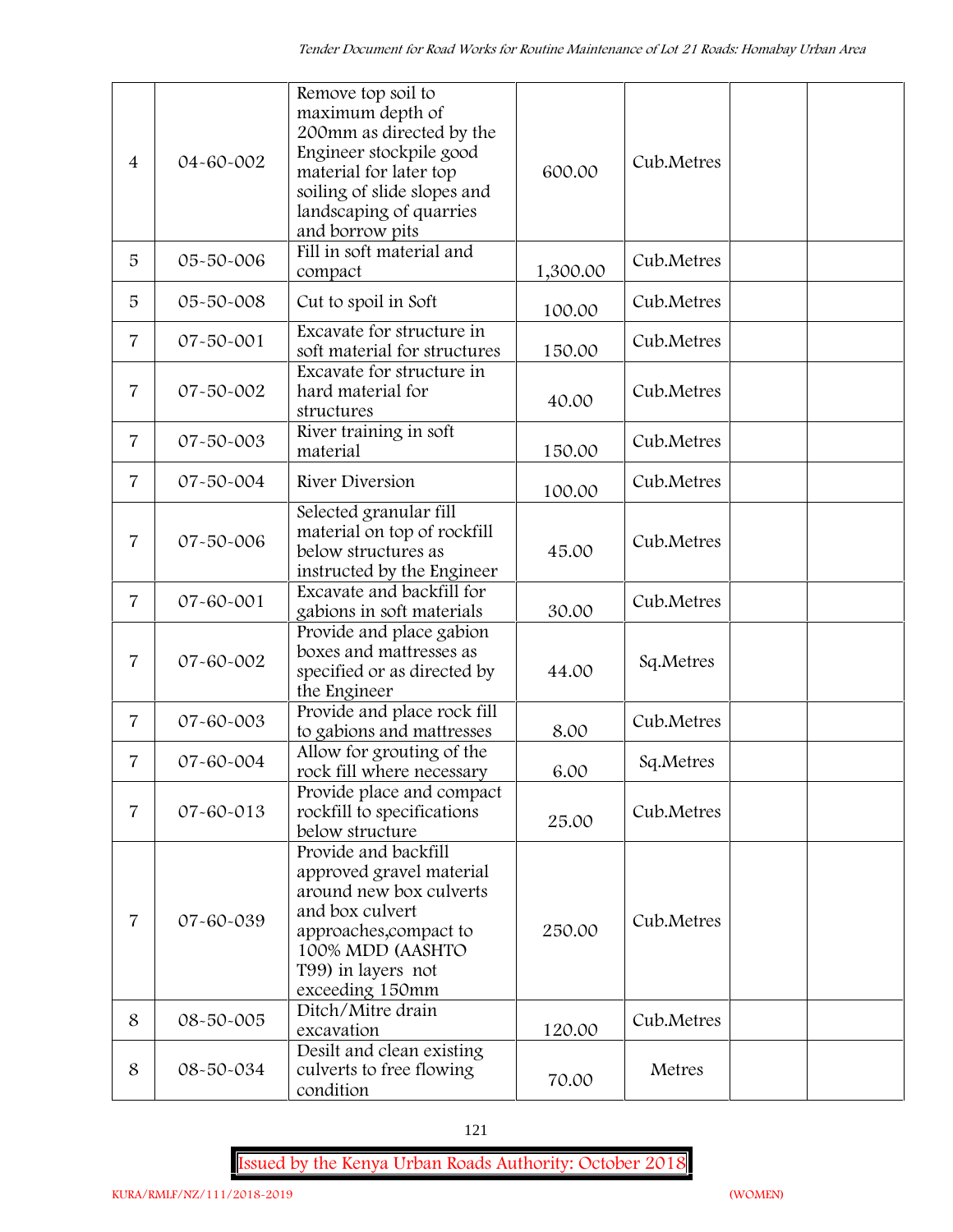| 8  | 08-60-030 | Excavate for pipe culverts<br>in soft material                                                                                                                   | 27.00     | Cub.Metres |  |
|----|-----------|------------------------------------------------------------------------------------------------------------------------------------------------------------------|-----------|------------|--|
| 8  | 08-60-033 | Provide, lay and join<br>600mm inner dia concrete<br>pipes                                                                                                       | 18.00     | Metres     |  |
| 8  | 08-60-035 | Concrete class 15/20 for<br>bed and sorrounds and<br>haunches                                                                                                    | 9.00      | Cub.Metres |  |
| 8  | 08-60-036 | Concrete class 25/20 for<br>apron, wingwalls and<br>headwalls                                                                                                    | 6.00      | Cub.Metres |  |
| 8  | 08-60-037 | Provide and place A<br>142fabric mesh<br>reinforcement fabric                                                                                                    | 42.00     | Sq.Metres  |  |
| 8  | 08-90-015 | Provide and place 200mm<br>thick stone pitching<br>including grouting to<br>outfall drains as detailed in<br>the drawings or as directed<br>by the Engineer      | 100.00    | Sq.Metres  |  |
| 10 | 10-50-003 | Light Grading of<br>Carriageway including<br>slopes and ditches                                                                                                  | 30,000.00 | Sq.Metres  |  |
| 10 | 10-60-003 | Provide gravel wearing<br>course-excavation, free<br>haul, spread, water and<br>compact gravel to<br>specifications                                              | 380.00    | Cub.Metres |  |
| 17 | 17-60-005 | Provide, cut bend and fix<br>into position high yield<br>reinforcement bar to BS<br>4461 as directed and as<br>shown on the drawing                              | 6.00      | Ton        |  |
| 17 | 17-80-001 | Provide and place 50mm<br>thick class 15/20 concrete<br>binding to structures                                                                                    | 4.00      | Cub.Metres |  |
| 17 | 17-80-002 | Provide and place class<br>25/20 concrete for box<br>culvert bottom slab, walls,<br>top slab, wingwalls, head<br>walls, aprons, toe beam<br>and other structures | 55.00     | Cub.Metres |  |
| 17 | 17-80-011 | Vertical framework class<br>F1 finish                                                                                                                            | 120.00    | Sq.Metres  |  |
| 17 | 17-80-012 | Horizontal framework<br>class F1 finish                                                                                                                          | 100.00    | Sq.Metres  |  |
| 20 | 20-50-005 | Permanent road signs                                                                                                                                             | 2.00      | No.        |  |
| 21 | 21-60-005 | Pipe handrails to bridges                                                                                                                                        | 20.00     | Metres     |  |
| 21 | 21-60-006 | Guardrails to box culvert                                                                                                                                        | 40.00     | Metres     |  |

122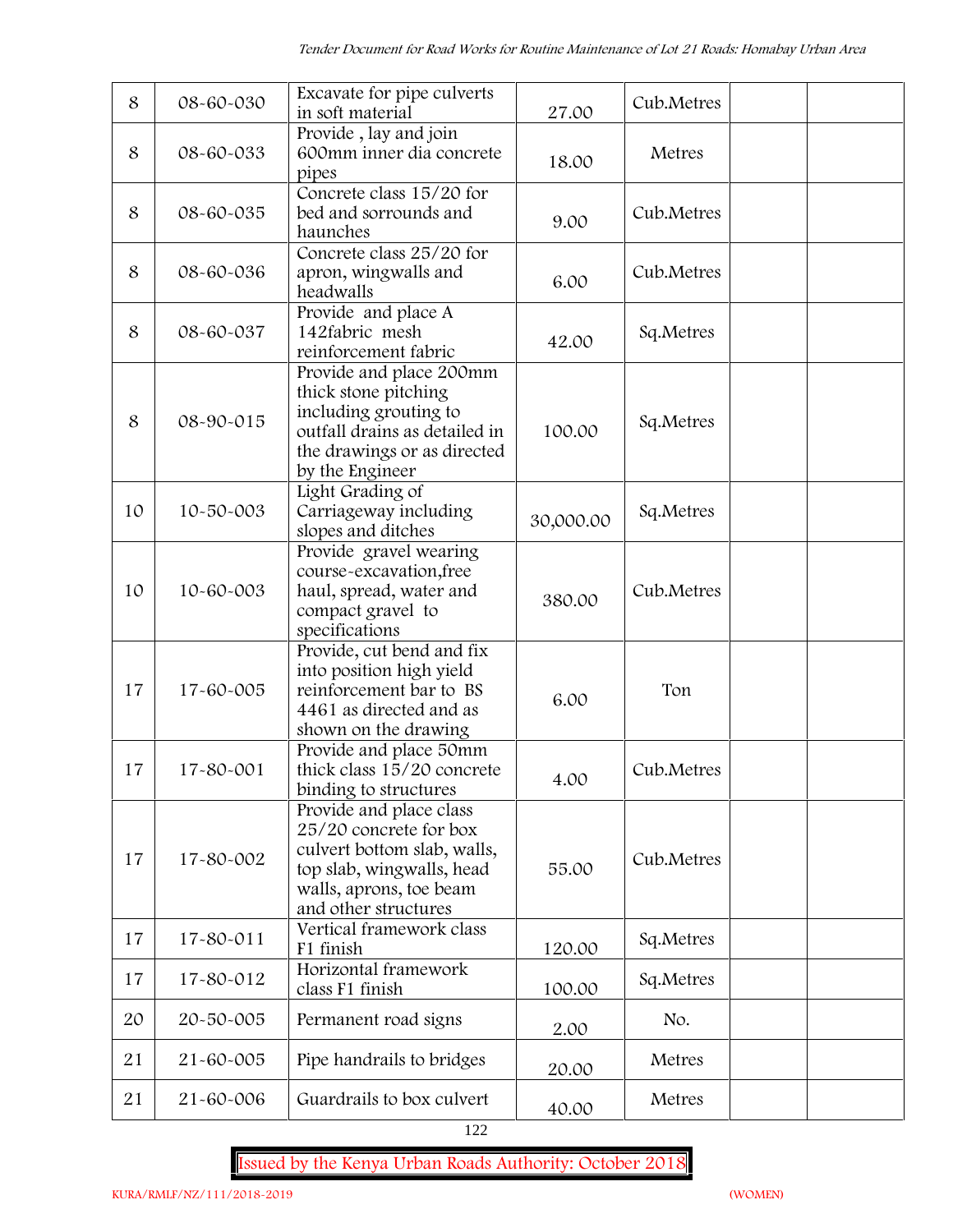| 21 | $21 - 60 - 008$ | Weepholes                                                                                                                                                 | 40.00  | No.            |  |
|----|-----------------|-----------------------------------------------------------------------------------------------------------------------------------------------------------|--------|----------------|--|
| 22 | 22-50-002       | Unskilled Labour                                                                                                                                          | 200.00 | Person<br>days |  |
| 25 | 25-50-029a      | Collect, erect, brand,<br>maintain publicity sign and<br>return to the employer<br>upon expiry of the contract<br>period as intructed by the<br>Engineer. | 1.00   | No.            |  |
|    |                 |                                                                                                                                                           |        |                |  |
|    |                 | Sub Total                                                                                                                                                 |        |                |  |
|    |                 | VAT @ 16%                                                                                                                                                 |        |                |  |
|    |                 | Total taken to Summary                                                                                                                                    |        |                |  |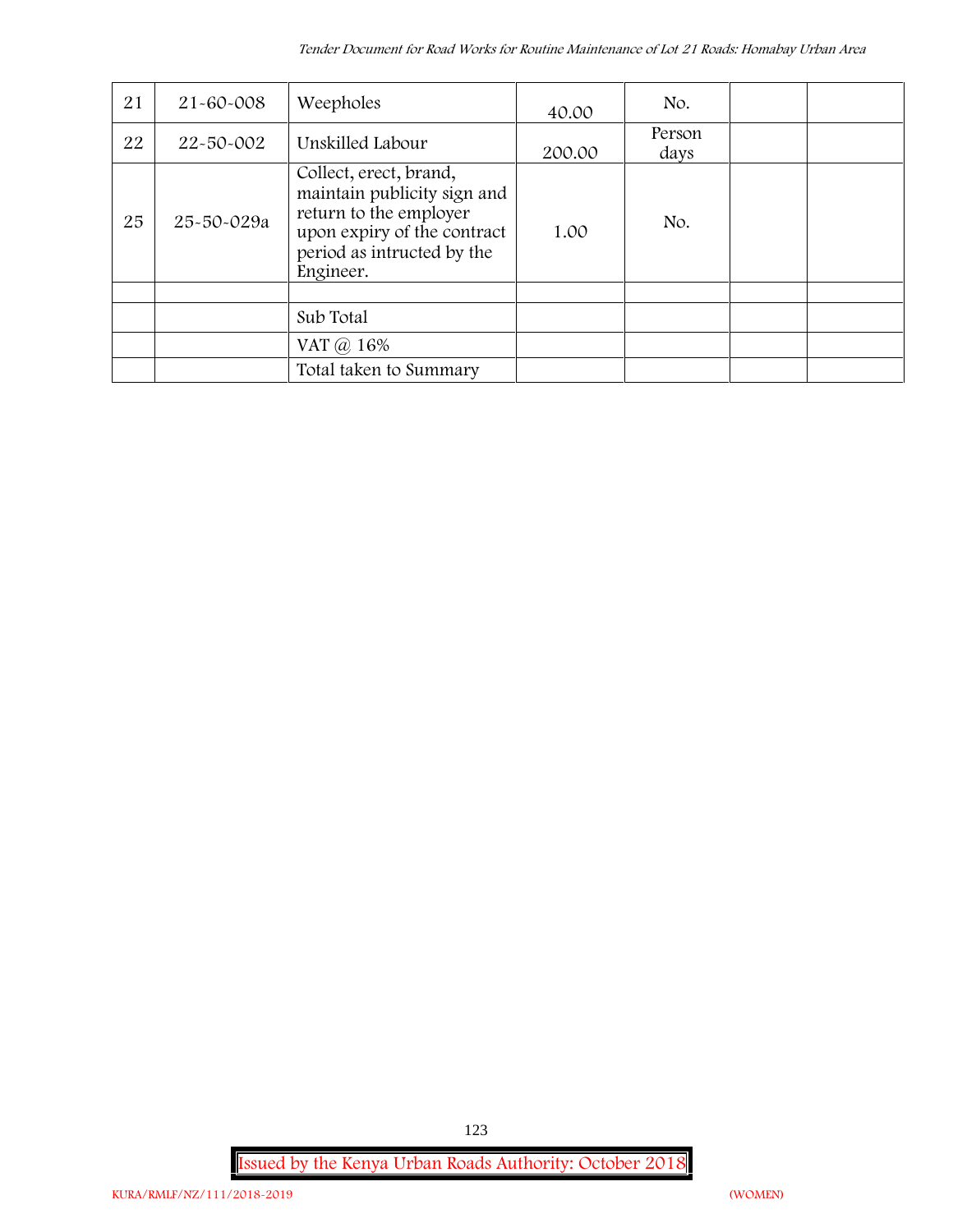|                | SUMMARY OF LOT 21 ROADS                    |                |  |  |  |  |
|----------------|--------------------------------------------|----------------|--|--|--|--|
| $S/NO$ .       | Road Name                                  | Amount (Kshs.) |  |  |  |  |
| 1              | Lieta Ecd - Imbo                           |                |  |  |  |  |
| 2              | Homa Bay - Wiga Primary - Kabunde Road     |                |  |  |  |  |
| 3              | Wahambla Ecd - Imbo                        |                |  |  |  |  |
| $\overline{4}$ | Homa bay - Ogande Special School           |                |  |  |  |  |
|                |                                            |                |  |  |  |  |
|                | Grand Total Carried Forward to Form of Bid |                |  |  |  |  |

**Issued by the Kenya Urban Roads Authority: October 2018**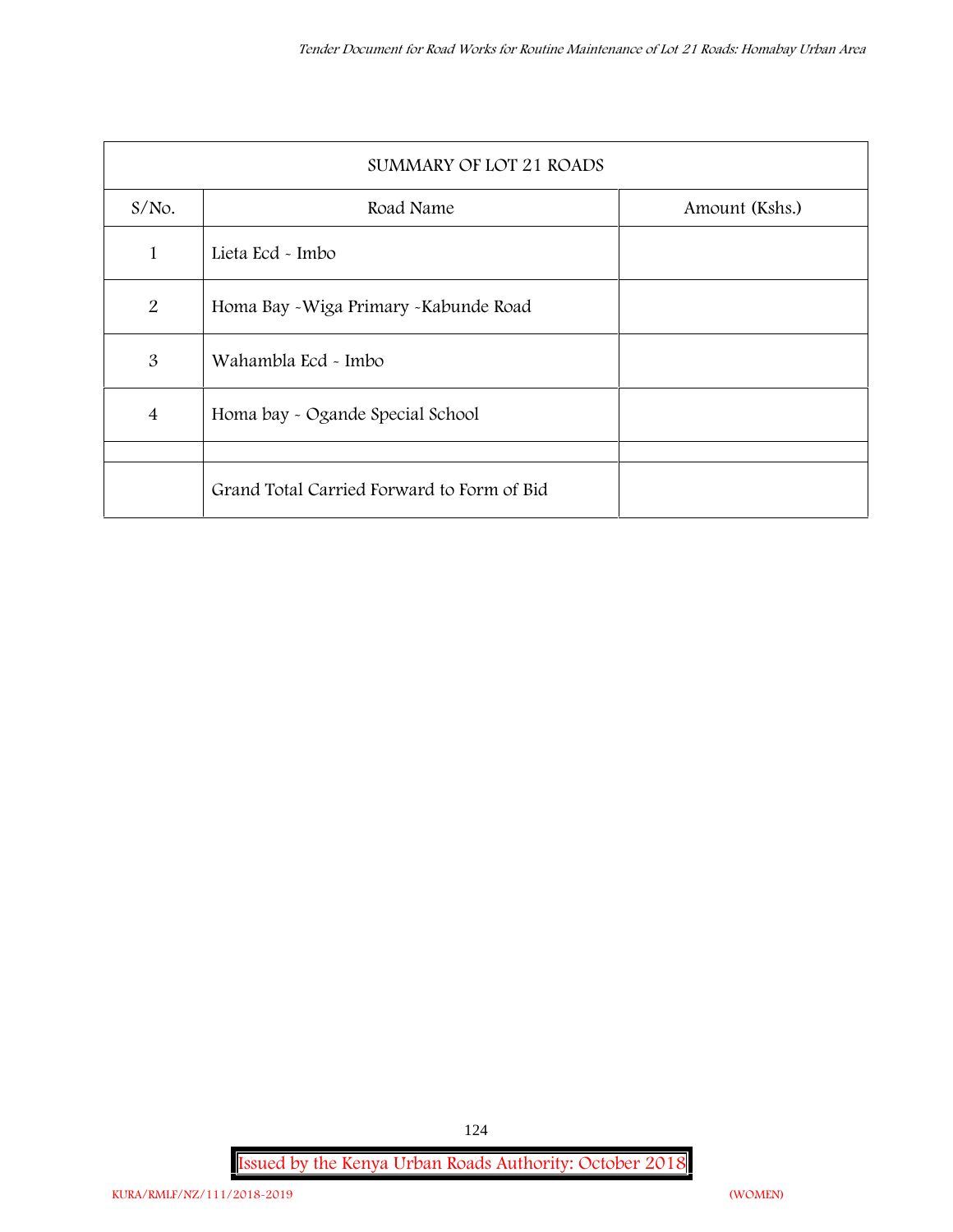# **SECTION X: STANDARD FORMS**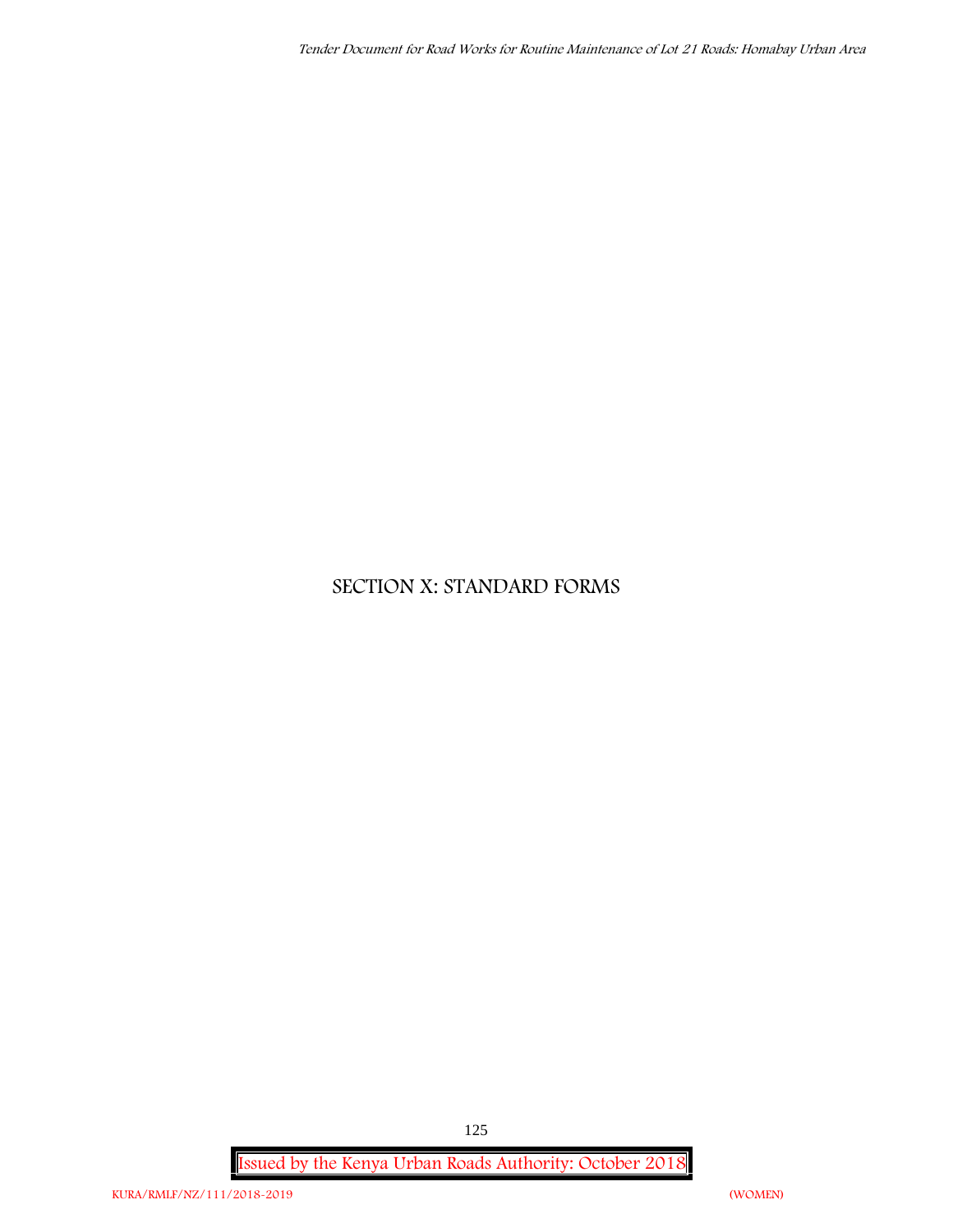# **Form of Bid**

(NOTE: The Appendix forms part of the Bid. Bidders are required to fill all the blank spaces in this form of Bid and Appendix)

**NAME OF CONTRACT:**

## **ROUTINE MAINTENANCE OF LOT 21 ROADS: HOMABAY URBAN AREA**

TO: Director General, Kenya Urban Roads Authority, P. O. Box 41727-00100, **NAIROBI, KENYA**

Sir,

1. Having examined the Conditions of Contract, Specifications, Bill of Quantities, and Drawings for the execution of the above-named works we, the undersigned, offer to construct and install such works and remedy any defects therein in conformity with the said Bill of Quantities, Conditions of Contract, Specifications and Drawings for the sum of

(Insert amount in words)

………………………………………………………………………………………………..

(Insert amount in figures)…………………………………………………………………

as specified in the Appendix to Bid or such other sums as may be ascertained in accordance with the said Conditions.

- 2. We undertake, if our bid is accepted, to commence the works within fourteen (14) days of receipt of the Engineer's order to commence, and to complete and deliver the whole of the works comprised in the contract within the time stated in the Appendix to Bid.
- 3. If our bid is accepted we will, when required, obtain the guarantee of a Bank or other sureties (to be approved by you) to be jointly and severally bound with us in a sum not exceeding 5% of the above named sum for the due performance of the contract under the terms of a Bond to be approved by you.
- 4. We agree to abide by this bid for the period of 90 days from the date fixed for receiving the same and it shall remain binding upon us and may be extended at any time before the expiration of that period.
- 5. We understand that you are not bound to accept the lowest or any bid you may receive.
- 6. On the basis of our previous experience we are fully experienced and competent in the type of work included in this tender and we have adequate financial resources to carry

126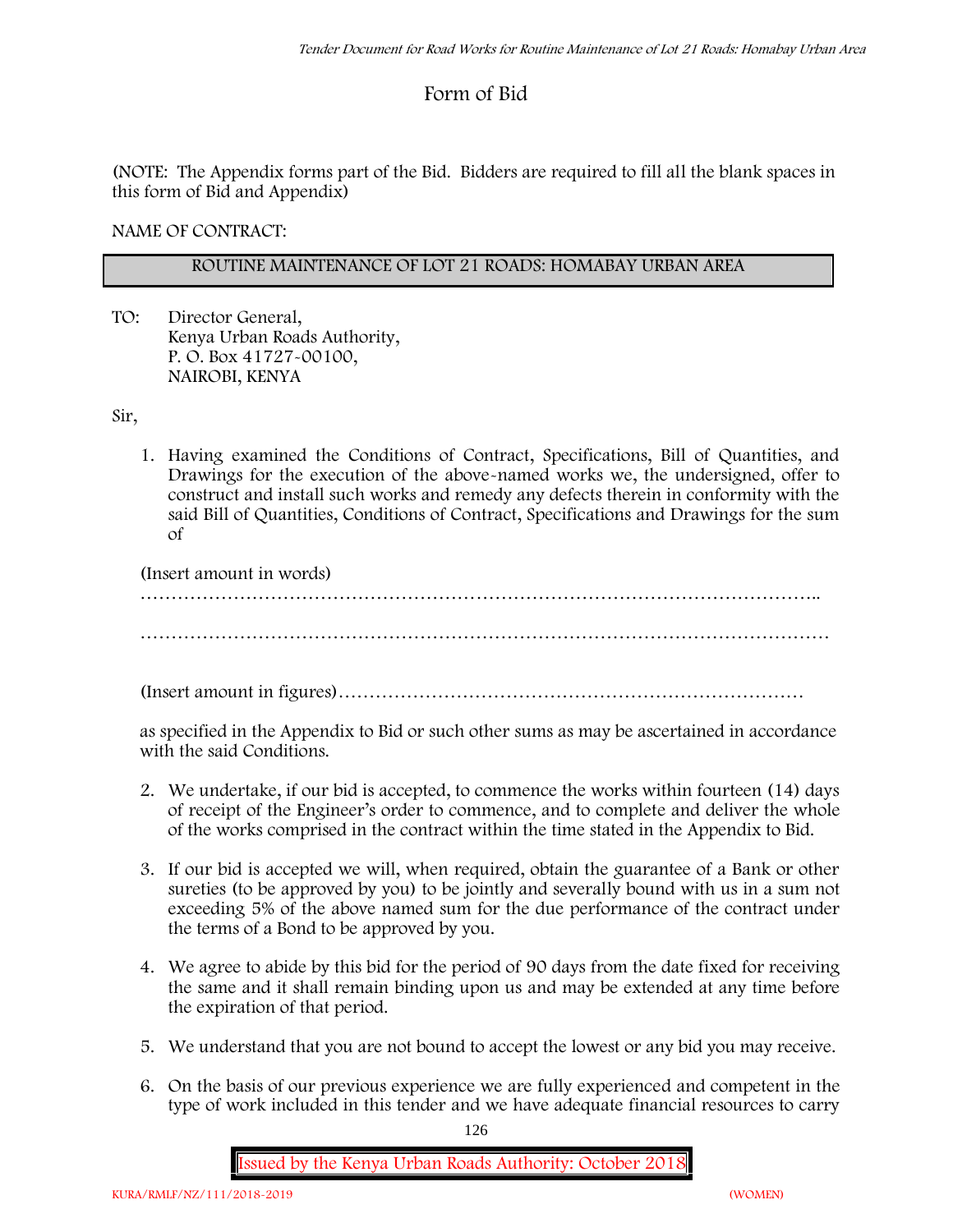out the works described within the period for completion. We are in a position to fulfil the contract for which we have tendered.

**Issued by the Kenya Urban Roads Authority: October 2018**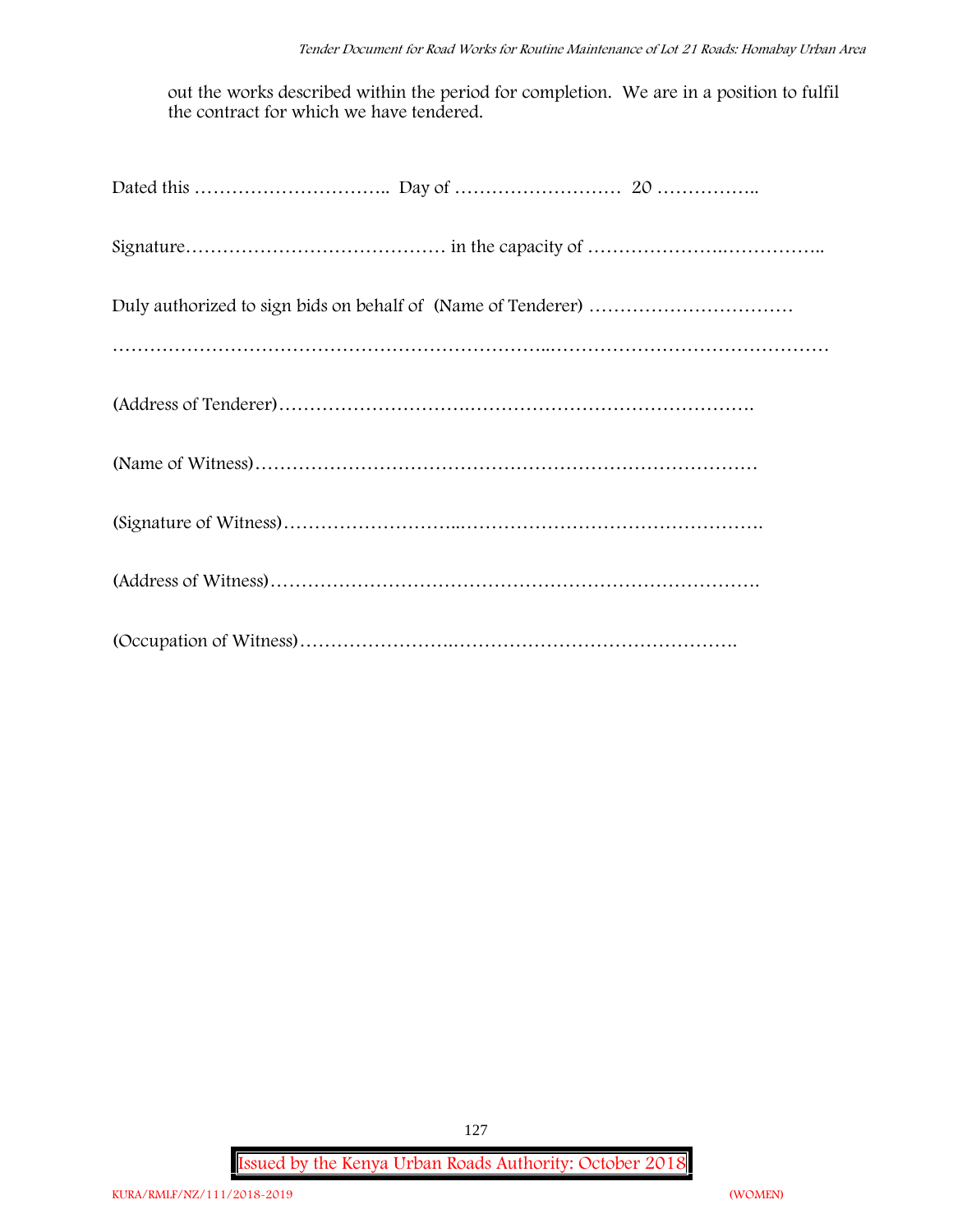**Appendix to Form of Bid**

**Issued by the Kenya Urban Roads Authority: October 2018**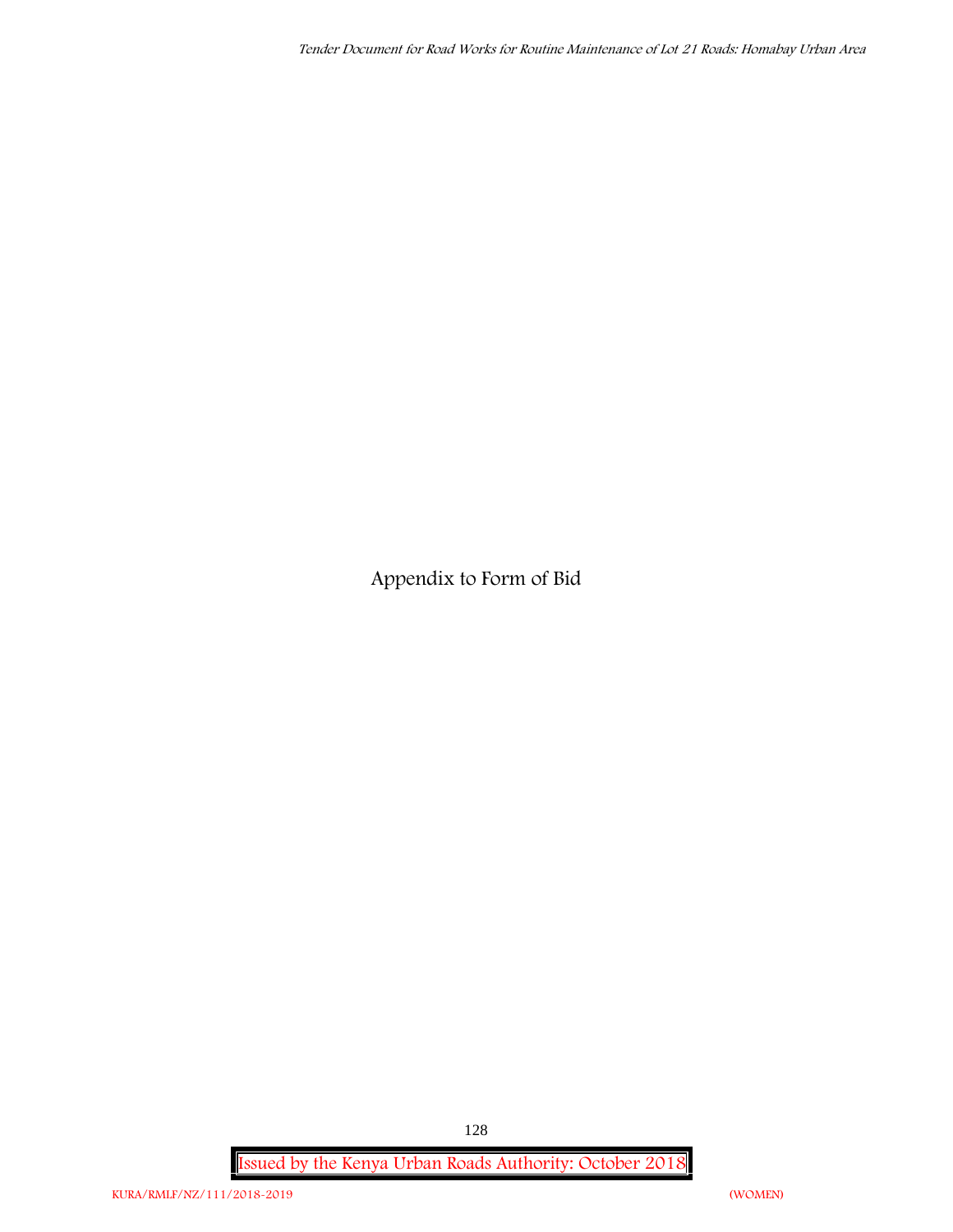| (This appendix forms part of the bid)          |               |                                            |
|------------------------------------------------|---------------|--------------------------------------------|
| CONDITIONS OF CONTRACT                         | <b>CLAUSE</b> | <b>AMOUNT</b>                              |
| <b>Bid Security</b>                            |               | The bidder must fill the Bid Securing      |
|                                                |               | Declaration Form                           |
| Instructions in Writing                        | 2.5           | Execution of works under site instructions |
|                                                |               | from Resident Engineer to commence         |
|                                                |               | within three (3) days                      |
| Amount of Performance Security                 | 10.1          | 1 per cent of Tender Sum in the form of    |
| (Unconditional Bank Guarantee)                 |               | <b>Unconditional Bank Guarantee</b>        |
| Program to be submitted                        | 14.1          | Immediately after issuance of Order to     |
|                                                |               | Commence                                   |
| Cash flow estimate to be submitted             | 14.3          | Immediately after issuance of Order to     |
|                                                |               | Commence                                   |
| Minimum amount of Third Party Insurance        | 23.2          | 1% of the Contract Sum                     |
| Period for commencement, from Engineer's       | 41.1          | 14 days                                    |
| order to commence                              |               |                                            |
|                                                |               |                                            |
| Time for completion                            | 43.1          | 6 months                                   |
| Amount of liquidated damages                   | 47.1          | 0.05% of Contract Sum per day              |
| Limit of liquidated damages                    | 47.1          | 5% of Contract Sum                         |
| Defects Liability period                       | 60.3          | 1 month                                    |
| Percentage of Retention                        | 60.3          | 5% of Interim Payment Certificate          |
| Limit of Retention Money                       | 60.3          | 5% of Contract Sum                         |
| Minimum amount of interim certificates         | 60.2          | Kshs 2,500,000.00                          |
| Time within which payment to be made after     | 60.10         | 28 days                                    |
| Interim Payment Certificate signed by Engineer |               |                                            |
| Time within which payment to be made after     | 60.10         | 28 days                                    |
| Final Payment Certificate signed by Engineer   |               |                                            |
| Appointer of Adjudicator                       | 67.3          | The Chartered Institute of Arbitrators     |
|                                                |               | (Kenya)                                    |
| Notice to Employer and Engineer                | 68.2          | The Employers address is:                  |
|                                                |               | The Director General,                      |
|                                                |               | Kenya Urban Roads Authority (KURA),        |
|                                                |               | P.O. Box 41727 - 00100                     |
|                                                |               | <b>NAIROBI</b>                             |
|                                                |               |                                            |
|                                                |               | The Engineer's address is:                 |
|                                                |               | Director (Road Asset and Corridor          |
|                                                |               | Management),                               |
|                                                |               | Kenya Urban Roads Authority (KURA),        |
|                                                |               | P.O. Box 41727 - 00100                     |
|                                                |               | <b>NAIROBI</b>                             |

## **Appendix to Form of Bid (This appendix forms part of the bid)**

Signature of Tenderer…………………………………….……. Date ………………………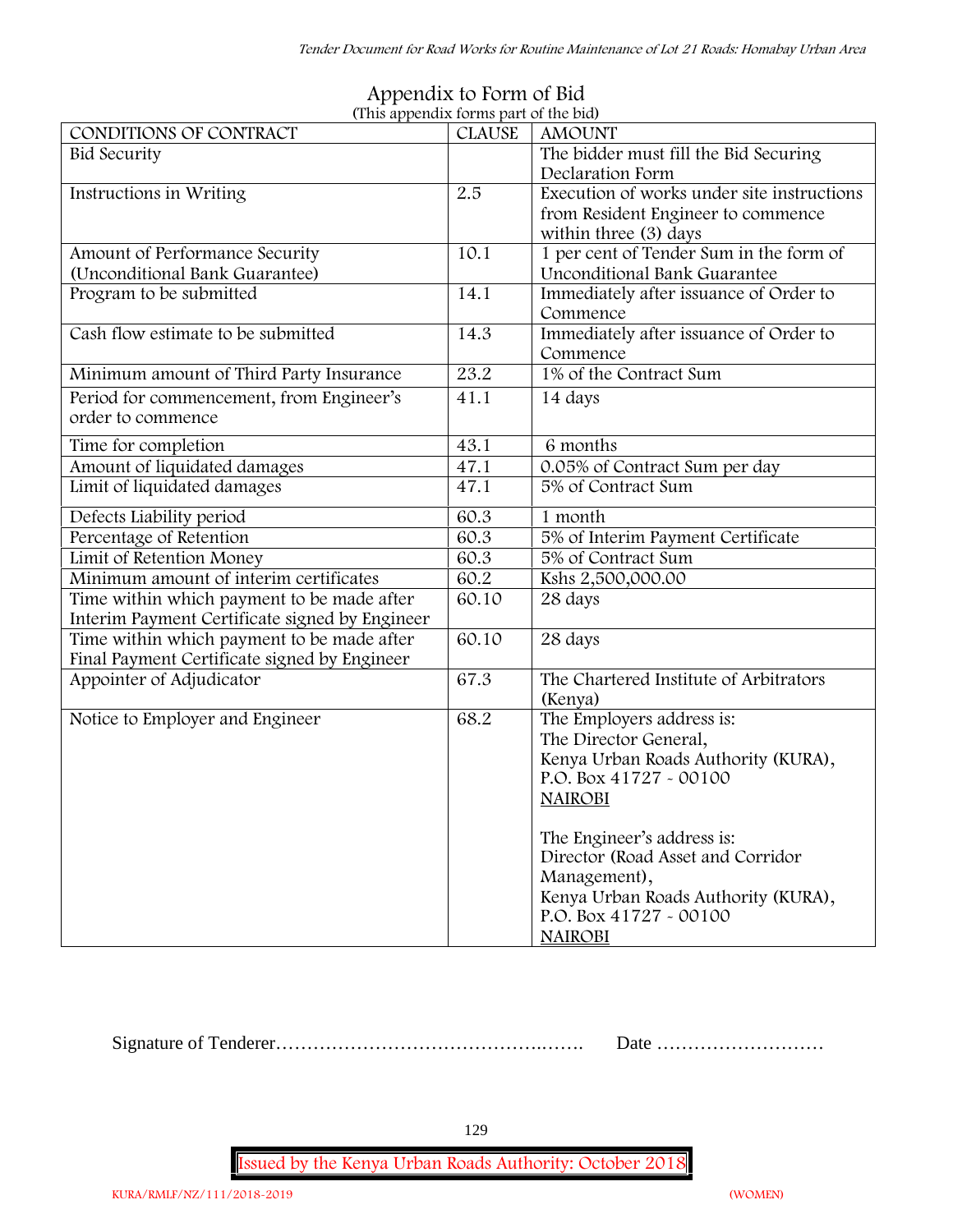**Bid Securing Declaration Form**

**Issued by the Kenya Urban Roads Authority: October 2018**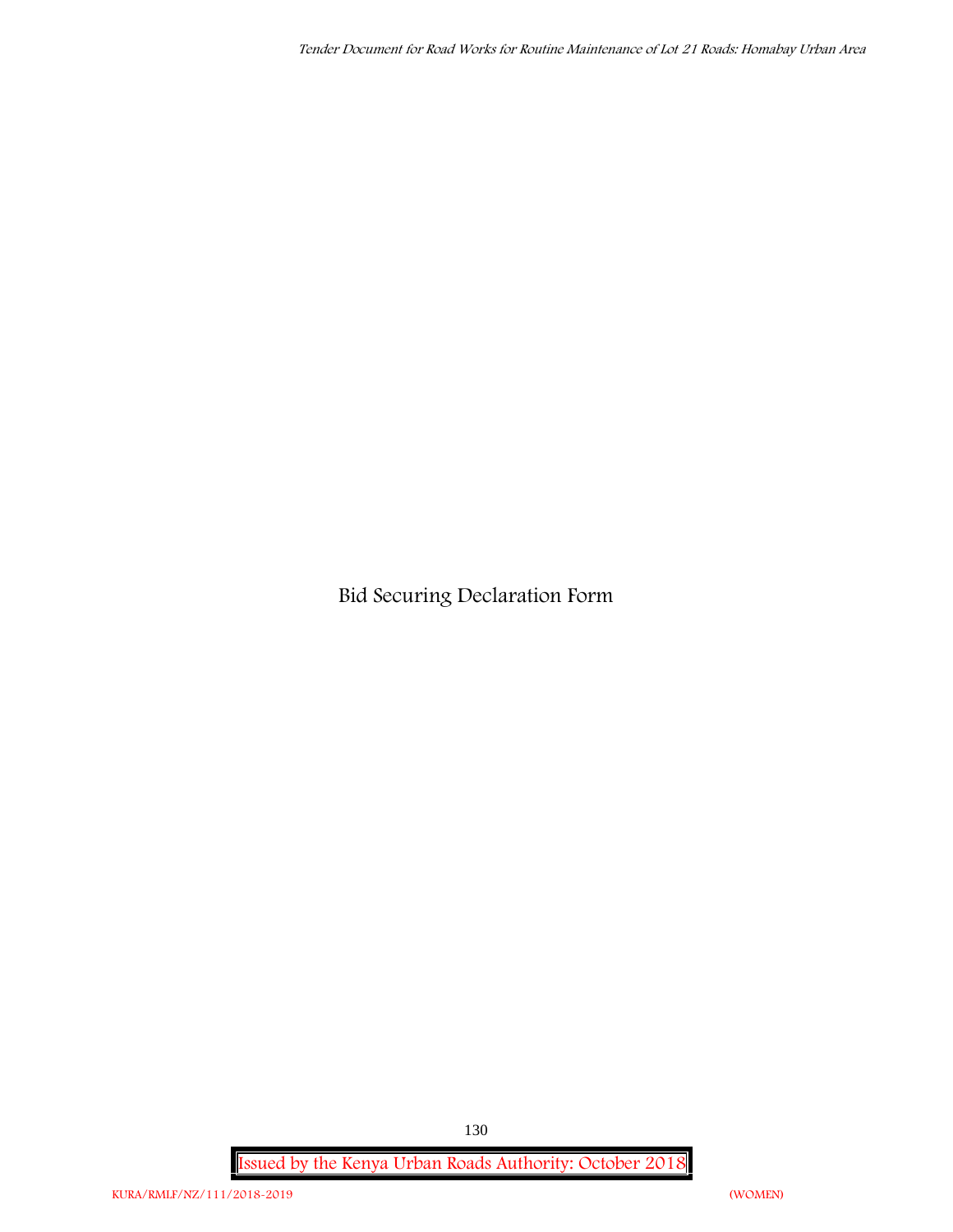#### **BID -SECURING DECLARATION FORM**

[The Bidder shall complete in this Form in accordance with the instructions indicated]

Date:…………………….. [insert date (as day, month and year) of Bid Submission] Tender No. ……………………………………….[insert number of bidding process]

To:..……………………………………………………………………………………………

insert complete name of Purchaser]

We, the undersigned, declare that:

- 1 We understand that, according to your conditions, bids must be supported by a Bid-Securing Declaration.
- 2 We accept that we will automatically be suspended from being eligible for bidding in any contract with the Purchaser for the period of time of **5 years** starting on the date of expiration of tender validity period, if we are in breach of our obligation(s) under the bid conditions, because we –
	- (a) have withdrawn our Bid during the period of bid validity specified by us in the Bidding Data Sheet; or
	- (b) having been notified of the acceptance of our Bid by the Purchaser during the period of bid validity,
		- (i) fail or refuse to execute the Contract, if required, or
		- (ii) fail or refuse to furnish the Performance Security, in accordance with the Instruction to tenderers.
- 3 We understand that this Bid Securing Declaration shall expire if we are not the successful Bidder, upon the earlier of
	- (i) our receipt of a copy of your notification of the name of the successful Bidder; or
	- (ii) twenty-eight days after the expiration of our Tender.
- 4 We understand that if we are a Joint Venture, the Bid Securing Declaration must be in the name of the Joint Venture that submits the bid, and the Joint Venture has not been legally constituted at the time of bidding, the Bid Securing Declaration shall be in the names of all future partners as named in the letter of intent.

Signed: …………………………[insert signature of person whose name and capacity are shown] in the capacity of ……………………………………………………… [insert legal capacity of person signing the Bid Securing Declaration]

Name: ………………………………………………[insert complete name of person signing the Bid Securing Declaration]

Duly authorized to sign the bid for and on behalf of: ………………………………….. [insert complete name of Bidder]

Dated on …………………. day of ……………., ………………. [insert date of signing

131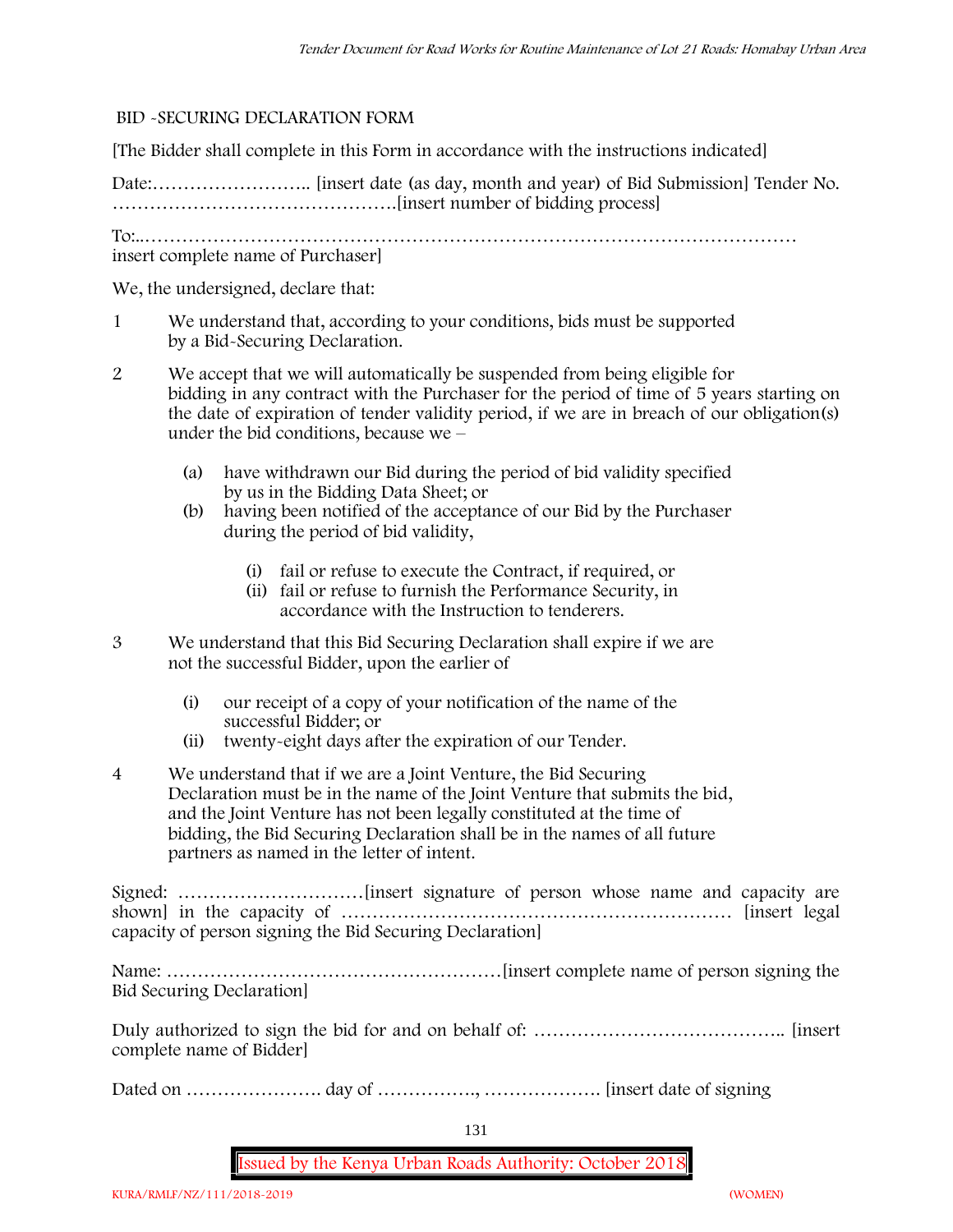# **SECTION XI: SCHEDULES OF SUPPLEMENTARY INFORMATION**

**Issued by the Kenya Urban Roads Authority: October 2018**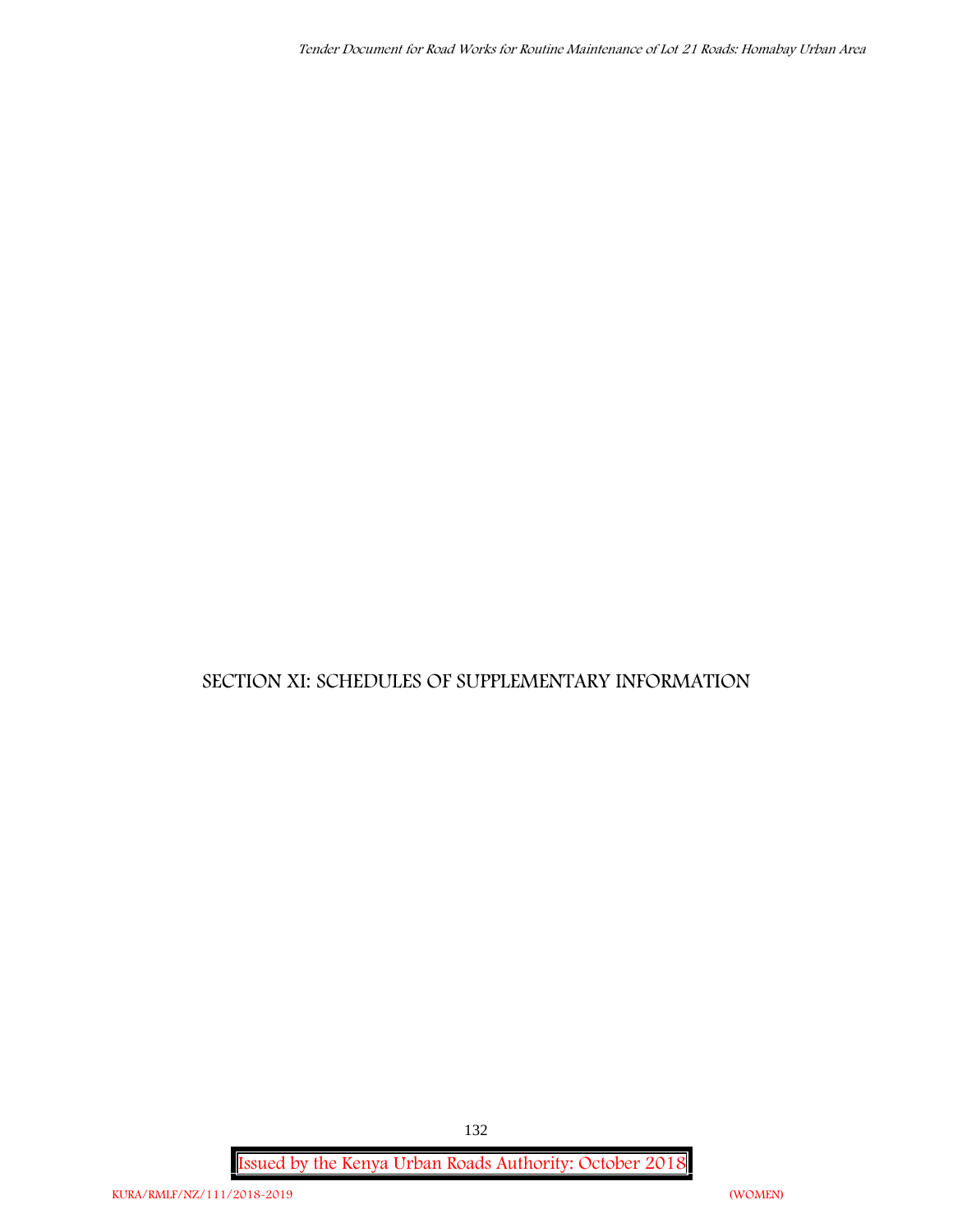| SCHEDULE 4: MAJOR ITEMS OF CONSTRUCTION PLANT AND EQUIPMENT 140             |  |
|-----------------------------------------------------------------------------|--|
|                                                                             |  |
| SCHEDULE 6: SCHEDULE OF ROADWORKS CARRIED OUT BY THE BIDER IN THE LAST FIVE |  |
| <b>YEARS: 142</b>                                                           |  |
|                                                                             |  |
|                                                                             |  |
|                                                                             |  |
|                                                                             |  |
| SCHEDULE 11: DECLARATION FORM (DEBARMENT) Error! Bookmark not defined.      |  |
| SCHEDULE 12: ANTI CORRUPTION DECLARATION / COMMITMENT / PLEDGE FORM150      |  |

**Issued by the Kenya Urban Roads Authority: October 2018**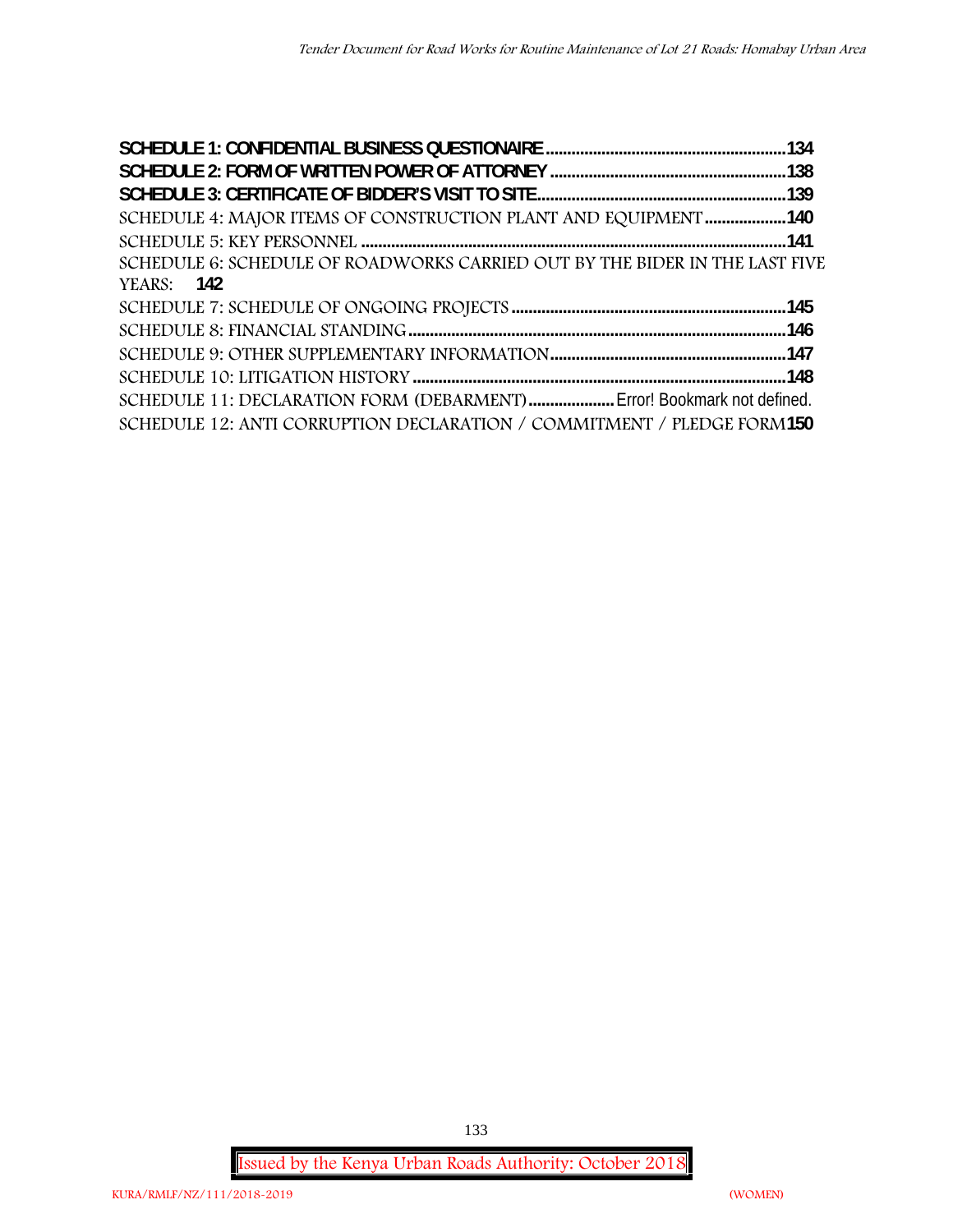#### **SCHEDULE 1: CONFIDENTIAL BUSINESS QUESTIONAIRE**

This Confidential Business Questionnaire of the Government of Kenya shall be completed by the Bidder.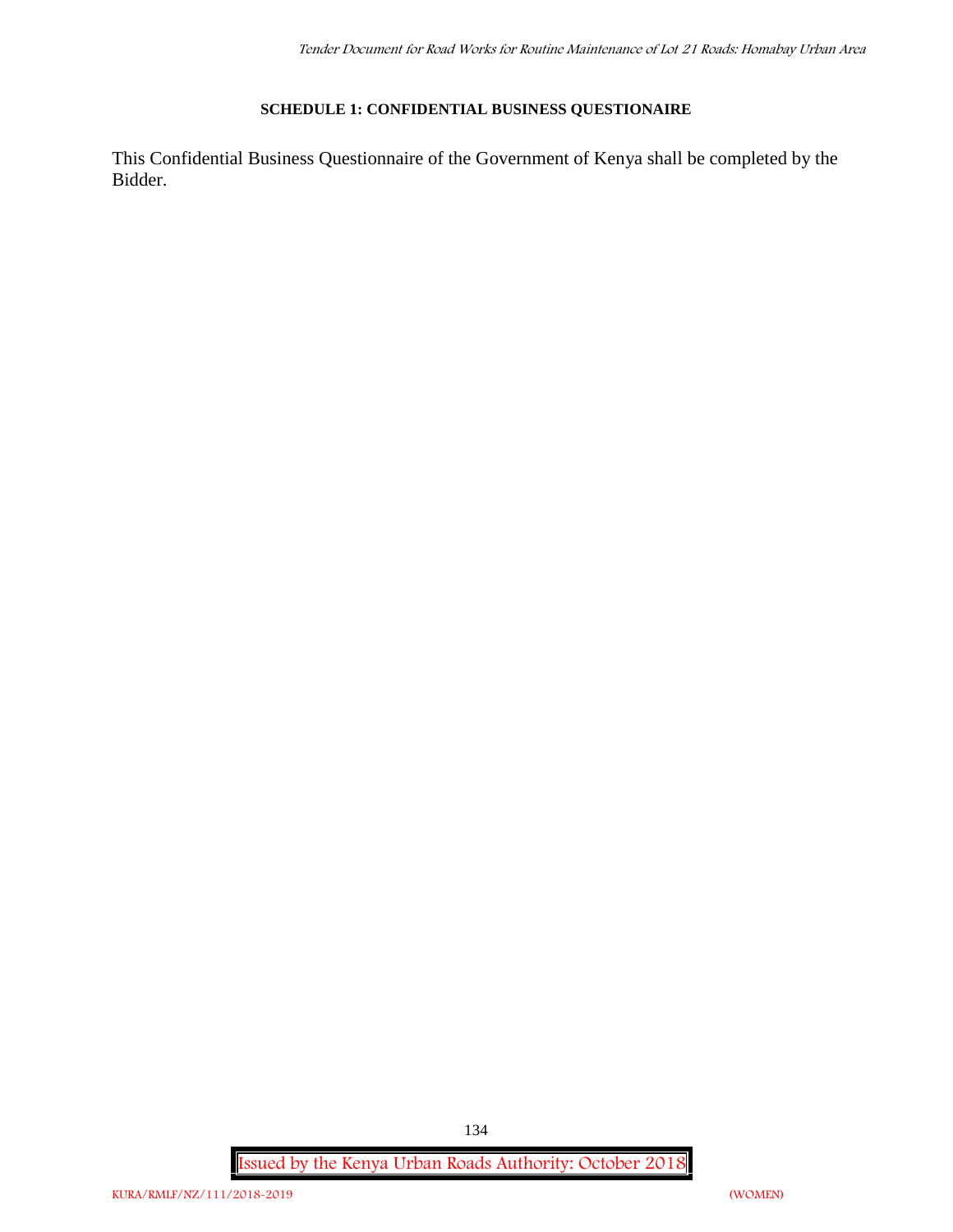## **REPUBLIC OF KENYA**

## **CONFIDENTIAL BUSINESS QUESTIONNAIRE**

You are requested to give the particulars indicated in Part 1 and either Part 2 (a). 2(b) or 2(c) whichever applies to your type of business.

You are advised that it is a serious offence to give false information on this Form. *Part 1 - General*:

Business name

| Location of business premises                                   |
|-----------------------------------------------------------------|
|                                                                 |
|                                                                 |
|                                                                 |
|                                                                 |
|                                                                 |
| Maximum value of business which you can handle at any one time: |
|                                                                 |
|                                                                 |
|                                                                 |
| Part 2(a) - Sole Proprietor:                                    |
| Your name in full                                               |
|                                                                 |
|                                                                 |
|                                                                 |
|                                                                 |
| 135                                                             |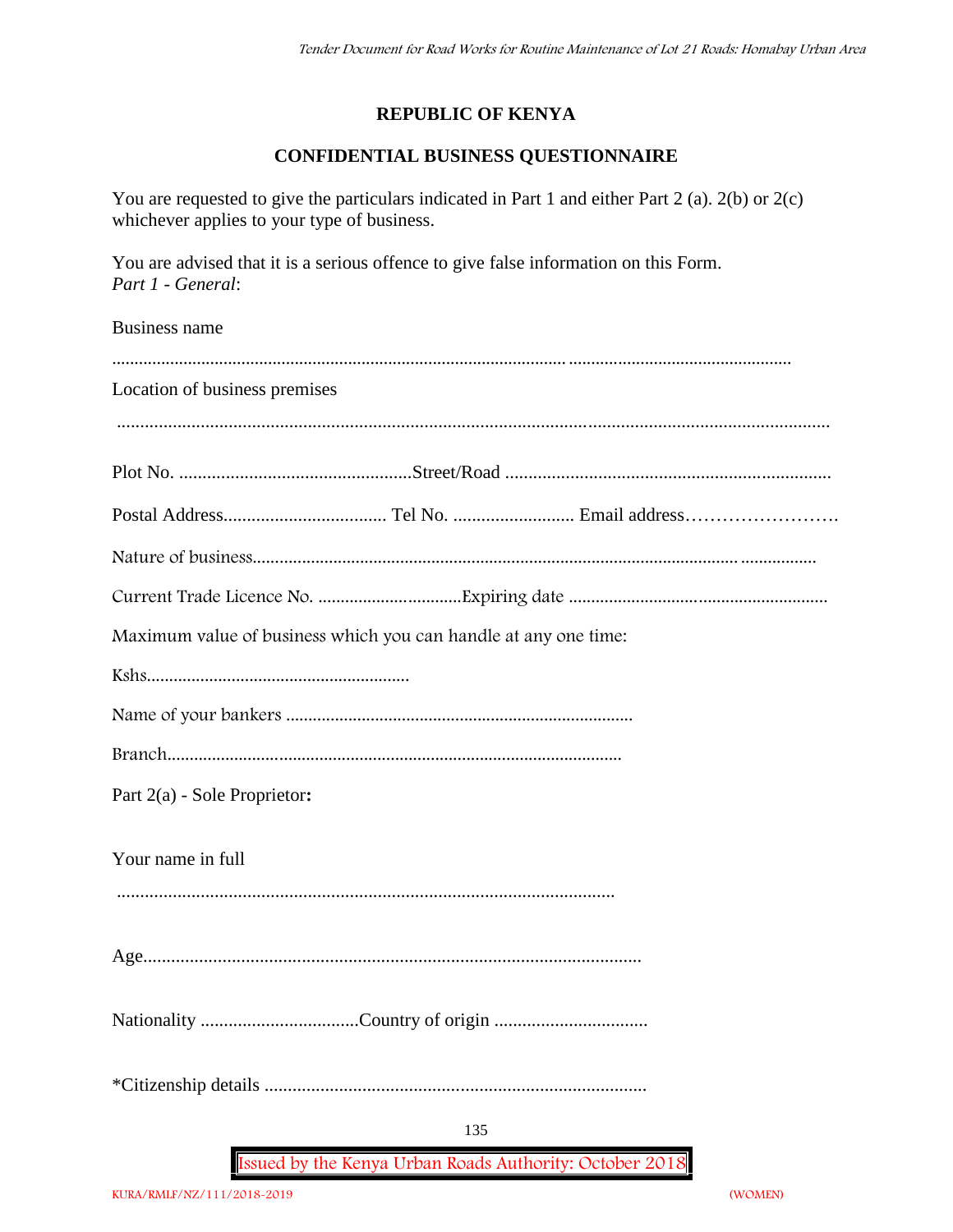Part 2(b) - Partnership:

|      | Give details of partners as follows:                                                        |                                  |               |
|------|---------------------------------------------------------------------------------------------|----------------------------------|---------------|
| Name | Nationality                                                                                 | Citizenship Details <sup>®</sup> | <b>Shares</b> |
|      |                                                                                             |                                  |               |
|      |                                                                                             |                                  |               |
|      |                                                                                             |                                  |               |
|      |                                                                                             |                                  |               |
|      |                                                                                             |                                  |               |
|      | Part 2(c) - Registered Company:                                                             |                                  |               |
|      |                                                                                             |                                  |               |
|      | State the nominal and issued capital of the company-                                        |                                  |               |
|      |                                                                                             |                                  |               |
|      |                                                                                             |                                  |               |
|      | Give details of all directors as follows:                                                   |                                  |               |
|      | Name Nationality                                                                            | Citizenship Details <sup>•</sup> | <b>Shares</b> |
|      |                                                                                             |                                  |               |
|      |                                                                                             |                                  |               |
|      |                                                                                             |                                  |               |
|      |                                                                                             |                                  |               |
|      |                                                                                             |                                  |               |
|      | Attach proof of citizenship (Compulsory)<br>Attach certified copy of Form CR12 (Compulsory) |                                  |               |
|      | I certify that the information given above is correct.                                      |                                  |               |
|      |                                                                                             |                                  |               |
|      | Date                                                                                        | Signature of Bidder              |               |
|      |                                                                                             | 136                              |               |

(WOMEN)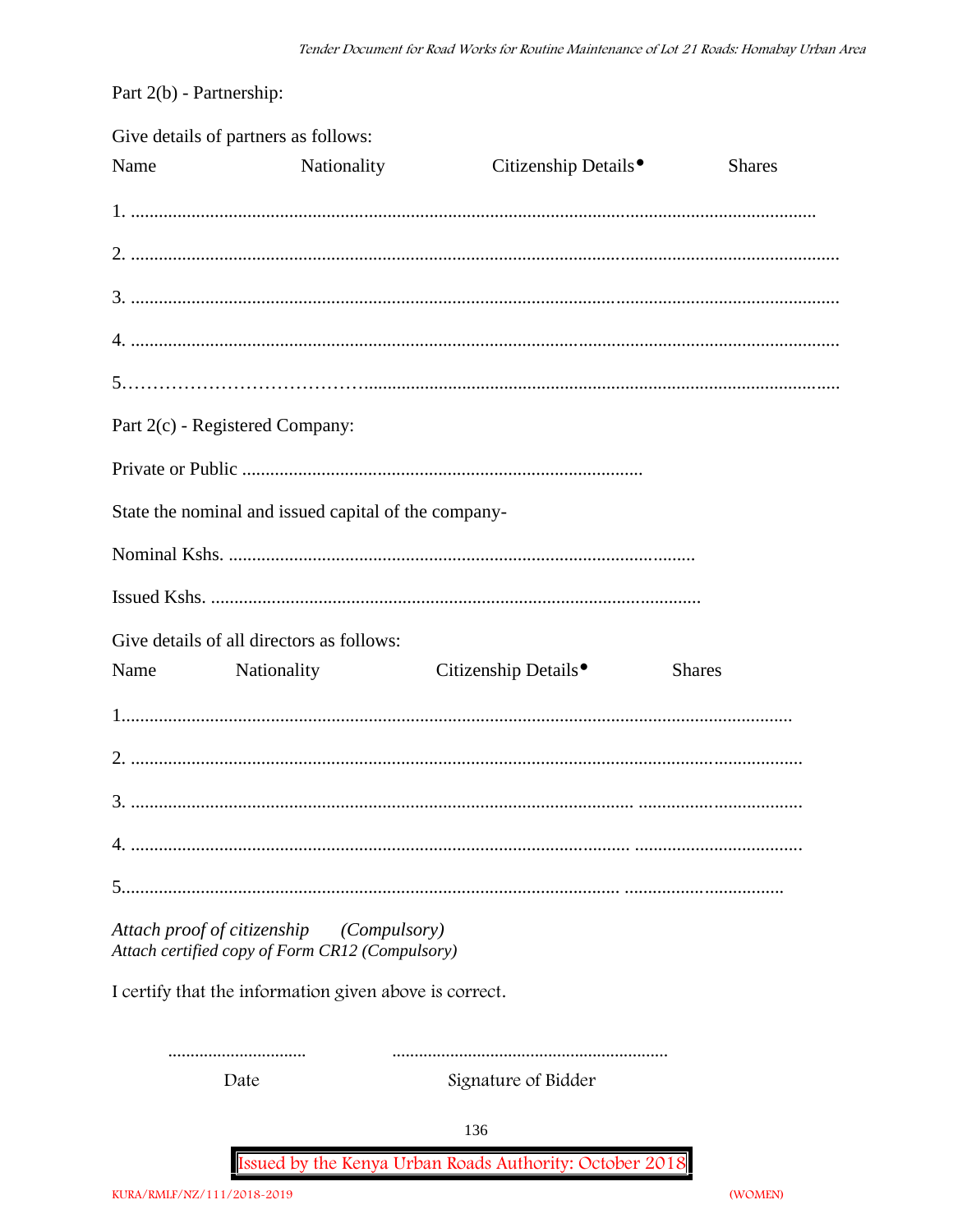Part 3: Interest in the Firm:

Is there any person / persons in the Kenya Urban Roads Authority (KURA) who has interest in this firm? Yes /No\*\*………………………….

I certify that the information given above is correct.

............................... .............................................................. Date Signature of Bidder

\*\* Delete as necessary

**Issued by the Kenya Urban Roads Authority: October 2018**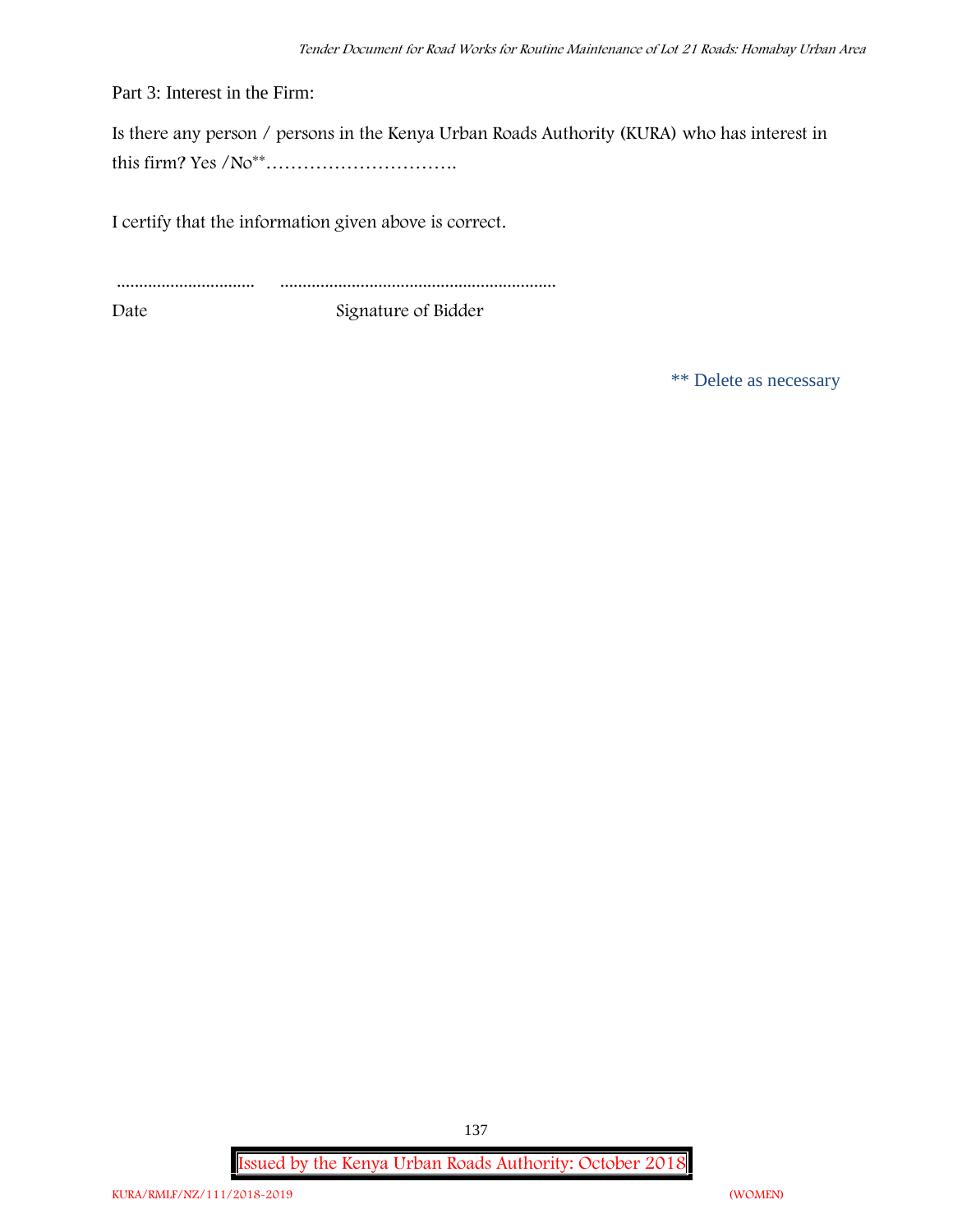#### **SCHEDULE 2: FORM OF WRITTEN POWER OF ATTORNEY**

The Bidder shall state here below the name(s) and address of his representative(s) who is/are authorized to receive on his behalf correspondence in connection with the Bid.

………………………………………………………….. (Name of Bidder's Representative in block letters)

………………………………………………………………………… (Address of Bidder's Representative)

…………………………………………………………………… (Signature of Bidder's Representative)

Alternate:

………………………………………………………….. (Name of Bidder's Representative in block letters)

…………………………………………………………..

(Address of Bidder's Representative)

…………………………………………………………..

(Signature of Bidder's Representative)

\*To be filled by all Bidders.

\*Both representative and alternate must attach copy of National Identification card or Passport.

138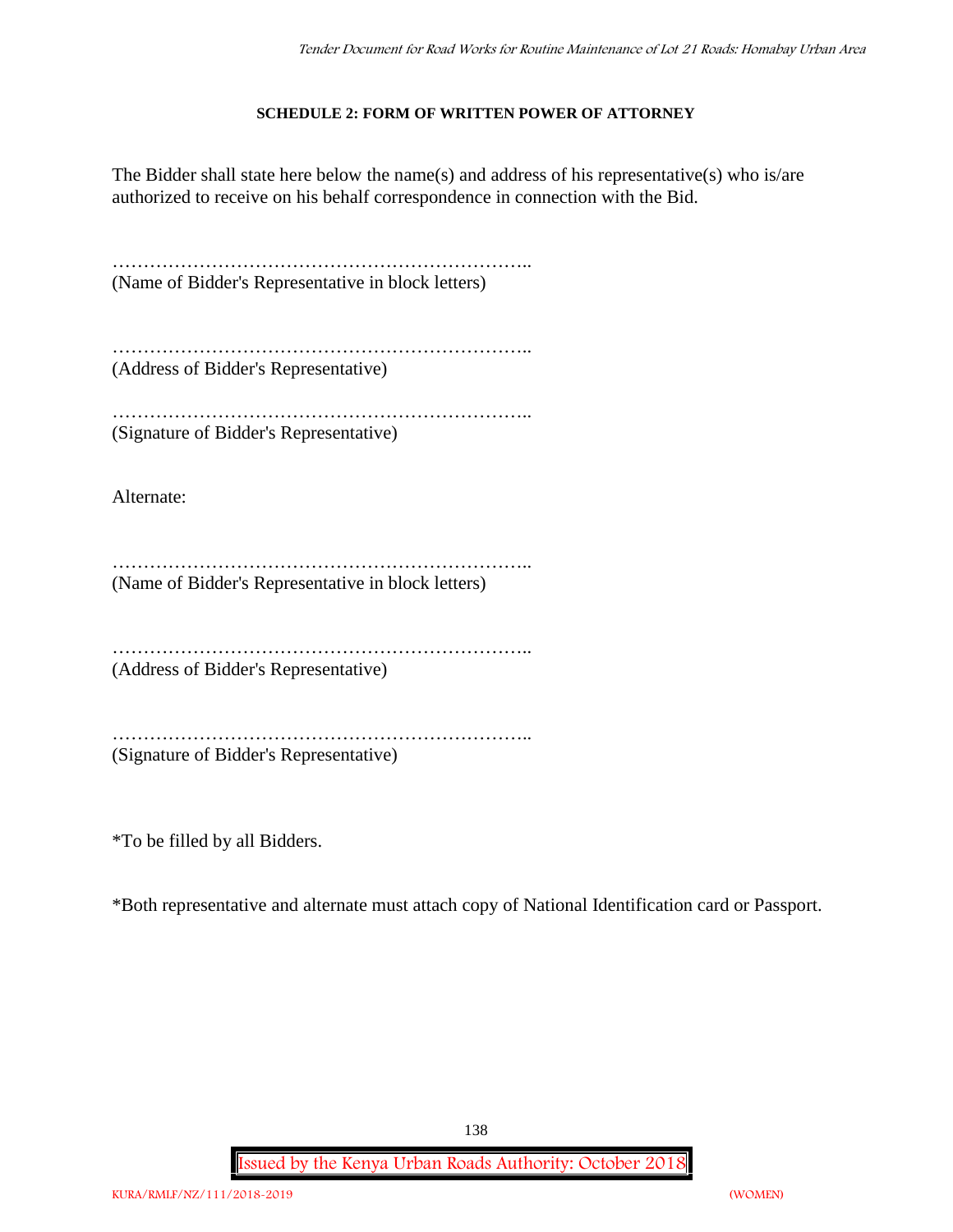#### **SCHEDULE 3: CERTIFICATE OF BIDDER'S VISIT TO SITE**

This is to certify that

[*Name/s*]…………………………………………………………………………………………

……………………………………………………………………………………………………

Being the authorized representative/Agent of [*Name of bidder*]

………………………………………………………………………………………………………

………………………………………………………………………………………………………

participated in the organised inspection visit of the site of the works for the

#### **ROUTINE MAINTENANCE OF LOT 21 ROADS: HOMABAY URBAN AREA**

held on………………………..day of……………………………20………………..

Signed………………………………………………………………………………………….. (Employer's Representative)

……………………………………… ………………………………….. (Name of Employer's Representative) (Designation)

NOTE: This part is to be completed at the time of the organized site visit.

**Issued by the Kenya Urban Roads Authority: October 2018**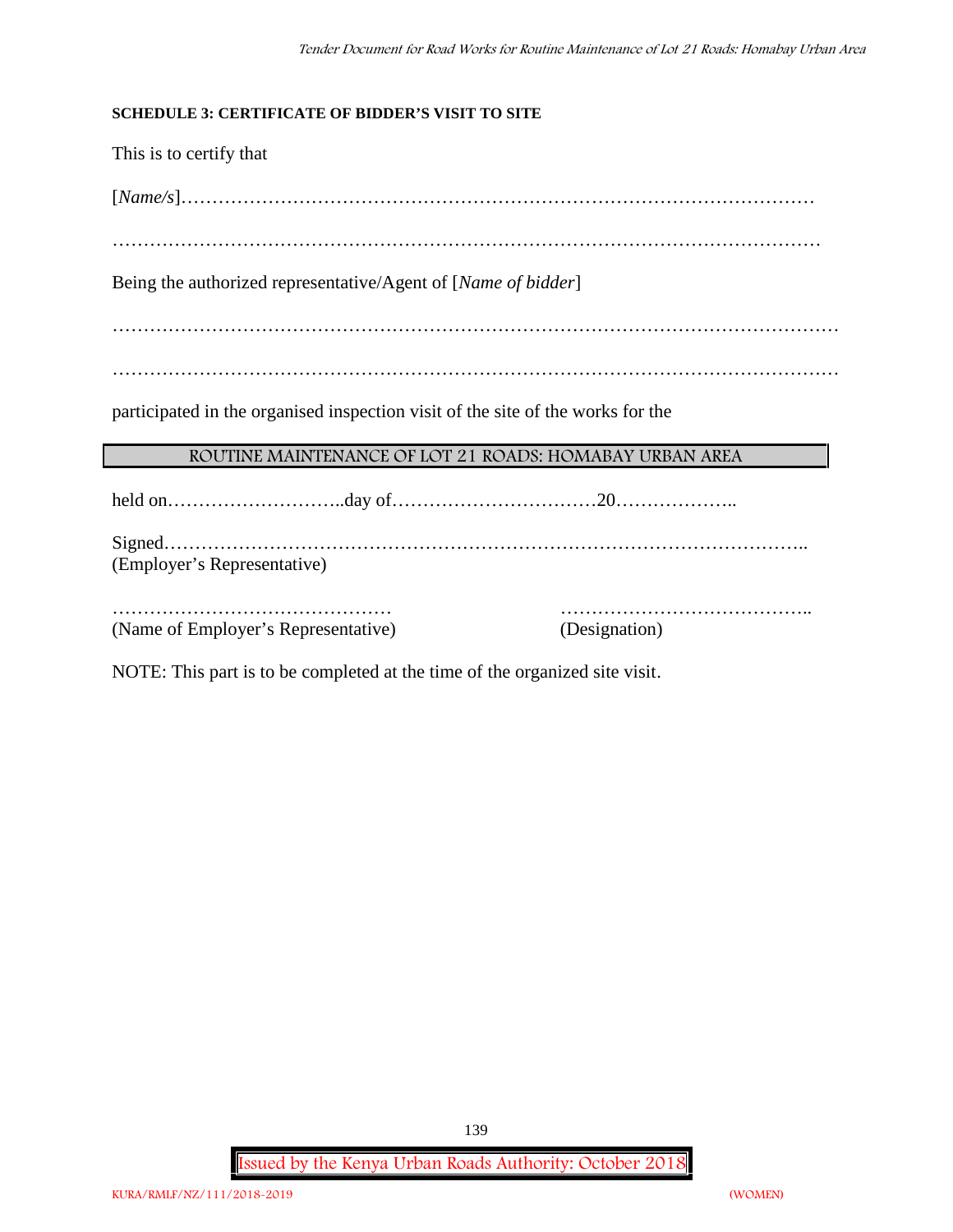#### **SCHEDULE 4: MAJOR ITEMS OF CONSTRUCTION PLANT AND EQUIPMENT**

The Bidder shall enter in this schedule all major items of plant and equipment which he proposes to bring to site. Only reliable plant in good working order and suitable for the work required of it shall be shown on this Schedule. Summary of the same shall be entered in Section

| commence)<br>(Days after<br>Arrival on                                    |        |  |  |  |  |  |  |
|---------------------------------------------------------------------------|--------|--|--|--|--|--|--|
| Date of<br>Project                                                        |        |  |  |  |  |  |  |
| Rating<br>Power                                                           |        |  |  |  |  |  |  |
| Imported<br>Owned/<br>Leased/                                             |        |  |  |  |  |  |  |
| Source                                                                    |        |  |  |  |  |  |  |
| Imported)<br>Mombasa<br>Estimated<br>(If to be<br>Value<br>$\overline{a}$ |        |  |  |  |  |  |  |
| Capacity t or $\mathbf{m}^3$                                              |        |  |  |  |  |  |  |
| Used<br>New<br>$\alpha$                                                   |        |  |  |  |  |  |  |
| Year of<br>Manufact<br>ure                                                |        |  |  |  |  |  |  |
| each<br>Σό.                                                               |        |  |  |  |  |  |  |
| Description<br>Type,<br>Model,<br>Make                                    |        |  |  |  |  |  |  |
| 5: Qualification Criteria, Part 7.                                        |        |  |  |  |  |  |  |
| I certify that the above information is correct.                          |        |  |  |  |  |  |  |
| (Signature of Bidder)                                                     | (Date) |  |  |  |  |  |  |

………………………… ………………………

140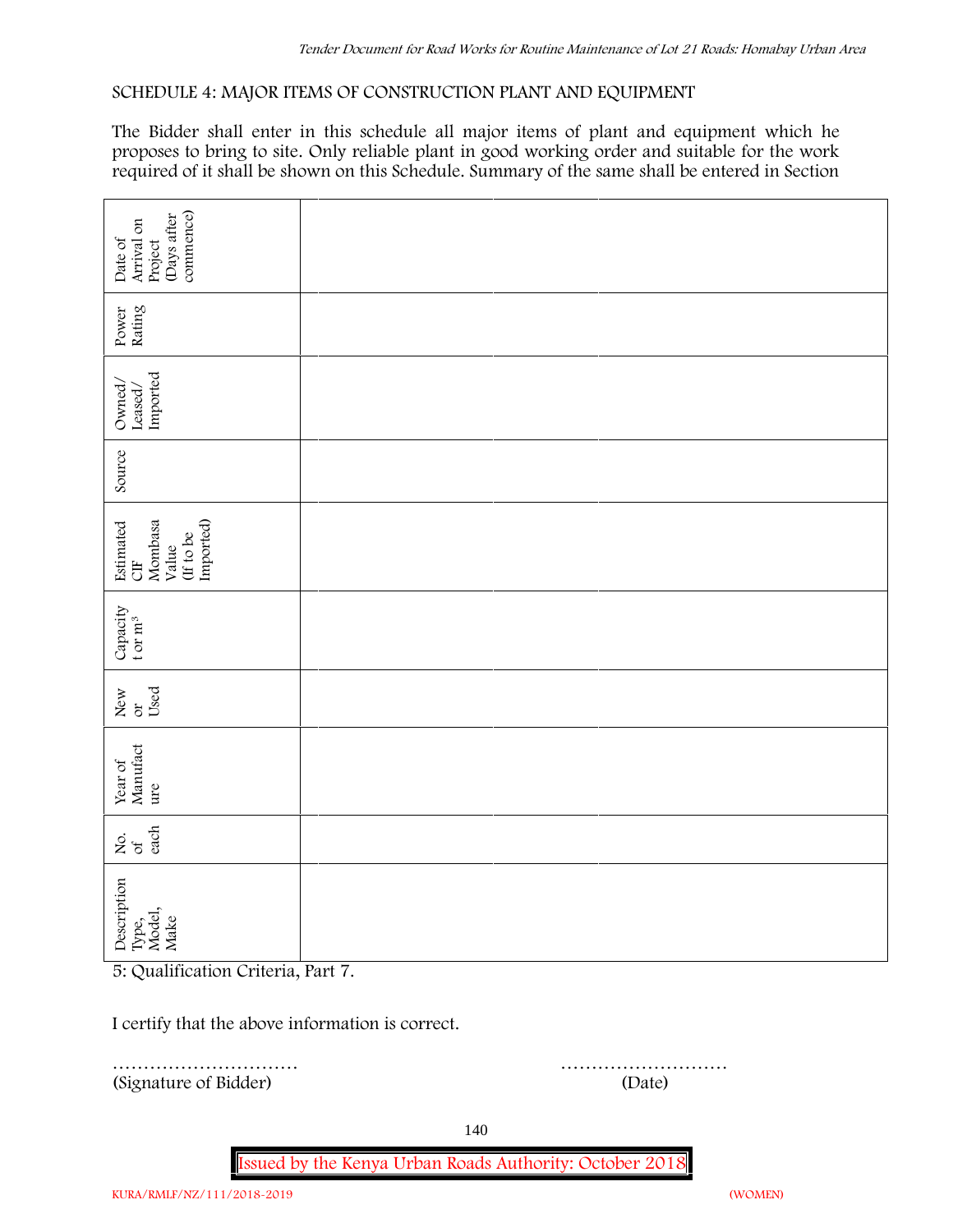#### **SCHEDULE 5: KEY PERSONNEL**

| <b>DESIGNATION</b>                                           | <b>NAME</b> | <b>NATIONALITY</b> | SUMMARY OF QUALIFICATIONS<br>AND EXPERIENCE |                                |                                 |  |  |
|--------------------------------------------------------------|-------------|--------------------|---------------------------------------------|--------------------------------|---------------------------------|--|--|
| Headquarters                                                 |             |                    | Qualifications                              | General<br>Experience<br>(Yrs) | Specific<br>Experience<br>(Yrs) |  |  |
| Partner/Director or<br>other key staff (give<br>designation) |             |                    |                                             |                                |                                 |  |  |
| Site Office                                                  |             |                    |                                             |                                |                                 |  |  |
| Site Agent                                                   |             |                    |                                             |                                |                                 |  |  |
|                                                              |             |                    |                                             |                                |                                 |  |  |
| Foreman                                                      |             |                    |                                             |                                |                                 |  |  |
| Site Surveyor                                                |             |                    |                                             |                                |                                 |  |  |

**Note:** The Bidder shall list in this schedule the key personnel he will employ from the Contractor's headquarters and from the Contractor's site office to direct and execute the work together with documentary evidence of their qualifications, experience, position held and nationality in accordance with Clause 15.2 and 16.3 of the Conditions of Contract Part II (where required, use separate sheets to add extra data for column 4). Bidders shall attach signed and certified CVs of all key staff.

I certify that the above information is correct.

(Signature of Bidder) (Date)

………………………… ………………………

141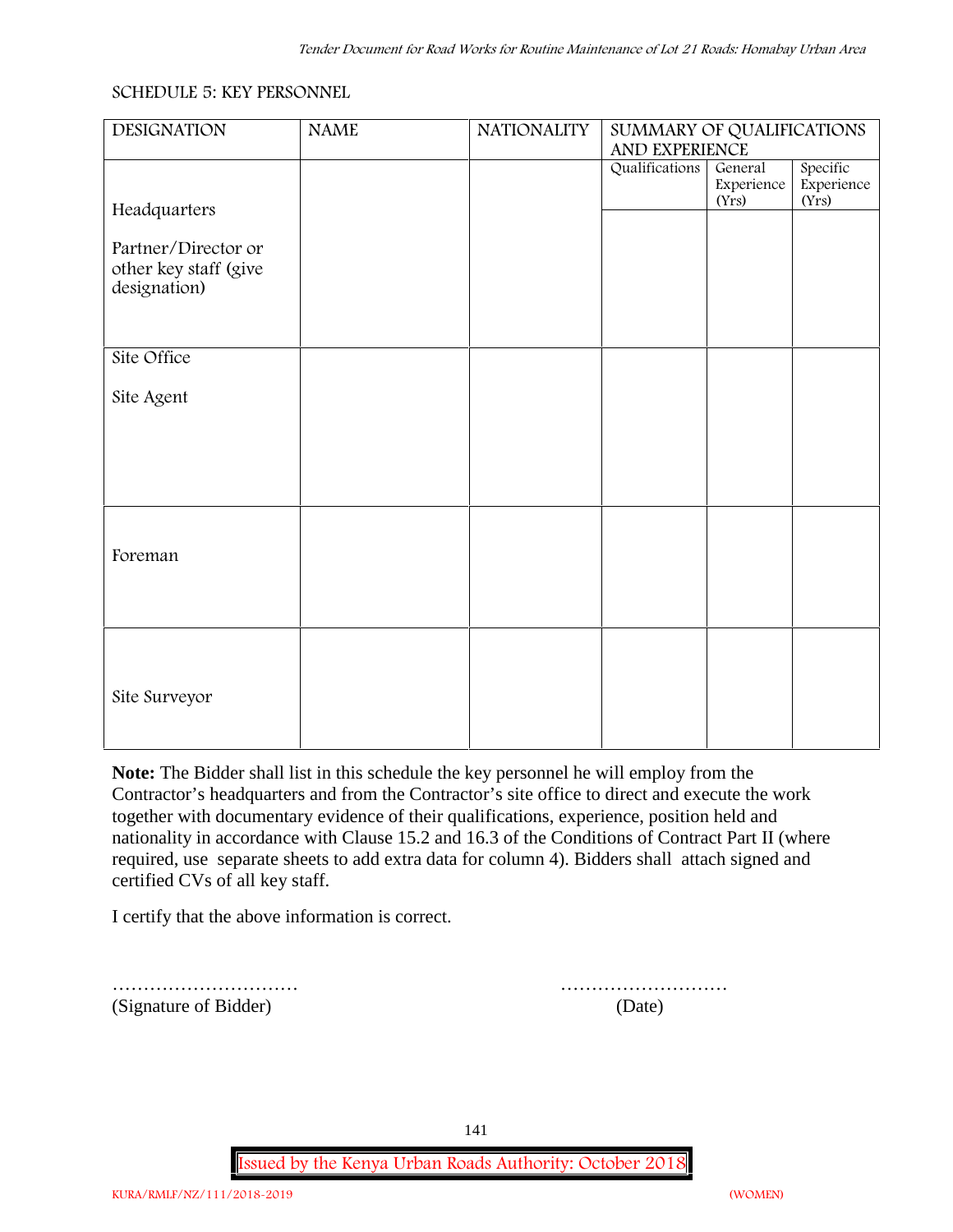#### **SCHEDULE 6: SCHEDULE OF ROADWORKS CARRIED OUT BY THE BIDER IN THE LAST FIVE YEARS:**

#### **SCHEDULE 6 A): NON-COMPLETED WORKS**

| DESCRIPTION OF WORKS   | NAME OF CLIENT | VALUE OF<br>WORKS (KSHS) $^\ast$ | YEAR COMPLETED/<br><b>REMARKS</b> |
|------------------------|----------------|----------------------------------|-----------------------------------|
| A) Non-completed Works |                |                                  |                                   |
|                        |                |                                  |                                   |
|                        |                |                                  |                                   |
|                        |                |                                  |                                   |
|                        |                |                                  |                                   |
|                        |                |                                  |                                   |
|                        |                |                                  |                                   |
|                        |                |                                  |                                   |
|                        |                |                                  |                                   |
|                        |                |                                  |                                   |
|                        |                |                                  |                                   |
|                        |                |                                  |                                   |
|                        |                |                                  |                                   |
|                        |                |                                  |                                   |
|                        |                |                                  |                                   |
|                        |                |                                  |                                   |
|                        |                |                                  |                                   |
|                        |                |                                  |                                   |
|                        |                |                                  |                                   |

I certify that the above works were successfully carried out by this Bidder and hereby attach relevant copies of completion certificates.

…………………………… (Signature of Bidder)

| (Date) |  |  |  |  |  |  |  |  |  |  |  |  |  |
|--------|--|--|--|--|--|--|--|--|--|--|--|--|--|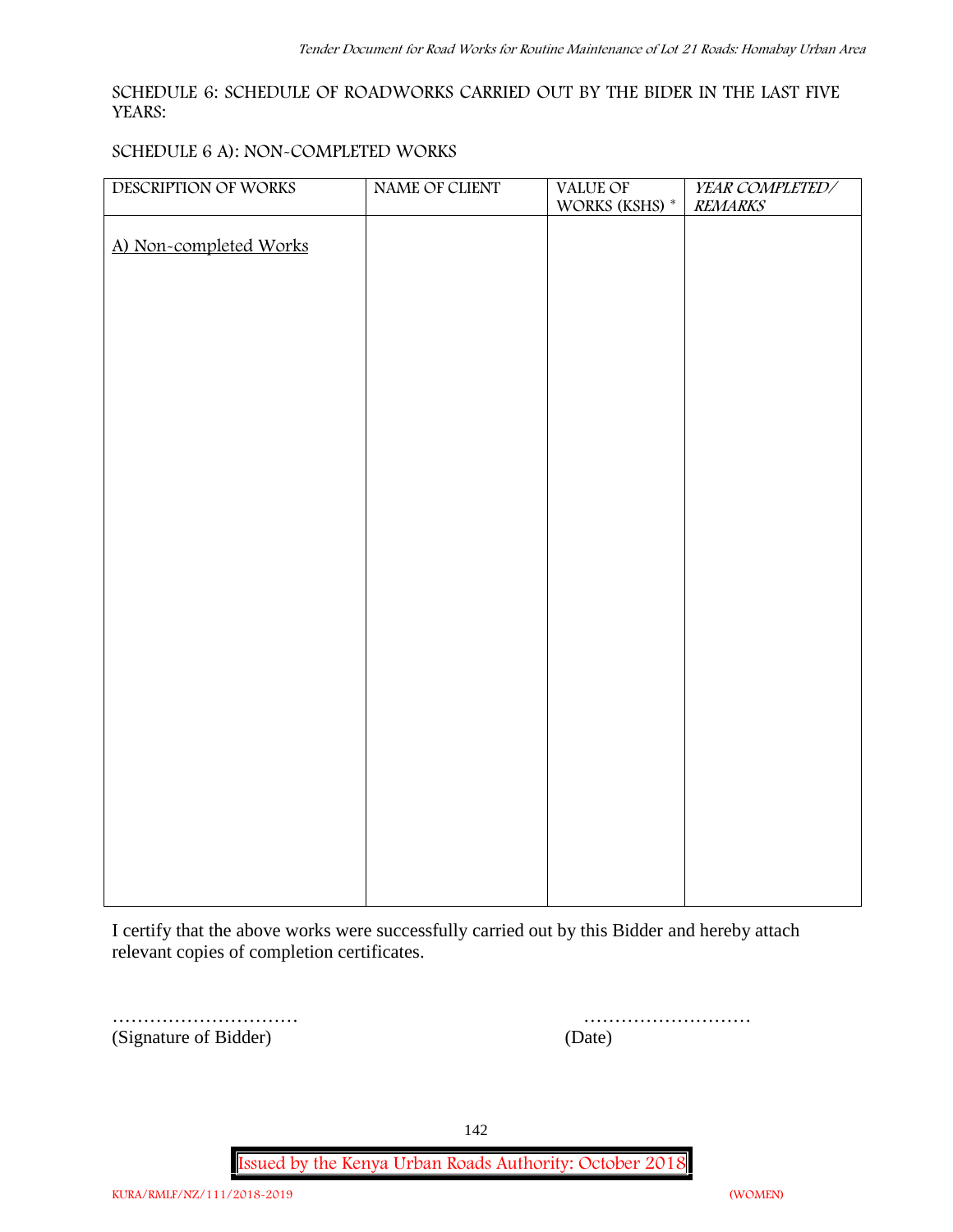## **SCHEDULE 6 B): COMPLETED WORKS**

| DESCRIPTION OF WORKS      | NAME OF CLIENT | VALUE OF       | YEAR COMPLETED/ |
|---------------------------|----------------|----------------|-----------------|
|                           |                | WORKS (KSHS) * | <b>REMARKS</b>  |
| <b>B)</b> Completed Works |                |                |                 |
|                           |                |                |                 |
|                           |                |                |                 |
|                           |                |                |                 |
|                           |                |                |                 |
|                           |                |                |                 |
|                           |                |                |                 |
|                           |                |                |                 |
|                           |                |                |                 |
|                           |                |                |                 |
|                           |                |                |                 |
|                           |                |                |                 |
|                           |                |                |                 |
|                           |                |                |                 |
|                           |                |                |                 |
|                           |                |                |                 |
|                           |                |                |                 |
|                           |                |                |                 |
|                           |                |                |                 |
|                           |                |                |                 |
|                           |                |                |                 |
|                           |                |                |                 |
|                           |                |                |                 |
|                           |                |                |                 |
|                           |                |                |                 |
|                           |                |                |                 |
|                           |                |                |                 |
|                           |                |                |                 |
|                           |                |                |                 |

I certify that the above works were successfully carried out by this Bidder and hereby attach relevant copies of completion certificates.

(Signature of Bidder) (Date)

………………………… ………………………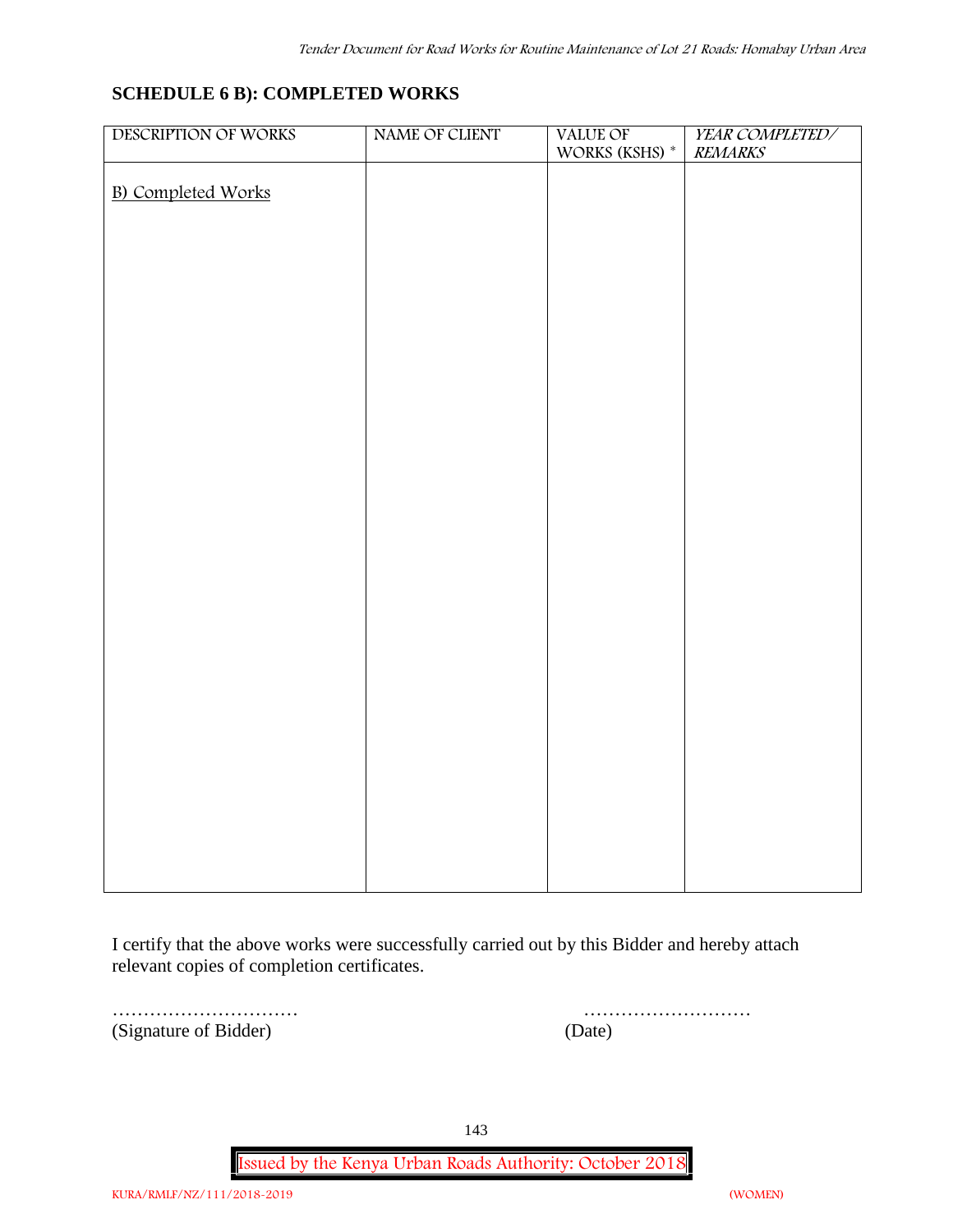# **SCHEDULE 6 C): SPECIFIC CONSTRUCTION EXPERIENCE**

| DESCRIPTION OF WORKS                   | NAME OF CLIENT | VALUE OF<br>WORKS (KSHS) $^\ast$ | YEAR COMPLETED/<br><b>REMARKS</b> |
|----------------------------------------|----------------|----------------------------------|-----------------------------------|
|                                        |                |                                  |                                   |
| C) Specific Construction<br>Experience |                |                                  |                                   |
|                                        |                |                                  |                                   |
|                                        |                |                                  |                                   |
|                                        |                |                                  |                                   |
|                                        |                |                                  |                                   |
|                                        |                |                                  |                                   |
|                                        |                |                                  |                                   |
|                                        |                |                                  |                                   |
|                                        |                |                                  |                                   |
|                                        |                |                                  |                                   |
|                                        |                |                                  |                                   |
|                                        |                |                                  |                                   |
|                                        |                |                                  |                                   |
|                                        |                |                                  |                                   |
|                                        |                |                                  |                                   |
|                                        |                |                                  |                                   |
|                                        |                |                                  |                                   |
|                                        |                |                                  |                                   |
|                                        |                |                                  |                                   |
|                                        |                |                                  |                                   |
|                                        |                |                                  |                                   |
|                                        |                |                                  |                                   |

I certify that the above works were successfully carried out by this Bidder and hereby attach relevant copies of completion certificates.

(Signature of Bidder) (Date)

| (Signature of Bidder) | <sub>date</sub> |
|-----------------------|-----------------|

144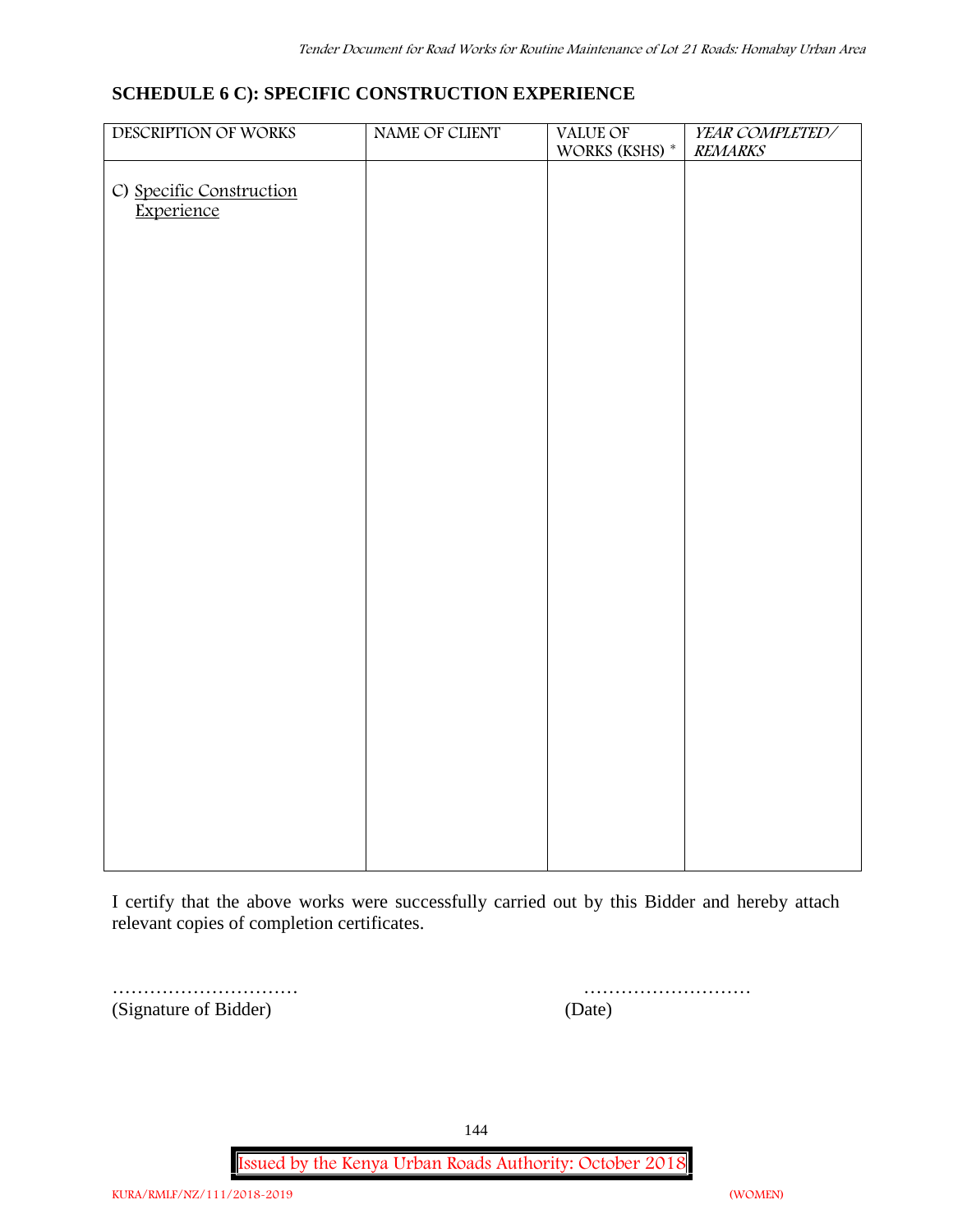| <b>DESCRIPTION OF</b><br>WORKS | NAME OF<br>${\rm CLIENT}$ | DATE OF<br>COMMENC<br>$\ensuremath{\text{EMENT}}$ | DATE OF<br>COMPLETION | VALUE OF<br>WORKS (KSHS) | <b>VALUE</b><br>COMPLETED<br>UP TO DATE<br>$\%$ | PHYSICALLY<br>COMPLETED<br>UP TO DATE<br>$\%$ |  |
|--------------------------------|---------------------------|---------------------------------------------------|-----------------------|--------------------------|-------------------------------------------------|-----------------------------------------------|--|
|                                |                           |                                                   |                       |                          |                                                 |                                               |  |
|                                |                           |                                                   |                       |                          |                                                 |                                               |  |
|                                |                           |                                                   |                       |                          |                                                 |                                               |  |
|                                |                           |                                                   |                       |                          |                                                 |                                               |  |
|                                |                           |                                                   |                       |                          |                                                 |                                               |  |
|                                |                           |                                                   |                       |                          |                                                 |                                               |  |
|                                |                           |                                                   |                       |                          |                                                 |                                               |  |

# **SCHEDULE 7: SCHEDULE OF ONGOING PROJECTS**

*(The bidders must indicate all their on-going works as at the time of bidding. Any non disclosure shall constitute non-responsiveness).*

I certify that the above information is correct.

(Signature of Bidder) (Date)

………………………… ………………………

145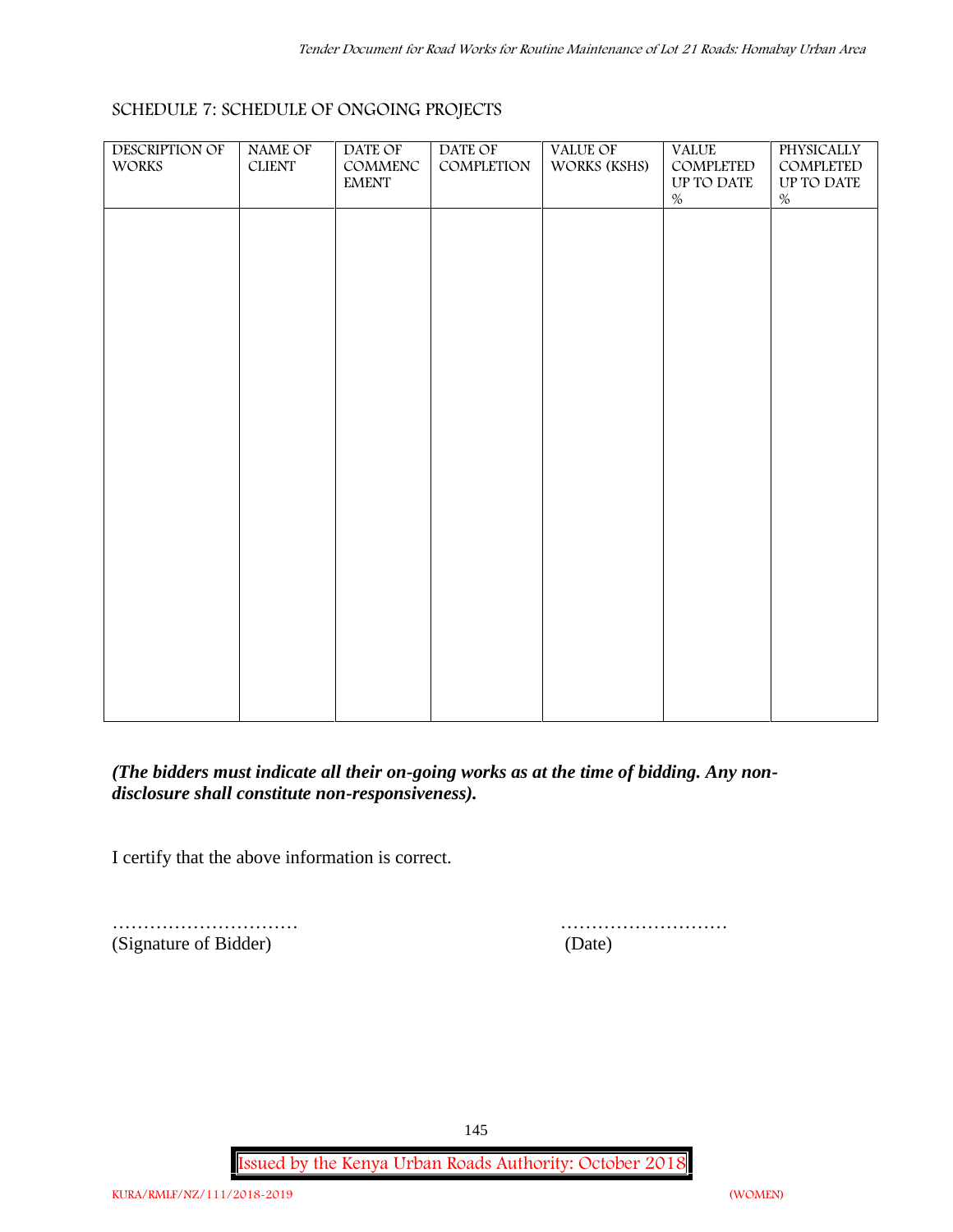#### **SCHEDULE 8: FINANCIAL STANDING**

- 1 Submit copies of audited profit and loss statements and balance sheet for the last five calendar years and estimated projection for the next two years with certified English translation where appropriate.
- 2 Give turnover figures for each of the last two (2) financial years. Quote in millions and decimal thereof.

|                               | Year 1 (2016) | Year 2 (2017) |
|-------------------------------|---------------|---------------|
|                               | Ksh.          | Ksh.          |
| Road works                    |               |               |
| Other civil Engineering works |               |               |
| Other (specify)               |               |               |
| Total                         |               |               |

## SUMMARY OF ASSETS AND LIABILTIES OF THE AUDITED FINANCIAL STATEMENTS OF THE LAST TWO (2) FINANCIAL YEARS.

|                              | Year 1 (2016) | Year 2 (2017) |
|------------------------------|---------------|---------------|
|                              | KShs.         | KShs.         |
| 1. Total Assets              |               |               |
| 2. Current Assets            |               |               |
| 3. Bank Credit Line Value    |               |               |
| 4. Total Liabilities         |               |               |
| 5. Current Liabilities       |               |               |
| 6. Net Worth $(1-4)$         |               |               |
| 7. Working capital $(2+3-4)$ |               |               |

## (a) Name/Address of Commercial Bank providing credit line

………………………………………………………………………………………………

(b) Total amount of credit line KShs………………………………………………

Attach a certified copy of Undertaking of the Bank to provide the credit.

(c) Attach bank statements for the last six (6) months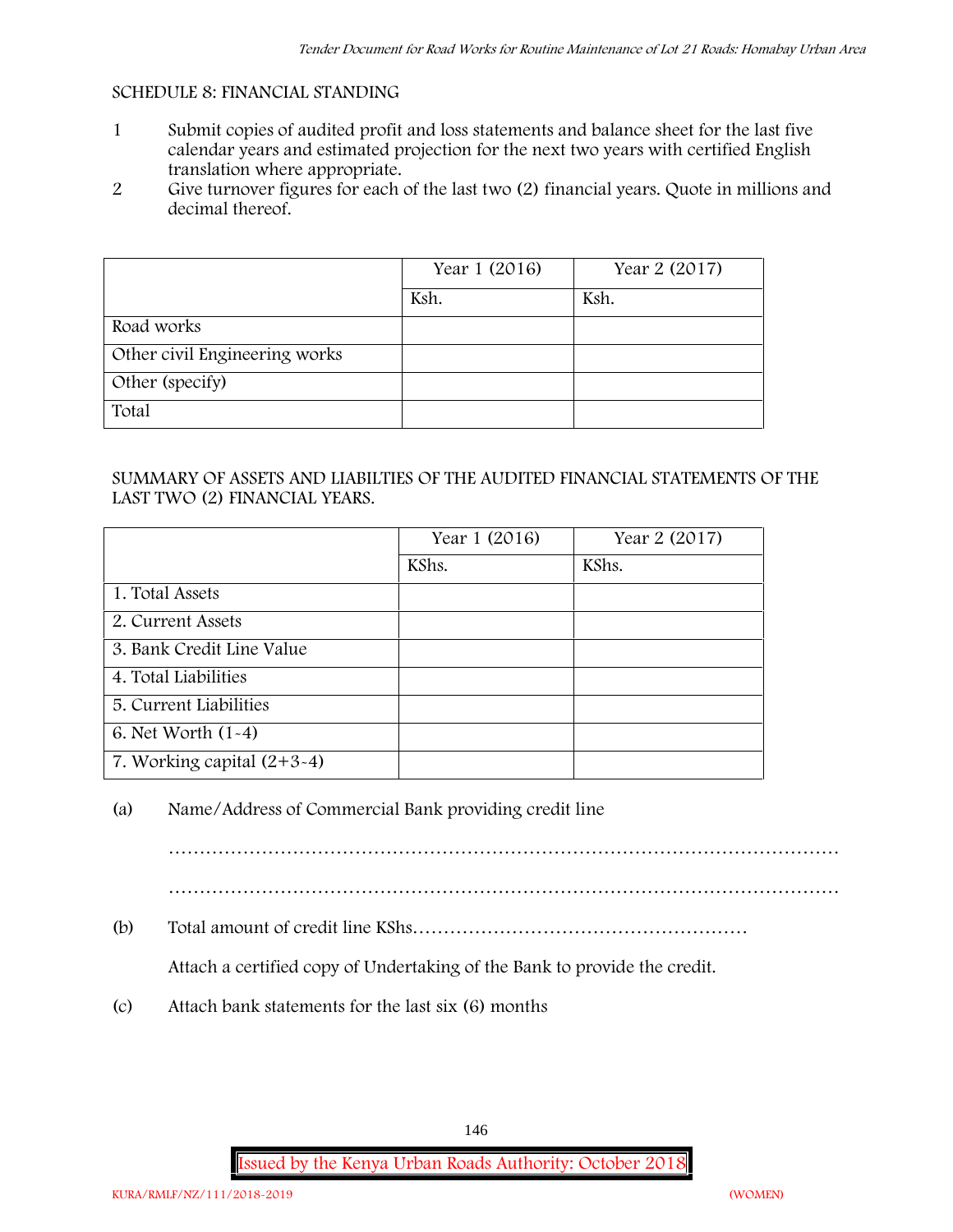### **SCHEDULE 9: OTHER SUPPLEMENTARY INFORMATION**

Financial reports for the last three years, balance sheets, profit and loss statements, auditors' reports etc. List them below and attach copies.



Date Signature of Bidder

(To be signed by authorized representative and officially stamped)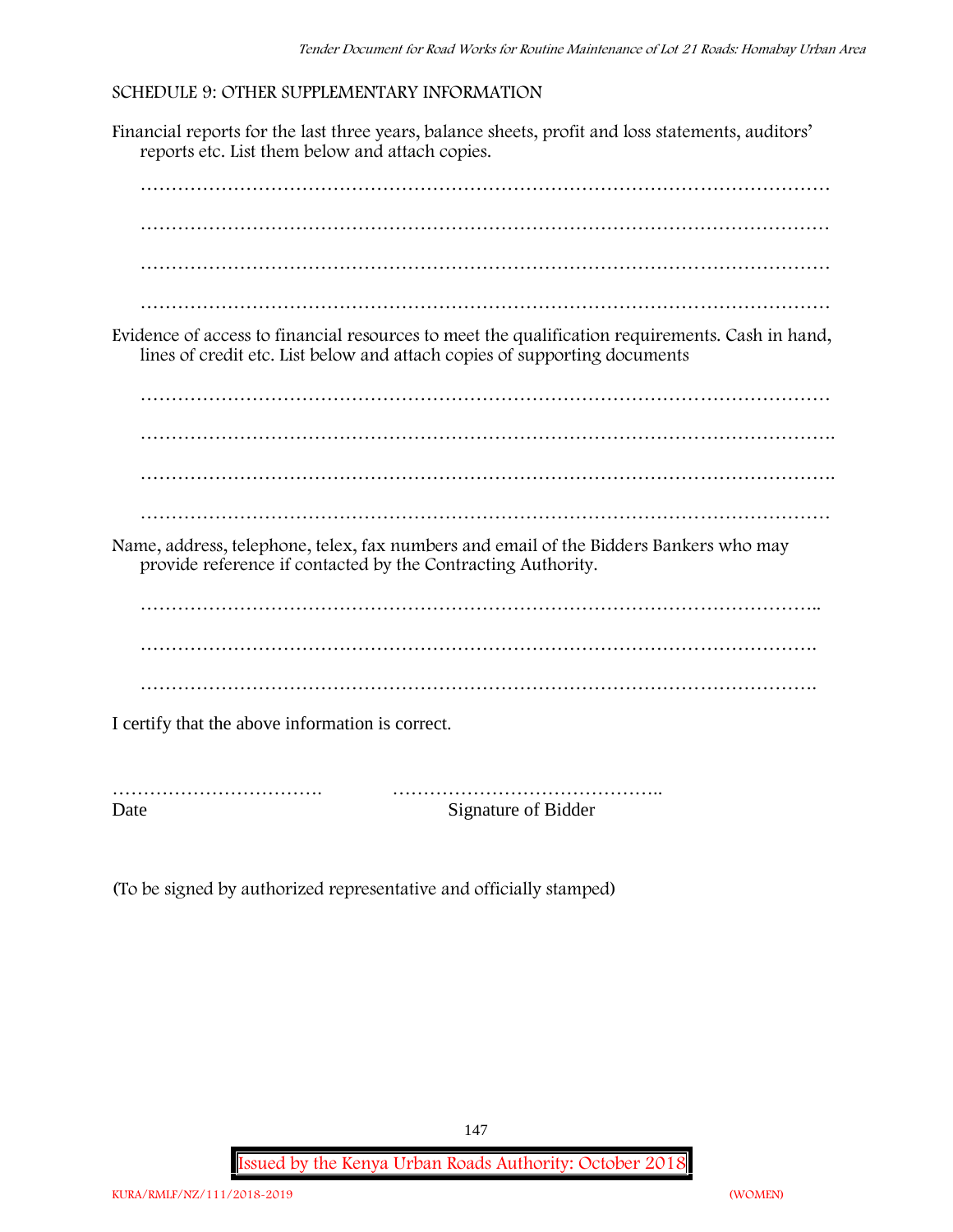### **SCHEDULE 10: LITIGATION HISTORY**

Information on current litigation in which the Bidder is involved.

| <b>OTHER PARTY (IES)</b> | <b>CAUSE OF DISPUTE</b> | AMOUNT INVOLVED (KSHS) |
|--------------------------|-------------------------|------------------------|
|                          |                         |                        |
|                          |                         |                        |
|                          |                         |                        |
|                          |                         |                        |
|                          |                         |                        |

I certify that the above information is correct.

| Date | Signature of Bidder |
|------|---------------------|

(To be signed by authorized representative and officially stamped)

**Issued by the Kenya Urban Roads Authority: October 2018**

148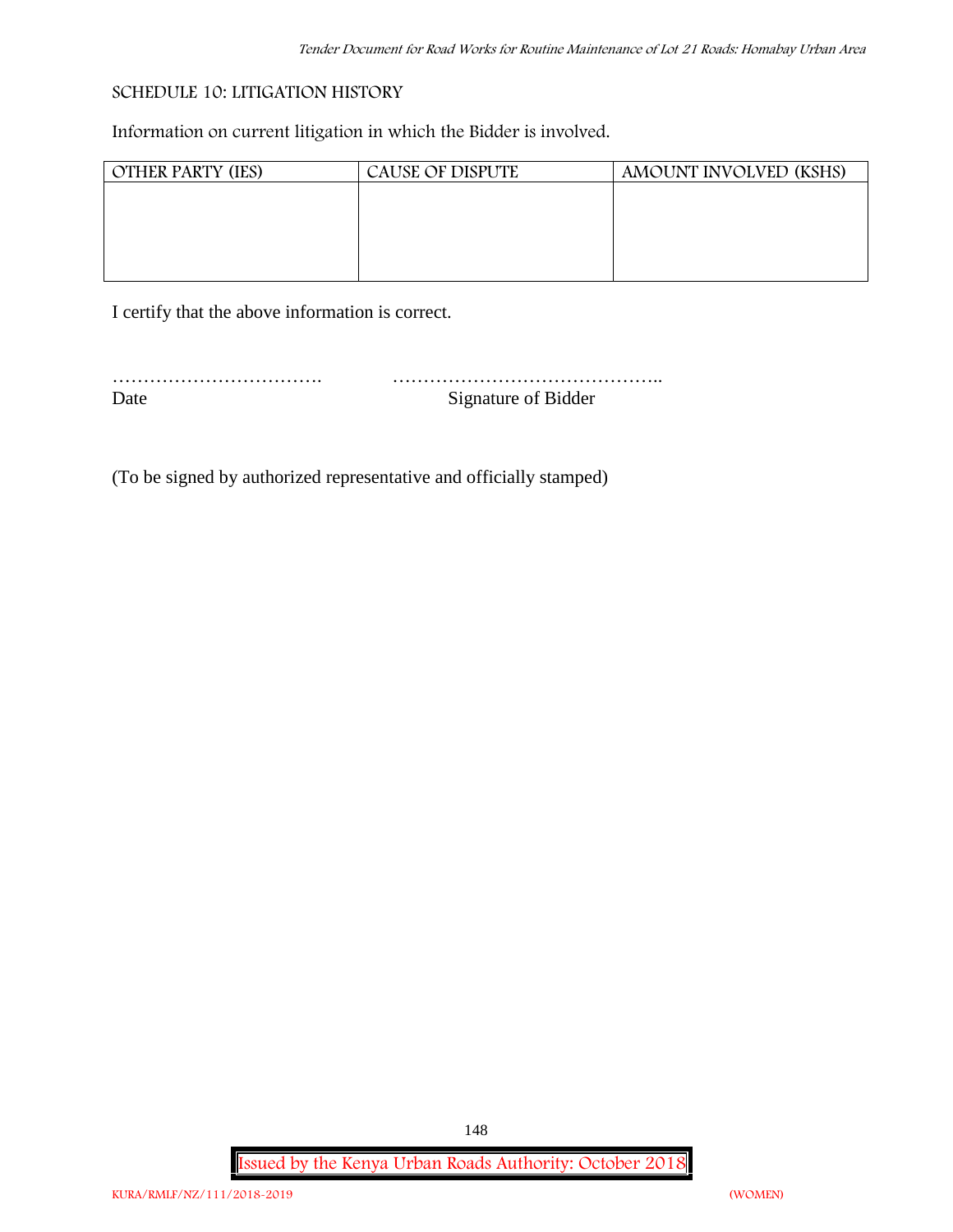**SCHEDULE 11: DECLARATION FORM FOR BANKRUPT OR INSOLVENT**

**AND DEBARMENT** Date To The Kenya Urban Roads Authority P.O Box 41727 – 00100, IKM Place, 5th Ngong Ave, Nairobi, KENYA. Ladies and Gentlemen, The Tenderer i.e. (full name and complete physical and postal address) ……………………………………………………………………………………………………… ……………………declare the following: -

a) That I/ We have not been debarred from participating in public procurement by anybody, institution or person.

b) That I/ We have not been involved in and will not be involved in corrupt and fraudulent practices regarding public procurement anywhere.

c) That I/ We are not insolvent, in receivership, bankrupt or in the process of being wound up and is not the subject of legal proceedings relating to the foregoing.

d) That I/We are not under any ongoing investigation by the Ethics and Anti-Corruption Commission (EACC) for any corrupt and/or economic crimes or practices.

e) That I/ We are not associated with any other Tenderer participating in this Tender.

f) That I/We do hereby confirm that all the information given in this tender is accurate, factual and true to the best of our knowledge.

Yours sincerely,

……………………………………………………

Name of Tenderer

………………………………………………………………………………..

Signature of duly authorised person signing the Tender

…………………………………………………………………………..

Name and Capacity of duly authorised person signing the Tender

………………………………………

Stamp or Seal of Tenderer

149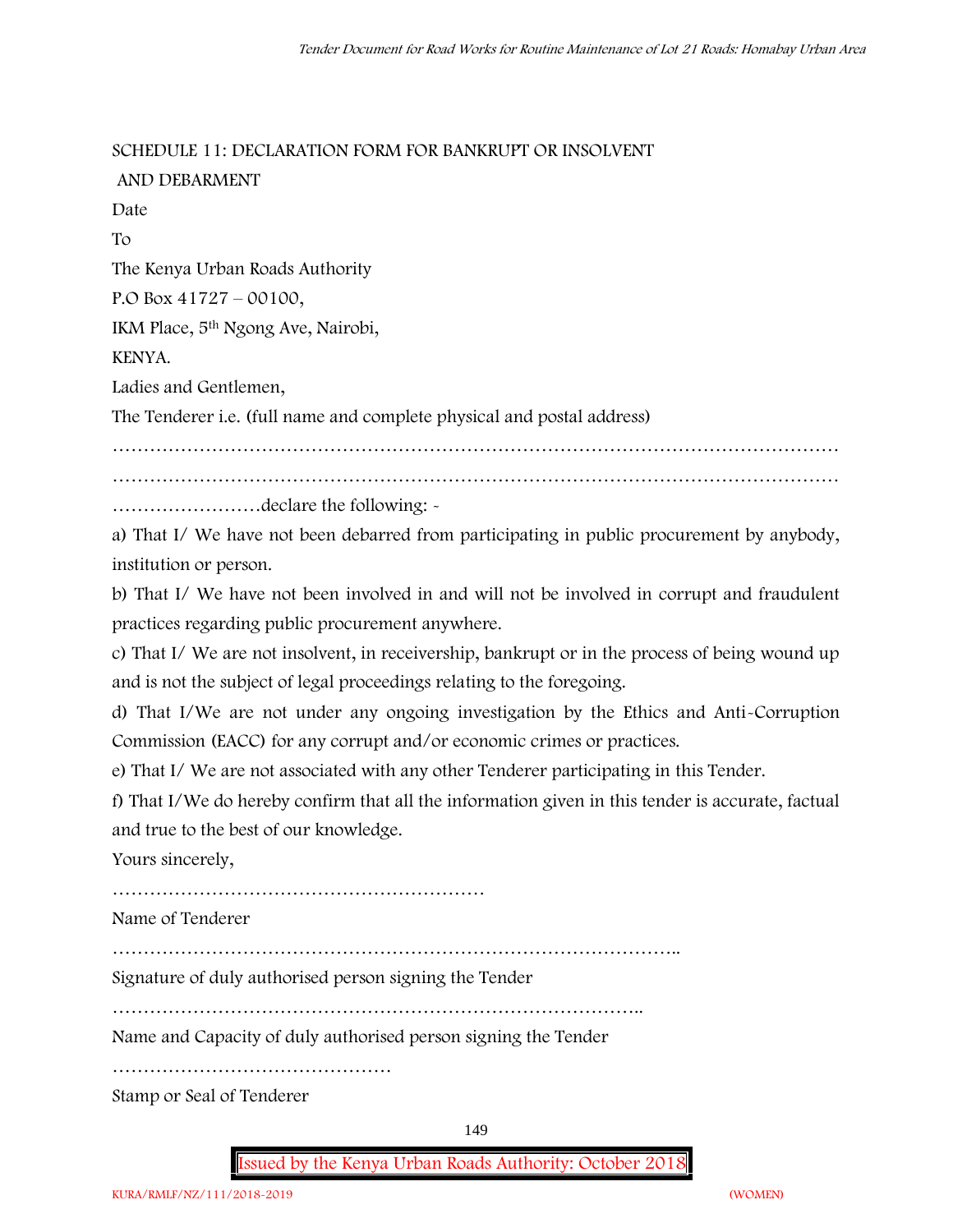## **SCHEDULE 12: ANTI CORRUPTION DECLARATION / COMMITMENT / PLEDGE FORM**

| Public Procurement is based on a free, fair and competitive tendering process which should                                                                                                                                 |
|----------------------------------------------------------------------------------------------------------------------------------------------------------------------------------------------------------------------------|
| not be open to abuse.                                                                                                                                                                                                      |
| I/We will not offer or facilitate, directly or indirectly, any inducement or reward to any<br>public officer, their relations or business associates, in connection with tender No.<br>contract if I/We am/are successful. |
|                                                                                                                                                                                                                            |
|                                                                                                                                                                                                                            |
|                                                                                                                                                                                                                            |
|                                                                                                                                                                                                                            |
|                                                                                                                                                                                                                            |
| In case of sub-contracting                                                                                                                                                                                                 |
|                                                                                                                                                                                                                            |
|                                                                                                                                                                                                                            |
|                                                                                                                                                                                                                            |
|                                                                                                                                                                                                                            |
|                                                                                                                                                                                                                            |

150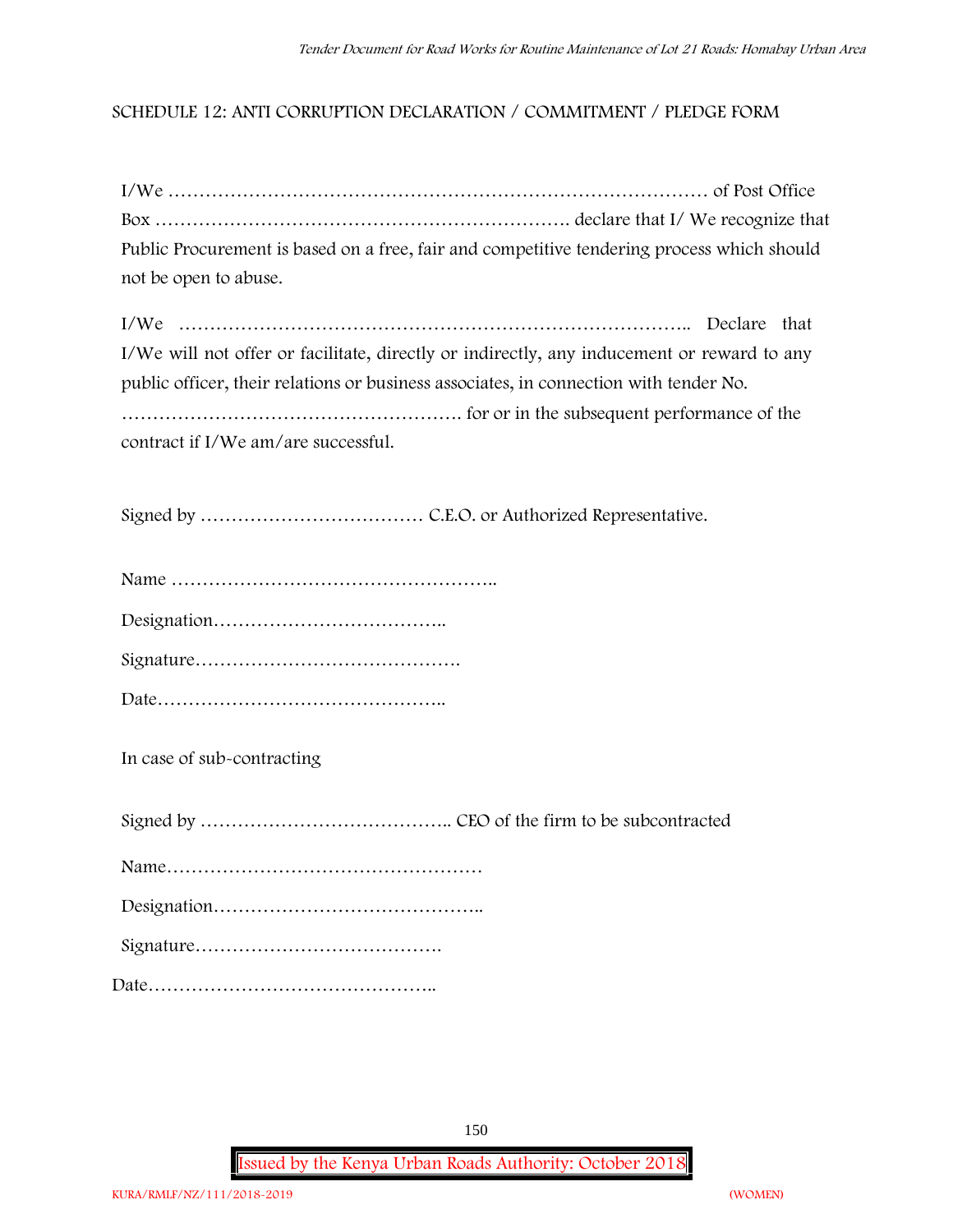# **SECTION XII: FORM OF AGREEMENT**

**Issued by the Kenya Urban Roads Authority: October 2018**

151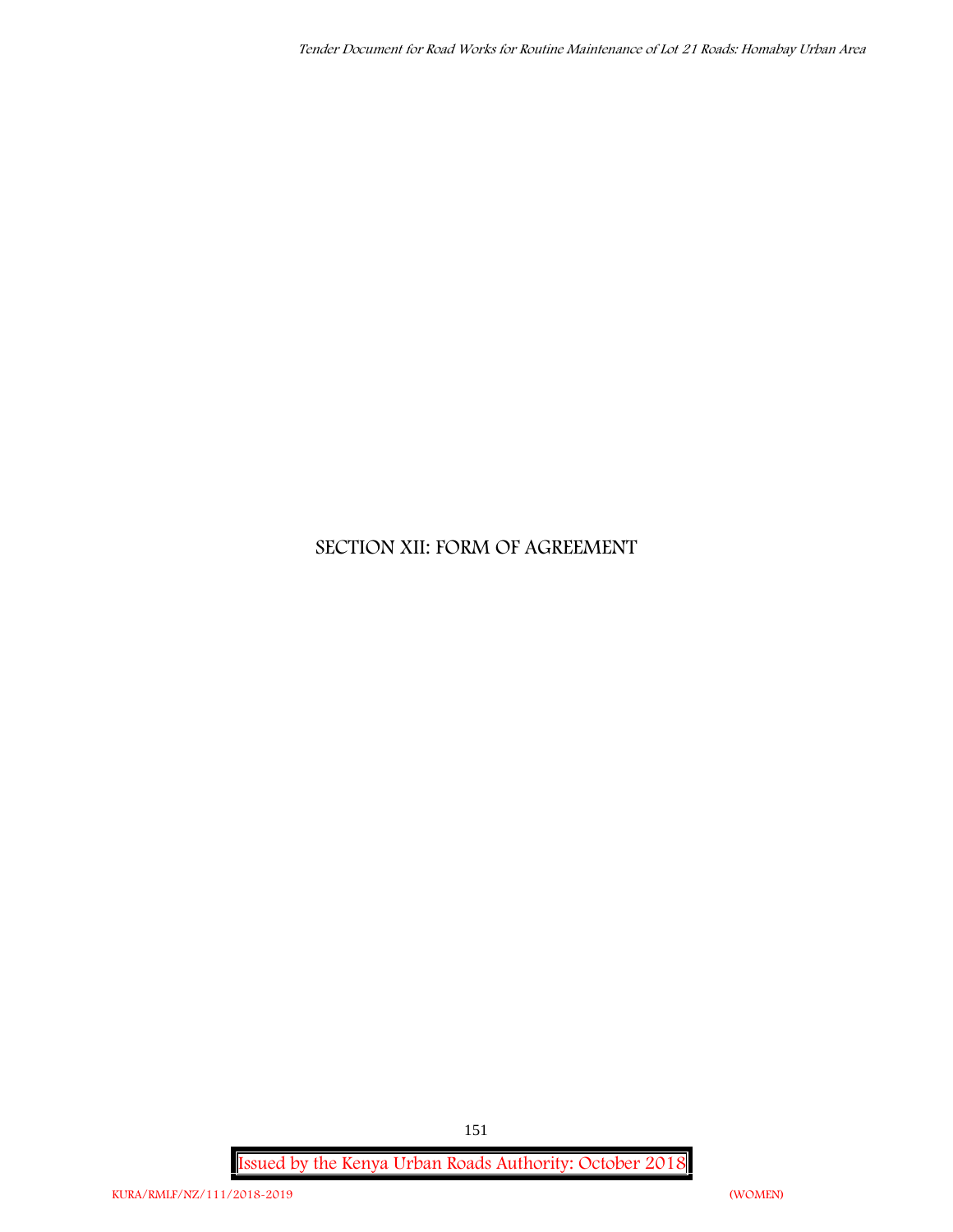# **FORM OF AGREEMENT**

THIS AGREEMENT is made on the …………………… day of …………………. 20 …………… between the **KENYA URBAN ROADS AUTHORITY** of **P. O. BOX 41727-00100, NAIROBI, KENYA** hereinafter called "the Employer" of the one part and **M/s ……………………………………………………………..** hereinafter called "the Contractor" of the other part.

WHEREAS the Employer is desirous that certain works should be executed, viz.

**ROUTINE MAINTENANCE OF LOT 21 ROADS (HOMABAY URBAN AREA)** and has a Contract with the Contractor for the execution completion and maintenance of such works in the region NOW THIS AGREEMENT WITNESSETH as follows:

In this agreement words and expressions shall have the same meanings as are respectively assigned to them in the Conditions of Contract hereinafter referred to.

The following document shall be deemed to form and be read and construed as part of this Agreement, viz.:

- The form of bid dated **……………………………………..**
- The Conditions of Contract (FIDIC IV) Part 2
- The Conditions of Contract (FIDIC IV) Part 1
- The Special Specification
- The Standard Specifications
- The Priced Bill of Quantities
- The Letter of Award and Acceptance
- Schedules of Supplementary Information
- -The Drawings
- -Other documents as may be agreed and listed

All aforesaid documents are hereinafter referred to as "The Contract".

In consideration of the payment to be made by the Employer to the Contractor, the Contractor hereby covenants with the Employer to execute, complete and maintain the works in conformity in all respects with the provisions of the Contract.

The Employer hereby covenants to pay the Contractor in consideration of the execution, completion and maintenance of the works the Contract Price at the times and in the manner prescribed by the Contract.

IN WITNESS WHEREOF the parties have hereunto set their respective hands on the day and year first above written.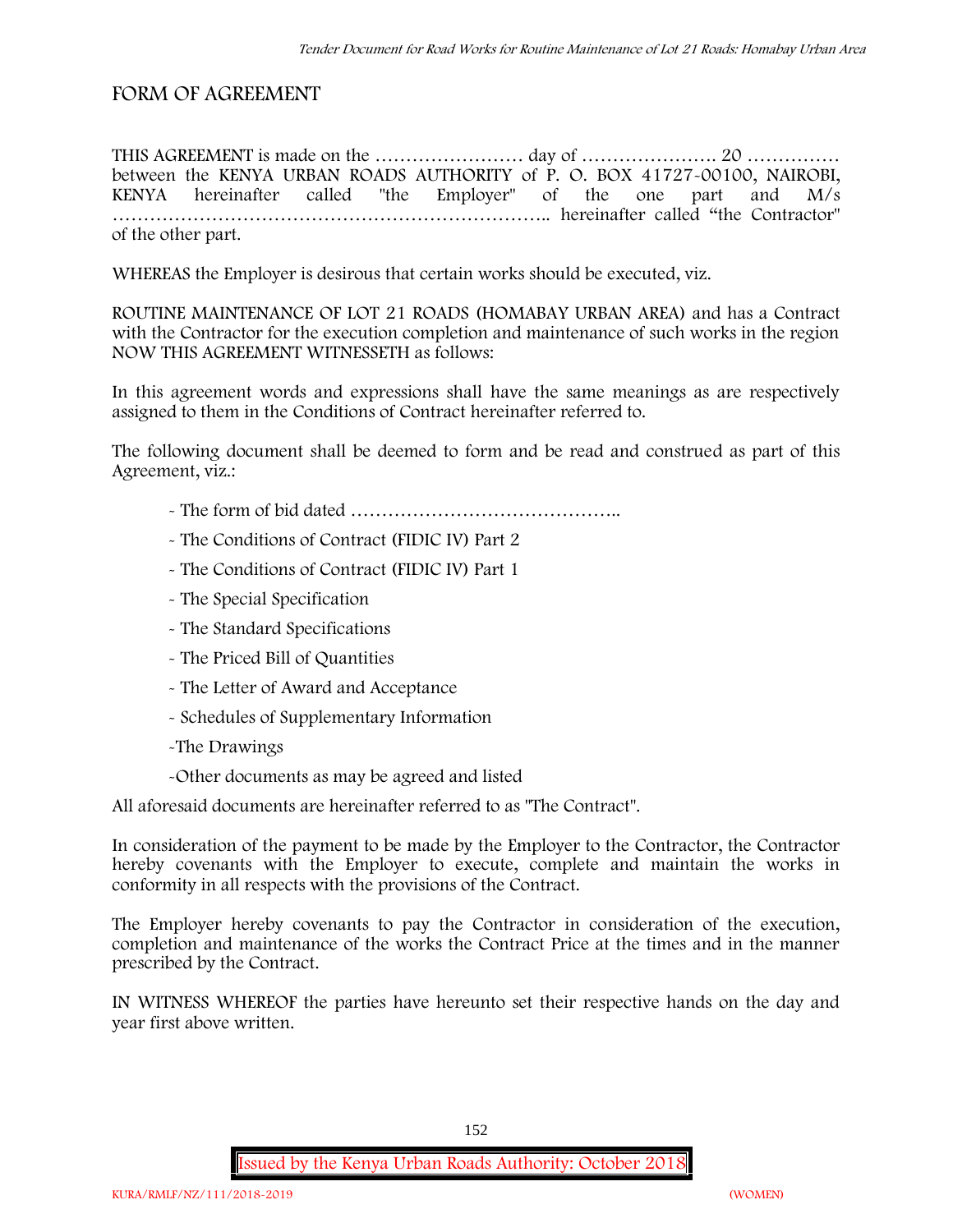#### **SIGNED SEALED AND DELIVERED**

| By the said Employer:   | (Director General, Kenya Urban Roads Authority)<br>For and on behalf of the said Employer |
|-------------------------|-------------------------------------------------------------------------------------------|
| In the presence of:     | (Name and Designation of Witness)                                                         |
|                         | (Signature of Witness)                                                                    |
|                         | (Address Of witness)                                                                      |
|                         |                                                                                           |
| By the said Contractor: |                                                                                           |
|                         | (Signature)                                                                               |
|                         | (Name of the Director)                                                                    |
| In the presence of:     | (Name and Designation of Witness)                                                         |
|                         | (Signature of Witness)                                                                    |
|                         | (Address Of witness)                                                                      |

153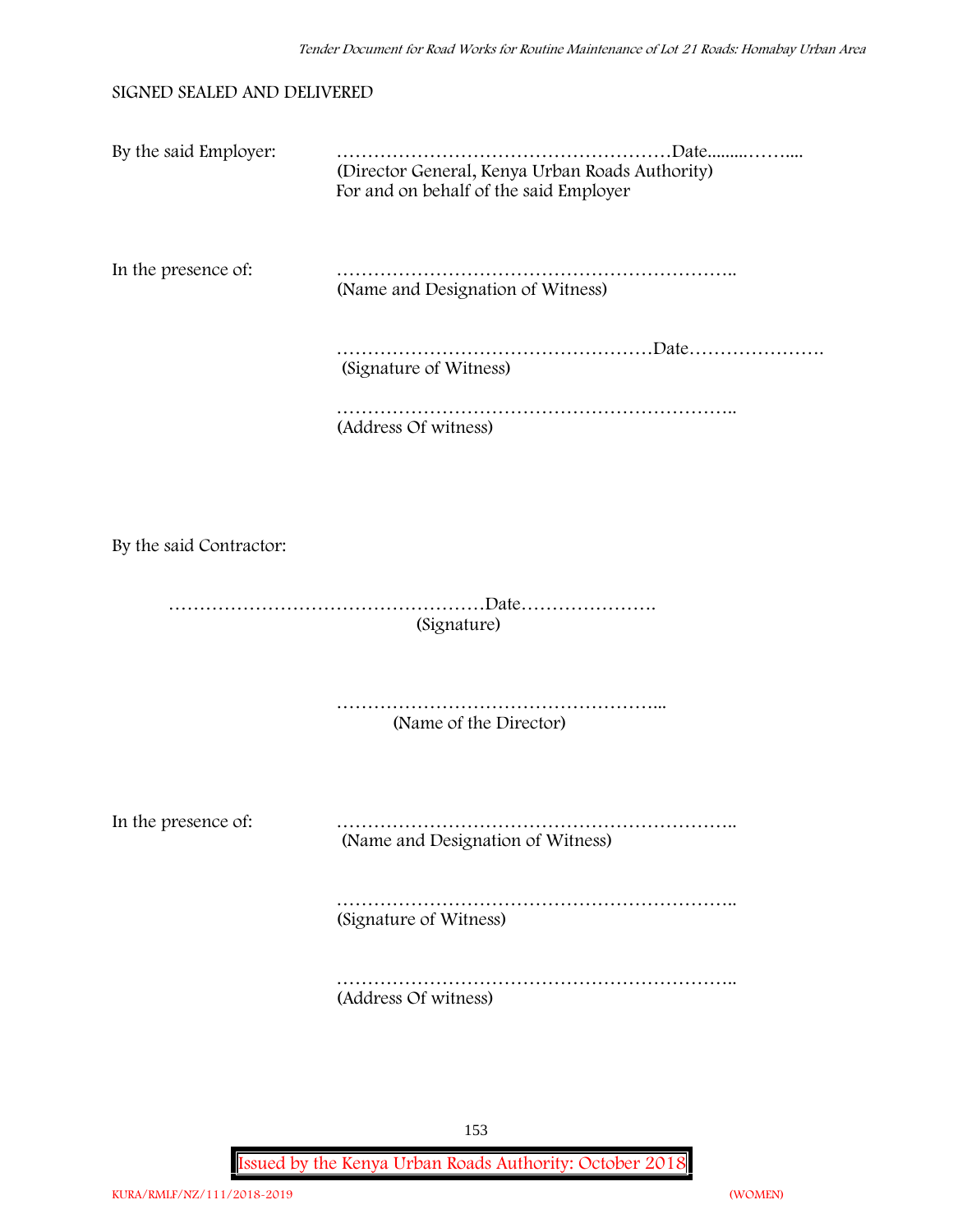# **SECTION XIII: FORM OF PERFORMANCE BANK GUARANTEE (UNCONDITIONAL)**

**Issued by the Kenya Urban Roads Authority: October 2018**

154